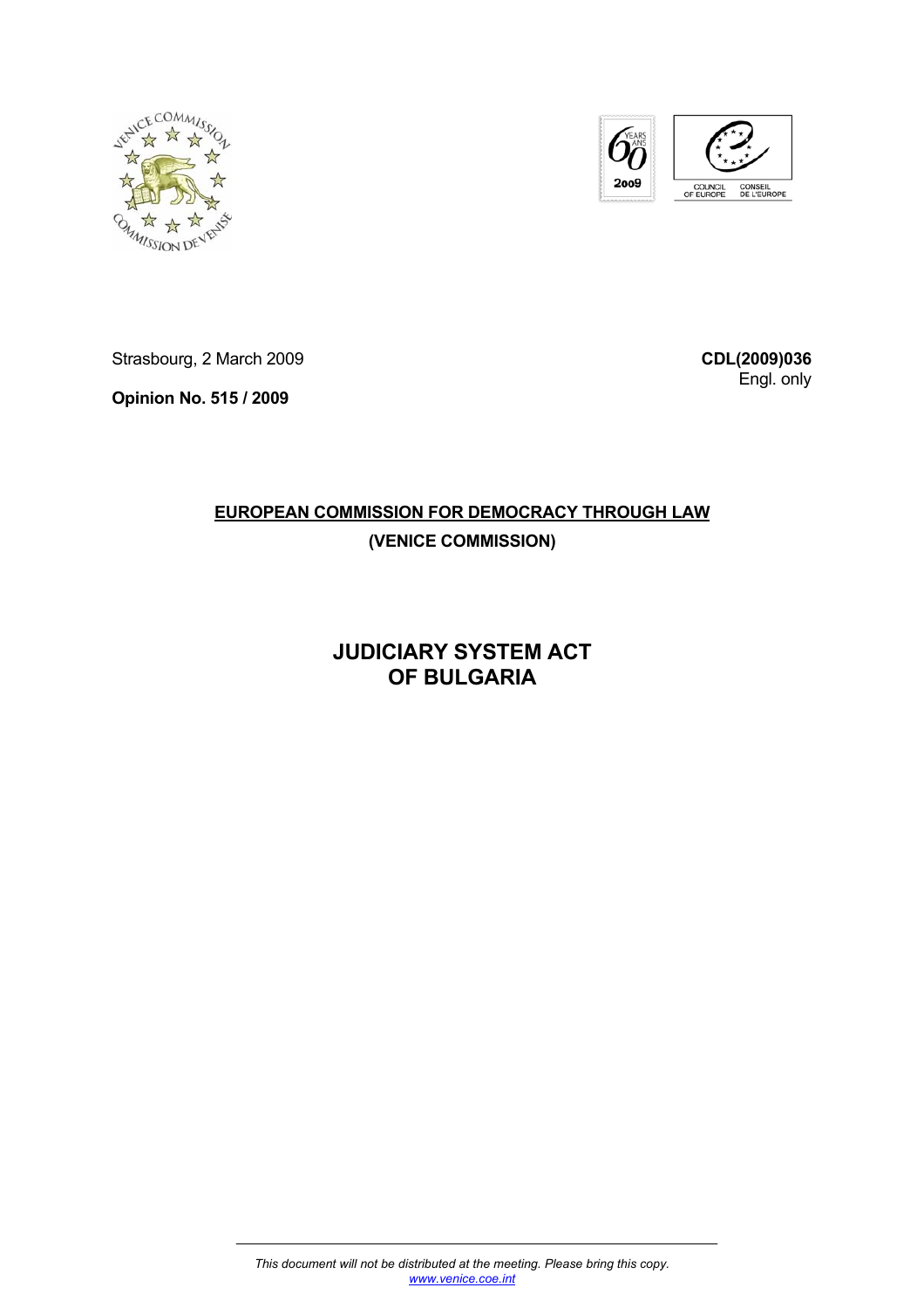$\overline{\phantom{a}}$ 

 $\overline{\phantom{a}}$ 

Promulgated, SG No. 64/7.08.2007

\*Note: An update of the English text of this Act is being prepared

following the amendments in SG No. 69/5.08.2008, SG No. 109/23.12.2008

Judiciary System Act Promulgated, SG No. 64/7.08.2007

\*Note: An update of the English text of this Act is being prepared

following the amendments in SG No. 69/5.08.2008, SG No. 109/23.12.2008 Text in Bulgarian: Закон за съдебната власт Chapter one

General provisions **Article 1** 

This Act shall set forth the structure and operational principles of judicial system bodies, the interaction among them, as well as that among judicial system bodies and the legislative and executive ones.

# **Article 2**

Judicial system bodies shall be guided by the Constitution and the principles herein set forth.

### **Article 3**

In adopting their acts judges, prosecutors and investigating magistrates shall be based on the law and the evidence gathered in the case.

### **Article 4**

Judicial system bodies shall impartially discharge their functions. **Article 5** 

(1) Citizens and moral persons shall be entitled to obtain information about the work of the Judiciary.

(2) Judicial system bodies shall be held to ensure openness, accessibility and transparency in their actions in pursuance hereof and in pursuance of the procedural laws.

(3) To the purpose of affording full protection, in diverse situations as required, of the rights of citizens and moral persons and to the purpose of implementing the criminal policy of the state, judicial system bodies shall interact with legislative and executive bodies.

### **Article 6**

Judges, prosecutors and investigating magistrates shall be politically neutral in carrying out their business.

## **Article 7**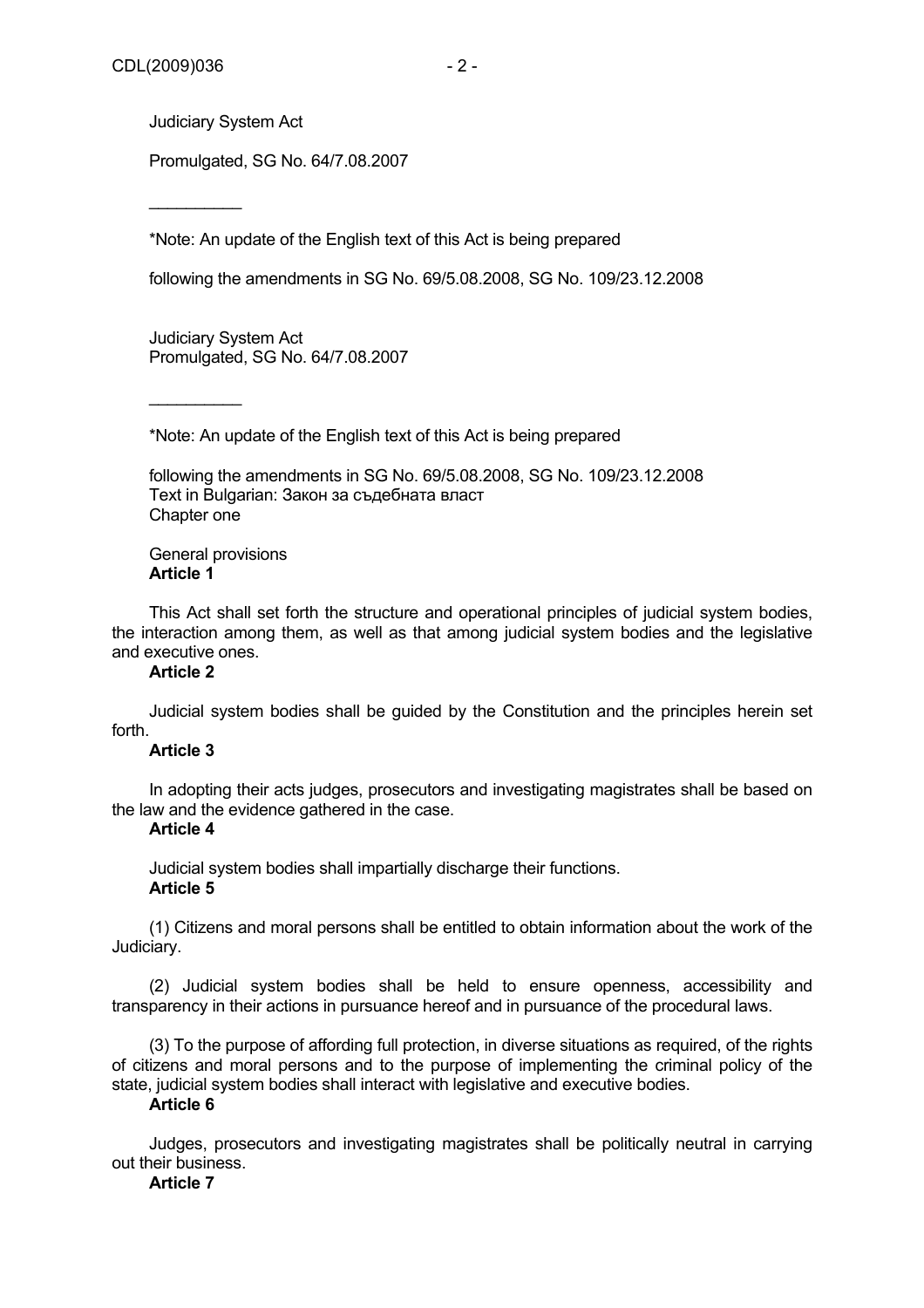(1) Everyone shall be entitled to a fair and open trial within reasonable time before an independent and impartial court.

(2) Citizens and moral persons shall be entitled to judicial protection that shall not be denied to them.

(3) Subject to the terms and procedure specified by law citizens may obtain legal aid, which shall be financed by the state.

## **Article 8**

(1) Judicial system bodies shall apply the laws with precision and uniformity in respect to all persons and cases to which such laws are relevant.

(2) No limitation of rights or any privileges based on race, nationality, ethnicity, sex, origin, religion, education, convictions, political affiliation, personal or social status or patrimony shall be allowed in the discharge of functions of the Judiciary and in recruitment for the positions at judicial system bodies.

## **Article 9**

(1) Cases and files shall be distributed inside judicial bodies on the basis of the random selection principle through electronic assignment following the sequence of their intake.

(2) The random selection principle for the distribution of cases in courts shall apply at the level of the colleges or of the divisions and in prosecution offices - at the level of departments. **Article 10** 

(1) Judicial proceedings in civil and criminal matters shall be conducted before three instances, i.e. the first, the appellate and the cassation ones, unless otherwise provided for by law.

(2) Judicial proceedings in administrative cases shall be conducted before two instances, i.e. the first and the cassation ones.

(3) Judicial acts that have entered into force shall only be repealed in cases provided for by law.

### **Article 11**

(1) A higher-standing instance shall only control the acts of a lower-standing one in the events and in pursuance of the procedure provided for by law.

(2) One judge may not take part in examining the same case in different judicial instances. **Article 12** 

(1) Judicial system bodies shall be obligated to examine and, in accordance with the law, to resolve any request filed with them.

(2) The time limits specified by procedural laws in respect to the discharge of powers attributed to judges, prosecutors and investigating magistrates shall be mandatory for them, but shall not affect the rights of the parties at trial.

### **Article 13**

Proceedings before judicial system bodies shall be conducted in Bulgarian. **Article 14**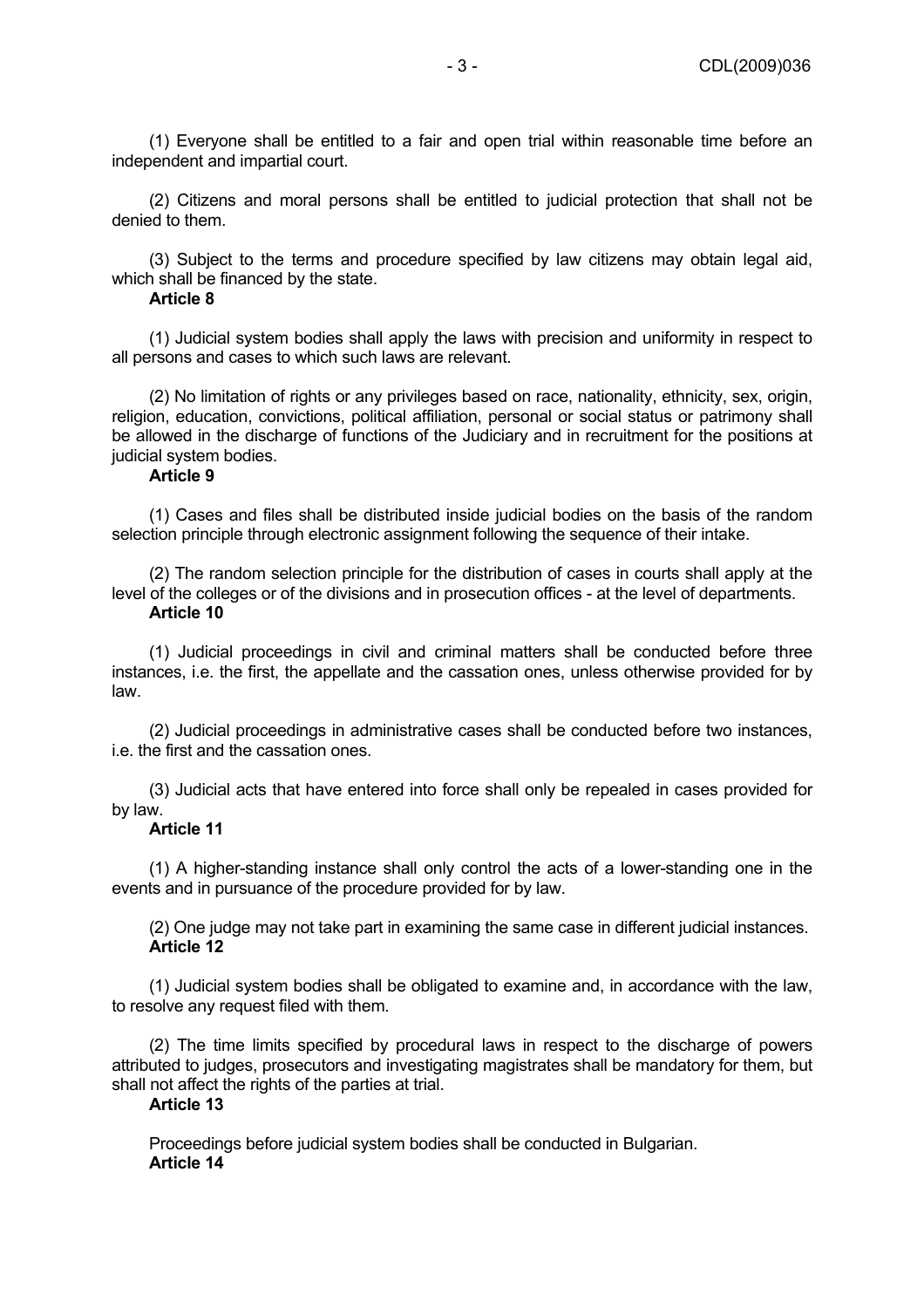(1) Records of proceedings shall be drafted in Bulgarian.

(2) In cases where certain words or expressions in a foreign language have particular relevance to a case, their entry on the record may be authorised.

# **Article 15**

Where a court has judged that a law stands in contradiction to the Constitution of the Republic of Bulgaria, it shall notify the Supreme Court of Cassation or the Supreme Administrative Court, while prosecutors and investigating magistrates shall notify the Prosecutor General.

Chapter two

Supreme Judicial Council Section I

Legal status and composition of the Supreme Judicial Council **Article 16** 

(1) The Supreme Judicial Council shall be a permanent body representing the Judiciary and securing its independence. It shall set the composition and work organisation of the Judiciary and shall manage its business without interfering with the independence of the bodies thereof.

(2) The Supreme Judicial Council shall be a moral person seated in Sofia. It shall be represented by one of its elected members, designated by resolution of the Supreme Judicial Council.

(3) The Supreme Judicial Council shall have a round stamp bearing an image of the coat of arms of the Republic of Bulgaria and the words "Republic of Bulgaria. Supreme Judicial Council".

## **Article 17**

(1) The National Assembly shall elect members of the Supreme Judicial Council among judges, prosecutors, investigating magistrates, full professors in legal science, attorneys at law or other lawyers.

(2) Judicial system bodies shall elect members of the Supreme Judicial Council out of their own composition, the judges electing six, the prosecutors - four and the investigating magistrates - one of these.

# **Article 18**

(1) An elected member of the Supreme Judicial Council may not:

1. Be a member of the National Assembly, a mayor or municipal councillor,

2. Hold a position with state or municipal bodies,

3. Conduct trade or be a partner, manager or sit on supervisory, management boards or boards of directors or in control bodies of commercial companies, cooperatives or not-for-profit moral persons that carry out profitable business,

4. Be remunerated for business performed under a contract or while in a civil service relationship with a state or public organisation, a commercial company, cooperative, not-forprofit moral person, a natural person or sole trader, with the exception of research and teaching or the exercise of copyright,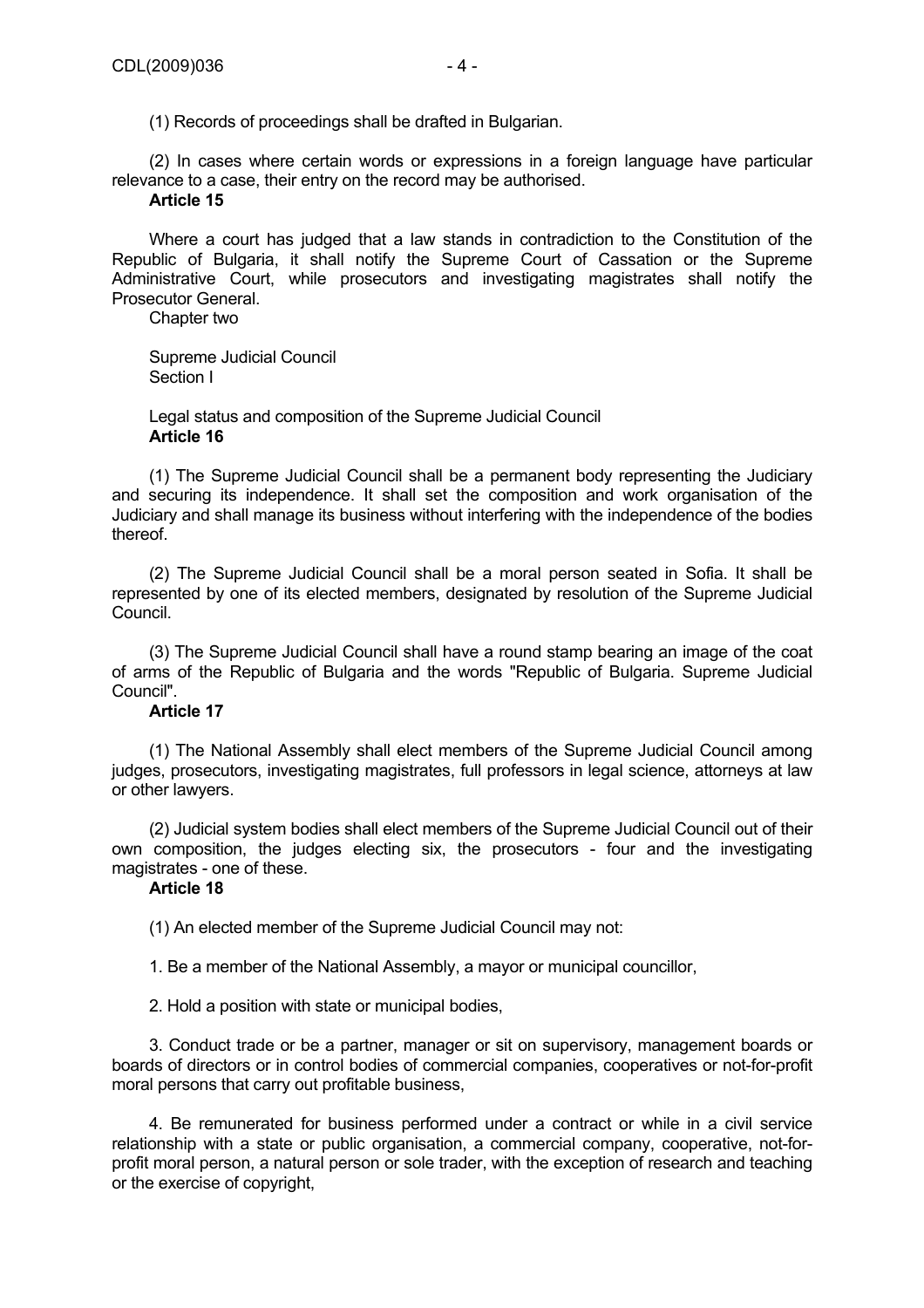5. Exercise a liberal profession or any other remunerated professional activity,

6. Be a member of political parties or coalitions, of organisations with a political goal, carry out political activity and be a member of organisations or conduct business interfering with his independence,

7. Be a member of trade union organisations outside the Judiciary,

8. Have been convicted of a serious criminal offence, notwithstanding any subsequent rehabilitation or have been discharged of criminal liability for a deliberate offence,

9. Be a spouse, a relative of direct, or of collateral lineage to the fourth degree, or by marriage - to the third degree inclusive, or living together as partners with, another member of the Supreme Judicial Council, with an administrative head of a judicial system body or with the Minister of Justice.

(2) An elected member shall be relieved from office by the Supreme Judicial Council where he fails to vacate office or terminate his business under Paragraph 1 within a month of being elected.

### **Article 19**

The National Assembly and judicial system bodies shall elect members of the Supreme Judicial Council within up to one month prior to the expiry of the term of office of elected members.

### **Article 20**

(1) The election of a Supreme Judicial Council member from the quota of the judges and prosecutors shall take place on the occasion of separate delegate assemblies of the judges and the prosecutors at a representation ratio of one delegate per 10 people. In case less than five people remain unrepresented no other delegate shall be elected.

(2) The election of a Supreme Judicial Council member from the quota of investigating magistrates shall take place on the occasion of a general assembly, in which all investigating magistrates in the Republic of Bulgaria shall take pArticle

## **Article 21**

(1) The Supreme Court of Cassation, the Supreme Administrative Court, the Supreme Prosecution Office of Cassation, the Supreme Administrative Prosecution Office, the appellate courts, the appellate prosecution offices and the administrative courts shall elect delegates on the occasion of separate assemblies.

(2) The judges and prosecutors in the area of the district court concerned shall elect delegates on the occasion of separate assemblies.

(3) Judges at the military courts shall elect delegates on the occasion of a general assembly of all military courts.

(4) Prosecutors and investigating magistrates at the military prosecution offices shall elect delegates on the occasion of a general assembly of all military prosecutors and military investigating magistrates.

## **Article 22**

(1) An assembly for the election of delegates shall be convoked by written invitation of the head of the respective judicial system body or at the request of one-fifth of Supreme Judicial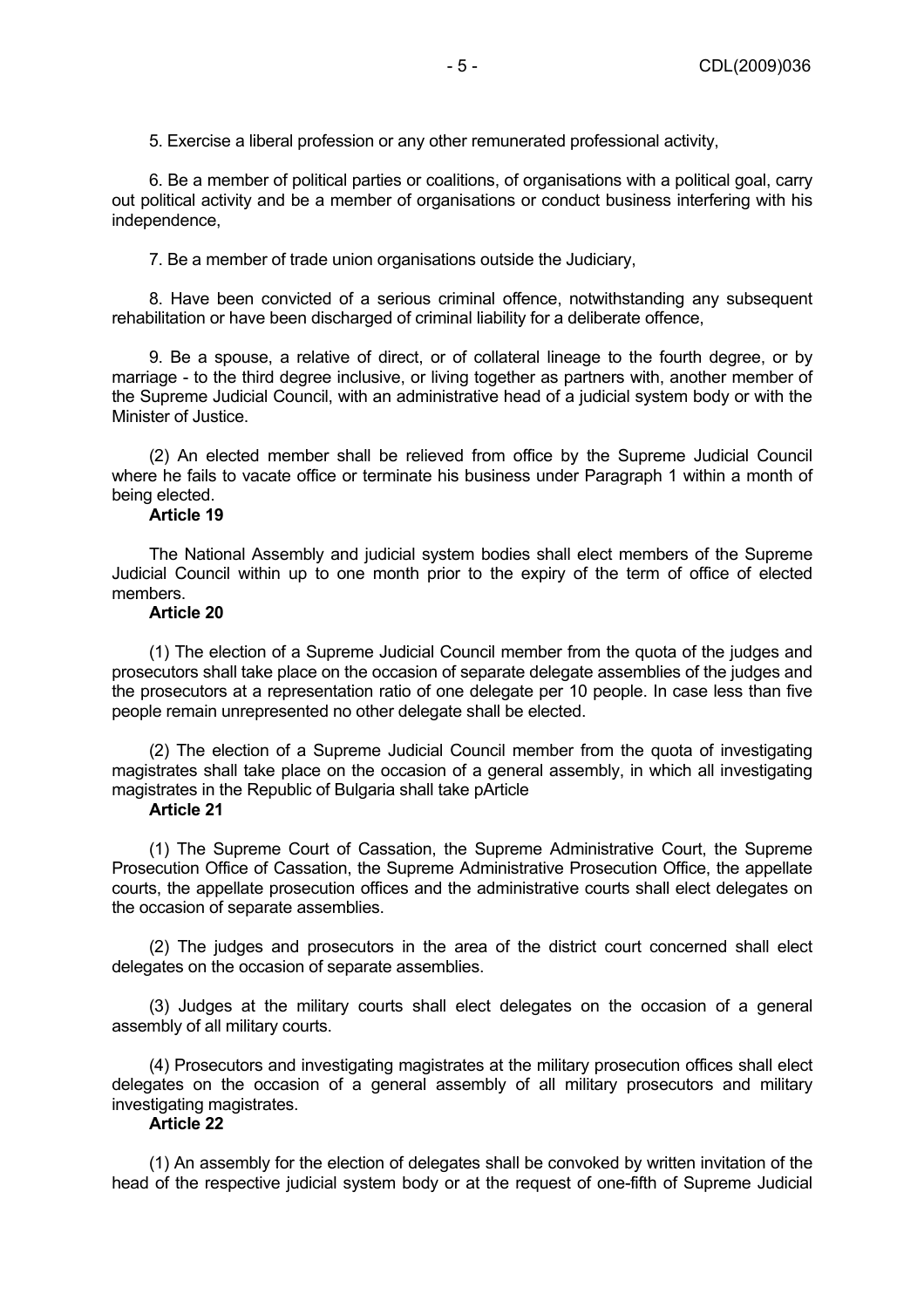Council members, within up to two months prior to the expiry of the term of office of the elected members of the Supreme Judicial Council. The invitation convoking the assembly shall state the date, venue and time thereof.

(2) Where the assembly has not been convoked by the persons under Paragraph 1 within 7 days of the expiry of the term under Paragraph 1, the Minister of Justice shall specify the date, venue and time thereof.

(3) The assembly for the election of delegates shall take place where more than half of the persons entitled to take part therein are present. In the absence of quorum, the assembly shall take place an hour later than stated and it shall be considered valid where one-third of those entitled to take part in it are present.

(4) Delegates shall be elected by secret ballot with a majority of more than half of those present. Following the election, the record of proceedings containing the resolution on the election of delegates shall be immediately forwarded to the Supreme Judicial Council who shall enter the elected persons on the list of participants in the general delegate assembly.

### **Article 23.**

(1) The general delegate assembly of the judges shall be jointly convoked by the Chairperson of the Supreme Court of Cassation and by the Chairperson of the Supreme Administrative Court.

(2) The general delegate assembly of the prosecutors shall be convoked by the Prosecutor General.

(3) The general assembly of the investigating magistrates shall be convoked by the Director of the National Investigation Service.

(4) The assemblies under Paragraphs 1 and 2 shall be convoked within 14 days of the respective assemblies for the election of delegates taking place.

(5) The assemblies under Paragraphs 1 - 3 shall take place where two-thirds of the elected delegates or of all investigating magistrates are present thereat.

### **Article 24**

(1) The general delegate assemblies shall elect members of the Supreme Judicial Council by secret ballot and a majority of more than half of those present.

(2) Where one or more candidates have failed gathering the required majority in the first round of voting, a second round of voting shall take place. Where one or more candidates have failed gathering the required majority in such repeated voting, those who have obtained the largest number of votes shall be considered elected.

### **Article 25**

(1) The administration of the Supreme Judicial Council shall take care of the organisation and technical arrangements for the assemblies.

(2) Expenses for the assemblies shall be covered from the Supreme Judicial Council budget.

## **Article 26**

(1) The legality of election of a Supreme Judicial Council member elected by judicial system bodies may be challenged before the Supreme Administrative Court through appeal signed by one-fifth of the delegates or of the members of the general assembly or by a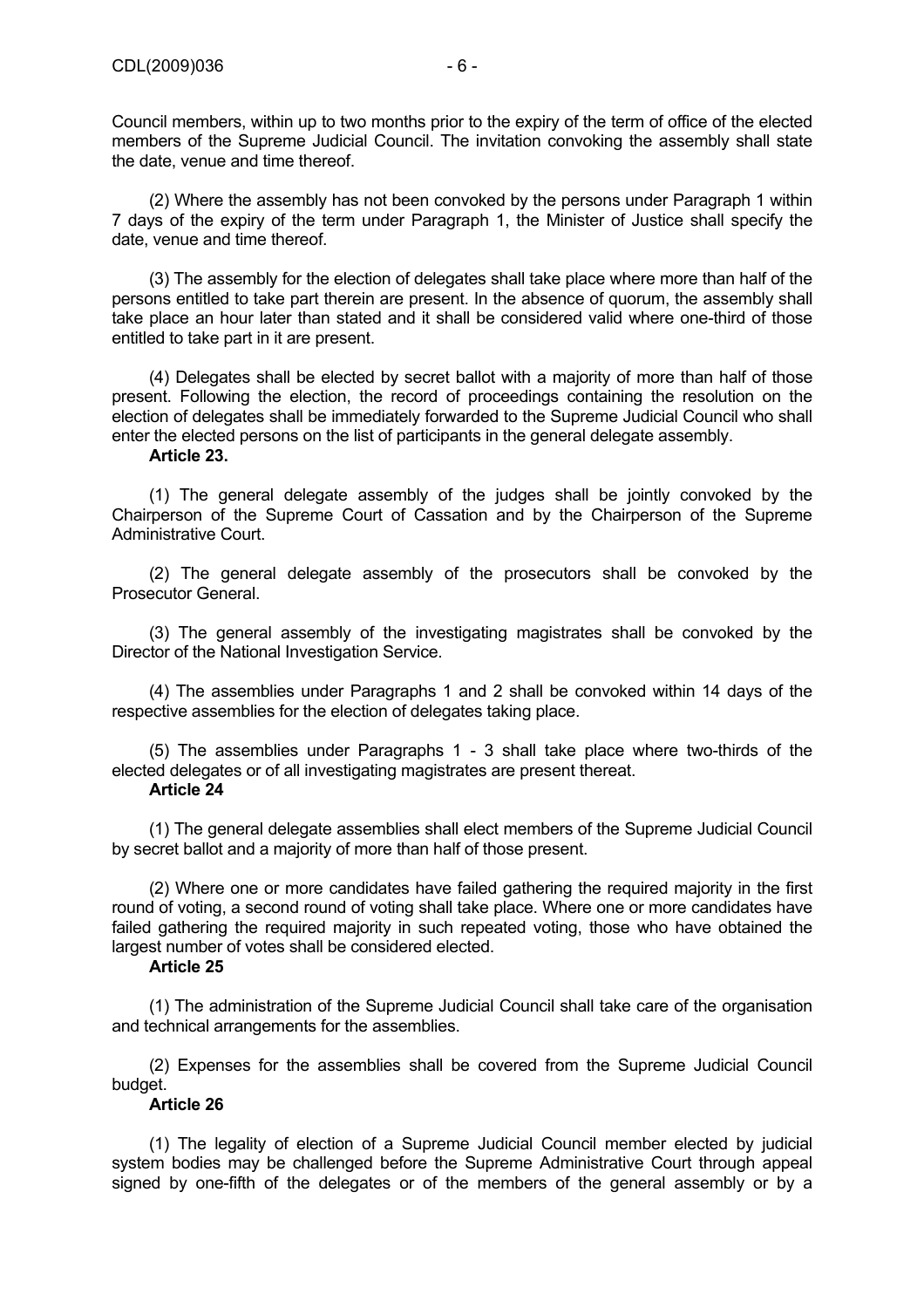candidate having a legal interest to act.

(2) The appeal shall be submitted within three days of the announcement of election results.

(3) The Supreme Administrative Court sitting in a five-member panel shall rule by judgement within 7 days of receipt of the appeal. This judgement shall be final.

(4) The Supreme Judicial Council shall schedule a new election within up to one month of the entry into force of the judgement, declaring the election illegal.

# **Article 27**

(1) An elected member of the Supreme Judicial Council shall be relieved from office prior to the expiry of his term on grounds of Article 130, Paragraph 8 of the Constitution of the Republic of Bulgaria, as well as in the event of established incompatibility due to positions or business under Article 18, Paragraph 1.

(2) In cases under Article 130, Paragraph 8, item 1 of the Constitution of the Republic of Bulgaria, the Supreme Judicial Council shall announce the resignation of an elected member at its first session after the submission thereof.

(3) The procedure for early relief from office shall commence at the request of one-fifth of the members of the Supreme Judicial Council on grounds of Article 130, Paragraph 8, items 2 - 4 of the Constitution of the Republic of Bulgaria or where the incompatibility of a member of the Supreme Judicial Council elected by judicial system bodies has been found.

(4) The procedure for early relief from office shall commence at the request of one-fifth of the members of the National Assembly on grounds of Article 130, Paragraph 8, items 2 - 4 of the Constitution of the Republic of Bulgaria or where the incompatibility of a member of the Supreme Judicial Council elected by the National Assembly has been found.

(5) The resolution of the Supreme Judicial Council on the early relief from office of a member shall be adopted within one month of receipt of the request under Paragraph 3 or Paragraph 4 by a majority of more than two-thirds of the members thereof.

### **Article 28**

Within one month of expiry of the term of office or of its early termination on grounds of Article 130, Paragraph 8, item 1 of the Constitution of the Republic of Bulgaria, the elected member of the Supreme Judicial Council shall be reinstated to the position he had occupied before being elected, the time spent as a member of the Supreme Judicial Council counting toward his service record under Article 164, Paragraphs 1 - 5.

## **Article 29**

The remuneration of an elected member of the Supreme Judicial Council shall equal the remuneration of a judge at the Supreme Court of Cassation.

Section II

Business and organisation of the Supreme Judicial Council **Article 30** 

(1) In order to discharge the powers specified by the Constitution, the Supreme Judicial Council shall carry out the following business:

1. Discuss the draft budget of the Judiciary, as proposed by the Minister of Justice, submit it to the Council of Ministers for incorporation in the draft State Budget of the Republic of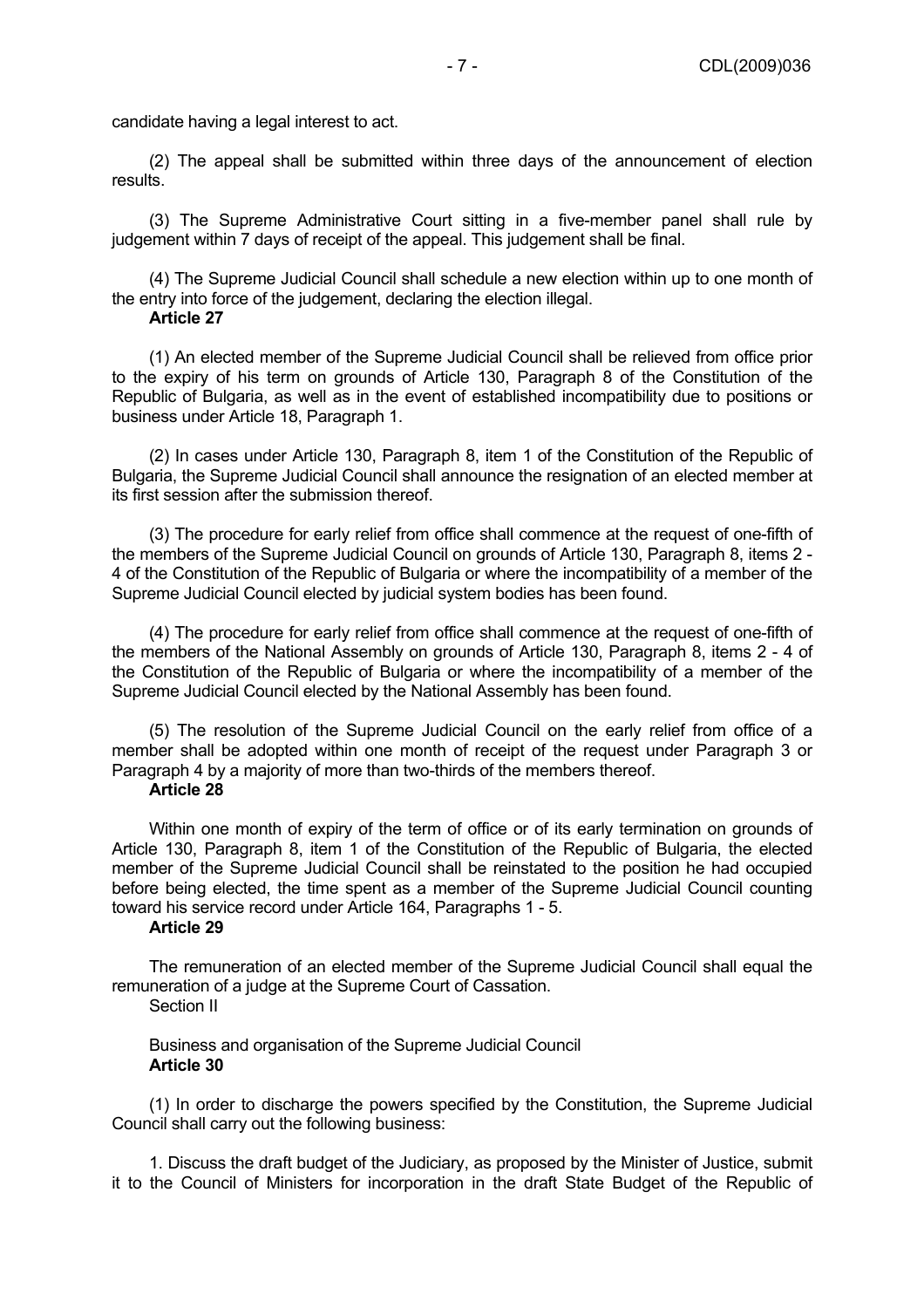Bulgaria Act and control its implementation,

2. Set the number, judicial areas and the seats of regional, district, administrative and appellate courts at the proposal of the Minister of Justice and, as regards military courts - in coordination with the Minister of Defence,

3. Set the number of judges, prosecutors and investigating magistrates in the courts, prosecution offices and investigation bodies,

4. Organise and carry out competitions for the positions of judges, prosecutors and investigating magistrates,

5. Set the number of administrative heads and of the deputies of administrative heads for the respective judicial system bodies, appoint and relieve them from office, with the exception of the Chairperson of the Supreme Court of Cassation, the Chairperson of the Supreme Administrative Court and the Prosecutor General,

6. Propose the Chairperson of the Supreme Court of Cassation, the Chairperson of the Supreme Administrative Court and the Prosecutor General for appointment and relief from office by the President of the Republic of Bulgaria,

7. Elect and relieve from office the Director of the National Investigation Service,

8. Set the remuneration of judges, prosecutors and investigating magistrates,

9. Inspect the workload of judicial system bodies,

10. Appraise the performance of judges, prosecutors, investigating magistrates and of administrative heads,

11. Keep and store service files of judges, prosecutors and investigating magistrates,

12. Endorse rules of professional ethics adopted by the professional organisations of judges, prosecutors and investigating magistrates,

13. Every semester require and summarise information from the courts, prosecution offices and the National Investigation Service about their business,

14. No later than 31 May, prepare and submit to the National Assembly a summary annual report on its business and on the business of the Inspectorate at the Supreme Judicial Council, as well as the annual reports of the Supreme Court of Cassation, the Supreme Administrative Court and of the Prosecutor General,

15. Set up and maintain an electronic public register of all its resolutions and the reasoning thereto,

16. Approve the automated information systems required for the business of the Judiciary and ensure system integration and interoperability,

17. Organise, manage and control the participation of judges, prosecutors and investigating magistrates in international legal cooperation, including, among others, their participation in the national judicial network.

(2) While discharging its business under Paragraph 1, the Supreme Judicial Council shall require the opinion of the administrative heads of the respective judicial system bodies and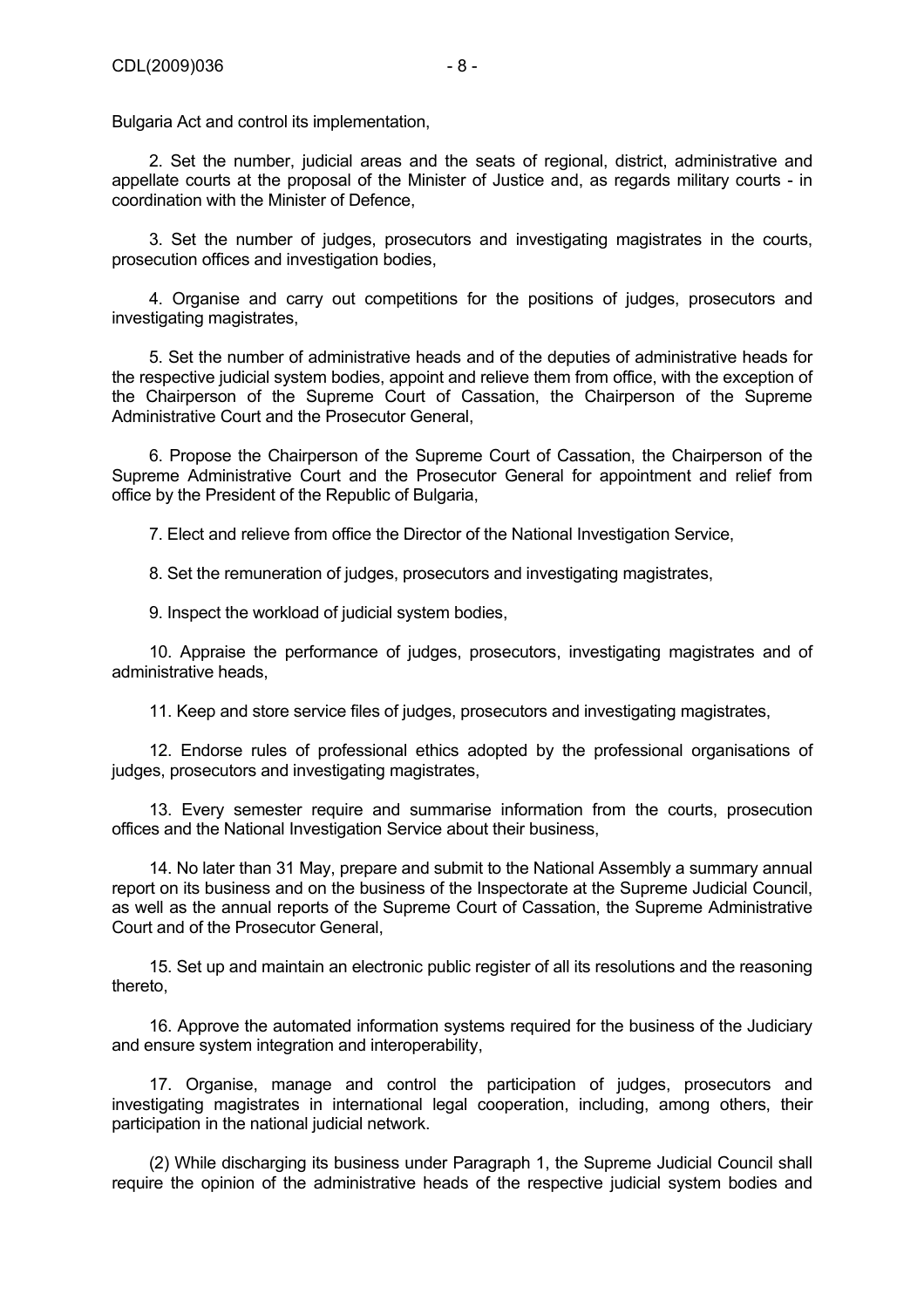when these have a bearing on prosecutors and military investigating magistrates - of the Prosecutor General.

(3) The business of the Supreme Judicial Council shall be assisted by an administration. The number of staff in the administration may not exceed two and a half times the number of Supreme Judicial Council members.

(4) The Supreme Judicial Council shall adopt Regulations concerning the organisation of its business and its administration which shall be published in the State Gazette. **Article 31** 

The Supreme Judicial Council shall provide the Council of Ministers and the National Assembly with opinions on draft legislation with a bearing on the Judiciary.

#### **Article 32**

(1) The Minister of Justice shall set up and head the sessions of the Supreme Judicial Council.

(2) In his absence the sessions shall be chaired in turn by an ex officio Supreme Judicial Council member.

(3) In cases under Paragraph 2, the Minister of Justice shall inform his replacement in advance to allow him organising the session. In such cases a deputy minister, designated by the Minister, may attend the session.

(4) In case all ex officio members are absent from a Supreme Judicial Council session, it shall be chaired by a member of the Supreme Judicial Council following the order of seniority. **Article 33** 

(1) Supreme Judicial Council sessions shall be convoked by the acting chair at least once every week.

(2) Supreme Judicial Council members shall be notified of the date and agenda for the session three days in advance, with written material for the session being provided to them.

(3) Additions to the agenda notified in advance can be made on the session day upon resolution of the Supreme Judicial Council.

(4) Supreme Judicial Council sessions shall be public except where documents classified in pursuance of the Classified Information Protection Act or proposals for the imposition of disciplinary sanctions are discussed.

(5) Resolutions adopted in a closed session shall be announced publicly. **Article 34** 

(1) A session of the Supreme Judicial Council shall be held where more than half of its members are present.

(2) Resolutions shall be adopted by a majority of more than half of the Supreme Judicial Council members present, by public voting, unless otherwise required by the Constitution.

(3) It shall be considered that a resolution whereby a proposal is not adopted is reasoned by means of the negative views, if any, stated by Supreme Judicial Council members. It shall be considered that a resolution of the Supreme Judicial Council whereby a proposal is adopted shall have the considerations of its sponsor as reasoning.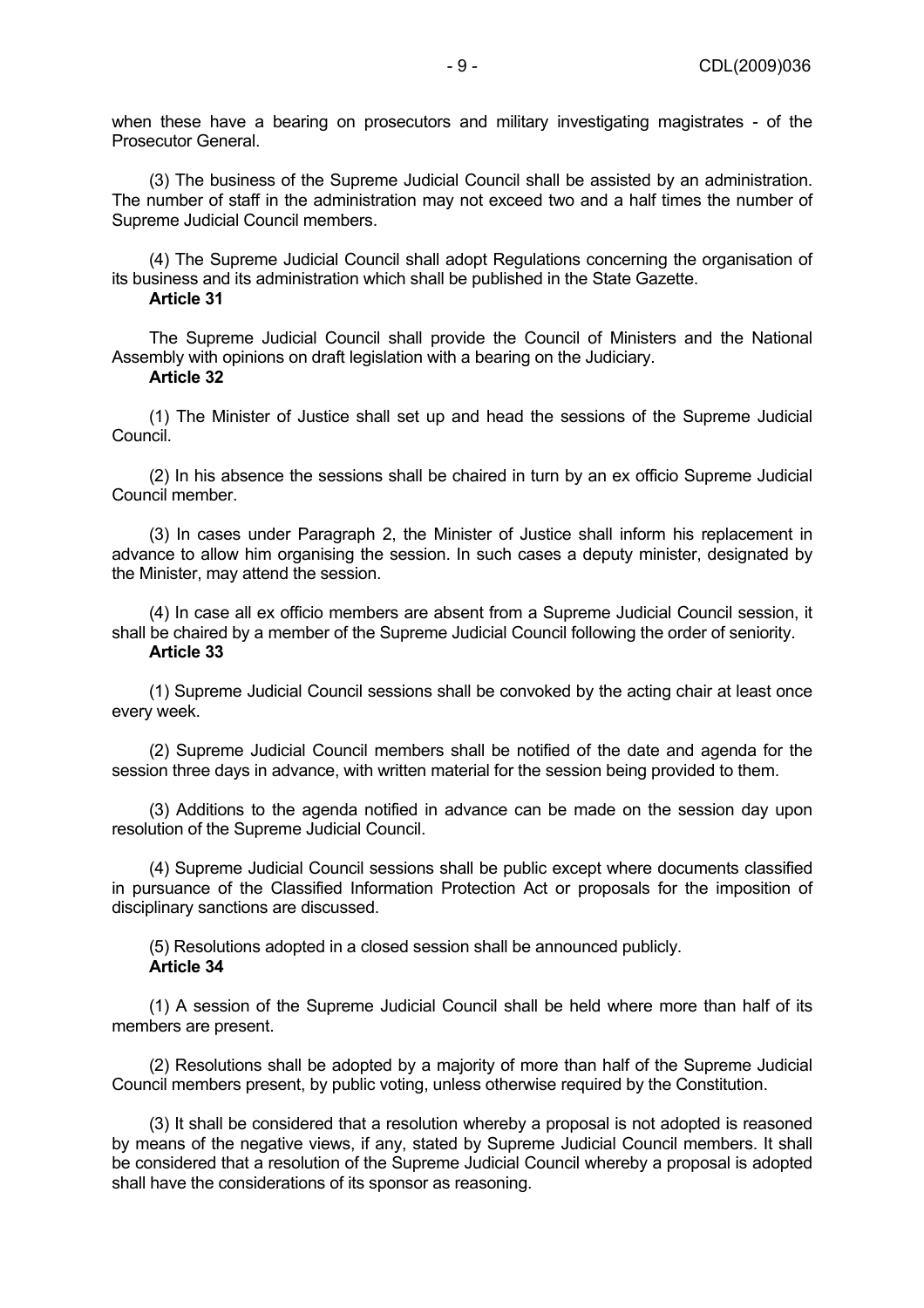### **Article 35**

A member of the Supreme Judicial Council shall not be entitled to vote for a resolution applying to him individually or to his spouse, relative of direct lineage, of collateral lineage to the fourth degree and by marriage - to the third degree.

### **Article 36**

(1) The interested parties may challenge Supreme Judicial Council resolutions within 14 days of their notification. An appeal shall not suspend the execution of a resolution, unless otherwise ordered by the court.

(2) The appeal shall be examined by a three-member panel of the Supreme Administrative Court within one month of being received in court together with the administrative file.

(3) The judgement of the three-member panel of the Supreme Administrative Court shall be subject to appeal on points of law before a five-member panel of the Supreme Administrative Court within 14 days of its notification.

### **Article 37**

(1) The Supreme Judicial Council shall elect from among its members a standing Commission on proposals and the performance appraisal of judges, prosecutors and investigating magistrates, as well as other standing commissions that shall assist its business.

(2) The type and number of members of the standing commissions, as well as their powers, with the exception of those given to the Commission on proposals and the performance appraisal of judges, prosecutors and investigating magistrates, shall be specified in the Regulations under Article 30, Paragraph 4.

(3) The Supreme Judicial Council may set up ad hoc commissions for the discharge of specific tasks related to its powers.

### **Article 38**

(1) The Commission on proposals and the performance appraisal of judges, prosecutors and investigating magistrates shall make proposals to the Supreme Judicial Council regarding:

1. The number of judges, prosecutors and investigating magistrates, as well as that of the administrative heads and their deputies,

2. The appointment, promotion in rank or position and the relief from office of judges, prosecutors and investigating magistrates,

3. The appointment and relief from office of the administrative heads and of the deputies of administrative heads, with the exception of the Chairperson of the Supreme Court of Cassation, the Chairperson of the Supreme Administrative Court, the Prosecutor General and the Director of the National Investigation Service,

4. Resolutions on the acquisition of a tenure status by judges, prosecutors and investigating magistrates.

(2) Proposals to the Commission on proposals and the performance appraisal of judges, prosecutors and investigating magistrates in relation to the discharge of its powers under Paragraph 1 shall be extended by the interested judge, prosecutor or investigating magistrate or by no less than one-fifth of the Supreme Judicial Council members.

(3) Proposals shall also be made by the respective administrative head, as follows: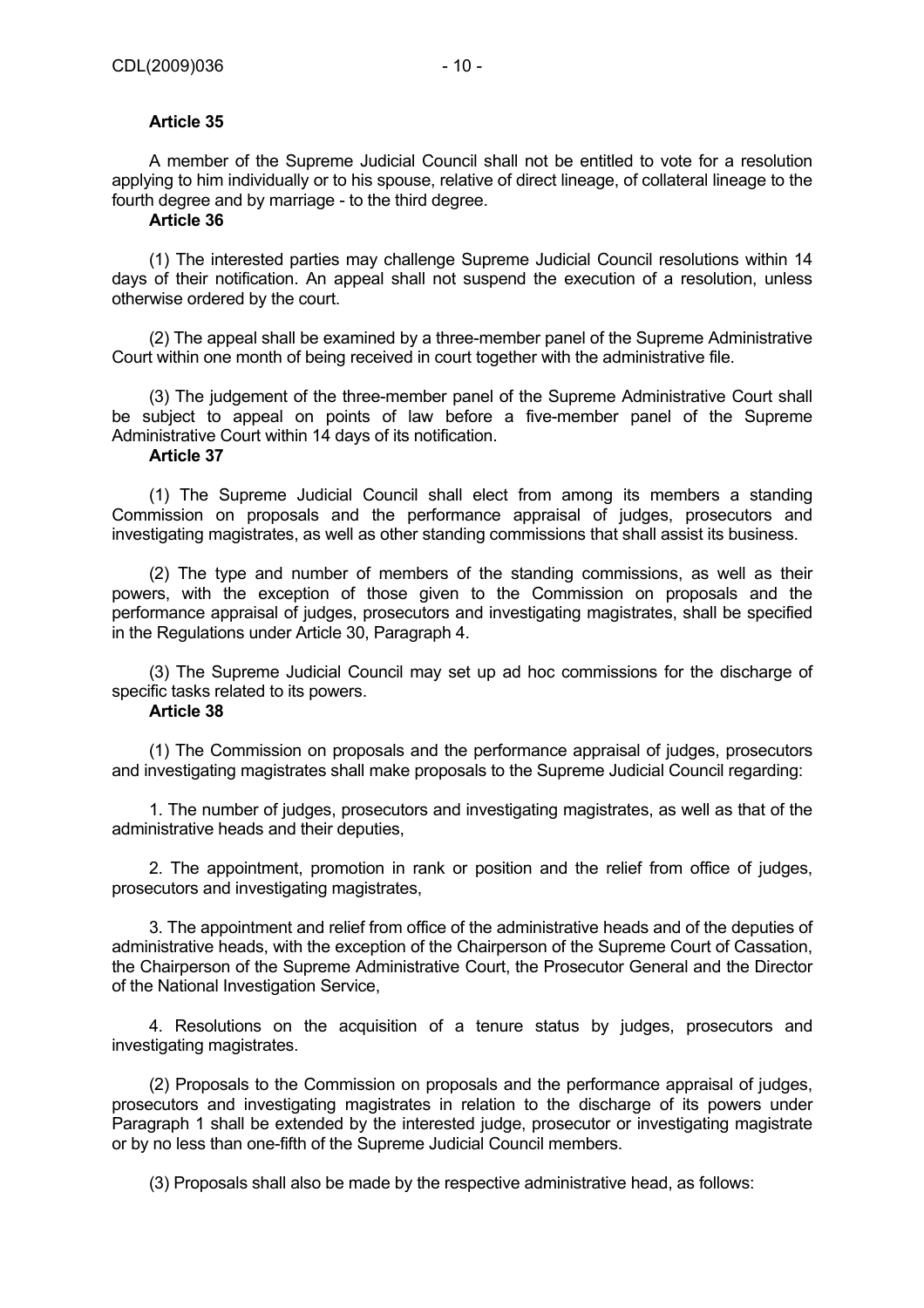1. By the Chairperson of the Supreme Court of Cassation for:

a) His deputies and the judges of this court,

b) The chairpersons of appellate courts and of the Military Appellate Court;

2. By the Chairperson of the Supreme Administrative Court for his deputies and the judges of this court, as well as for the chairpersons of administrative courts;

3. By the Prosecutor General for:

a) His deputies at the Supreme Prosecution Office of Cassation and at the Supreme Administrative Prosecution Office and for the prosecutors at these prosecution offices,

b) Regional, district, district military and appellate prosecution offices and for the Appellate Military Prosecutor;

4. By appellate prosecutors and by the Appellate Military Prosecutor for their deputies and for the prosecutors at the appellate prosecution offices and at the Appellate Military Prosecution Office;

5. By district military prosecutors - for their deputies, for the prosecutors at district military prosecution offices and for military investigating magistrates;

6. By district prosecutors - for their deputies and the prosecutors at district prosecution offices;

7. By regional prosecutors - for their deputies and the prosecutors at regional prosecution offices;

8. By chairpersons of appellate courts and of the Appellate Military Court for:

a) Their deputies and for judges at these courts,

b) The chairpersons of the respective district and military courts;

9. By chairpersons of district courts for:

a) Their deputies and the judges at these courts,

b) The chairpersons of regional courts in the area of the respective district court;

10. By chairpersons of administrative courts - for their deputies and the judges at these courts;

11. By the chairpersons of the military courts - for their deputies and for the judges at these courts;

12. By chairpersons of regional courts - for their deputies and the judges at these courts;

13. By the National Investigation Service director, for:

a) His deputies and the investigating magistrates at the National Investigation Service,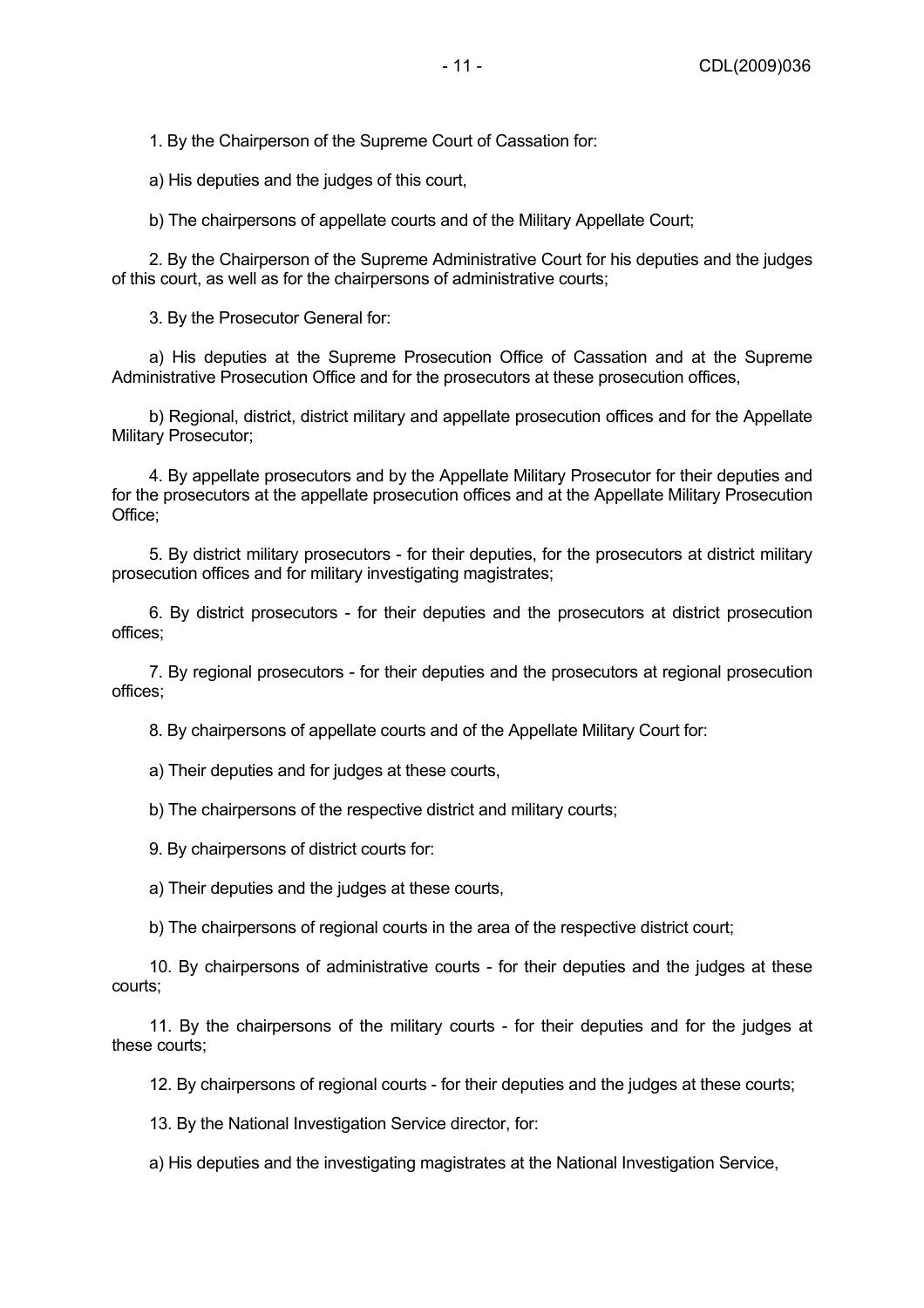b) The directors of district investigation services;

14. By directors of district investigation services - for their deputies and the investigating magistrates at these services.

(4) The Minister of Justice may provide opinions on the proposals addressed to the Supreme Judicial Council.

(5) The Commission on proposals and the performance appraisal of judges, prosecutors and investigating magistrates shall discuss the proposals and submit them for examination to the Supreme Judicial Council accompanied by an opinion in writing on each of them.

(6) The Supreme Judicial Council shall adopt resolutions on the proposals made by a majority of more than half of its members.

### **Article 39**

(1) The Commission on proposals and the performance appraisal of judges, prosecutors and investigating magistrates shall carry out the performance appraisal of judges, prosecutors and investigating magistrates.

(2) In order to discharge its powers under Paragraph 1 the Commission on proposals and the performance appraisal of judges, prosecutors and investigating magistrates shall be assisted by support performance appraisal commissions.

(3) Support performance appraisal commissions shall be set up with all judicial system bodies. Each commission shall be composed of three judges, prosecutors or investigating magistrates designated by the administrative head of the respective judicial system body.

Chapter three

Inspectorate at the Supreme Judicial Council Section I

General provisions **Article 40** 

The business of the Inspectorate shall be based on the principles of legality, objectivity and publicity.

### **Article 41**

The Inspectorate at the Supreme Judicial Council shall be a moral person seated in Sofia. Section II

Election and early termination of the term of office of the Inspector

General and of the inspectors **Article 42** 

(1) Lawyers with a high standard of professionalism and ethics shall be elected to the positions of Inspector General and of inspectors.

(2) An individual who also has at least 15 years of legal service record shall be elected as Inspector General.

(3) Individuals who also have at least 12 years of legal service record shall be elected as inspectors.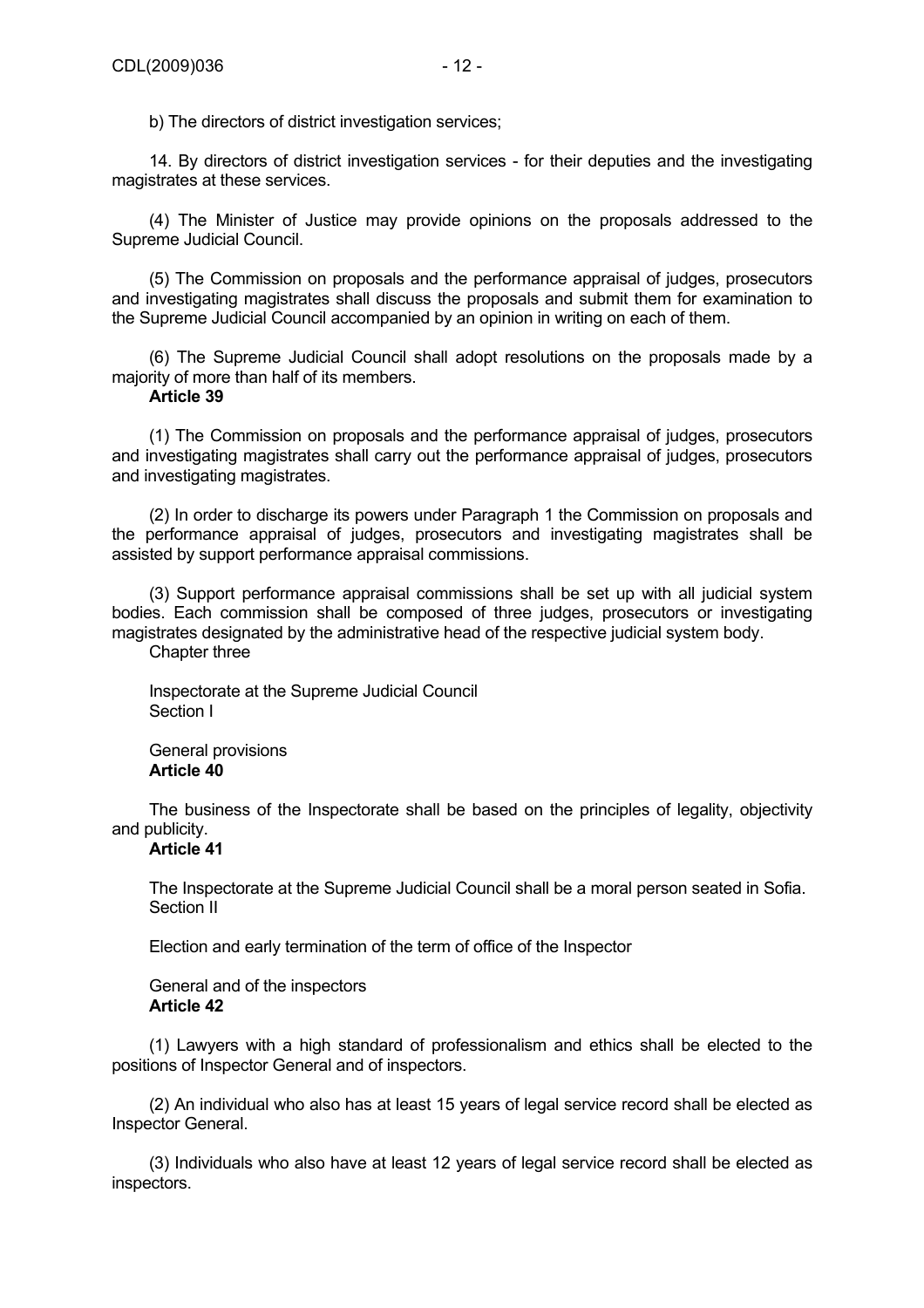(4) At least 8 years, within the service record under Paragraph 3, as a judge at a district or appellate court, the Supreme Court of Cassation or the Supreme Administrative Court, as a prosecutor at a district or appellate prosecution office, at the Supreme Prosecution Office of Cassation or at the Supreme Administrative Prosecution Office or as an investigator at the National Investigation Service or at a district investigation service, shall also be required for five of the inspectors.

## **Article 43**

The Inspector General and inspectors may not be individuals in respect to whom the grounds under Article 18, Paragraph 1 are present.

### **Article 44**

Nominations for the positions of the Inspector General and of inspectors shall be submitted to the National Assembly no earlier than three months and no later than two months prior to the expiry of the term of office of the Inspector General and of the inspectors.

### **Article 45**

(1) Nominations for the positions of the Inspector General and of inspectors shall be examined by a specialised standing commission of the National Assembly.

(2) The specialised standing commission shall conduct a hearing of the nominated candidates meeting the requirements of the law and shall submit to the National Assembly a report summarising the outcomes thereof.

### **Article 46**

The National Assembly shall separately elect the Inspector General and the inspectors by a majority of two-thirds of its members.

## **Article 47**

(1) The Inspector General and the inspectors shall enter office on the day of the expiry of the term of office of the individuals whom they have been selected to replace.

(2) The Inspector General and the inspectors shall vacate the positions and terminate the business incompatible with the requirements of Article 18, Paragraph 1 prior to entering office, of which they shall notify the Chairperson of the National Assembly.

### **Article 48**

(1) The Inspector General and the inspectors shall be relieved from office, prior to the expiry of their term, upon:

### 1. Resignation,

2. The entry into force of a judicial act for a consummated criminal offence,

3. The presence of a lasting de facto inability to discharge their duties for more than 6 months,

4. Disbarment from the legal profession or from the exercise of business as a lawyer,

5. A serious breach or systematic failure to discharge their official duties, as well as upon taking actions that encroach on the prestige of the Judiciary,

6. Failure to discharge their duties under Article 47, Paragraph 2.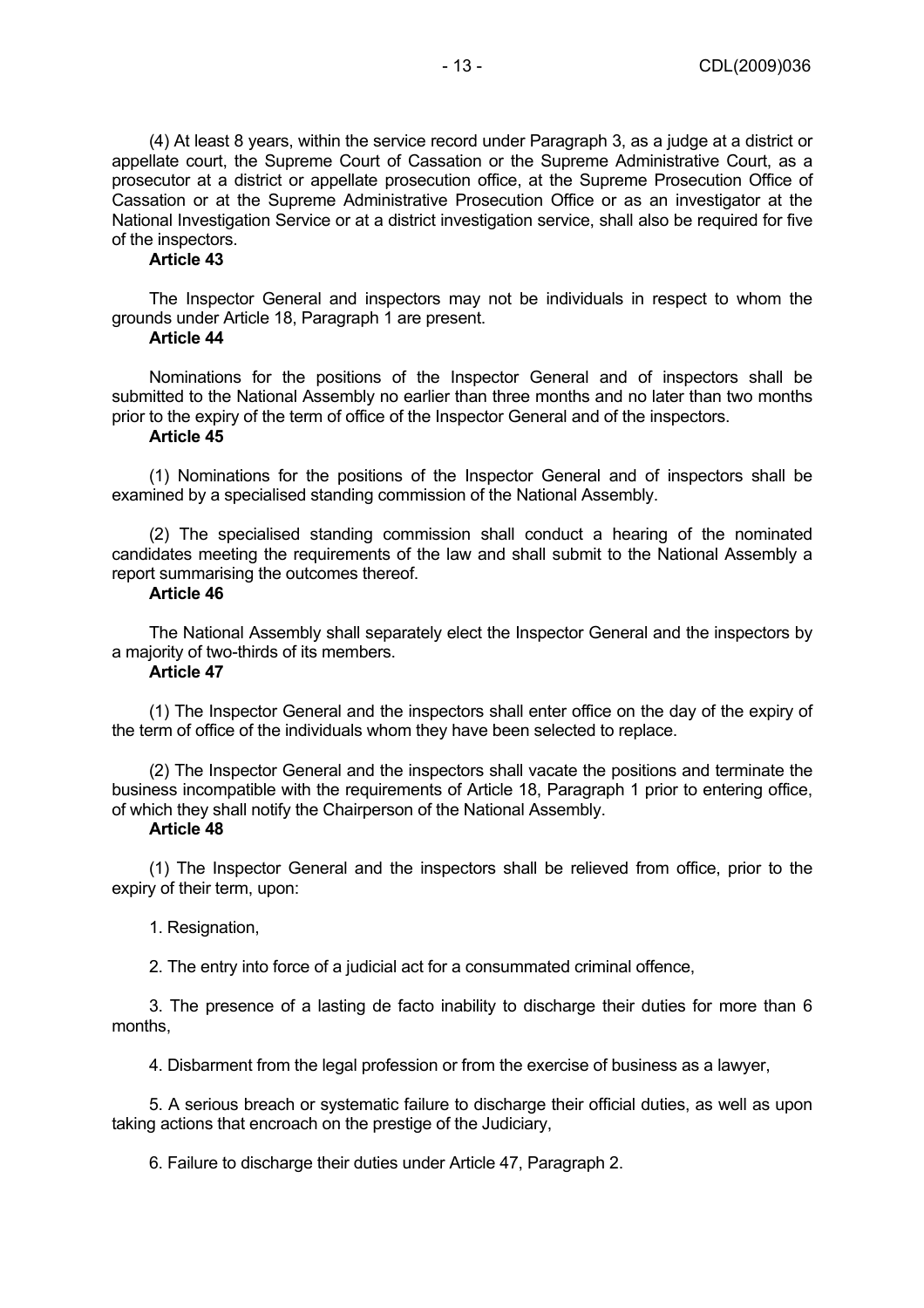(2) In cases under Paragraph 1, items 2 - 6 a proposal for the relief from office of the Inspector General or of the inspectors may be extended by at least one-fifth of the members of the National Assembly or of the Supreme Judicial Council.

### **Article 49**

Upon relief from office, on grounds of Article 48, Paragraph 1, of the Inspector General or of an inspector, the National Assembly shall elect in his stead a new Inspector General or an inspector who shall serve until the end of his predecessor's term of office.

### **Article 50**

Upon expiry of the term of office or upon early termination thereof on grounds of Article 48, Paragraph 1, item 1, the Inspector General and the inspectors shall be reinstated to the positions occupied by them prior to election.

### **Article 51**

(1) The remuneration of the Inspector General shall equal that of the chairperson of division at the Supreme Court of Cassation.

(2) The remuneration of inspectors shall equal that of a judge at the Supreme Court of Cassation.

### **Article 52**

Time in service as Inspector General or inspector of the Inspectorate at the Supreme Judicial Council shall count toward the service record under Article 164, Paragraphs 1 - 5.

### **Article 53**

Chapter sixteen and Article 350 - 354 shall apply to the Inspector General and to the inspectors.

Section III

### Inspectorate powers **Article 54**

(1) The Inspectorate shall:

1. Check the organisation of administrative business in courts, prosecution offices and investigation bodies,

2. Check the arrangements made for the institution and progress of court, prosecution and investigation case files, as well as the disposal thereof within the established time limits,

3. Analyse and summarise the cases that have been disposed of by virtue of an effective judicial act, as well as the files and cases assigned to the prosecutors and investigating magistrates,

4. In the presence of contradictory jurisprudence the existence of which has been found in the course of business under Paragraph 3, it shall alert the competent bodies of the need to demand interpretative judgements or interpretative decrees,

5. In presence of violations in the discharge of business under items 1 - 3, it shall alert the administrative head of the body concerned and the Supreme Judicial Council,

6. Make proposals for the imposition of disciplinary sanctions on judges, prosecutors and investigating magistrates and on the administrative heads of judicial system bodies,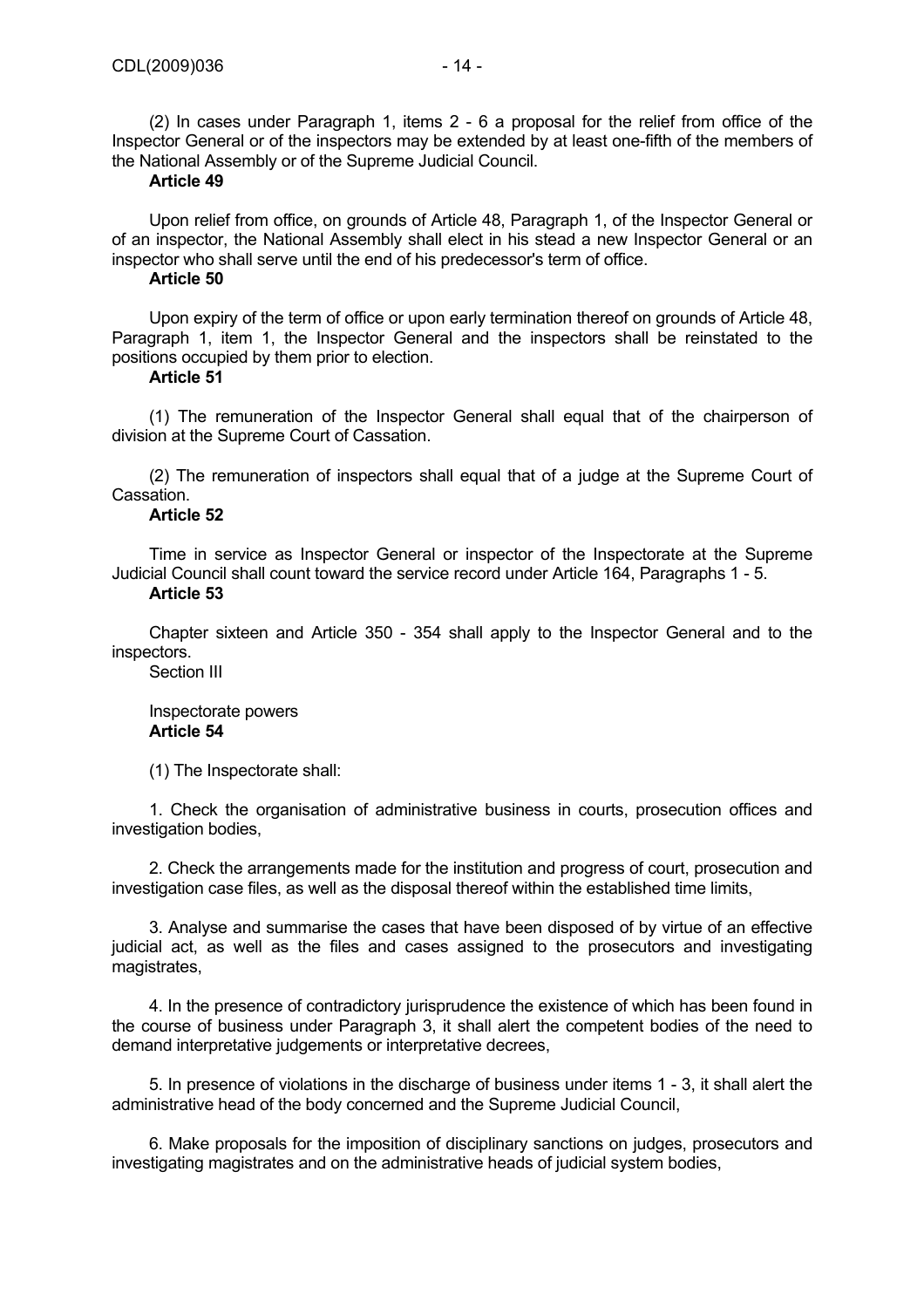7. File tip-offs, proposals and reports with other state bodies, including the competent judicial system bodies,

8. Prepare and submit to the Supreme Judicial Council an annual programme and a report on its business,

9. Discuss the draft budget for the Judiciary proposed by the Minister of Justice with regard to the budgetary account of the Inspectorate and submit it to the Supreme Judicial Council,

10. Provide on an annual basis public information about its business and publish the report on its business on the website of the Supreme Judicial Council.

(2) The Inspectorate shall adopt resolutions by a majority of more than half of its members. **Article 55** 

(1) In the discharge of its business the Inspectorate shall be assisted by an administration. The number of administrative staff may not exceed the number of inspectors multiplied by two, including the Inspector General.

(2) In addition to the number of administrative staff under Paragraph 1, up to 22 experts with at least 5 years of legal service record, meeting the requirements under Article 18, shall be appointed at the Inspectorate through competition.

(3) Experts at the Inspectorate shall be appointed and relieved from office by the Inspectorate following a proposal of the Inspector General.

(4) The Inspectorate shall adopt Regulations concerning the organisation of its business that shall be published in the State Gazette.

### **Article 56**

(1) The Inspectorate shall act through inspections envisaged in its annual programme or following tip-offs.

(2) An inspection shall be carried out by the Inspector General or by an inspector assisted by experts.

(3) The Inspector General shall fix by order the procedure of inspection. **Article 57** 

(1) Inspections envisaged in the annual programme shall be carried out by teams designated by a draw of lots that shall include the inspecting officer under Article 56, Paragraph 2 and the experts who will assist him. The draw of lots shall be carried out by the Inspector General in presence of all inspectors, immediately after the annual programme has been elaborated.

(2) For inspections triggered by tip-offs, the inspecting officer under Article 56 Paragraph 2 and two experts shall be designated on the basis of electronic distribution pursuant to the random selection principle in the order of receipt of such tip-offs.

### **Article 58**

(1) Inspections shall be assigned at the order of the Inspector General that shall set out:

1. The judicial system body, the judge, prosecutor or investigating magistrate to be inspected, the objectives and the time imparted for completion of the inspection,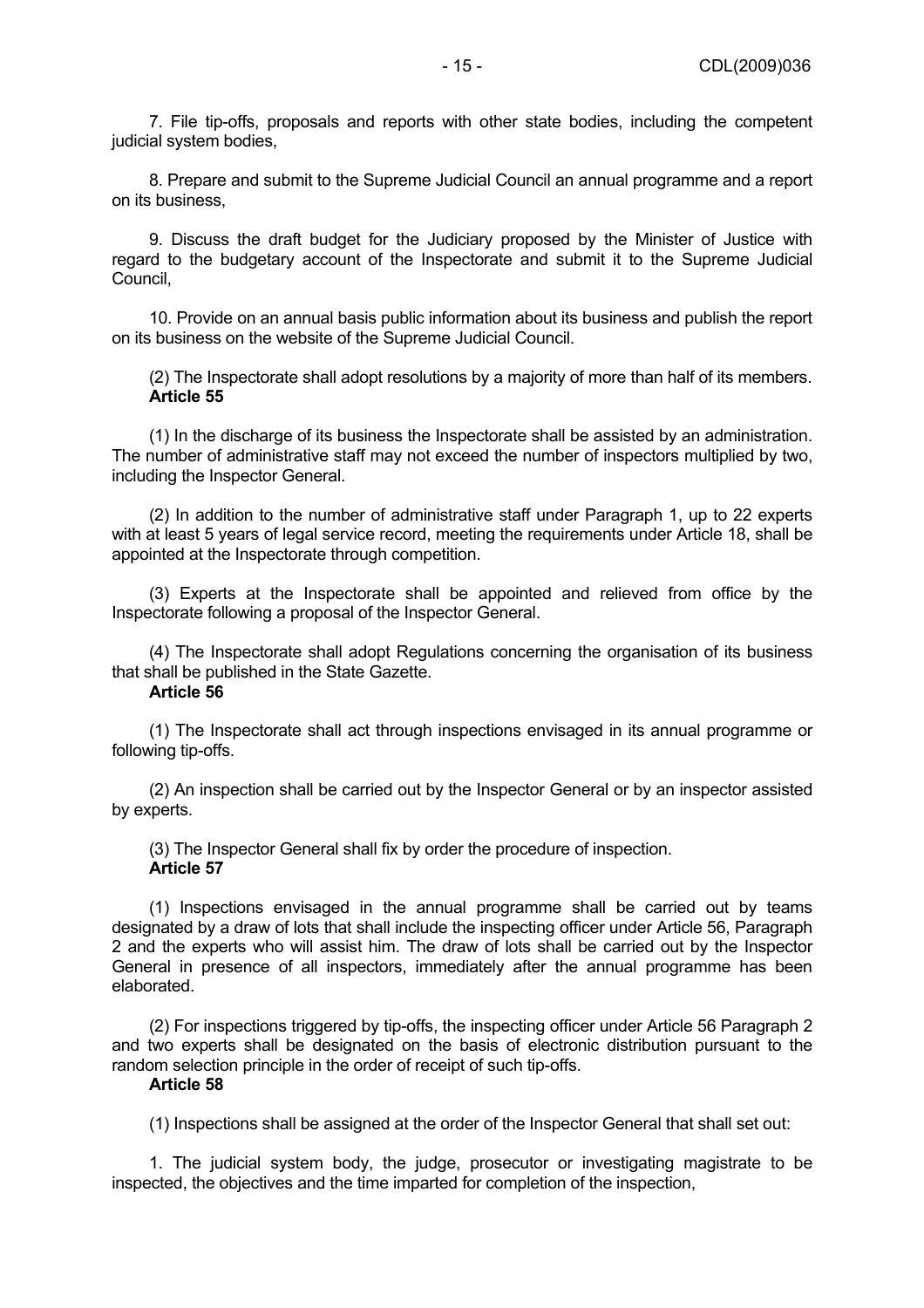2. The name of the inspecting officers under Article 56, Paragraph 2,

3. The names of the experts who will assist him,

4. The time imparted for drafting the act setting out the outcomes of the inspection.

(2) The act setting out the outcomes of the inspection shall contain the findings from the inspection and, where necessary, recommendations and a time limit for their implementation.

(3) The act setting out the outcomes of the inspection shall be provided to the inspected judge, prosecutor or investigating magistrate, as well as to the administrative head of the judicial system body concerned. Each of them may file objections and submit them to the Inspector General within a period of 7 days.

(4) The administrative head shall notify the Inspector General of the implementation of recommendations, if any, within the time specified in the act setting out the outcomes of the inspection.

## **Article 59**

The administrative heads of judicial system bodies shall be obligated to provide assistance to the Inspector General and the inspectors in the discharge of their powers and provide them access of materials required to this effect.

## **Article 60**

(1) The Inspector General shall also ensure the general organisational and methodological guidance of Inspectorate business by means of:

1. Representing the Inspectorate and designating a replacement during his absence,

2. Disposing of the funds on the budgetary account of the Inspectorate,

3. Controlling the business of inspectors,

4. Making arrangements for the publication of a Bulletin with the outcomes of inspections to be published on the Supreme Judicial Council website,

5. Entering and terminating labour contracts with experts and members of the Inspectorate administrative staff,

6. Making arrangements for improving the qualifications of inspectors and of the Inspectorate administration.

(2) The Inspector General shall take part in Supreme Judicial Council sessions, but not in voting.

Chapter four

COURTS Section I

General provisions **Article 61** 

(1) The courts in the Republic of Bulgaria shall be regional, district, administrative, military, appellate ones, a Supreme Court of Cassation and a Supreme Administrative Court.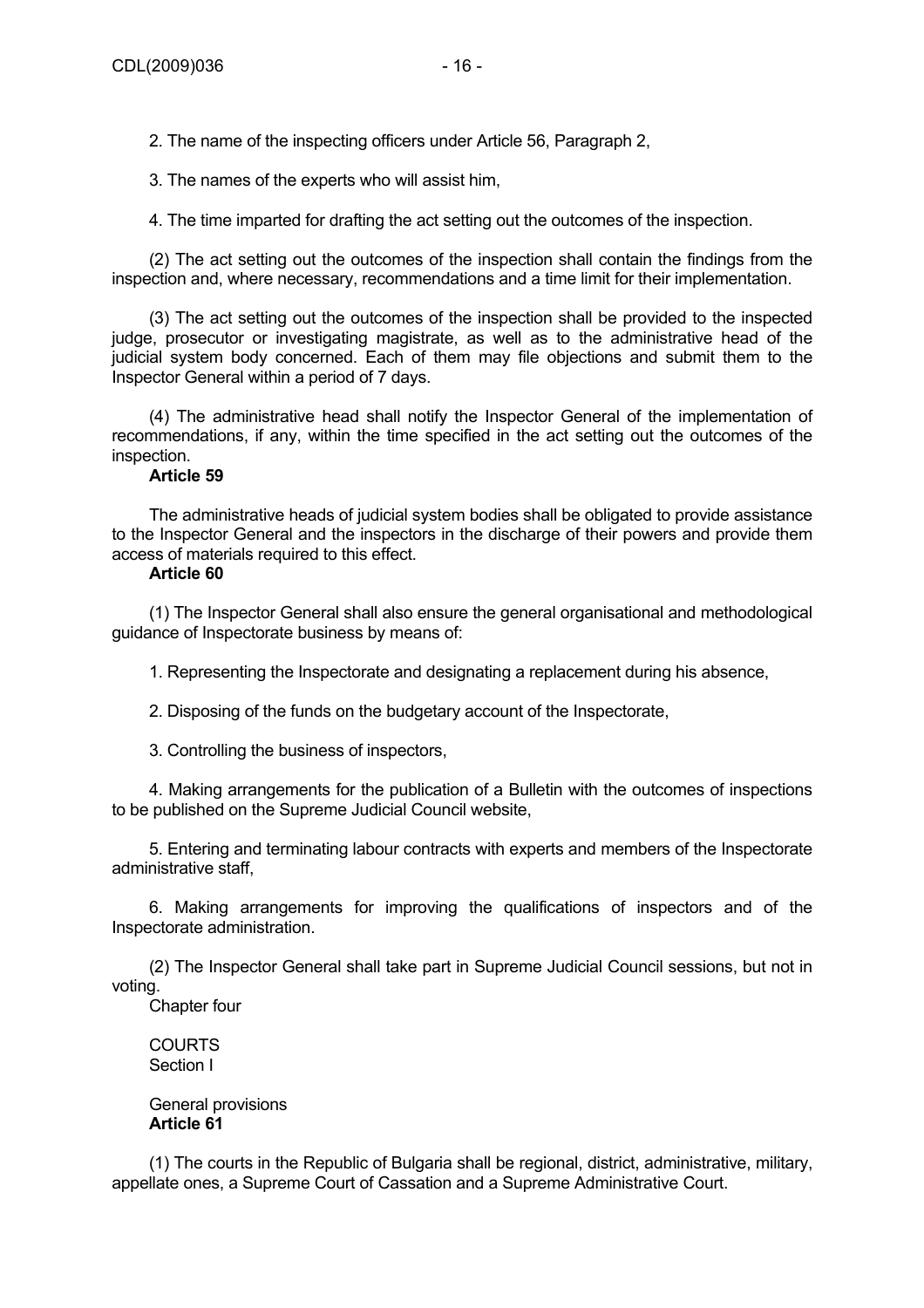(2) The courts shall have competent jurisdiction in civil, criminal and administrative cases.

(3) A case examined by a court may not be examined by another body. **Article 62** 

The areas of regional, district, administrative, military and appellate courts may not necessarily coincide with the administrative division of the country's territory.

### **Article 63**

(1) The regional, district, administrative and military courts shall examine at first instance the cases specified by law.

(2) The district courts shall examine at second instance the appealed acts in cases of the regional courts, as well as other cases assigned to them by law.

(3) The administrative courts shall act in cassation when examining the administrative cases specified by law.

(4) The appellate courts shall examine at second instance the appealed acts in cases of the district courts, as well as other cases assigned to them by law.

(5) The Appellate Military Court shall examine at second instance the appealed acts in cases of the military courts.

(6) The Supreme Court of Cassation shall act in cassation in respect to judicial acts specified by law and shall also examine other cases specified by law.

(7) The Supreme Administrative Court shall examine at first instance the acts specified by law and act in cassation in respect to the appealed acts in cases of the administrative courts and to acts in cases of Supreme Administrative Court three-member panels.

(8) Jurisdiction disputes between the Supreme Court of Cassation and the Supreme Administrative Court shall be resolved by a panel to be composed of three representatives of the Supreme Court of Cassation and of two representatives of the Supreme Administrative Court whose ruling shall be final.

### **Article 64**

(1) Judicial acts shall be published on the website of the respective court once every three months, subject to the Personal Data Protection Act and to the Classified Information Protection Act.

(2) Case acts affecting the civil or health status of individuals shall be published without their reasoning.

## **Article 65**

All courts shall be moral persons funded by the state budget. Section II

Court assessors **Article 66** 

(1) In cases specified by law, court assessors shall also be part of the judicial panel examining a case at first instance.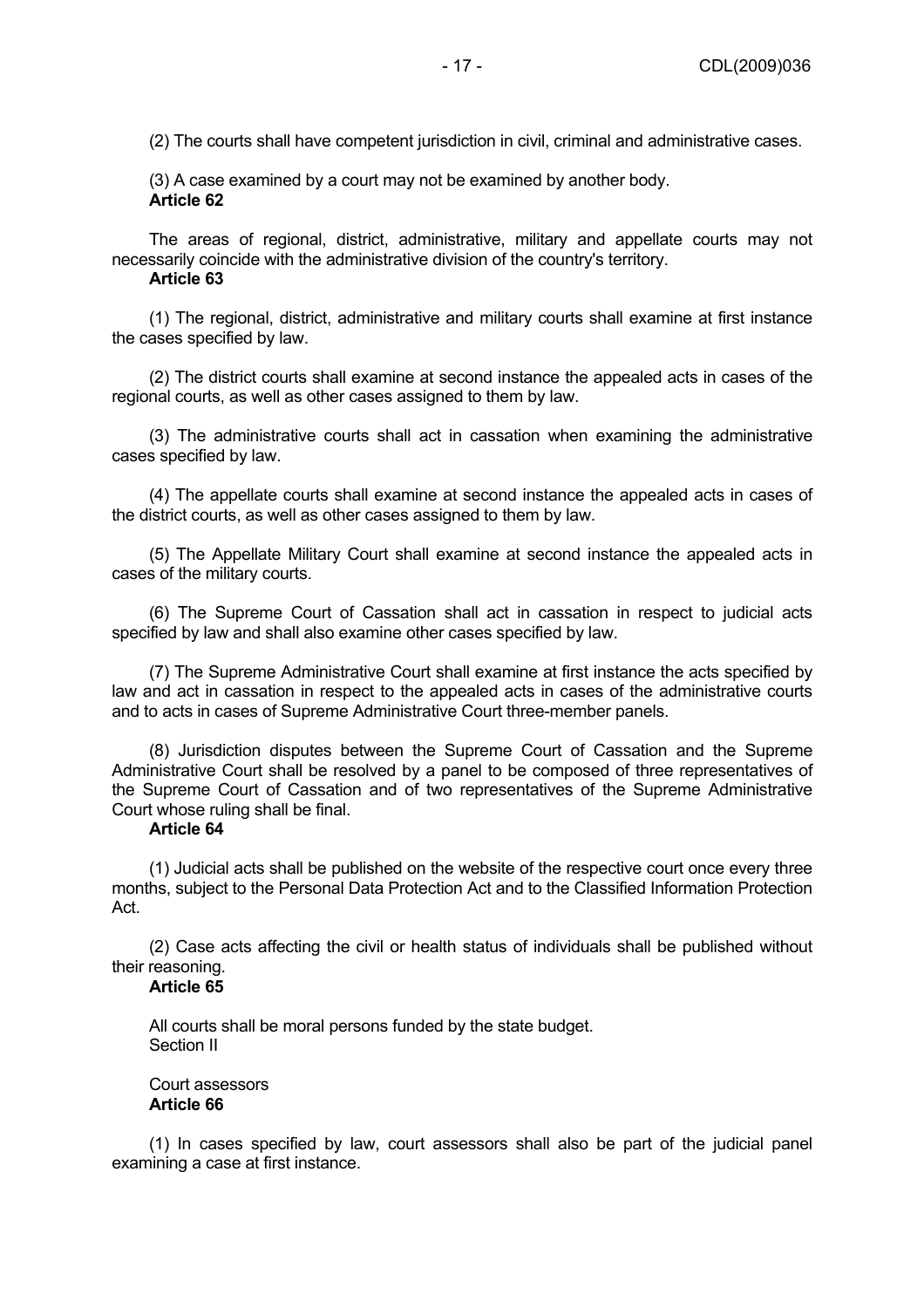(2) Court assessors shall have the same rights and obligations as judges. **Article 67** 

(1) A court assessor shall be a legally competent Bulgarian national who has turned 21 years and has not turned 70 years of age at the time in which he is appointed as court assessor, has good reputation in society and has not been convicted of a deliberate criminal offence, notwithstanding any subsequent rehabilitation.

(2) Court assessors in military courts may be generals (admirals), officers and noncommissioned officers in permanent military service.

### **Article 68**

(1) The municipal councils in the judicial area of the respective court shall nominate court assessors, at least 10 percent of such nominees having a teaching background.

(2) Court assessors shall be designated for:

1. The regional courts - by the general assembly of the judges of the respective district court,

2. The district courts - by the general assembly of the judges of the respective appellate court.

(3) Court assessors in military courts shall be designated at the proposal of commanding officers of the respective military unit by the general assembly of the judges of the Appellate Military Court.

### **Article 69**

The term of office of court assessors shall be 5 years. **Article 70** 

Court assessors shall take oath before the respective general assembly. **Article 71** 

A court assessor shall be relieved from office early by the respective general assembly acting at the proposal of the chairperson of the court:

- 1. At his own request,
- 2. Following incapacitation,

3. Following conviction of a deliberate criminal offence,

4. In presence of a lasting de facto inability to discharge his duties for more than one year,

5. For reason of a serious breach of his duties or of systematic failure to discharge these or of having taken action which undermines the prestige of the Judiciary.

## **Article 72**

(1) Court assessors shall be convoked to take part in court hearings by the chairperson of the court for up to 60 days in a calendar year, unless the examination of a case in which they take part continues beyond such term.

(2) For each court panel core and reserve court assessors shall be designated by a draw of lots.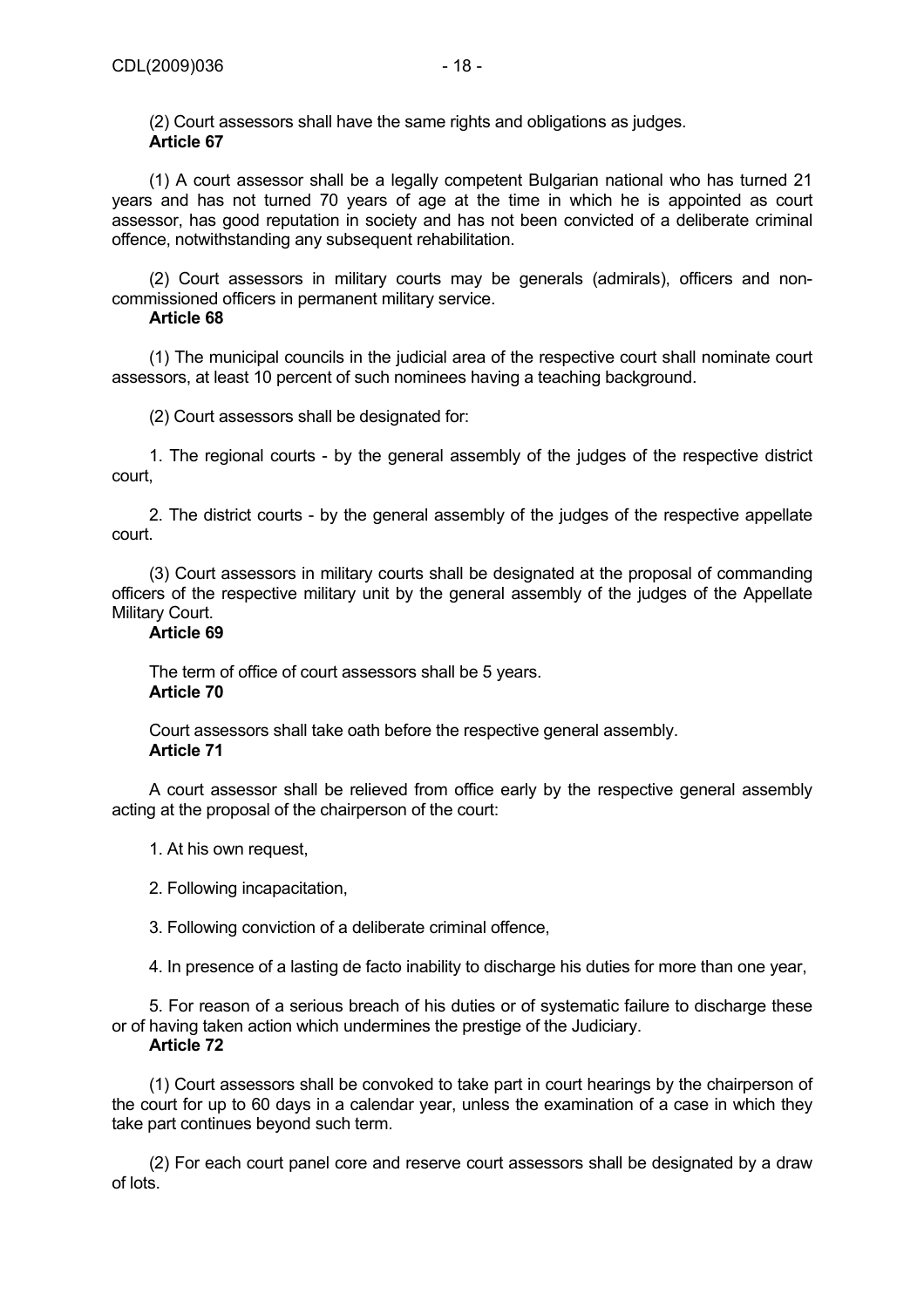## **Article 73**

Court assessors shall receive remuneration for their participation in court hearings from the budget of the Judiciary.

# **Article 74**

(1) The chairperson of the court may, by personal order, impose a fine of BGN 50 to BGN 500, on a court assessor for the latter's failure to discharge his duties, having provided him the opportunity to explain.

(2) Following appeal of the sanctioned court assessor, the chairperson of the higherstanding court may repeal the personal order under Paragraph 1 or reduce the amount of fine. **Article 75** 

The Minister of Justice, in coordination with the Supreme Judicial Council, shall issue an Ordinance specifying:

1. The procedure for nominating court assessors,

2. The remuneration of court assessors,

3. Other organisational matters of relevance to court assessors. Section III

Regional courts **Article 76** 

The regional court shall be the main court of first instance. It shall be a competent jurisdiction in all cases, except those in which another court has jurisdiction by virtue of the law. **Article 77** 

(1) A regional court shall be composed of judges and headed by a chairperson.

(2) Divisions may be set up at the regional court.

(3) A criminal record bureau shall be set up at all regional courts.

(4) The functions, the business arrangements of criminal record bureaux and the control of their business shall be set out in an ordinance of the Minister of Justice. **Article 78** 

A regional court shall examine cases in a panel composed of one judge, unless otherwise provided for by law.

## **Article 79**

(1) In a regional court with at least three judges the general assembly shall consist of all judges. Where the number of judges is lesser than three, they shall take part in the general assembly of another regional court in the same judicial area designated by the chairperson of the district court.

(2) The general assembly of the regional court shall:

1. Analyse and summarise the jurisprudence of the court,

2. Examine other matters at the proposal of the chairperson of the court or of a member of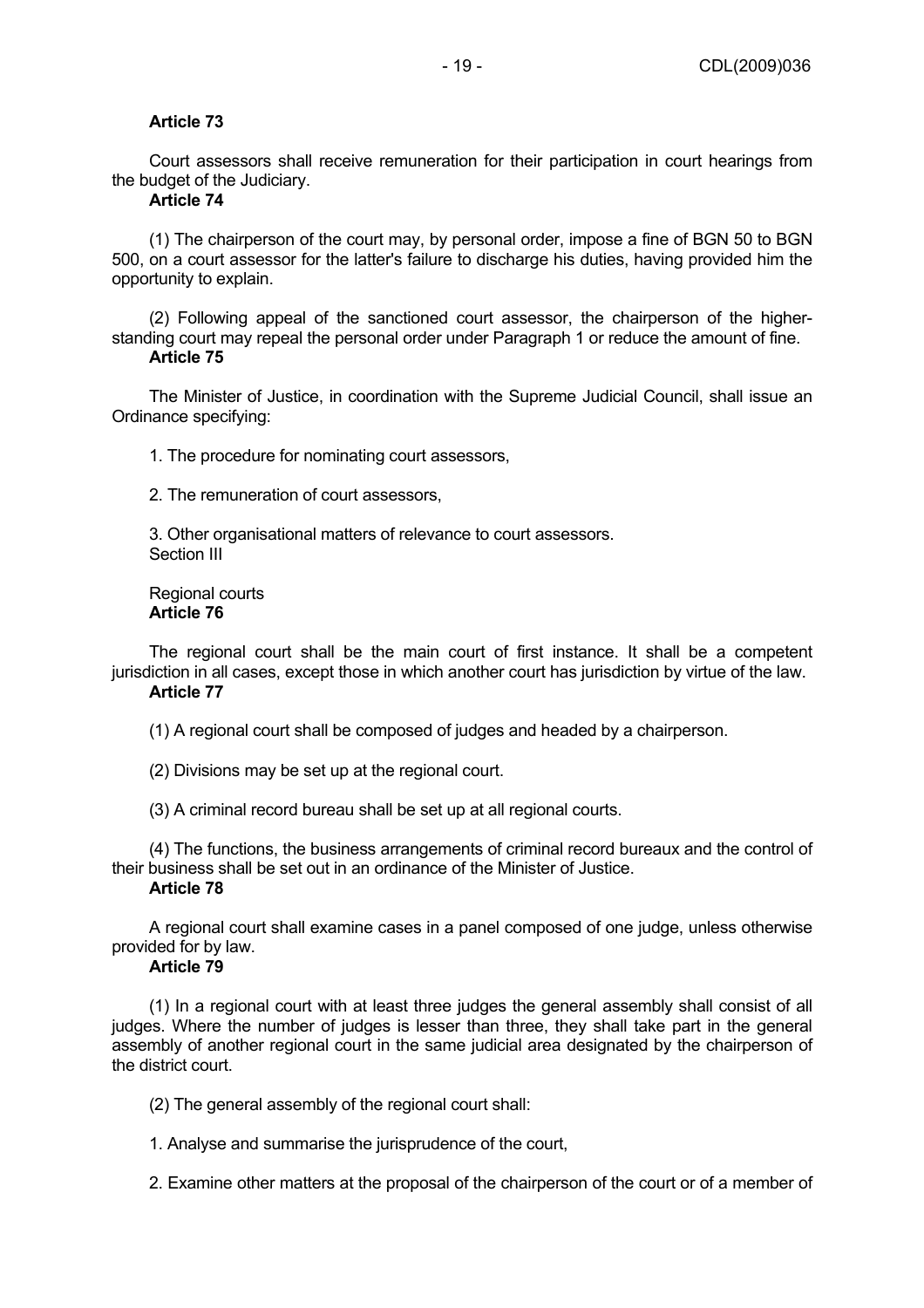the general assembly.

(3) The general assembly may not examine and adopt resolutions on organisational matters of court business falling in the competence of the chairperson of the regional court.

(4) A general assembly shall take place where more than half of all judges are present and it shall adopt resolutions by a majority of more than half of the judges present. **Article 80** 

(1) The chairperson of a regional court shall:

1. Provide overall organisational and administrative direction, being responsible for the business of the court which he represents;

2. Prepare:

a) The annual court business report no later than 31 January and submit it to the chairperson of the District court who shall incorporate it in his annual report,

b) Electronic enquiries and statistics based on a model endorsed by the Minister of Justice and submit these to the Supreme Judicial Council, as well as to the Minister of Justice;

3. At the end of each semester he shall prepare and submit to the Inspectorate at the Supreme Judicial Council summarised information about the institution, progress and termination of files and cases of the judges, as well as about acts that have been definitely repealed by higher-standing instances, and, in addition, to the Minister of Justice - information about the institution, progress and termination of files and cases of state enforcement agents and recordation judges;

4. Take part in court hearings;

5. Inform the Minister of Justice of available positions for state enforcement agents and recordation judges;

6. Manage and control the work of state enforcement agents, of criminal record bureaux at the court and of recordation judges;

7. Second judges subject to the terms of Article 81;

8. Appoint and relieve from office clerks at the court and organise the work of the various services;

9. Convoke and head the general assembly of the court;

10. Organise the publication of effective acts on the website of the regional court;

11. Publish the annual court business report on the website of the regional court within one month of its submission to the chairperson of the district court.

(2) Personal orders of the chairperson in relation to the work organisation of the court shall be binding on all judges and clerks thereat.

# **Article 81**

(1) Where the position of judge at a regional court is not taken or a judge is prevented from discharging his office and may not be replaced by another judge of the same court, the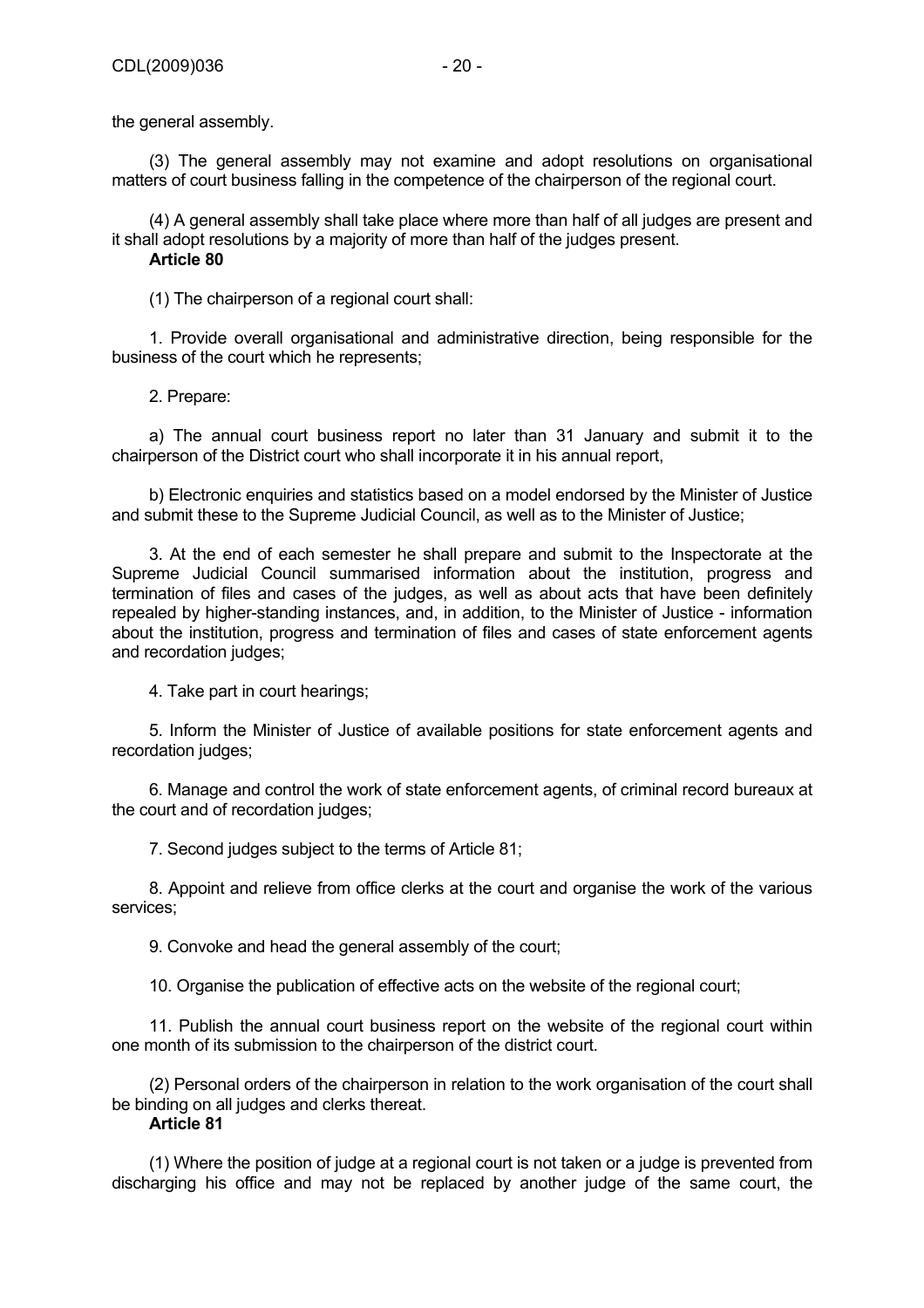chairperson of the respective district court may second in his stead a judge from another regional court, a judge from the district court or a junior judge with a service record of no less than two years, for a term of up to 6 months once in three years.

(2) Where such secondment is impracticable, the chairperson of the appellate court may second a judge from the area of another district court subject to the conditions under Paragraph 1.

(3) The secondment of the judge shall be coordinated with his administrative head. Section IV

District court **Article 82** 

(1) The district court shall examine at first instance:

1. Criminal cases in a panel composed of one judge and two court assessors, unless otherwise provided for by law,

2. Civil cases in a panel composed of one judge.

(2) A junior judge may sit on the panel of a first-instance court in a criminal case, but may not be a single judge or the rapporteur therein.

## **Article 83**

(1) The district court acting at second instance shall examine cases in a panel of three judges, unless otherwise provided for by law.

(2) In cases under Paragraph 1 only one of the district court panel members may be a junior judge.

(3) The panel shall be presided over by the most senior judge in position or rank. **Article 84** 

(1) The district court shall consist of judges and junior judges and shall be headed by a chairperson.

(2) Based on a resolution of the general assembly of district court judges, divisions may be set up and headed by the chairperson or his deputies.

# **Article 85**

(1) The district court shall have a general assembly that shall consist of all judges.

(2) Junior judges and the chairpersons of regional courts shall take part in the general assembly, but not in voting.

(3) The general assembly of a district court shall:

1. Discuss, at the end of each three-year period, the distribution of judges by divisions and make a proposal to this effect to the chairperson of the court,

2. Analyse and summarise the jurisprudence of the district court and of the regional courts within its judicial area,

3. Examine on a regular basis the situation of the criminal and other types of offences and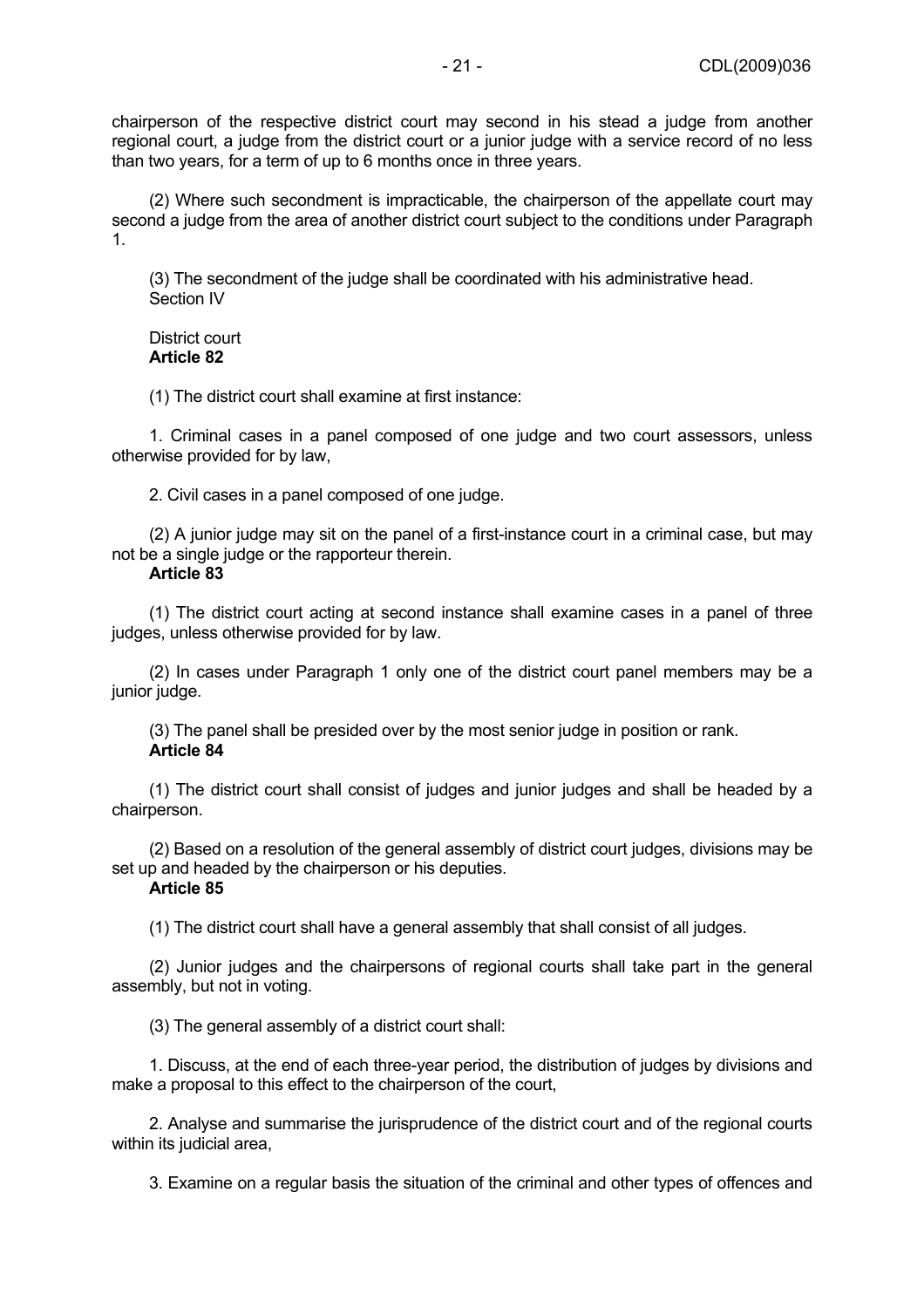summarise the experience of the district court and of the regional courts within its judicial area,

4. Give opinions on requests for the adoption of interpretative judgements or interpretative decrees,

5. Adopt resolutions in other cases provided for by law.

(4) The general assembly may not examine and adopt resolutions on matters of relevance to court business organisation falling within the competence of the chairperson of a district court.

(5) A general assembly shall take place where more than half of all judges are present thereat and it shall adopt resolutions by a majority of more than half of the judges present.

### **Article 86**

(1) The chairperson of the district court shall:

1. Provide overall organisational and administrative direction of the district court and represent it;

2. At the end of each six-month period he shall prepare and submit to the Inspectorate at the Supreme Judicial Council and to the Minister of Justice summarised information about the institution, progress and termination of cases, as well as about the acts that have been definitely repealed by higher-standing instances;

## 3. Prepare:

a) An annual report on the business of the district court and of the regional courts in its judicial area and submit it to the chairperson of the appellate court at the respective judicial area by the end of February who shall incorporate it in his annual report,

b) Electronic enquiries and statistics in based on a model endorsed by the Minister of Justice and submit these to the Supreme Judicial Council, as well as to the Minister of Justice;

4. At the end of each three-year period, distribute judges at the district court by divisions;

5. Chair judicial panels in all divisions;

6. Carry out in person or assign a judge of the district court the carrying out of inspection into the organisation of the business of judges at the regional court, as well as of state enforcement agents and recordation judges;

7. Organise the improvement of qualifications of district court judges;

8. Convene the judges of the district court and of the regional courts for a discussion of the reports under item 3, littera a), of the reports from inspections and of the requests for adoption of interpretative judgements or interpretative decrees;

9. Second judges, state enforcement agents and recordation judges in the area of the district court subject to the conditions of Articles 81, 274 and 290;

10. Organise the training of trainee lawyers and be responsible for it;

11. Appoint and relieve from office the clerks of court and organise the work of the various services;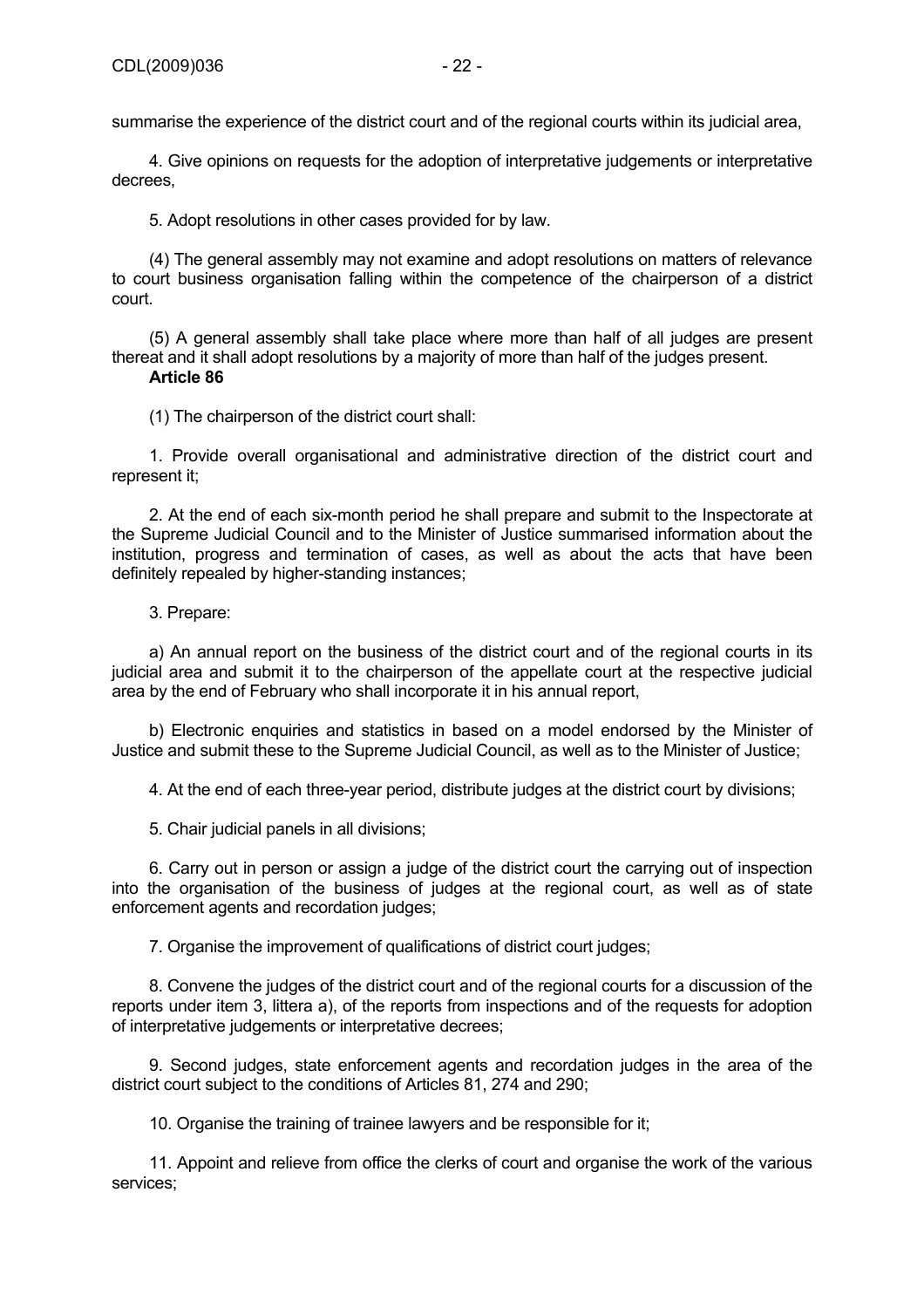12. Convoke and head the general assembly;

13. Organise the publication of effective acts on the website of the district court;

14. Publish the annual court business report on the website of the district court within a period of up to one month following its submission to the chairperson of the appellate court.

(2) Personal orders of the chairperson in relation to the work organisation of the court shall be binding on all judges and clerks thereat.

# **Article 87**

(1) Where the position of a judge at the district court is not taken or a judge is prevented from discharging his office and may not be replaced by another judge of the same court, the chairperson of the respective appellate court may second in his stead a judge from another district court or a judge from a regional district court with the rank of a district court judge from the judicial area of the same appellate court for a term of up to 6 months once in three years.

(2) The secondment of the judge shall be coordinated with his administrative head. **Article 88** 

There shall be a city court in Sofia having the powers of a district court. Section V

Administrative court **Article 89** 

(1) The administrative court shall have jurisdiction at first instance in all administrative cases except those in which the Supreme Administrative Court shall have jurisdiction by law.

(2) The seats and judicial areas of the administrative courts shall coincide with those of the district courts.

### **Article 90**

(1) The administrative court shall hear administrative cases in a panel composed of one judge, unless otherwise provided for by law.

(2) In proceedings before the administrative court a prosecutor with the administrative department of the respective district prosecution office shall take part, in cases provided for by law.

### **Article 91**

(1) The administrative court shall consist of judges and shall be headed by a chairperson.

(2) Based on a resolution of the general assembly of judges at the administrative court, divisions specialised by subject may be set up and headed by the chairperson or his deputies. **Article 92** 

(1) The administrative court shall have a general assembly that shall consist of all judges.

(2) The general assembly shall:

1. Endorse on an annual basis the composition of divisions,

2. Discuss, at the end of each three-year period, the distribution of judges by divisions, if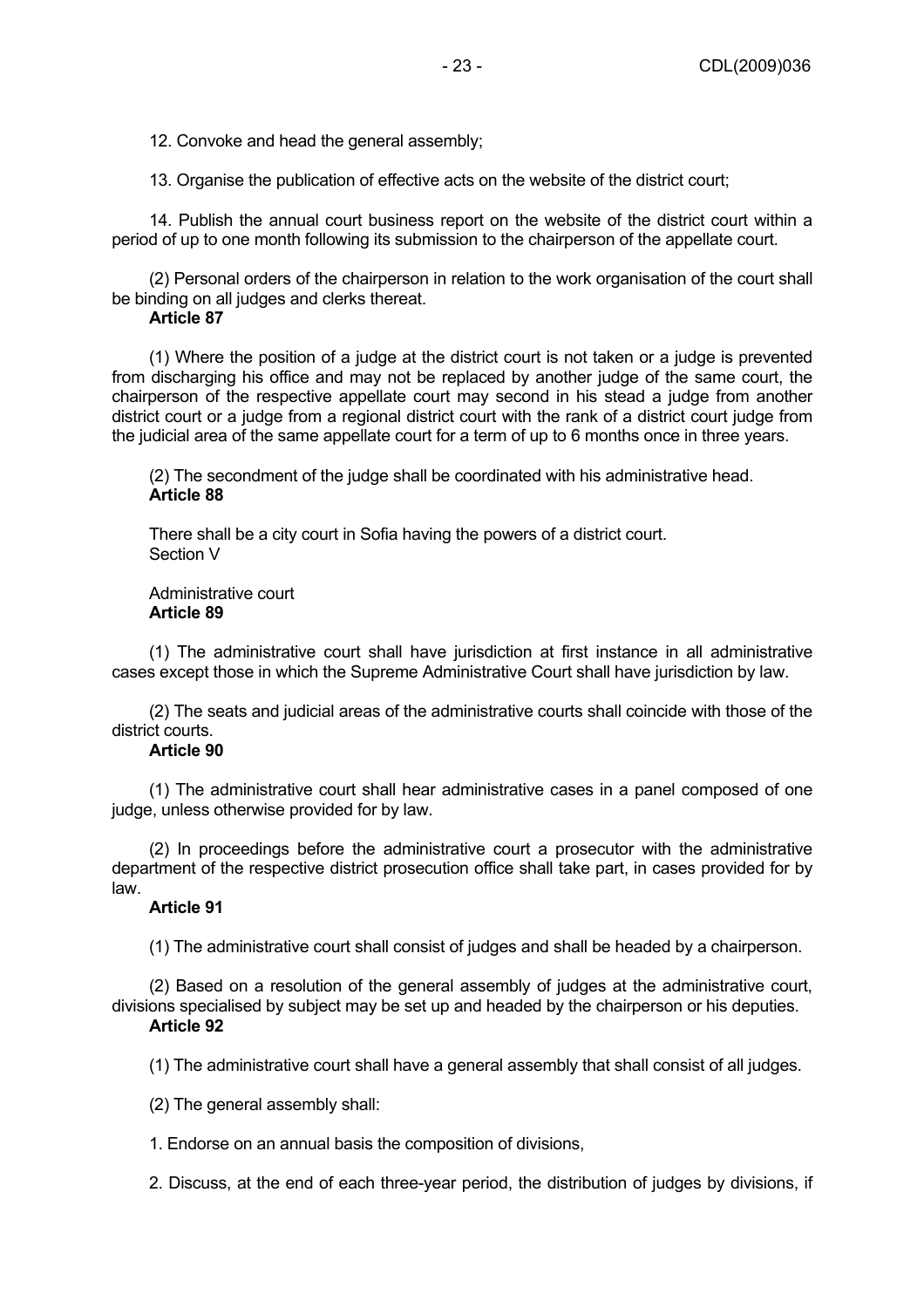any have been set up, and make a proposal to this effect to the chairperson of the administrative court,

3. Analyse and summarise the jurisprudence of the administrative court,

4. Give opinions to the Supreme Administrative Court on requests for the adoption of interpretative judgements and interpretative decrees,

5. Adopt resolutions in other cases provided for by law.

(3) The general assembly may not examine and adopt resolutions on matters concerning court business organisation, falling in the competence of the chairperson of the administrative court.

(4) The general assembly shall take place where more than half of all judges are present and it shall adopt resolutions by a majority of more than half of the judges present.

## **Article 93**

(1) The chairperson of the administrative court shall:

1. Provide for the overall organisational and administrative direction of the administrative court and represent it;

## 2. Prepare:

a) An annual report on the business of the administrative court which he shall submit by the end of February to the chairperson of the Supreme Administrative Court who shall incorporate it in his annual report,

b) Electronic enquiries and statistics based on a model endorsed by the Minister of Justice and submit these to the Supreme Judicial Council, as well as to the Minister of Justice;

3. At the end of each six-month period he shall prepare and submit to the Inspectorate at the Supreme Judicial Council and to the Minister of Justice summarised information about the institution, progress and termination of cases, as well as about the acts that have been definitely repealed by higher-standing instances;

4. Distribute the judges of the administrative court by divisions, if any have been set up;

5. Chair judicial panels in all divisions;

6. Convene the judges of the administrative court for a discussion of the report under item 2, littera a) and of the requests for adoption of interpretative judgements or interpretative decrees;

7. Appoint and relieve from office clerks at the court and organise the work of the various services;

8. Convoke and head the general assembly of the judges at the court:

9. Organise the publication of effective acts on the website of the administrative court;

10. Publish the annual court business report on the website of the administrative court within a period of up to one month of its submission to the chairperson of the Supreme Administrative Court.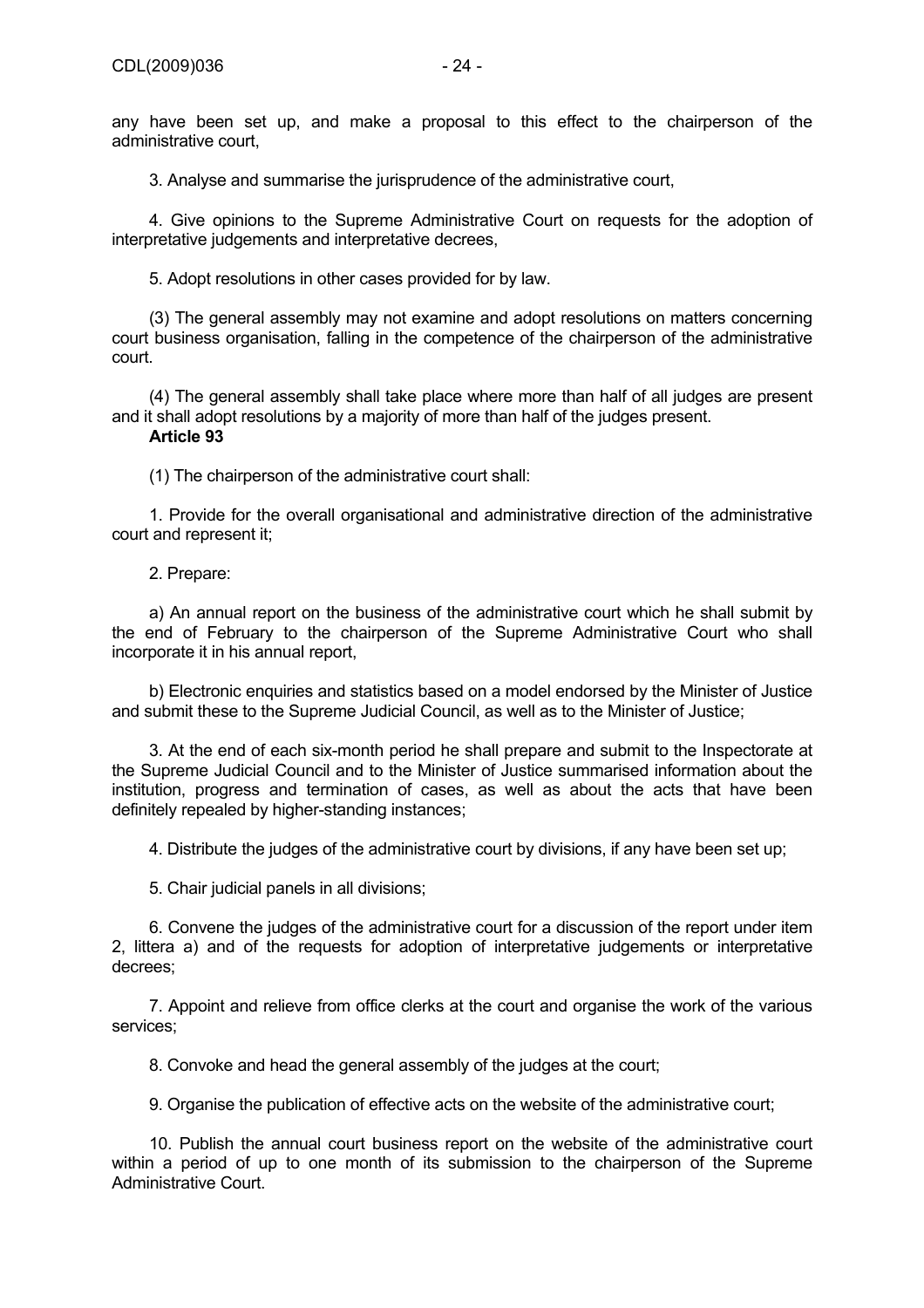(2) Personal orders of the chairperson concerning the work organisation of the court shall be binding on all judges and clerks thereat.

## **Article 94.**

(1) Where the position of a judge at an administrative court is not taken or a judge is prevented from discharging his office and may not be replaced by another judge of the same court, the chairperson of the Supreme Administrative Court may second in his stead a judge from another administrative court for a term of up to 6 months once in three years.

(2) Secondment of the judge shall be coordinated with his administrative head. Section VI

Military court **Article 95** 

(1) The competence of the military court shall be stipulated by law.

(2) The military court shall be equal in standing to a district court. **Article 96** 

The military court shall consist of judges and shall be headed by a chairperson. **Article 97** 

(1) The military court shall examine cases in a panel composed of one judge and of court assessors, unless otherwise provided for by law.

(2) The judicial panel shall be chaired by the most senior judge. **Article 98** 

(1) The military court shall have a general assembly which shall consist of all judges.

(2) The general assembly of the military court shall discharge the respective powers of a general assembly of a district court.

(3) The general assembly may not examine and adopt resolutions on matters of relevance to court business organisation, falling in the competence of the chairperson of a military court.

(4) A general assembly of the military court shall take place where more than half of all judges are present and it shall adopt resolutions with a majority of more than half of the judges present.

## **Article 99**

The chairperson of the military court shall have the respective powers of a chairperson of a district court.

### **Article 100**

(1) Where a military judge is prevented from discharging his office and may not be replaced by another judge of the same court, the chairperson of the appellate military court may second in his stead a judge from another military court for a period of up to 6 months once in three years.

(2) Secondment of the judge shall be coordinated with his administrative head. Section VII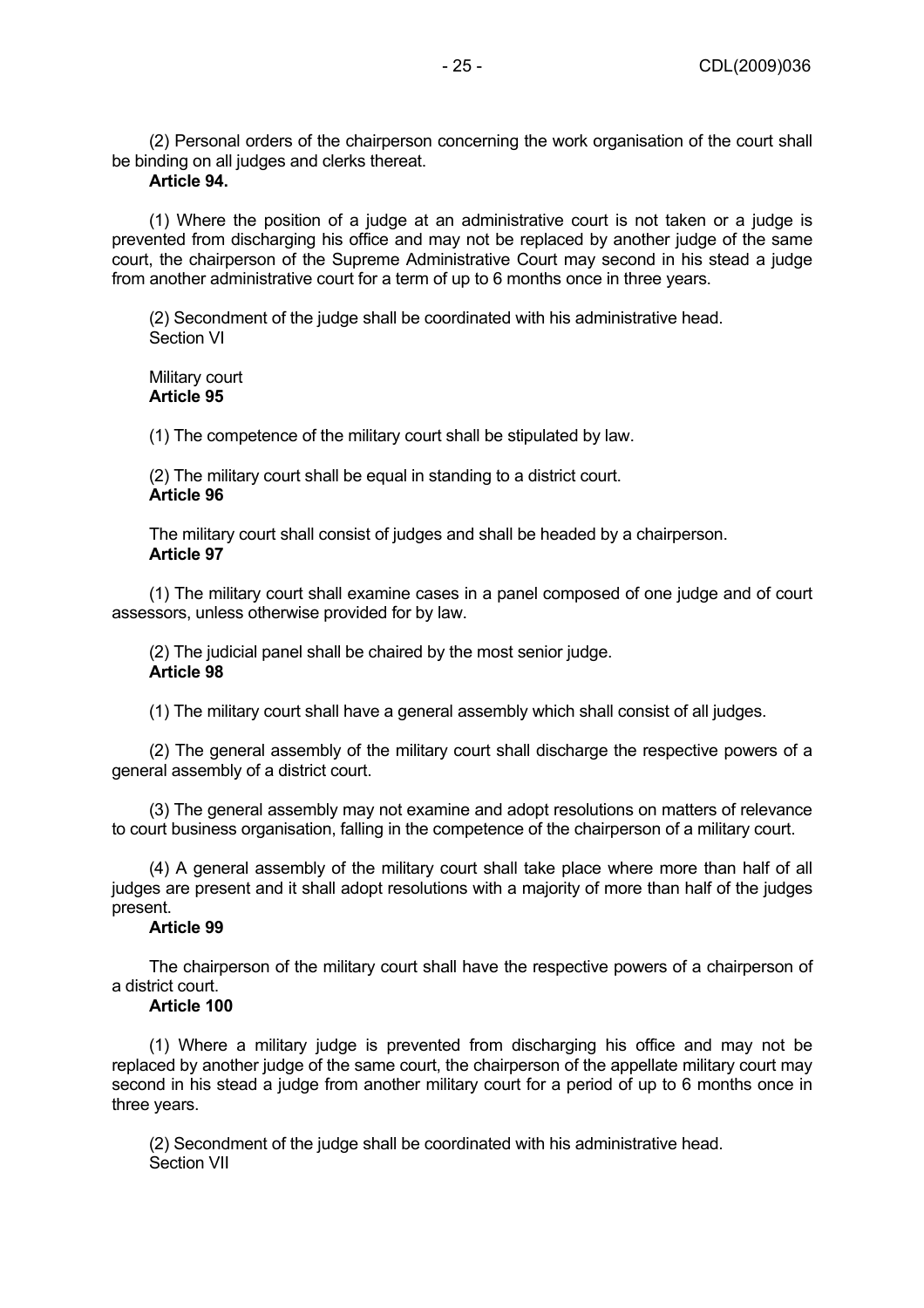## Appellate court **Article 101**

(1) The appellate court shall examine cases instituted following appeals and protests against the first-instance acts of district courts in its judicial area.

(2) The appellate military court shall be one and it shall examine cases instituted following appeals and protests against acts of the military courts from the whole country.

### **Article 102**

(1) The appellate court shall consist of judges and be headed by a chairperson.

(2) The appellate military court shall consist of judges and be headed by a chairperson. **Article 103** 

Based on a resolution of the general assembly of the judges at the appellate court, divisions may be set up and headed by the chairperson or his deputies.

# **Article 104**

(1) The appellate court shall have a general assembly that shall consist of all judges. The chairpersons of the district courts may take part in it, but not in voting.

(2) The general assembly of the appellate court shall discharge the respective powers of the general assembly of a district court.

(3) The general assembly may not examine and adopt resolutions on matters of relevance to court business organisation, falling in the competence of the chairperson of an appellate court.

(4) The general assembly shall take place where more than half of all judges are present and it shall adopt resolutions by a majority of more than half of the judges present.

### **Article 105**

The appellate court shall sit in a panel of three judges, unless otherwise provided for by law.

# **Article 106**

(1) The chairperson of the appellate court shall:

1. Provide for the overall organisational and administrative direction of the appellate court and represent it;

2. At the end of each six-month period he shall prepare and provide to the Inspectorate at the Supreme Judicial Council and to the Minister of Justice summarised information about the institution, progress and termination of cases, as well as about the acts that have been definitely repealed by higher-standing instances;

# 3. Prepare:

a) An annual report on the business of the appellate court, of the district and of the regional courts in its judicial area and submit it by the 31 March to the chairperson of the Supreme Court of Cassation who shall incorporate it in his annual report,

b) Electronic inquiries and statistics based on a model endorsed by the Minister of Justice and submit these to the Supreme Judicial Council, as well as to the Minister of Justice;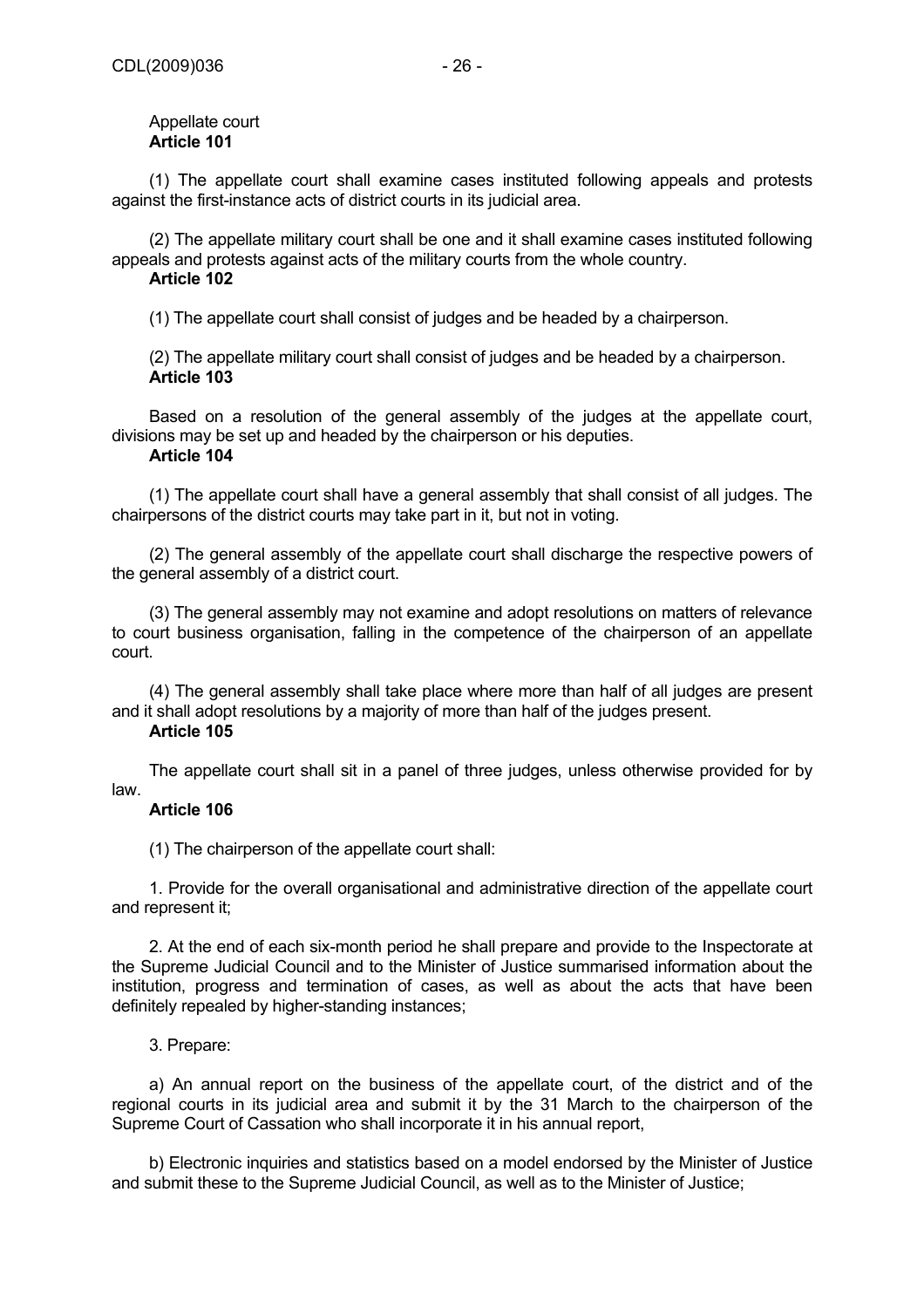4. At the end of each three-year period he shall distribute the judges of the appellate court by divisions;

5. He may chair judicial panels in all divisions;

6. He shall carry out in person or assign to a judge of the appellate court the carrying out of inspections into the organisation of business of the district court judges from his judicial area;

7. Analyse and summarise the jurisprudence of the appellate court and of the district courts from the judicial area concerned;

8. Organise the improvement of qualifications of the judges at the appellate court;

9. Convene the judges of the appellate court and of the district courts for a discussion of the report under item 3, littera a), of the reports from inspections and of the requests for adoption of interpretative judgements and interpretative decrees;

10. Second judges subject to the conditions of Article 107;

11. Appoint and relieve from office the clerks of the court and organise the work of the various services;

12. Convoke and head the general assembly;

13. Organise the publication of effective acts on the website of the appellate court;

14. Publish the annual court business report on the website of the appellate court within a period of up to one month following its submission to the chairperson of the Supreme Court of Cassation.

(2) The personal orders of the chairperson of an appellate court concerning the work organisation of the court shall be binding on all judges and clerks thereat.

(3) The chairperson of the Appellate Military Court shall have corresponding powers with reference to the military courts.

### **Article 107**

(1) Where the position of a judge at an appellate court is not taken or a judge is prevented from discharging his office and may not be replaced by another judge of the same court, the chairperson of an appellate court may second in his stead a judge of a district court with the respective rank for a period of up to 6 months once in three years. The secondment of the judge shall be coordinated with his administrative head.

(2) The chairperson of the Appellate Military Court shall second judges of the military courts subject to the conditions of Paragraph 1.

Section VIII

Supreme Court of Cassation **Article 108** 

(1) The Supreme Court of Cassation shall be the supreme judicial instance in criminal and civil cases. Its jurisdiction shall cover the entire territory of the Republic of Bulgaria.

(2) The Supreme Court of Cassation shall be seated in Sofia.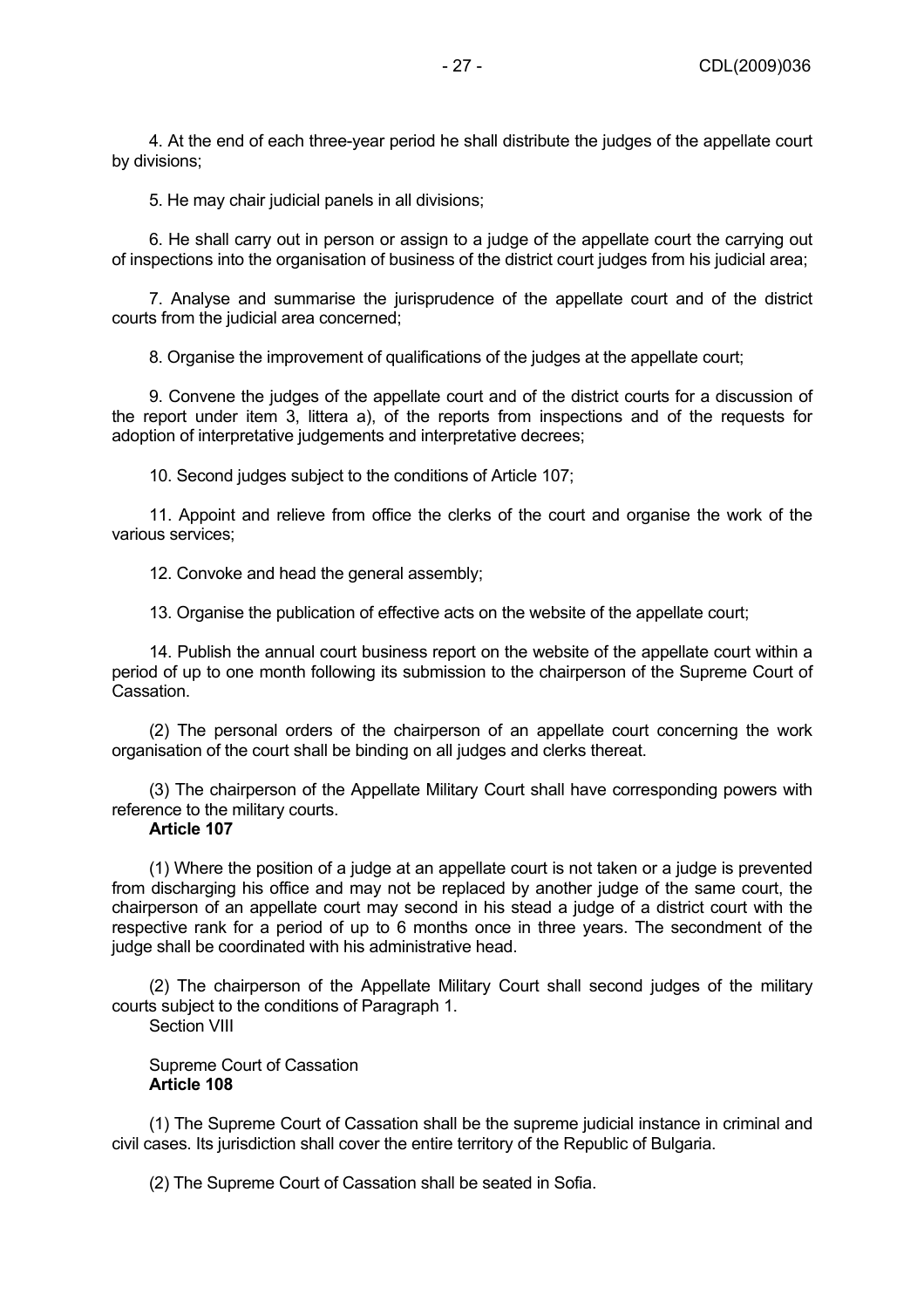# **Article 109**

(1) The Supreme Court of Cassation shall consist of judges and be headed by a chairperson.

(2) There shall be a criminal, civil and a commercial college at the Supreme Court of Cassation.

(3) A college shall be headed by the chairperson or a deputy thereof who may chair judicial panels in the respective college.

(4) There shall be divisions within the colleges. **Article 110** 

The Supreme Court of Cassation shall sit:

1. In panels of three judges, unless otherwise provided for by law,

2. As a general assembly of the criminal, of the civil or of the commercial college when examining a request for the adoption of an interpretative judgement on criminal, civil or commercial administration of justice,

3. As a general assembly of the civil and the commercial colleges when examining a request for the adoption of an interpretative judgement on common matters of the civil and commercial administration of justice.

### **Article 111**

(1) The plenum of the Supreme Court of Cassation shall consist of all judges.

(2) The plenum shall:

1. Determine the composition of colleges and the number and composition of divisions,

2. Discuss on an annual basis the report of the chairperson of the Supreme Court of Cassation.

(3) The plenum may not examine and adopt resolutions on matters of relevance to court business organisation, falling in the competence of the Supreme Court of Cassation chairperson.

(4) The plenum of the Supreme Court of Cassation shall take place where more than half of all judges are present and it shall adopt resolutions by a majority of more than half of the judges present.

### **Article 112**

(1) The general assembly of the criminal, of the civil or of the commercial college shall consist of all judges therein.

(2) The general assembly of the civil and of the commercial colleges shall consist of the judges in these two colleges.

(3) The general assembly of each college shall take place where more than half of the judges in it are present and it shall adopt resolutions by a majority of more than half of the judges present.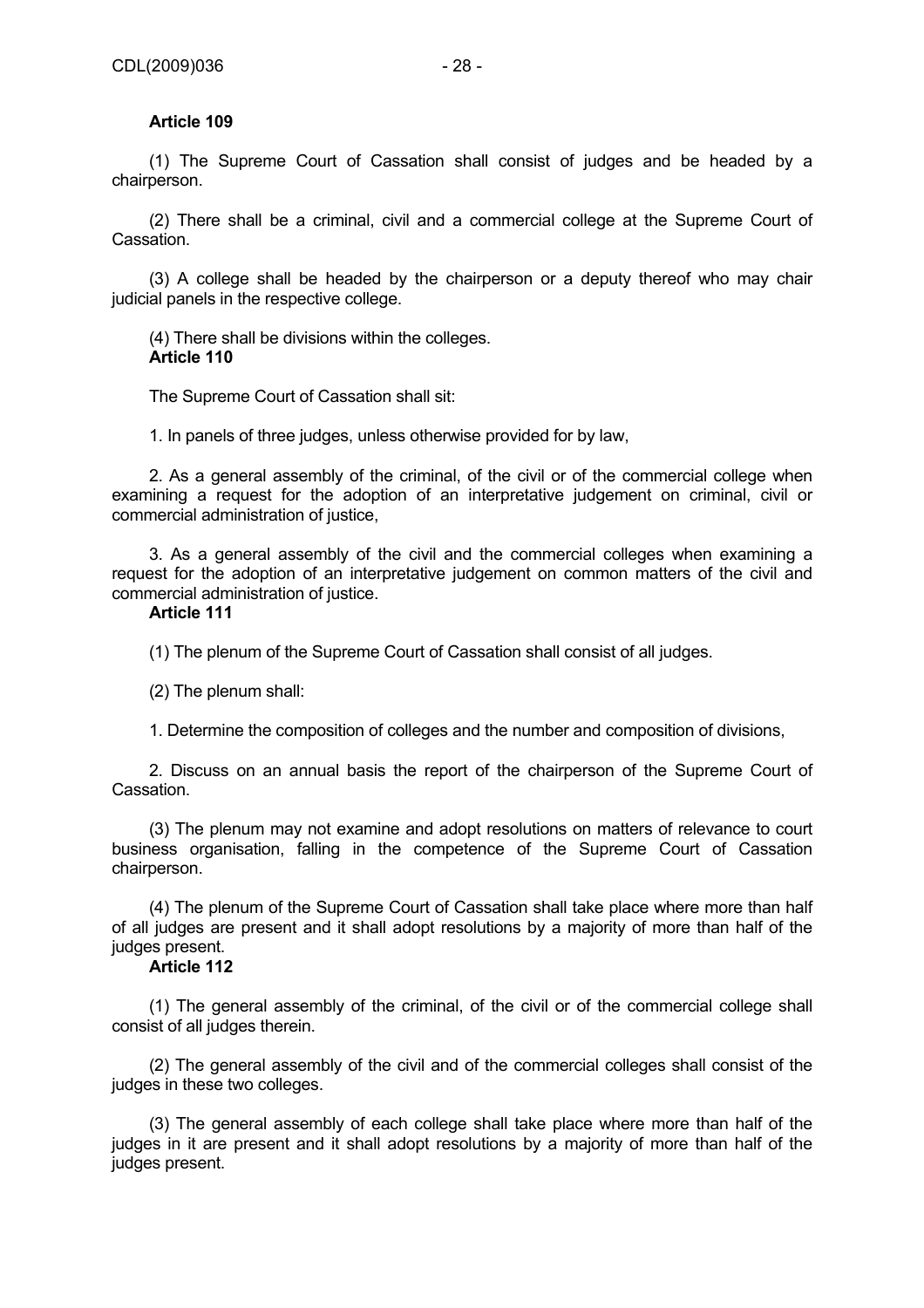(4) The general assembly of the college which has to adopt an interpretative judgement shall take place where more than two-thirds of the judges in it are present, and in cases under Article 110, item 3 - if more than two-thirds of the judges in the civil and the commercial colleges are present and it shall pass judgements by a majority of more than half of all judges from the college(s).

# **Article 113**

(1) The following shall be entitled to take part in plenum sessions:

1. The Prosecutor General or a deputy thereof at the Supreme Prosecution Office of Cassation,

2. The chairpersons of the appellate courts and other judges,

3. The chairperson or members of the Supreme Bar Council,

4. The Minister of Justice.

(2) The chairperson of the Supreme Court of Cassation shall notify the persons under Paragraph 1 of the date and time for the session.

(3) Persons under Paragraph 1 may give their opinion, but not take part in voting. **Article 114** 

(1) The chairperson of the Supreme Court of Cassation shall:

1. Provide organisational direction in the business of the Supreme Court of Cassation and represent it,

2. Convene and head the sessions of the general assemblies of colleges and of the plenum of the Supreme Court of Cassation or assign this task to his deputies,

3. Make requests for the adoption of interpretative judgements and of interpretative decrees,

4. Acting together with his deputies, propose to the plenum the distribution of judges by colleges and divisions,

5. May chair judicial panels from all divisions,

6. Carry out in person or assign inspections into the organisation of business of the judges of the appellate courts to a judge at the Supreme Court of Cassation,

7. At the end of each six-month period, prepare and submit to the Inspectorate at the Supreme Judicial Council and to the Minister of Justice summarised information about the institution, progress and termination of cases,

8. Convene the judges at the Supreme Court of Cassation and of the appellate courts to discuss reports of inspections,

9. Second judges subject to the terms of Article 115,

10. Appoint and relieve from office the clerks at the court,

11. Prepare an annual business report of the Supreme Court of Cassation and publish it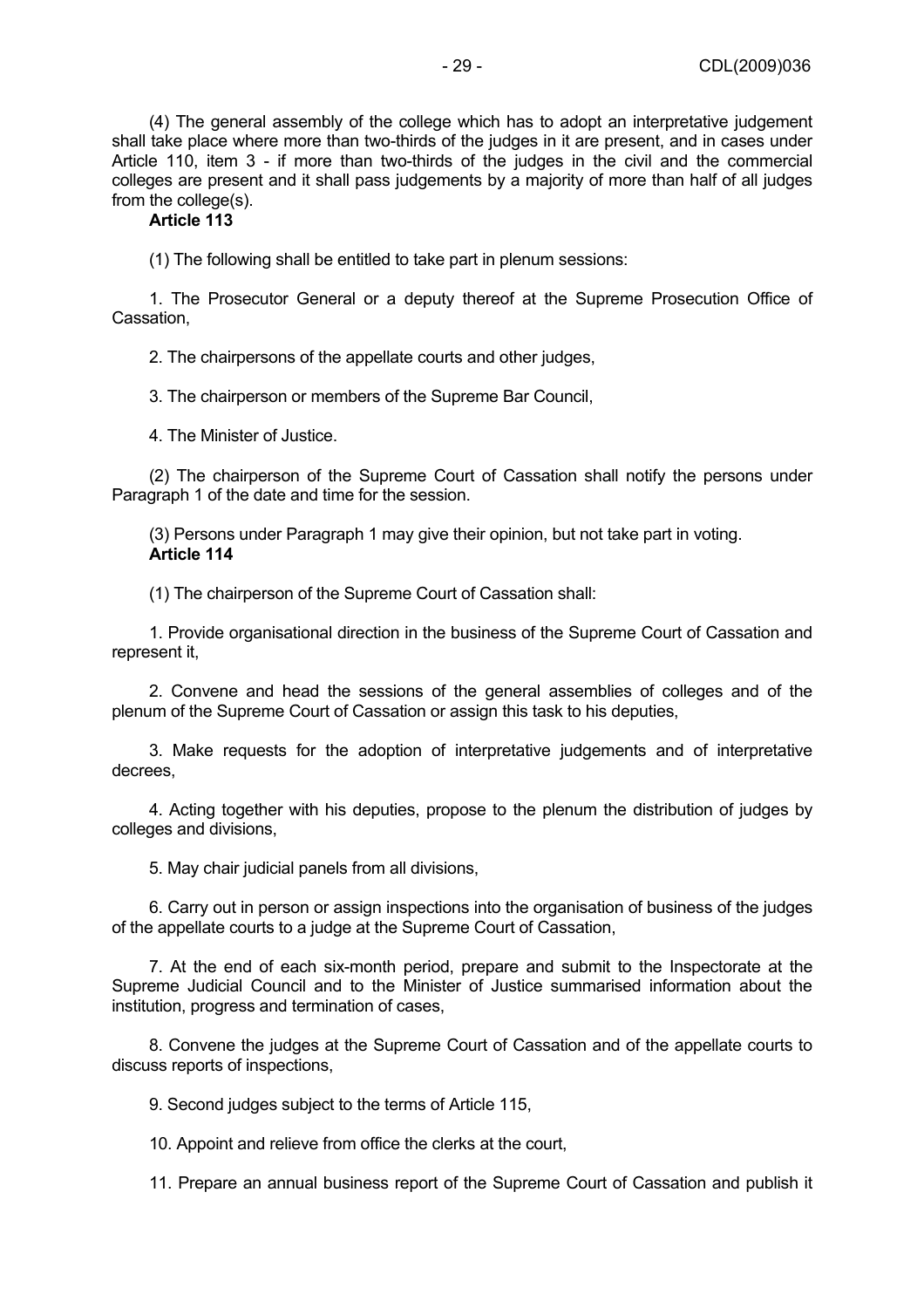on its website within one month of its completion,

12. Organise the publication of effective acts delivered by the Supreme Court of Cassation on the website tereof,

13. Make arrangements for the publication of a monthly bulletin of the Supreme Court of Cassation.

(2) The chairperson of the Supreme Court of Cassation shall prepare a summarised annual report on the application of the Act and on the business of the courts, with the exception of the administrative ones, which he shall submit to the Supreme Judicial Council no later than 30 April.

(3) The personal orders of the chairperson concerning work organisation at the court shall be binding on all judges and clerks thereat.

## **Article 115**

(1) Where the position of a judge at the Supreme Court of Cassation is unoccupied or a judge is prevented from discharging his office and may not be replaced by another judge of the same court, the chairperson of the Supreme Court of Cassation may second in his stead a judge from an appellate or district court with at least 12 years of legal service record, for a term of up to 6 months once in three years.

(2) Secondment of the judge shall be coordinated with his administrative head. Section IX

Supreme Administrative Court **Article 116** 

(1) The Supreme Administrative Court shall have jurisdiction on the entire territory of the Republic of Bulgaria.

(2) The Supreme Administrative Court shall be seated in Sofia. **Article 117** 

(1) The Supreme Administrative Court shall consist of judges and be headed by a chairperson.

(2) There shall be colleges at the Supreme Administrative Court headed by the chairperson or a deputy thereof who may chair judicial panels in the respective college.

# **Article 118**

The Supreme Administrative Court shall sit:

1. In a panel of three judges, unless otherwise provided for by law,

2. As the general assembly of a college, when examining a request for the adoption of an interpretative judgement in administrative justice,

3. General assemblies of the colleges, when examining a request for the adoption of an interpretative judgement on general matters in administrative justice.

## **Article 119**

(1) The plenum of the Supreme Administrative Court shall consist of all judges.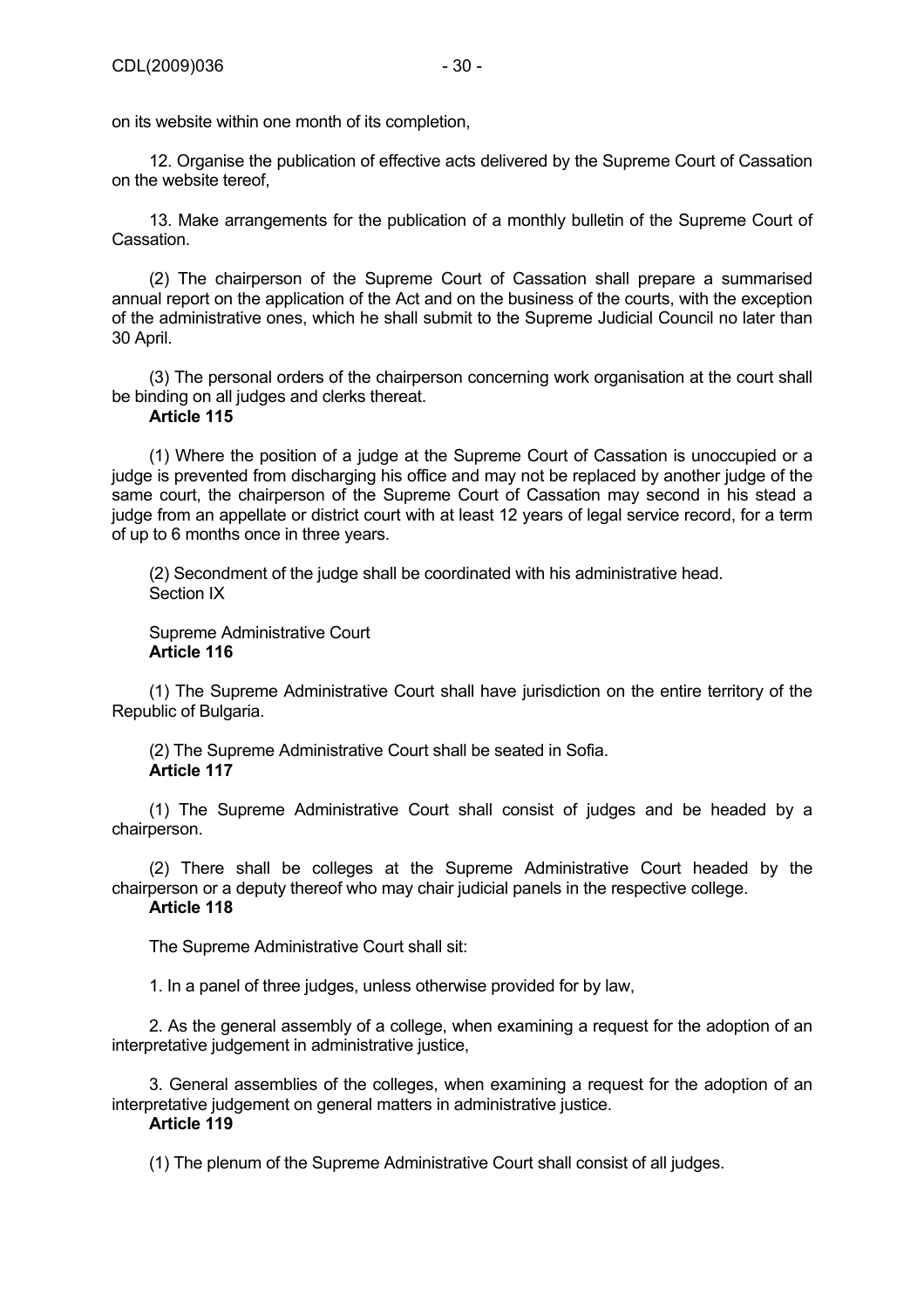(2) The plenum shall:

1. Set the number and composition of the colleges and divisions of the Supreme Administrative Court,

2. Discuss on an annual basis the business report of the chairperson of the Supreme Administrative Court.

(3) The plenum may not examine and adopt resolutions on matters concerning court business organisation, falling in the competence of the chairperson of the Supreme Administrative Court.

(4) The plenum of the Supreme Administrative Court shall take place where more than half of the judges are present and it shall adopt resolutions by a majority of more than half of the judges present.

# **Article 120**

(1) The general assembly of a college shall consist of the judges in it.

(2) A general assembly of the college shall take place where more than half of the judges in the college are present and it shall adopt resolutions by a majority of more than half of the judges present.

(3) A general assembly for the adoption of an interpretative judgements shall take place where more than two-thirds of the judges are present, and in cases under Article 118, item 3 where more than two-thirds of the judges in the colleges are present, adopting judgements by a majority of more than half of all judges in the college(s).

### **Article 121**

(1) The following shall take part in plenum sessions:

1. The Prosecutor General or a deputy thereof at the Supreme Administrative Prosecution Office,

2. Chairpersons of the administrative courts and other judges,

3. The chairperson or a member of the Supreme Bar Council,

4. The Minister of Justice.

(2) The chairperson of the Supreme Administrative Court shall notify the persons under Paragraph 1 of the date and time of the session.

(3) The persons under Paragraph 1 may give opinions, but not take part in voting. **Article 122** 

(1) The chairperson of the Supreme Administrative Court shall:

1. Provide organisational direction in the business of the Supreme Administrative Court and represent it,

2. Convene and head the sessions of the plenum and of the general assembly of the colleges of the Supreme Administrative Court,

3. Carry out in person or assign the carrying out of inspections into the organisation of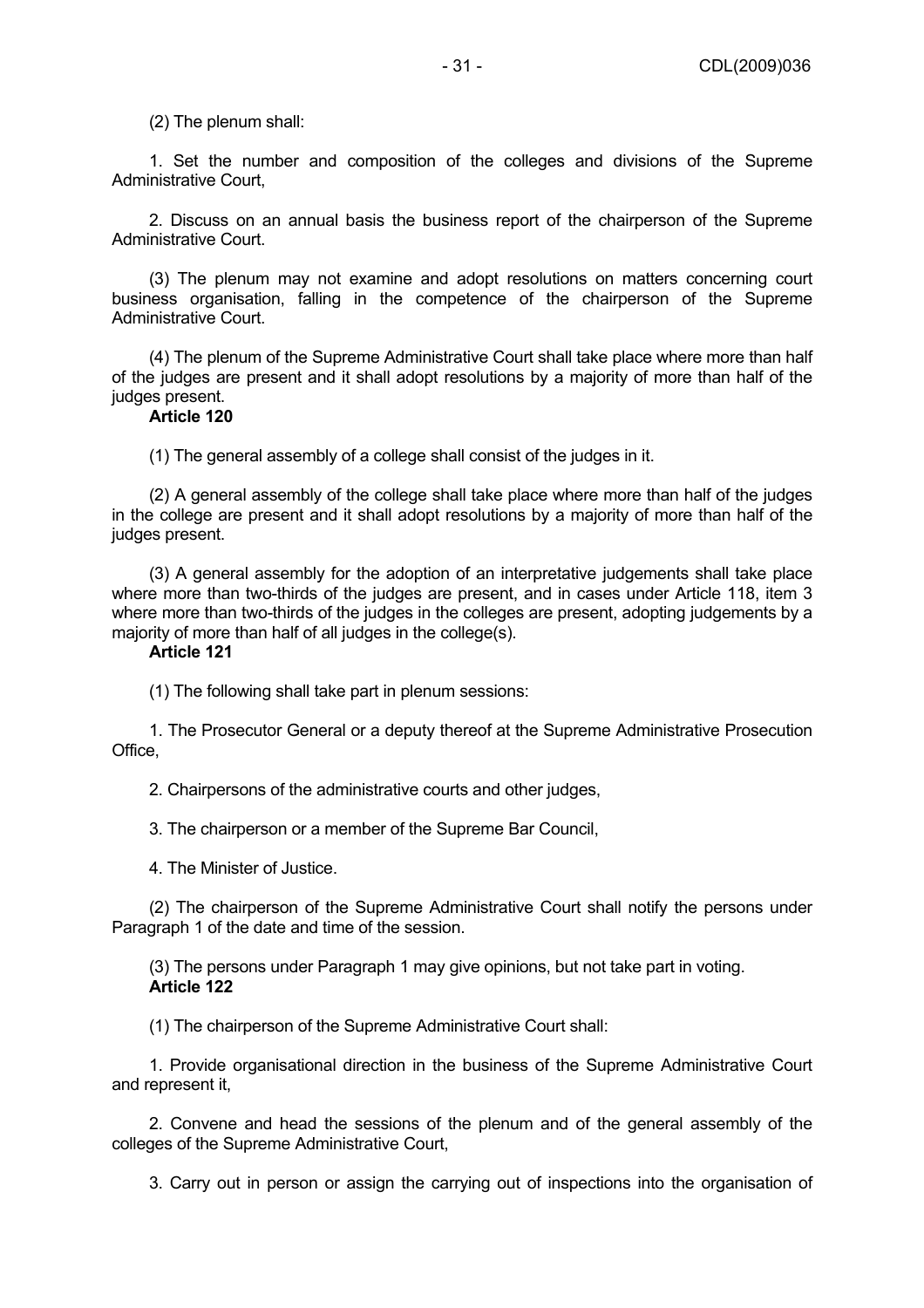business of the judges of the administrative court to a judge of the Supreme Administrative Court,

4. Convene the judges of the Supreme Administrative Court and of the administrative courts for a discussion of the reports of inspections,

5. May chair judicial panels in all divisions,

6. Make requests for the adoption of interpretative judgements and of interpretative decrees,

7. Acting together with his deputies, propose to the plenum of the Supreme Administrative Court the distribution of judges by colleges and divisions,

8. Second judges subject to the terms of Article 123,

9. Appoint and relieve from office the clerks of the court,

10. Prepare an annual business report for the Supreme Administrative Court and publish it on the website thereof within a month of its completion,

11. At the end of each six-month period, prepare and submit to the Inspectorate at the SJC and to the Minister of Justice summarised information about the institution, progress and termination of cases,

12. Make arrangements for the publication of effective acts on the website of the court,

13. Make arrangements for the publication of a monthly bulletin of the Supreme Administrative Court.

(2) The chairperson of the Supreme Administrative Court shall prepare a summary annual report on the application of this Act and the business of the administrative courts which he shall submit to the Supreme Judicial Council no later than 30 April.

(3) Personal orders of the chairperson concerning work organisation at the court shall be binding on all judges and clerks thereat.

## **Article 123**

(1) Where the position of a judge at the Supreme Administrative Court is unoccupied or a judge is prevented from discharging his office and may not be replaced by another judge of the same court, the chairperson of the Supreme Administrative Court may second in his stead a judge from an administrative court who has at least 12 years of legal service record, for a period of up to 6 months once in three years.

(2) Secondment of the judge shall be coordinated with his administrative head. Section X

Interpretative judgements and interpretative decrees **Article 124** 

(1) In presence of contradictory or erroneous jurisprudence on the interpretation or application of the law, an interpretative judgement shall be adopted by the general assembly of:

1. The criminal, the civil or the commercial college of the Supreme Court of Cassation,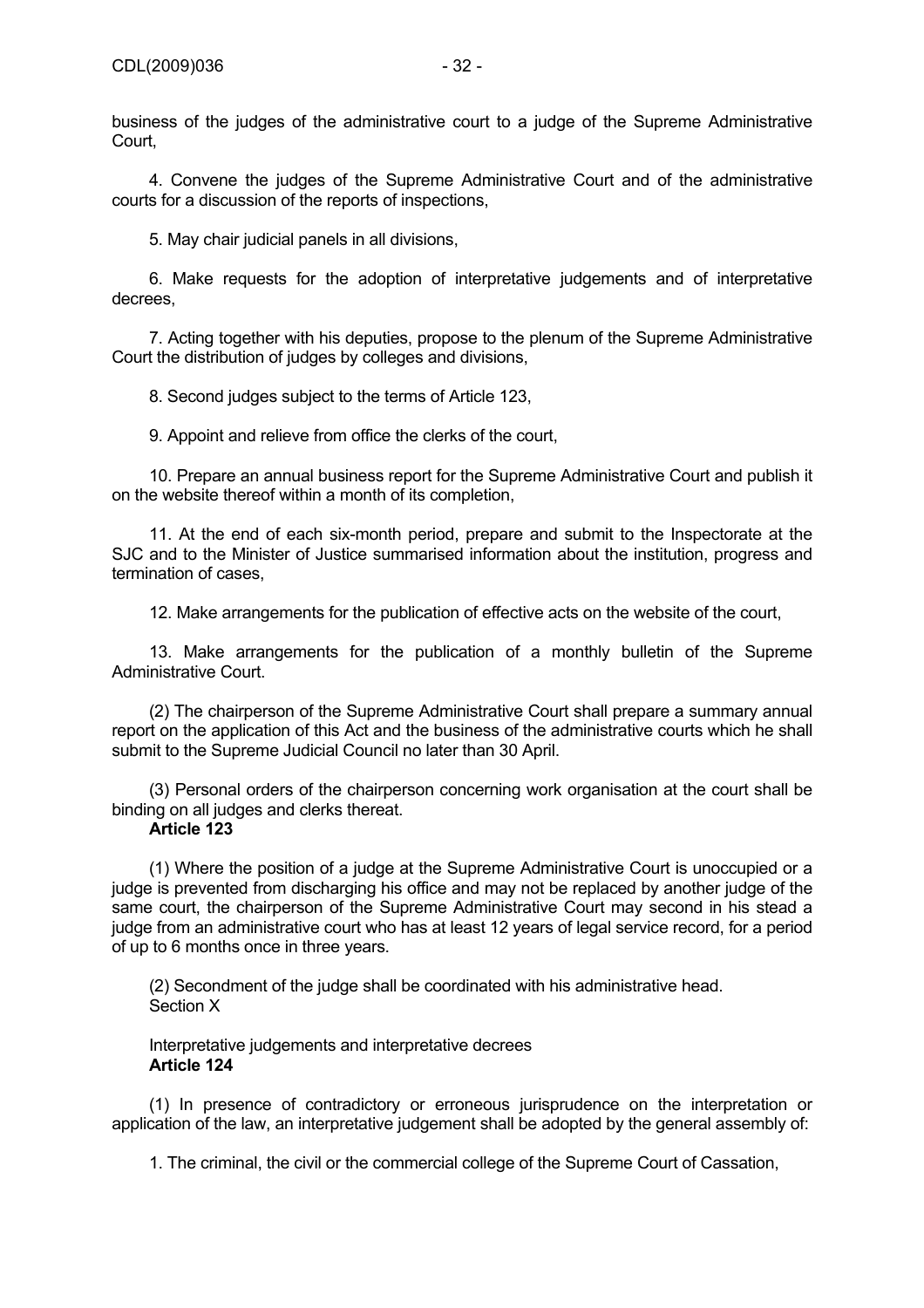2. The civil or the commercial colleges of the Supreme Court of Cassation,

3. A college of the Supreme Administrative Court,

4. The colleges of the Supreme Administrative Court.

(2) In presence of contradictory or erroneous jurisprudence between the Supreme Court of Cassation and the Supreme Administrative Court, the general assembly of the judges of the respective colleges of the two courts shall adopt a joint interpretative decree.

### **Article 125**

The chairperson of the Supreme Court of Cassation, the chairperson of the Supreme Administrative Court, the Prosecutor General, the Minister of Justice, the Ombudsman or the chairperson of the Supreme Bar Council may request the adoption of an interpretative judgement or of an interpretative decree.

# **Article 126**

A request under Article 125 shall be filed:

1. As regards an interpretative judgement under Article 124, Paragraph 1, with the general assembly of the respective college(s),

2. As regards an interpretative decree under Article 124, Paragraph 2, with the general assemblies of the judges of the respective colleges of the Supreme Court of Cassation and of the Supreme Administrative Court.

# **Article 127**

(1) A request shall be made in writing and be reasoned.

(2) The request shall set out:

1. The provision of the legal instrument and an outline of the disputed issues in its application,

2. The effective judicial acts embodying the contradictory or erroneous jurisprudence,

3. The specific object of the request. **Article 128** 

(1) The chairperson of the court with whom a request has been filed shall institute proceedings by virtue of a personal order and shall entrust them with several judge rapporteurs.

(2) By virtue of a joint personal order, the Chairperson of the Supreme Court of Cassation and the Chairperson of the Supreme Administrative Court shall institute and schedule proceedings for the adoption of an interpretative decree by the general assembly of the respective colleges of the two courts.

(3) Proceedings under Paragraphs 1 or 2 shall be scheduled within two months of the submission of a request.

## **Article 129**

(1) The following may take part in sessions of the general assembly for the adoption of an interpretative judgement or of an interpretative decree:

1. The Prosecutor General or a deputy thereof designated by him,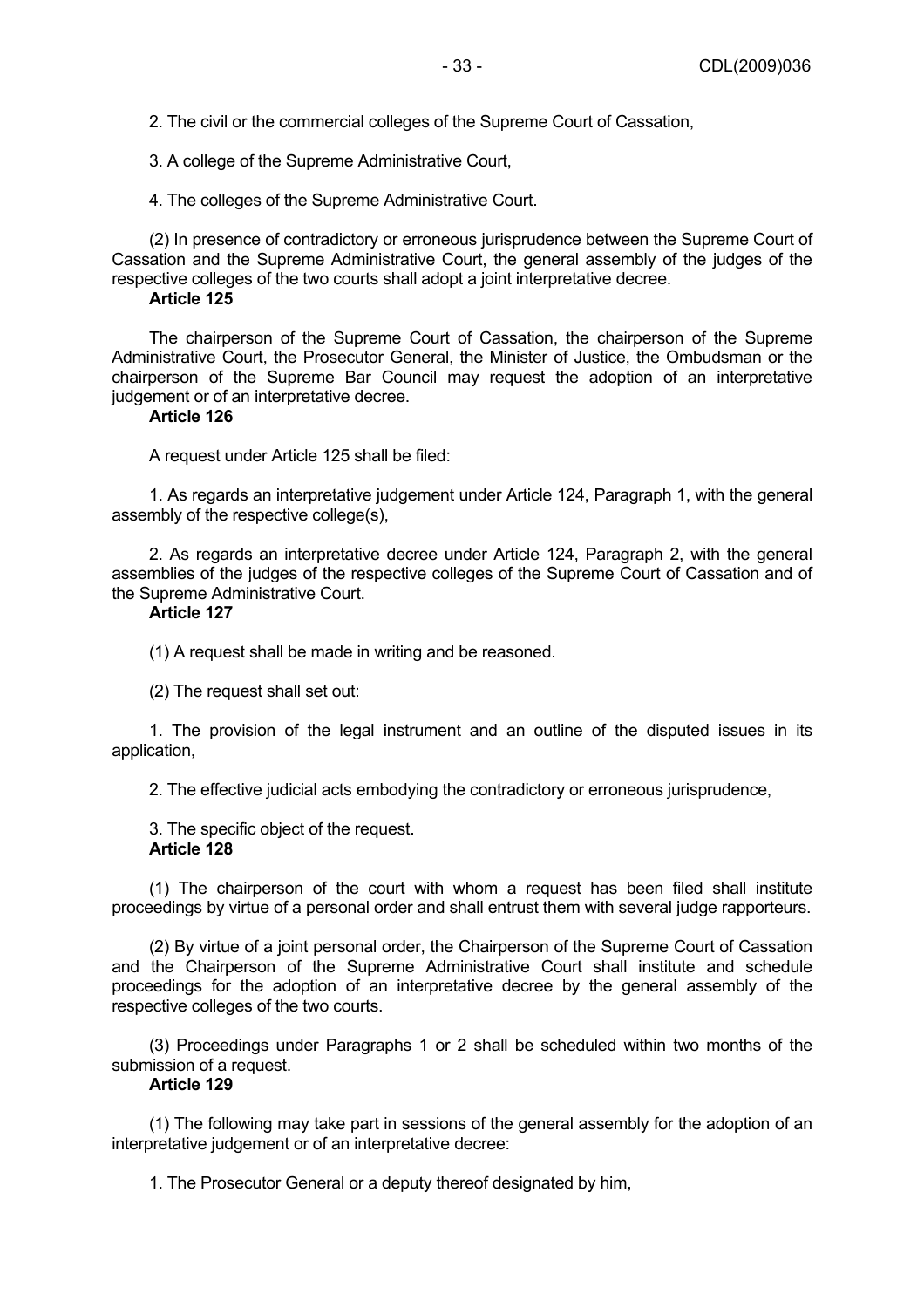2. The Minister of Justice or a deputy minister designated by him,

3. The chairperson of the Supreme Bar Council or a member thereof designated by him,

(2) The chairperson of the court with which the request has been filed may invite other lawyers, as well as the ombudsman, to participate.

(3) The persons under Paragraphs 1 and 2 shall be notified of the date for the session and shall be provided a copy of the request with the annexes thereto.

(4) Persons under Paragraphs 1 and 2 may give opinions, but not take part in voting.

(5) A record shall be kept for the session of the general assembly, which shall be signed by the presiding judge and the secretary in charge thereof.

# **Article 130**

(1) Interpretative judgements and interpretative decrees shall be adopted and delivered within three months of receipt of a request.

(2) Interpretative judgements and interpretative decrees shall be binding on judicial and executive bodies, on local government bodies, as well as on all bodies issuing administrative acts.

# **Article 131**

Interpretative judgements shall be published on an annual basis in a bulletin of the Supreme Court of Cassation or of the Supreme Administrative Court and interpretative decrees - in both bulletins.

Chapter five

### Court hearings **Article 132**

(1) Courts shall examine cases in public hearings.

(2) The publicity of trial may only be limited by law. By all means, a sentence shall be publicly delivered.

(3) Judges shall be held to deliver their acts in accordance with the procedure and within the term specified by law.

# **Article 133**

(1) Hearings shall take place in the court building at the seat of the court.

(2) Under exceptional circumstances, subject to consent of the chairperson of the court to this effect, a court panel may decide to conduct a hearing in another building. **Article 134** 

(1) Judges and prosecutors shall attend hearing in robes.

(2) Military judges, military prosecutors and military investigating magistrates shall work in military uniform.

(3) Court assessors shall attend hearing in clothing as stipulated in the Ordinance under Article 75.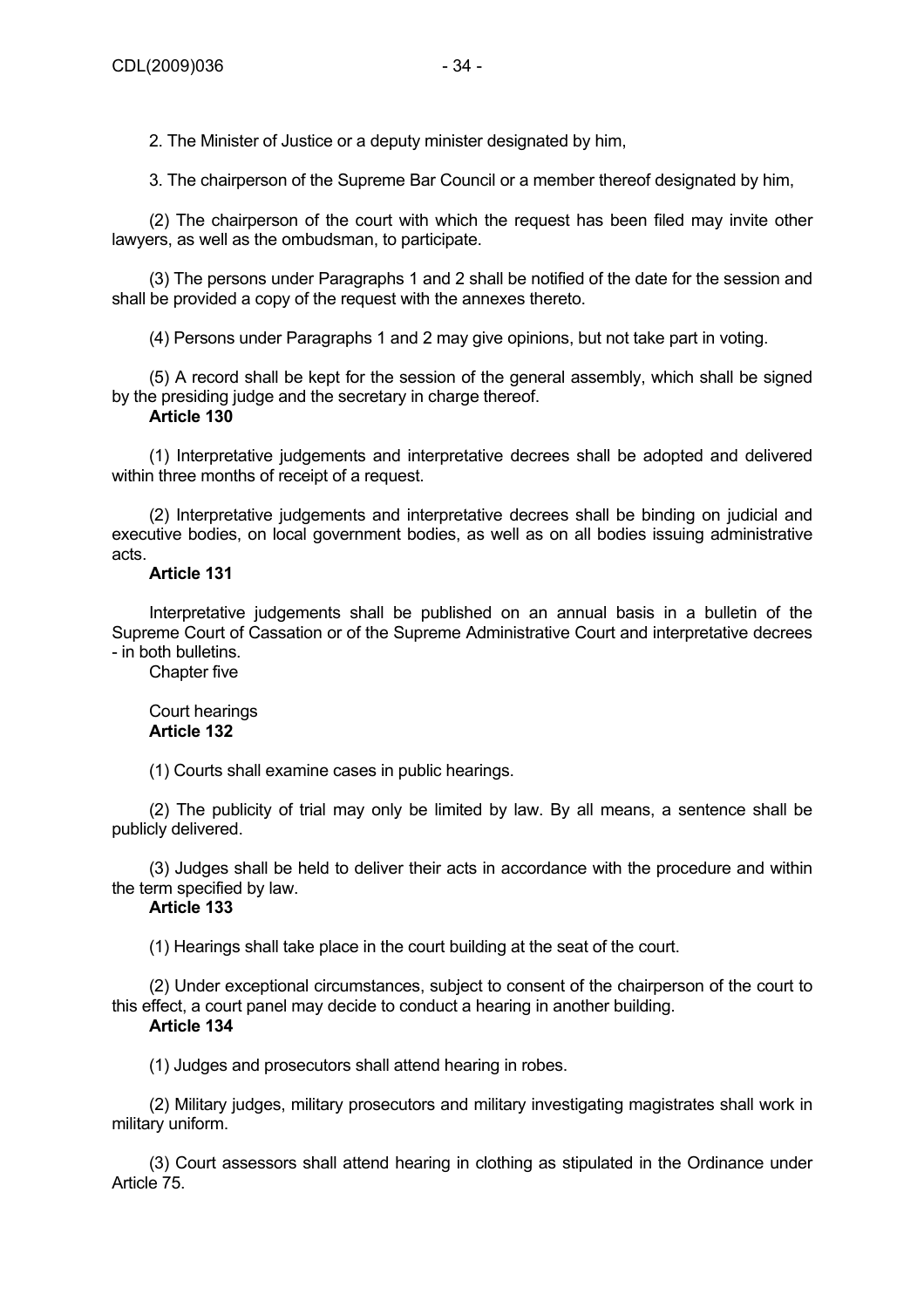### **Article 135**

(1) The judge presiding over a panel shall be the most senior of its members.

(2) The presiding member of the panel shall conduct the court hearing, ensuring that the courtroom is called to order, and he may sanction offenders in accordance with the procedure provided for by procedural law.

(3) Personal orders of the presiding member of a panel shall be binding on all attendants inside the courtroom. Such orders may be repealed by the court panel.

Chapter six

Prosecution Office **Article 136** 

(1) The Prosecution Office of the Republic of Bulgaria shall consist of a Prosecutor General, a Supreme Prosecution Office of Cassation, a Supreme Administrative Prosecution Office, appellate prosecution offices, appellate military prosecution offices, district prosecution offices, district military prosecution offices and of regional prosecution offices.

(2) Administrative departments shall be set up at district prosecution offices, prosecutors therein taking part in administrative cases.

(3) The Prosecution Office shall be indivisible and centralised. Each prosecutor shall be subordinated to the respective prosecutor at a higher position and all - to the Prosecutor General.

(4) In the discharge of their office military prosecutors and investigating magistrates shall be independent from the military bodies.

## **Article 137**

The Prosecution Office shall be a moral person funded by the state budget. **Article 138** 

The Prosecutor General shall:

1. Head the Prosecution Office,

2. Organise and distribute work to his deputies,

3. Appoint and relieve from office clerks at the Supreme Prosecution Office of Cassation, the Supreme Administrative Prosecution Office and in the administration of the Prosecutor General,

4. Issue instructions and deliver guidelines with regard to the business of the Prosecution Office.

### **Article 139**

(1) The Prosecutor General shall be assisted by deputies at the Supreme Prosecution Office of Cassation and the Supreme Administrative Prosecution Office and may entrust them with certain powers given to him, unless otherwise provided for by law.

(2) The Prosecutor General and his deputies may repeal or modify the acts issued by their subordinate prosecutors, unless these have made the object of judicial review.

# **Article 140**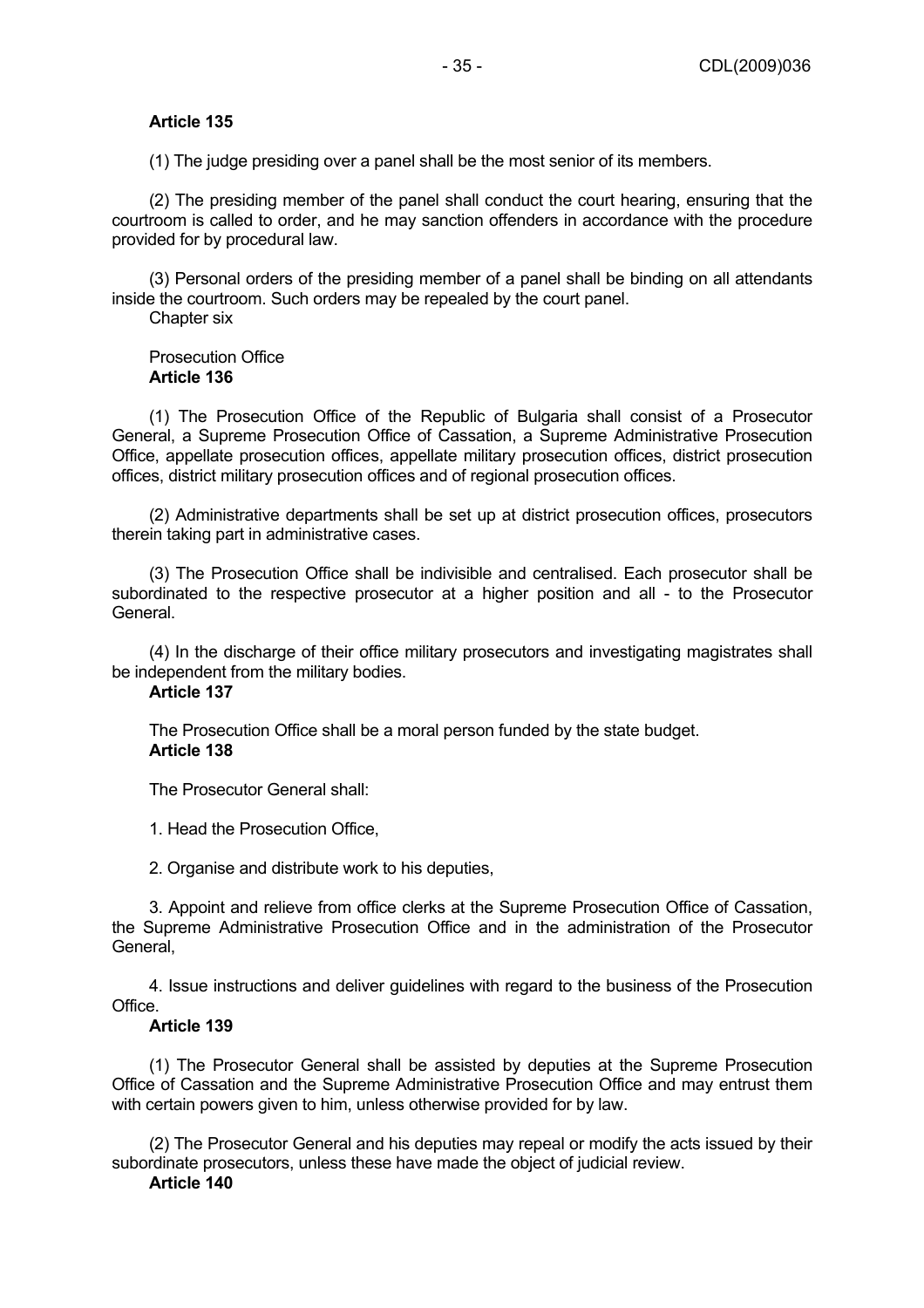The administrative heads of the regional, district, district military, appellate and appellate military prosecution offices shall organise and direct the business thereof and they shall appoint and relieve from office the clerks thereat.

# **Article 141**

(1) Every year by 30 April the Prosecutor General shall submit to the Supreme Judicial Council a report on the application of this Act and on the business of the Prosecution Office and of investigating bodies.

(2) Every quarter the regional, district and military district prosecutors shall provide the Prosecutor General with information about investigations.

(3) The procedure for the provision of information about investigations carried out by police investigators shall be stipulated in a joint instruction of the Prosecutor General and of the Minister of Interior.

# **Article 142**

(1) The Prosecutor General in person or acting through prosecutors thereby designated shall carry out audits and control the work of all prosecutors.

(2) Prosecutors of appellate and of district prosecution offices shall carry out audits and shall control the work of prosecutors in prosecution offices of a degree immediately lower than that of their own.

(3) Every 6 months regional, district and appellate prosecutors, the Supreme Prosecution Office of Cassation, the Supreme Administrative Prosecution Office and the Prosecutor General shall prepare and provide the Inspectorate at the Supreme Judicial Council and the Minister of Justice with summary information about the institution and progress of files.

# **Article 143**

(1) All acts and any action taken by a prosecutor may be appealed before the immediate higher-standing prosecution office, unless they are subject to judicial review.

(2) A prosecutor at a higher position and a prosecutor of a higher-standing prosecution office may take the actions falling in the competence of subordinate prosecutors and suspend or repeal in writing their personal orders under the circumstances provided for by law.

(3) Written personal orders given by a prosecutor at a higher position shall be binding on prosecutors subordinate to him.

# **Article 144**

(1) A prosecutor shall direct the investigation in his capacity of supervising prosecutor.

(2) Where a supervising prosecutor may not take part in the examination of a case during trial on account of valid reasons, the higher-standing prosecutor shall designate another prosecutor to replace him.

(3) The regional or district prosecutor concerned shall provide an annual written opinion on the work of a police investigator, sending a copy thereof to the chief police investigator. **Article 145** 

(1) In discharging his functions stipulated by the law, a prosecutor may:

1. Obtain documents, information, explanations, expert opinions and other material,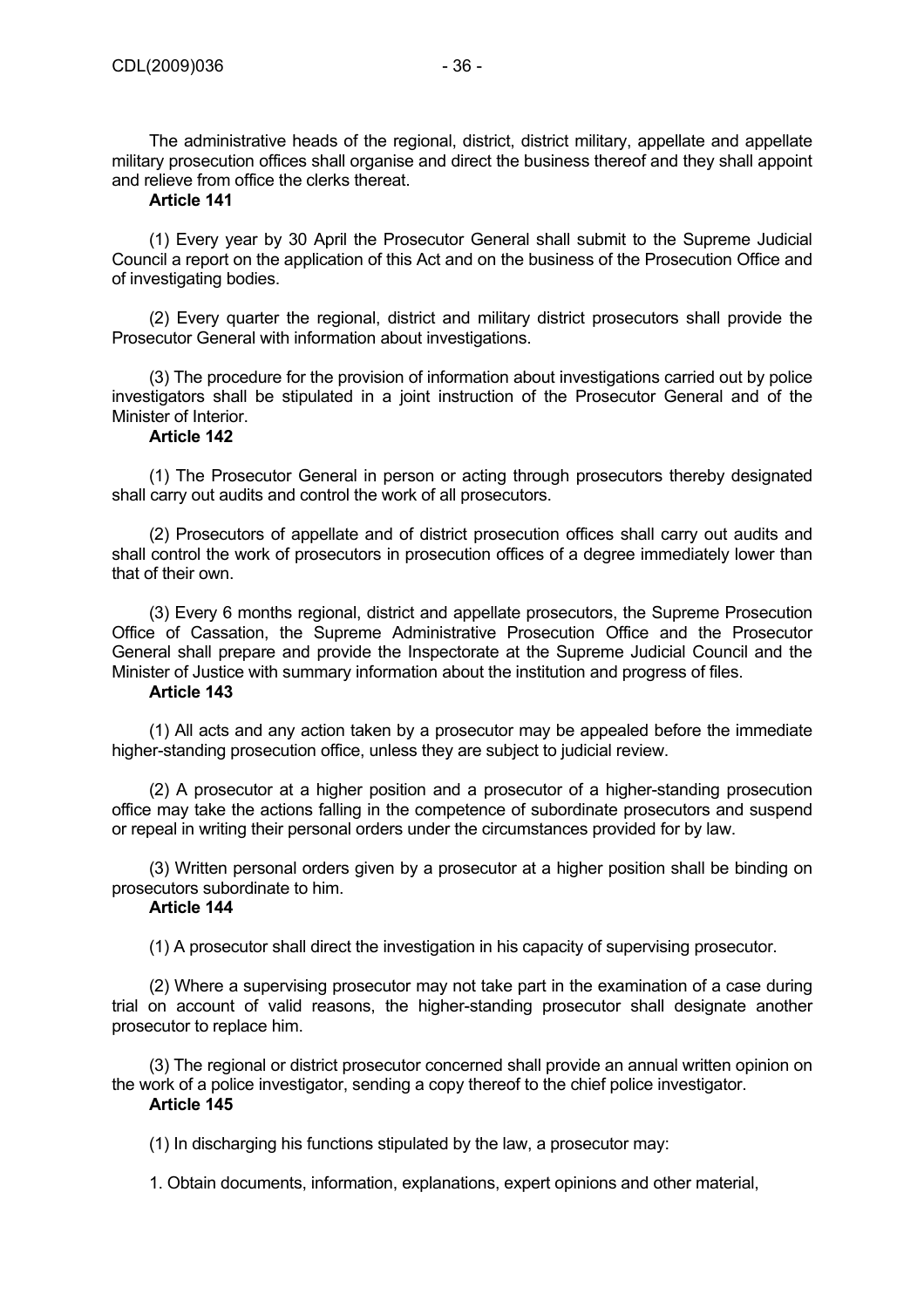2. Carry out inspections in person,

3. In presence of data conducive to the existence of criminal offences or of illegal acts and actions, entrust the bodies concerned with the carrying out of inspections and audits within a term imparted by him, be provided with their conclusions and, upon request, with all supporting material,

4. Summons citizens or authorised representatives of moral persons, being able to order them brought by coercion upon their failure to appear in the absence of valid reasons,

5. Forward material to a competent body, if he has found that grounds are present to enforce liability or to apply coercive administrative measures, which he may not take in person,

6. Apply the measures envisaged by law in the presence of data conducive to the existence of an impending publicly actionable criminal or another legal offence.

(2) Personal orders of a prosecutor issued in compliance with his competence and with the law shall be binding on state bodies, officials, moral persons and the citizens.

(3) State bodies, the moral persons and the officials shall be obligated to provide assistance to prosecutors in the discharge of their powers and allow them access of the premises and places concerned.

(4) As part of their competence and in accordance with the law, prosecutors may deliver binding written personal orders onto police bodies.

(5) A prosecutor shall protest and request that illegal acts are repealed or modified within the term and in accordance with the procedure under the law. He may suspend the execution of an act until his protest is examined by the body concerned.

# **Article 146**

(1) In the exercise of supervision to the purpose of ensuring legality in the enforcement of sentences, of other coercive measures and inside detention centres, a prosecutor may:

1. Visit, without prior authorisation from the administration, detention centres, prisons and institutions in which other coercive measures are served, as well as to check the documents on the basis of which individuals are detained,

2. Converse alone with detainees and the individuals placed in such institutions,

3. Examine proposals, tip-offs, complaints and requests in relation to the service of sentences and of other coercive measures provided for by law,

4. Order in writing the bodies in charge of enforcing sentences and the administration of institutions for the service of other coercive measures to notify him of certain actions, acts and events.

(2) In order to remove and prevent any violations under Paragraph 1, a prosecutor shall:

1. Immediately release anyone illegally detained in prison or in an institution for the service of other coercive measures,

2. Deliver binding written personal orders for the removal of violations,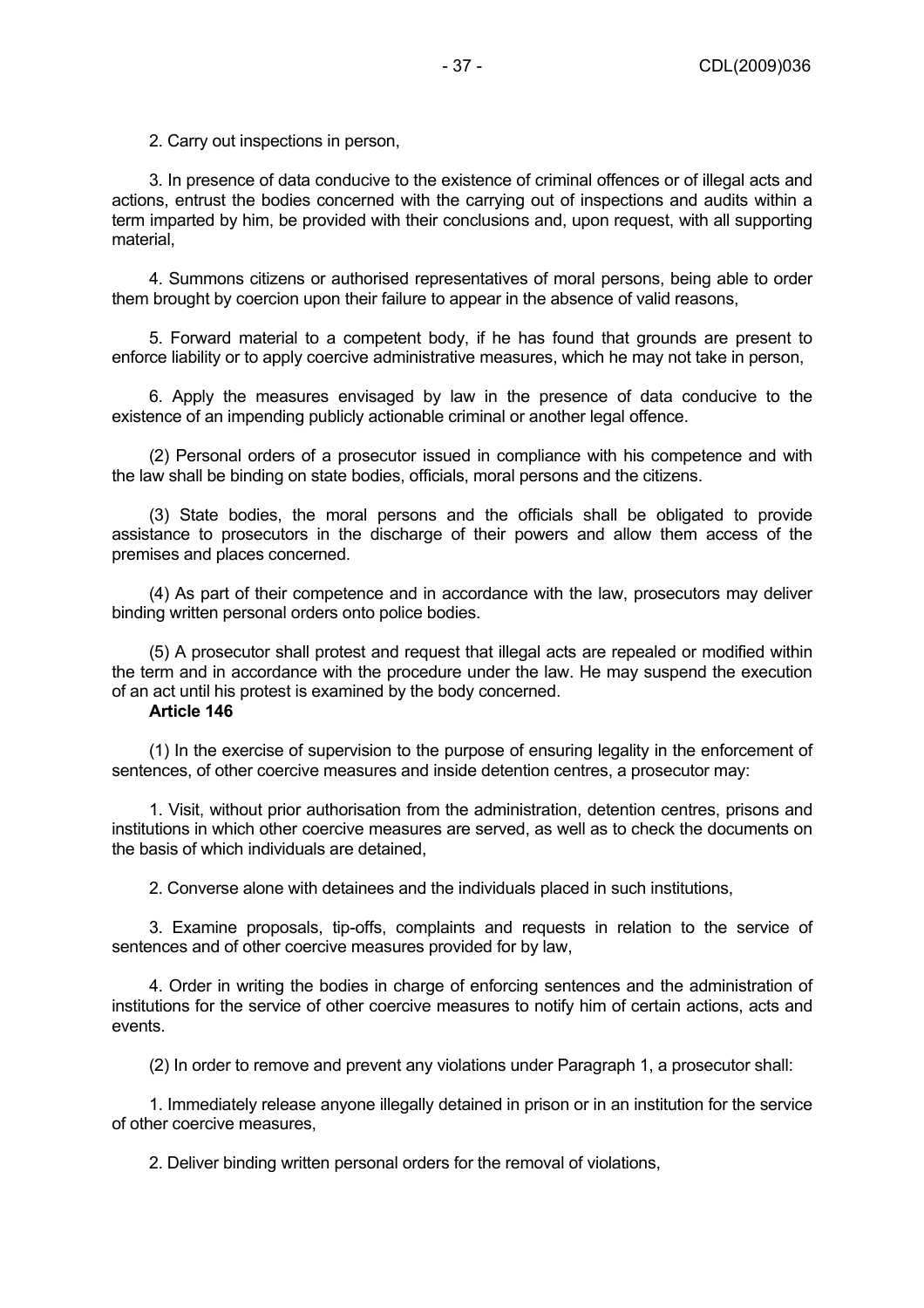3. Suspend the execution of illegal written orders and personal orders of officials and request that these are repealed in accordance with the relevant procedure.

# **Article 147**

In presence of a service need, appellate and district prosecutors, in respect to their areas, and the Prosecutor General, in respect to the whole country, may second prosecutors subject to the terms set hereunder with reference to the secondment of judges.

Chapter seven

Investigation services **Article 148** 

(1) The investigation services shall be the National Investigation Service and the district investigation services.

(2) An investigation service with the powers of a district investigation service shall be set up in Sofia.

## **Article 149**

(1) The National Investigation Service shall be a moral person seated in Sofia and funded by the state budget.

(2) The National Investigation Service shall consist of investigating magistrates.

(3) Specialised departments for the investigation of cases with particular factual and legal complexity, of cases for criminal offences committed abroad, of legal cooperation requests, as well as of other cases provided for by law shall be set up at the National Investigation Service.

## **Article 150**

The National Investigation Service shall be headed by a director who shall:

1. Represent the National Investigation Service,

2. Provide organisational, administrative and methodological direction to investigating magistrates and to the clerks of the National Investigation Service and of the district investigation services,

3. Appoint and relieve from office the clerks of the National Investigation Service,

4. In presence of a service need, second investigating magistrates and clerks of the National Investigation Service and the district investigation services,

5. Coordinate the business of the investigation services during investigation and their interaction with other state bodies,

6. Obtain, analyse and summarise information from the investigation services and departments about the status and effectiveness of their business and take measures for its improvement and refinement,

7. By 31 March, prepare an annual report on the business of all investigation services and submit it to the Prosecutor General who shall incorporate it in his annual report,

8. Every 6 months, prepare and submit to the Inspectorate at the Supreme Judicial Council and to the Minister of Justice summarised information about the institution, progress and termination of cases.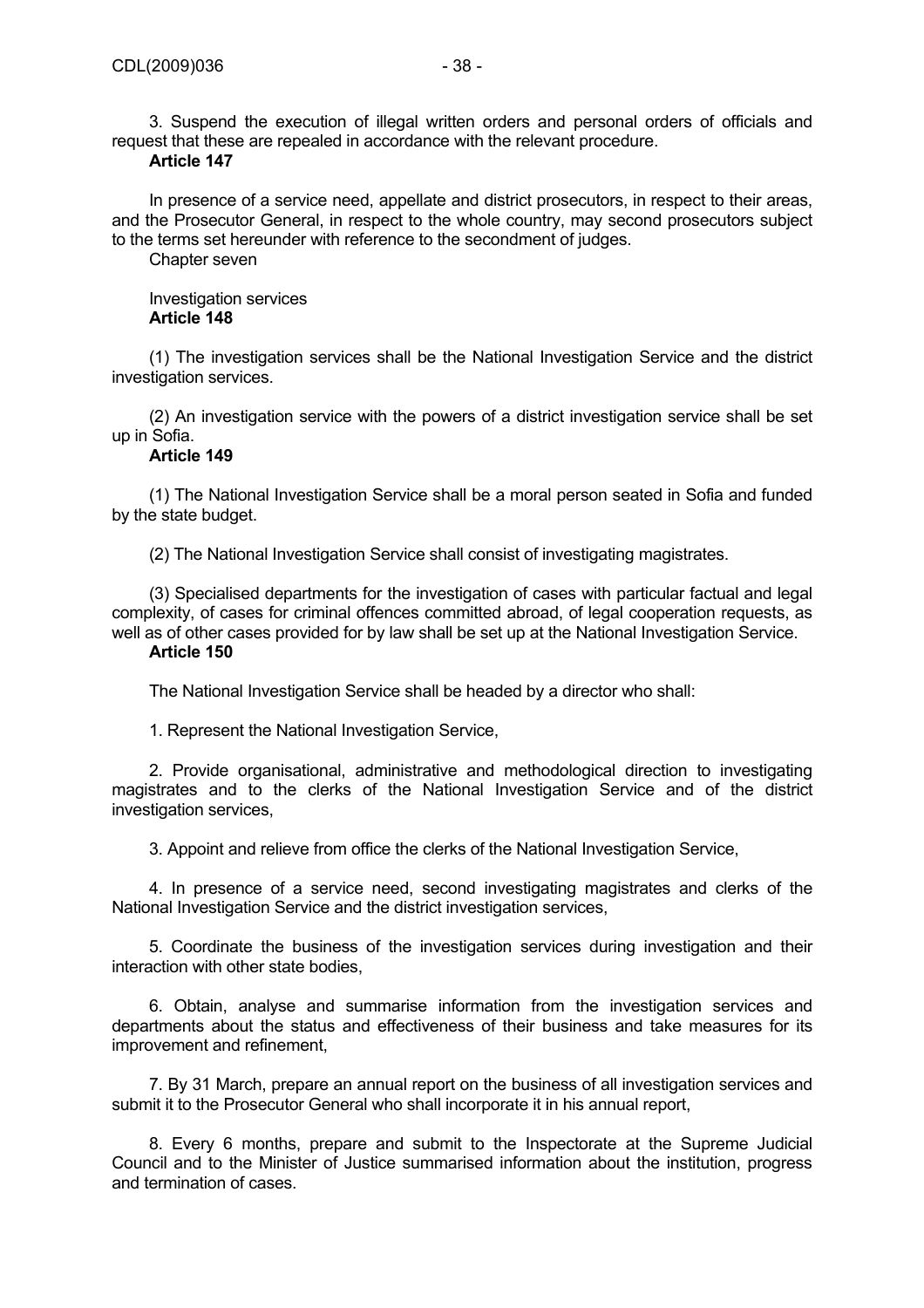# **Article 151**

(1) District investigation services shall be moral persons funded by the state budget.

(2) District investigation services shall consist of investigating magistrates and junior investigating magistrates.

(3) In district investigation service investigation divisions, based on territoriality considerations and on the types of cases, as well as support units, may be set up.

# **Article 152**

A district investigation service shall carry out investigation in all cases under the circumstances provided for by law, with the exception of those falling in the competence of the National Investigation Service.

# **Article 153**

A district investigation service shall be headed by a director who shall:

1. Represent the investigation service and be responsible for its business,

2. Provide overall organisational, administrative and methodological direction at the investigation service concerned,

3. In case of service need, second investigating magistrates and clerks of the investigation service,

4. Appoint and relieve from office the clerks at the investigation service concerned,

5. Prepare a six-month and an annual report on the business of the investigation service concerned, which he shall submit to the director of the National Investigation Service,

6. At the end of any six-month period, prepare and submit to the Inspectorate at the Supreme Judicial Council and to the Minister of Justice summarised information about the institution, progress and termination of cases.

## **Article 154**

Personal orders of the investigating magistrates concerning investigation shall be binding on all state bodies, moral persons and the citizens.

Chapter eight

# Oath **Article 155**

Every judge, upon entering office for the first time, shall take the following oath: "I swear by the name of the people that I shall accurately apply the Constitution and the laws of the Republic of Bulgaria, discharging the duties incumbent on me guided by my conscience and inner convictions, being impartial, objective and equitable, contributing to heightening the prestige of the profession, keeping the secret of deliberations, never forgetting that for all things I do I shall be answerable to the law. I have been sworn!"

## **Article 156**

Every prosecutor and investigating magistrate shall take the following oath upon entering office for the first time: "I swear by the name of the people that I shall accurately apply the Constitution and the laws of the Republic of Bulgaria, discharging the duties incumbent on me guided by my conscience and inner convictions, being impartial, objective and equitable,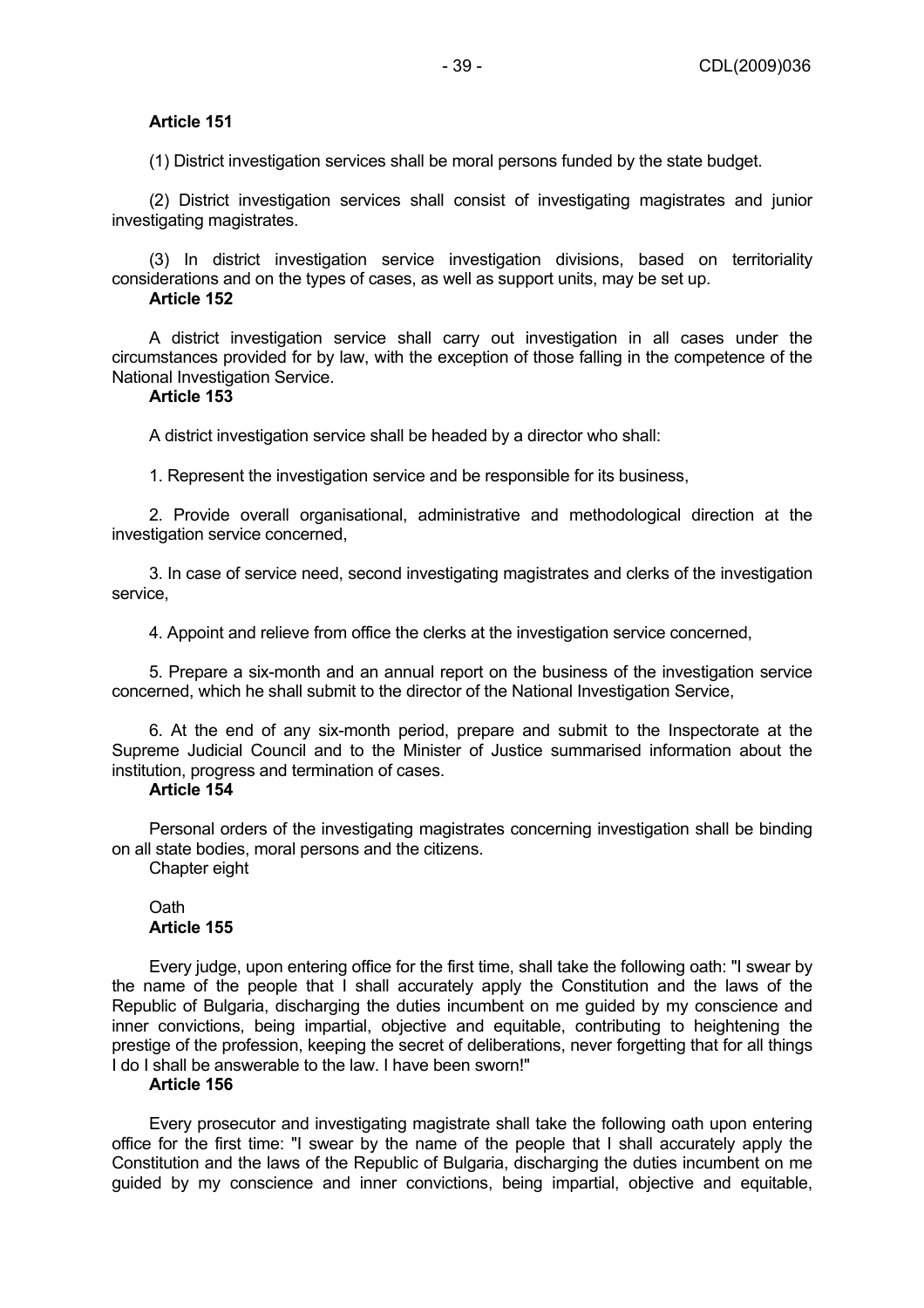contributing to heightening the prestige of the profession, keeping the secret of my office, never forgetting that for all things I do I shall be answerable to the law. I have been sworn!"

# **Article 157**

(1) The oath shall be taken before the judges, prosecutors or investigating magistrates of the judicial system body concerned.

(2) Once the oath has been taken, an oath form shall be signed. **Article 158** 

Every state enforcement agent and recordation judge shall sign an oath form upon entering office for the first time with the following text of the oath: "I swear by the name of the people that I shall accurately apply the Constitution and the laws of the Republic of Bulgaria, discharging the duties of my office honestly and in good faith, keeping the secret of cases entrusted to me, never forgetting that for all things I do I shall be answerable to the law. I have been sworn!"

## **Article 159**

An individual refusing to take oath or sign an oath form may not enter office. Chapter nine

Status of the judges, prosecutors and investigating magistrates Section I

## Appointment and relief from office **Article 160**

A judge, prosecutor, investigating magistrate, administrative head and a deputy of an administrative head, with the exception of the chairperson of the Supreme Court of Cassation, of the chairperson of the Supreme Administrative Court and of the Prosecutor General, shall be appointed, promoted, demoted, transferred and relieved from office by resolution of the Supreme Judicial Council.

# **Article 161**

(1) Based on a resolution of the Supreme Judicial Council for appointment, promotion, demotion and transfer of a judge, prosecutor and an investigating magistrate, the administrative head shall issue the act for recruitment to the position concerned, which shall set out:

1. The name of the judicial system body in which the position is occupied,

2. The legal basis for the occupation of said position,

3. The name of the position and the rank associated therewith,

4. The amounts of the basic and of the additional remuneration,

5. The date of entry in office.

(2) Entry in office shall take place within one month of the adoption of the resolution by the Supreme Judicial Council and it shall be certified in writing before the administrative head of the judicial system body concerned.

(3) A judge, prosecutor and an investigating magistrate shall commence discharging their official duties at the moment of entering office.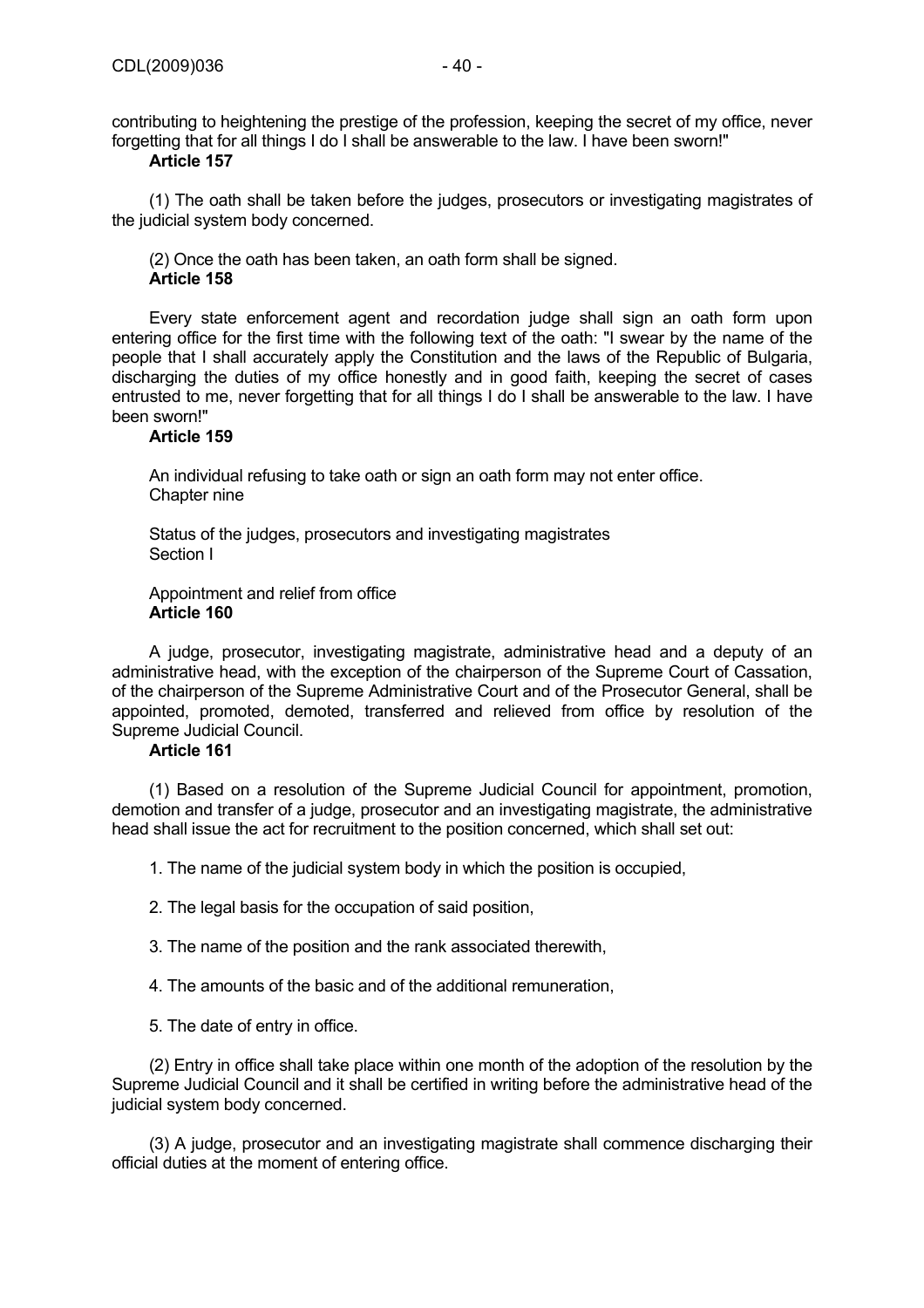(4) Those who have been appointed as military judges, military prosecutors or military investigating magistrates shall be admitted to permanent military service and be given title as commissioned officers.

# **Article 162**

An individual with only a Bulgarian citizenship may be appointed as a judge, prosecutor and investigating magistrate, provided he also meets the following conditions:

1. Has a higher education in the specialty area of law,

2. Has undergone the internship herein provided for and obtained legal competency,

3. Has got the required standard of ethics and professionalism complying with the rules of professional ethics for judges, prosecutors and investigating magistrates,

4. Has not been sentenced to imprisonment for a deliberate criminal offence, notwithstanding rehabilitation,

5. Does not suffer from a mental illness. **Article 163** 

There shall be the following positions for judges, prosecutors and investigating magistrates:

1. A judge at the Supreme Court of Cassation, a judge at the Supreme Administrative Court, a prosecutor at the Supreme Prosecution Office of Cassation, a prosecutor at the Supreme Administrative Prosecution Office and an investigating magistrate at the National Investigation Service,

2. A judge at the appellate court and a prosecutor at the appellate prosecution office,

3. A judge at the district court, a judge at the administrative court, a prosecutor at the district prosecution office and an investigating magistrate at the district investigation service,

4. A judge at the regional court and a prosecutor at the regional prosecution office,

5. A junior judge, a junior prosecutor and a junior investigating magistrate. **Article 164** 

(1) An individual with at least three years of service record shall be appointed as a judge at a regional court, a prosecutor at a regional prosecution office and an investigating magistrate at a district investigation service.

(2) An individual with at least 8 years of service record shall be appointed as a judge with a district court and a prosecutor with a district prosecution office.

(3) An individual with at least 8 years of service record shall be appointed as a judge with an administrative court.

(4) An individual with at least 10 years of service record shall be appointed as a judge at an appellate court and as a prosecutor at an appellate prosecution office.

(5) An individual with at least 12 years of service record shall be appointed as a judge at the Supreme Court of Cassation and at the Supreme Administrative Court, as a prosecutor at the Supreme Prosecution Office of Cassation and at the Supreme Administrative Prosecution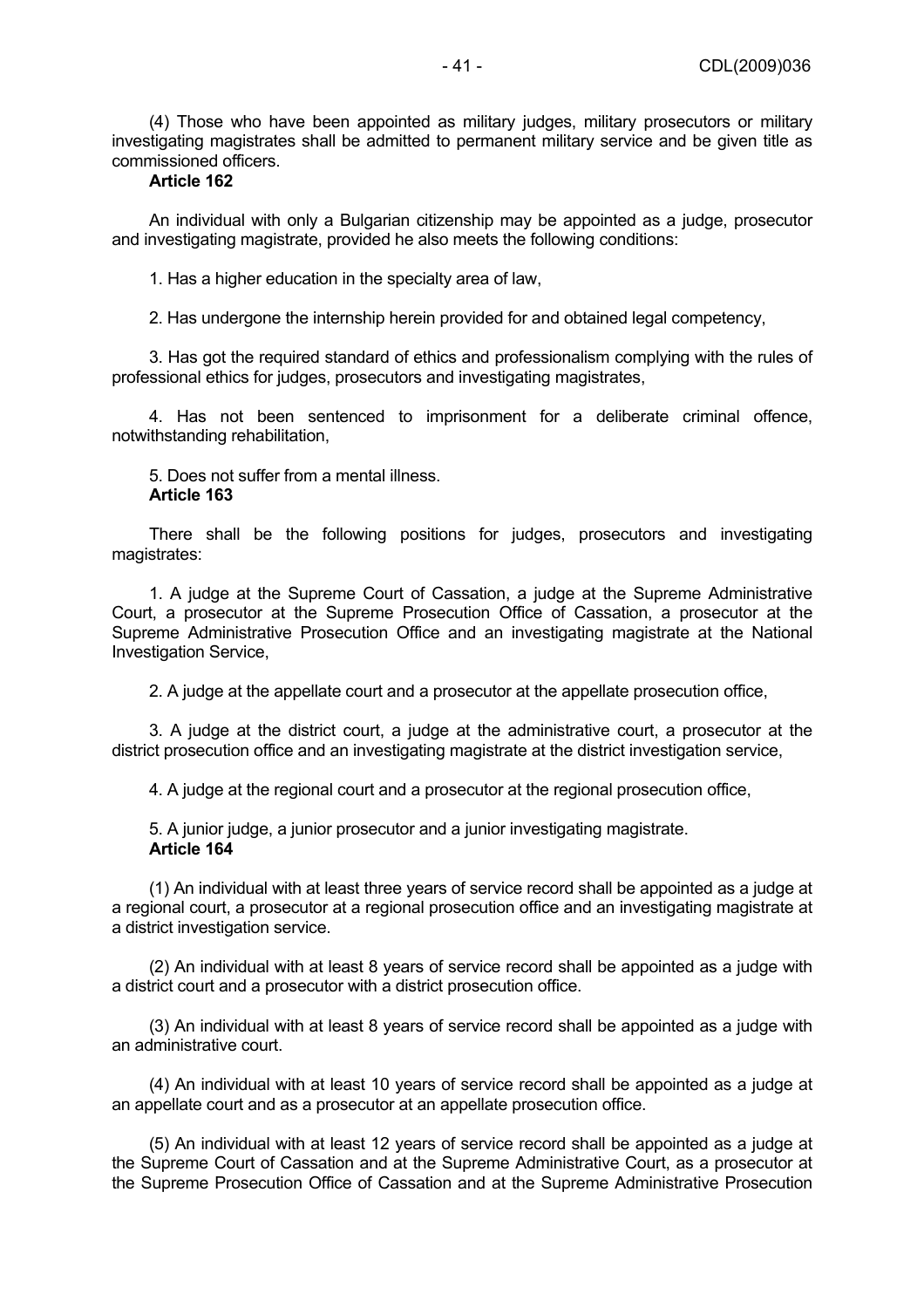Office and as an investigating magistrate at the National Investigation Service.

(6) The service record at a position or in a job for which higher legal education is required, including service record of individuals with higher legal education at the position of police investigator in the system of the Ministry of Interior or of police investigator in the system of the Ministry of Defence shall count toward the service record under Paragraphs 1 - 5.

(7) Service record as a judge at an international court set up by virtue of an international treaty to which the Republic of Bulgaria is a party or set up within an international organisation of which the Republic of Bulgaria is a member, shall also count toward the service record under Paragraphs 1 - 5.

# **Article 165**

(1) A judge, prosecutor or an investigating magistrate shall be relieved from office upon:

1. Turning 65 years of age,

2. Resignation,

3. Entry into force of a sentence to imprisonment for a deliberate criminal offence,

4. A lasting de facto inability to discharge duties for more than one year,

5. A disciplinary relief from office imposed as a disciplinary sanction,

6. A resolution of the Supreme Judicial Council refusing the status of tenure,

7. Incompatibility with positions and business under Article 195, Paragraph 1,

8. Return of the replaced,

9. Reinstatement in office following illegal relief therefrom.

(2) A junior judge, a junior prosecutor and a junior investigating magistrate shall also be relieved from office if at a second examination under Article 258, Paragraph 4 they are given a "failed" mark.

(3) A judge, prosecutor and an investigating magistrate who have acquired tenure shall only be relieved from office on the grounds of Article 129, Paragraph 3 of the Constitution of the Republic of Bulgaria, as well as under the circumstances of Paragraph 1, item 7.

(4) A judge, prosecutor and an investigating magistrate who have gone into retirement by virtue of Paragraph 1, item 1 shall not be entitled to occupying an office with judicial system bodies.

# **Article 166**

(1) A judge, prosecutor or an investigating magistrate shall resign from office with at least a 6-month advance notice.

(2) Within the period of the advance notice a judge, prosecutor or investigating magistrate shall be obligated to draft all acts in the cases and files assigned to him, no new cases and files being assigned thereto.

## **Article 167**

(1) The following shall be administrative heads of the judicial system bodies: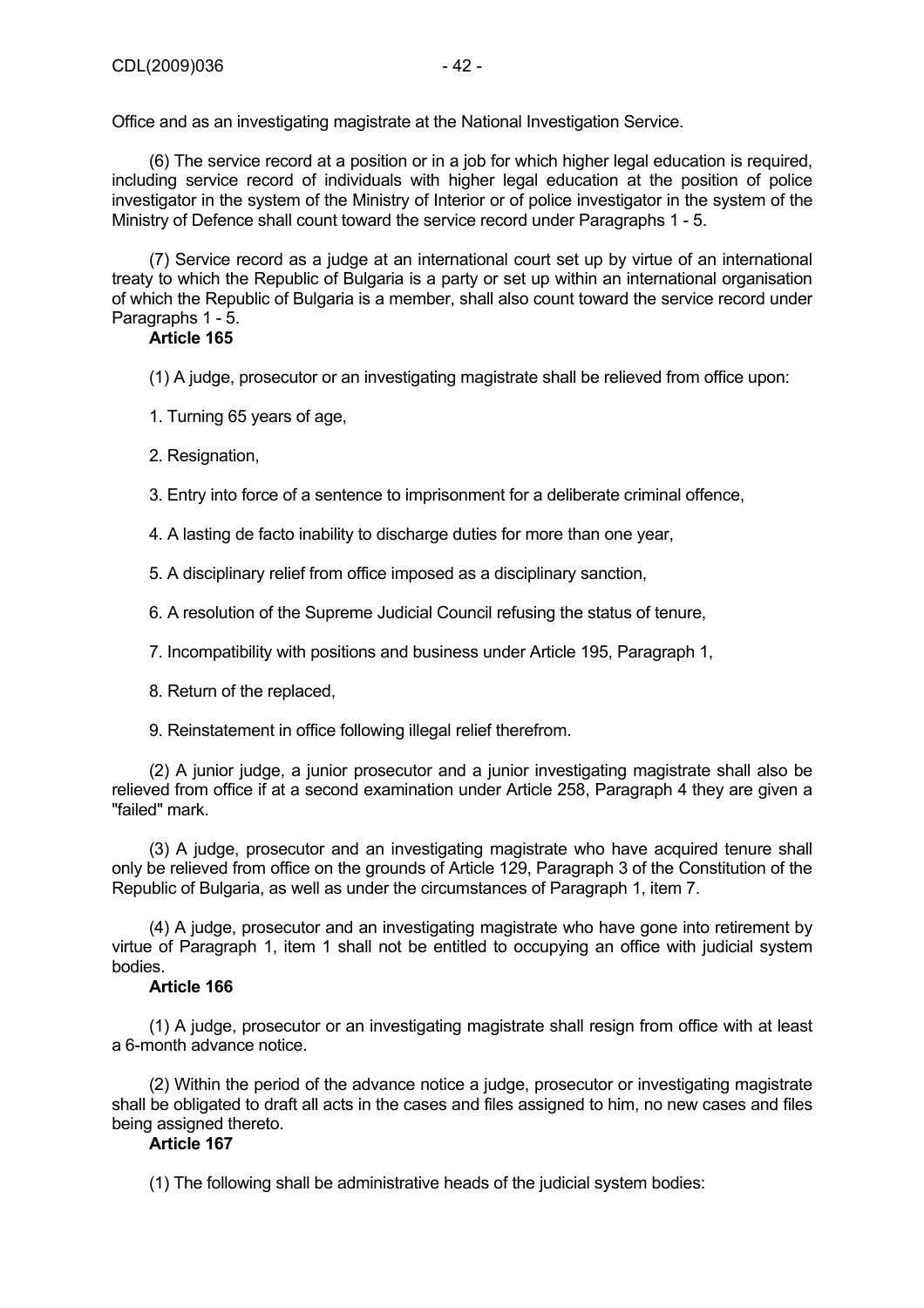1. The Chairperson of the Supreme Court of Cassation, the Chairperson of the Supreme Administrative Court, the Prosecutor General and the Director of the National Investigation Service,

2. A chairperson of an appellate and of the Appellate Military Court, an appellate and an appellate military prosecutor,

3. A chairperson of a district, an administrative and a military court, a district and a district military prosecutor and a director of a district investigation service,

4. A chairperson of a regional court and a regional prosecutor.

(2) The term of office of an administrative head shall start running on the date of his entry in office.

# **Article 168**

(1) In the discharge of his business an administrative head shall be assisted by a deputy.

(2) The deputy of an administrative head shall be appointed for a term of 5 years, being entitled to reappointment. The term of office shall start running on the date of entry in office.

(3) In all cases of absence the administrative head shall entrust by virtue of a written order his deputy with the discharge of his functions or part thereof. Where the administrative head has not designated a deputy, his functions shall be discharged by one of his deputies in the order of seniority.

## **Article 169**

A judge, prosecutor or an investigating magistrate shall be appointed as an administrative head, with the exception of the Chairperson of the Supreme Court of Cassation, the Chairperson of the Supreme Administrative Court and the Prosecutor General.

## **Article 170**

(1) An individual meeting the requirements under Article 164, Paragraph 4 shall be appointed as the administrative head of a regional, district or an administrative court, of a district prosecution office and of a district investigation service.

(2) An individual meeting the requirements of Article 164, Paragraph 5 shall be appointed as the administrative head of the Supreme Court of Cassation, the Supreme Administrative Court, the Supreme Prosecution Office of Cassation, the Supreme Administrative Prosecution Office, of an appellate court, an appellate prosecution office and of the National Investigation Service.

#### **Article 171**

(1) The Supreme Judicial Council shall adopt a resolution for appointment of an administrative head or a deputy thereof by a majority of more than half of its members.

(2) Where none of the nominated candidates has gathered the required majority, election shall be pursued in respect to those two of them who have gathered the largest number of votes.

## **Article 172**

(1) The administrative positions shall be a chairperson of division or of a college at the court and head of department at a prosecution office and at the investigation services.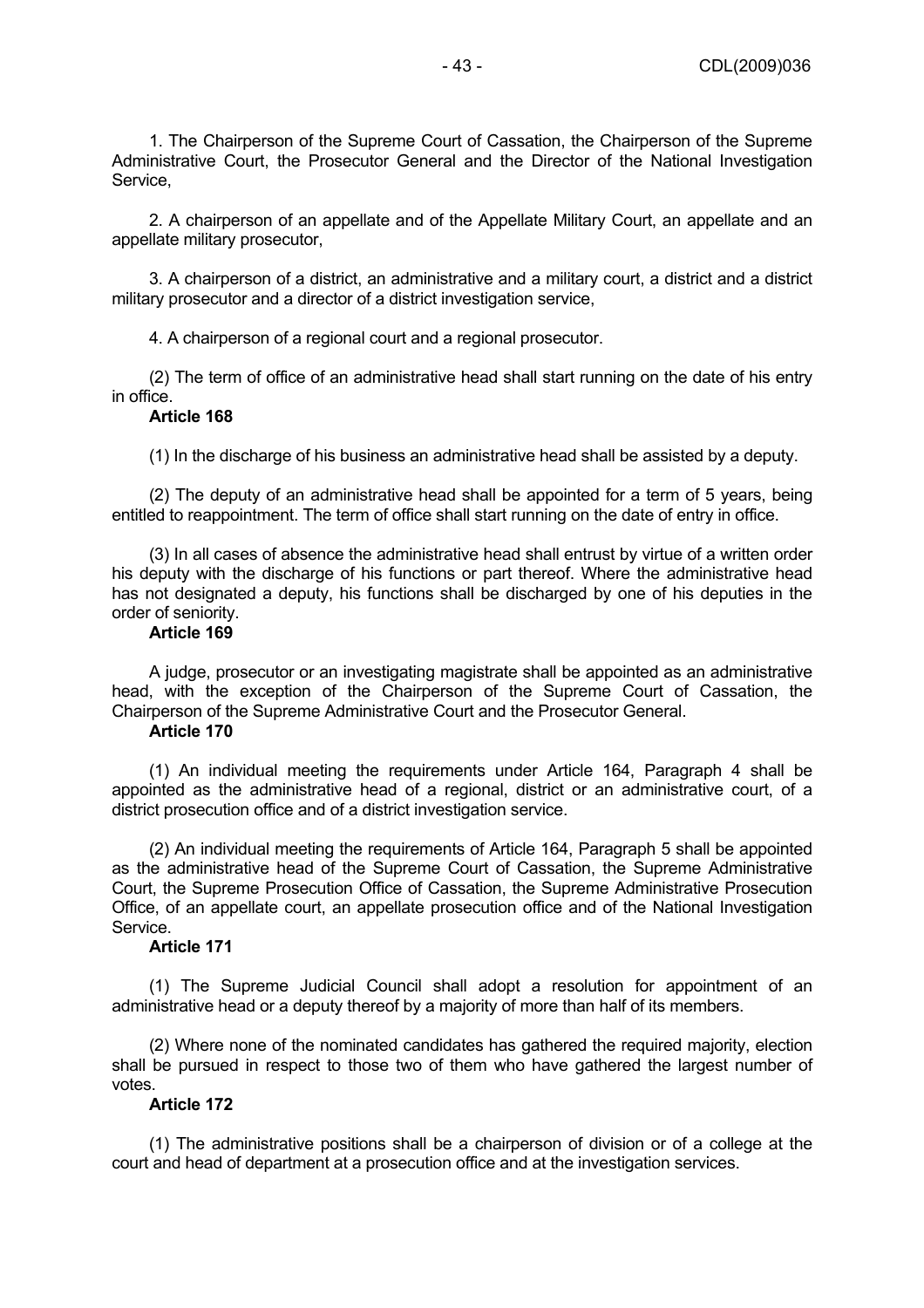(2) Chairpersons of divisions shall administer the cases in said division and may preside over judicial panels therein.

(3) Chairpersons of divisions in court and heads of department in prosecution offices and in investigation services shall be appointed by the respective administrative head. **Article 173** 

(1) The procedure for election of candidates as Chairperson of the Supreme Court of Cassation, Chairperson of the Supreme Administrative Court and as Prosecutor General shall be opened by the Supreme Judicial Council no earlier than two months and no later than one month prior to the expiry of the term of office or within 7 days of occurrence of any circumstance under Article 175, Paragraph 1.

(2) Nominations can be made by no less than one-fifth of Supreme Judicial Council members, as well as by the Minister of Justice.

(3) Nominations shall be made at the two consecutive sessions following that in which a resolution to open the procedure is adopted.

(4) A proposal shall be made in writing and a service record abstract for the candidate shall be attached to it based on a model endorsed by the Supreme Judicial Council.

(5) Proposals shall be submitted for examination to the Supreme Judicial Council by the acting chairperson no later than 7 days prior to the session at which these must be examined. The Supreme Judicial Council shall hear candidates in the alphabetical order.

(6) The Supreme Judicial Council shall adopt a resolution for the election of a candidate by a majority of more than two-thirds of its members by secret ballot.

(7) Where in the first round of voting no candidate has gathered votes by more than twothirds of Supreme Judicial Council members, the election shall be pursued in respect to the two candidates who have gathered the largest number of votes.

(8) In case a new proposal is made where the President of the Republic of Bulgaria has refused to appoint a candidate nominated by the Supreme Judicial Council, election shall take place in pursuance of Paragraphs 1 - 7.

# **Article 174**

(1) The Director of the National Investigation Service shall be elected in pursuance of the procedure under Article 173, Paragraphs 2 - 5 and 7 by a majority of more than half of Supreme Judicial Council members.

(2) The term of office of the Director of the National Investigation Service shall start running on the day of his entry in office.

# **Article 175**

(1) An administrative head or a deputy of an administrative head shall be early relieved from office on the grounds of Article 129, Paragraph 3 of the Constitution of the Republic of Bulgaria.

(2) An administrative head or a deputy of an administrative head shall also be early relieved from office in cases where he has been relieved from office as a judge, prosecutor or investigating magistrate on the grounds of Article 129, Paragraph 3, items 2 - 5 of the Constitution of the Republic of Bulgaria.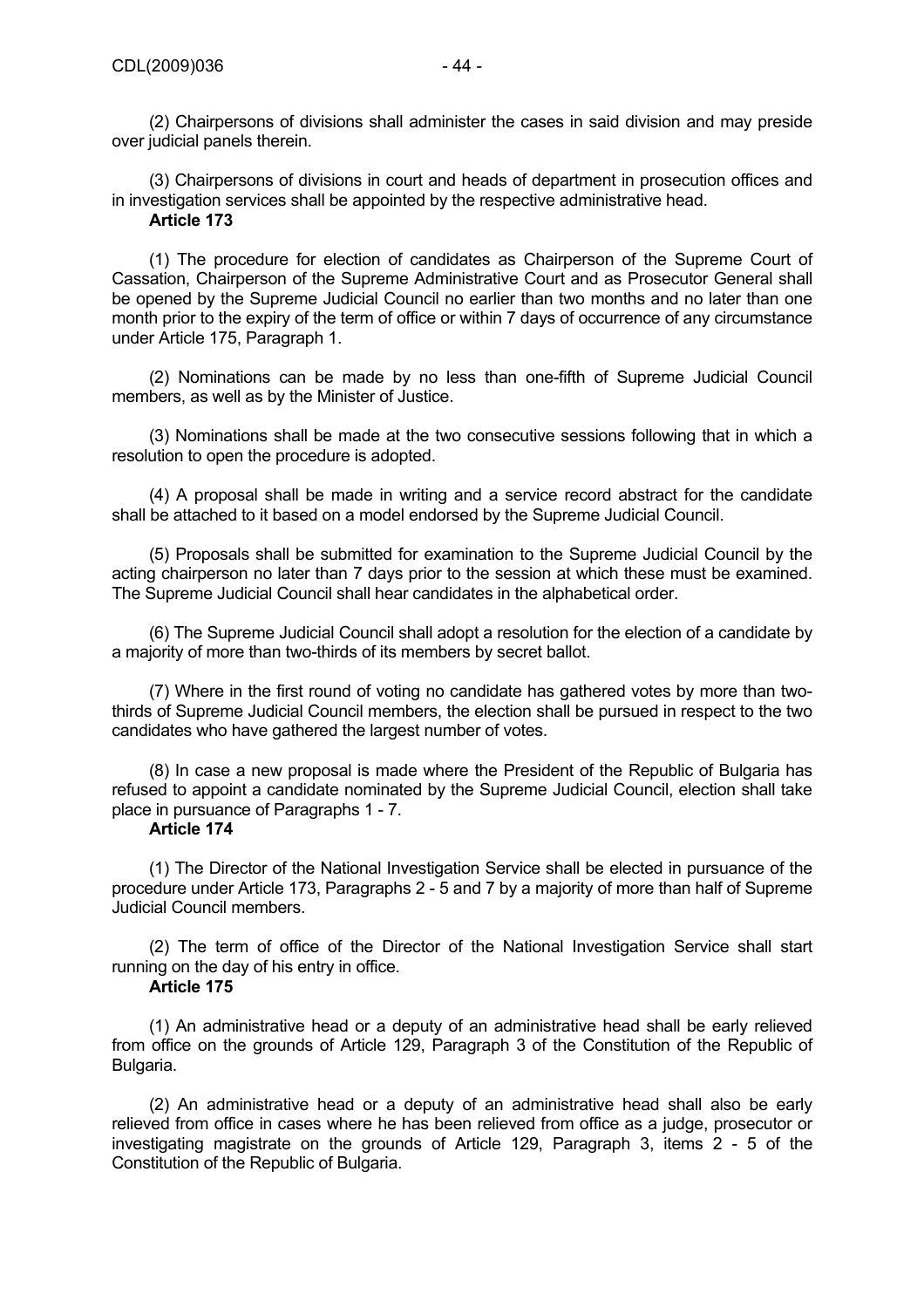(3) A proposal for the early relief from office of an administrative head, as well as of his deputy, with the exception of the chairperson of the Supreme Court of Cassation, the chairperson of the Supreme Administrative Court and the Prosecutor General, shall be made in writing:

1. No earlier than two months and no later than one month prior to the expiry of the term of office or of his turning 65 years of age,

2. Within three days of gaining knowledge of the circumstances under Article 129, Paragraph 3, items 2 - 5 of the Constitution of the Republic of Bulgaria.

(4) In the event of early termination of the term of office of an administrative head, an individual shall be appointed in his stead whose term of office shall start running on the date of his entry in office. Until the entry in office of a new administrative head, his functions shall be discharged by a deputy designated by the Supreme Judicial Council.

(5) The grounds for the early relief from office of the Chairperson of the Supreme Court of Cassation, of the Chairperson of the Supreme Administrative Court and of the Prosecutor General shall be established by the Supreme Judicial Council by virtue of a resolution adopted in pursuance of the procedure under Article 173, relief from office being thereafter proposed to the President of the Republic of Bulgaria.

(6) The grounds for early relief from office of the Director of the National Investigation Service shall be established by the Supreme Judicial Council by virtue of a resolution adopted in pursuance of the procedure under Article 173, Paragraphs 2 - 5 and 7.

Section II

Competitions for the appointment, promotion in position and

transfer of a judge, prosecutor and an investigating magistrate **Article 176** 

(1) For recruitment to positions at judicial system bodies centralised competitions for the following positions shall be carried out:

1. Junior judges, junior prosecutors and junior investigating magistrates,

2. Initial appointment.

(2) The competition under Paragraph 1, item 1 shall take place at least once every year, no later than three months of its announcement.

(3) The competition under Paragraph 1, item 2 shall take place twice every year, no later than two months of its announcement.

# **Article 177**

(1) The available positions for junior judges, junior prosecutors and junior investigating magistrates shall be planned by the Supreme Judicial Council at the proposal of the administrative heads of judicial system bodies for each upcoming calendar year.

(2) The positions planned for junior judges, junior prosecutors and junior investigating magistrates may not be transformed after the announcement of the competition.

(3) Vacated positions for junior judges, junior prosecutors and junior investigating magistrates may not be transformed into positions for judges, prosecutors and investigating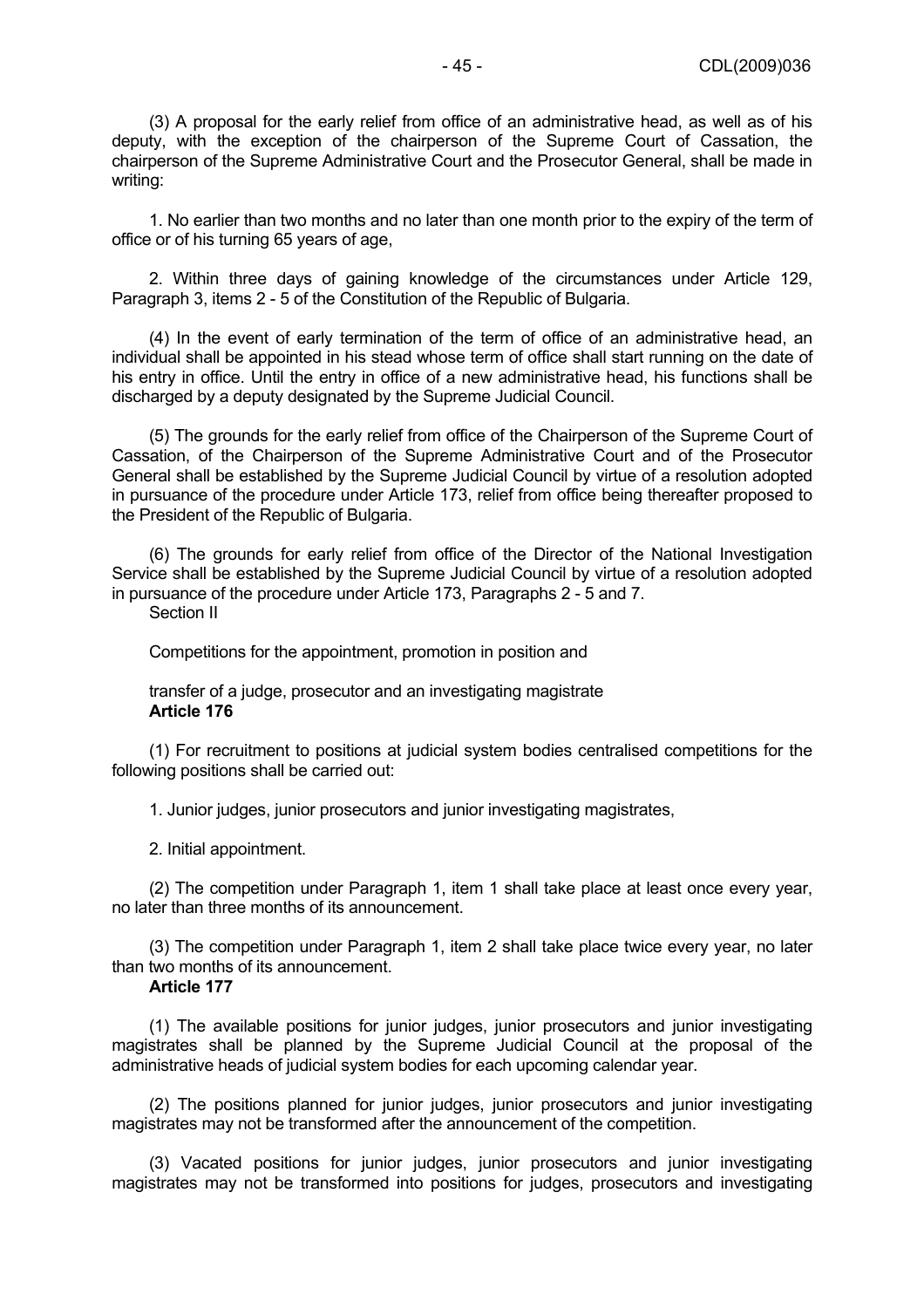# magistrates.

# **Article 178**

(1) The Supreme Judicial Council shall designate, by a draw of lots, 20 percent of the number of available positions in court, the prosecution office and the investigation service for occupation through a competition for initial appointment.

(2) The percentages under Paragraph 1 shall be separately specified for each of the levels in court, the prosecution office and the investigation service.

# **Article 179**

The positions for junior judges, junior prosecutors, junior investigating magistrates and the available positions for initial appointment shall be announced by the Supreme Judicial Council through a publication in the State Gazette, in a central daily and on the website of the Supreme Judicial Council.

# **Article 180**

(1) The Supreme Judicial Council shall announce a separate competition for each judicial system body through publication of the resolution in the State Gazette, in a central daily and on the website of the Supreme Judicial Council.

(2) The announcement under Paragraph 1 shall set out:

1. The number and type of positions and the judicial system bodies to which these refer,

2. The required documents, the deadline and location for their submission,

3. The programme of the competition,

4. The date, time and venue for the competition. **Article 181** 

(1) An individual meeting the requirements of Article 162 may take part in the competition for junior judges, junior prosecutors and junior investigating magistrates.

(2) An individual may take part in a competition for initial appointment if he meets the requirements of Article 162 and has the service record under Article 164 required for the position for which the competition is announced.

(3) Documents for participation in the competition shall be filed with the administration of the Supreme Judicial Council.

# **Article 182**

(1) The Commission on proposals and the performance appraisal of judges, prosecutors and investigating magistrates shall inspect the documents and admit to participation in the competition all candidates satisfying the conditions under Article 181, Paragraph 1 or Paragraph 2.

(2) The lists of individuals admitted and not admitted to participation in the competition shall be announced on the website of the Supreme Judicial Council at least 7 days prior to the date of the competition.

(3) The lists of individuals not admitted to participation shall also specify the grounds for non-admission.

**Article 183**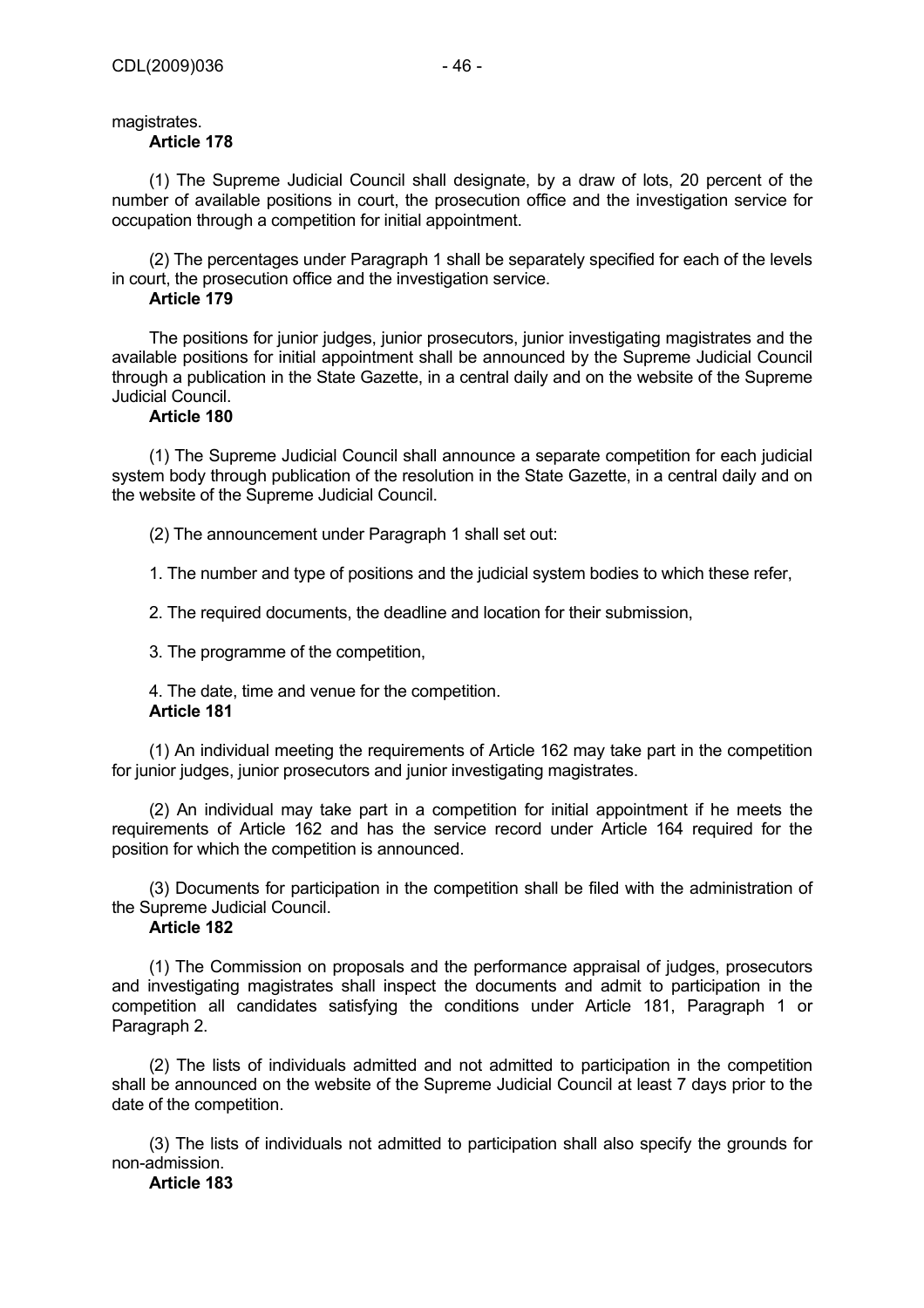(1) The competition shall be carried out by a competition commission consisting of a chairperson, four regular and two reserve members. Depending on the number of candidates, the Supreme Judicial Council may set up more than one commission.

(2) At least one habilitated legal scientist shall be a regular commission member.

(3) Members of an initial appointment commission shall have a rank equal to or higher than that of the announced available position.

(4) The names of each commission members shall be designated in a resolution of the Supreme Judicial Council.

## **Article 184**

(1) The competition shall insist in a written and verbal examination, marks being given on a scale of six.

(2) The written examination shall be anonymous and shall consist in a case study pertaining to the respective branch of law.

(3) The results of the written examination shall be posted at a public location inside the building of the Supreme Judicial Council and on its website three days after the commission who had carried out the examination has signed the record of proceedings therefor.

(4) A candidate who has passed the written examination with a mark not lower than very good 4.5 shall be admitted to verbal examination.

(5) The verbal examination shall take place no earlier than 7 days of the announcement under Paragraph 3.

# **Article 185**

(1) The competition commission shall deliver the results of the oral examination within 7 days thereof at a public location inside the building of the Supreme Judicial Council and on its website.

(2) Within 7 days of the results under Paragraph 1 being delivered, a candidate who has successfully passed the competition shall file a statement, confirming his participation in the ranking for a particular position and for the judicial system body for which he had applied.

(3) A candidate who has failed to file a statement under Paragraph 2 shall not take part in ranking.

# **Article 186**

(1) The competition commission shall rank the candidates for each position by ordering them in accordance with their score, which shall be formed as a sum of the marks at the written, the verbal examination and the grade point average of their state examinations.

(2) The chairperson of the competition commission shall file a proposal with the Supreme Judicial Council for the appointment of the candidates under Paragraph 1.

(3) The Supreme Judicial Council shall adopt a resolution for the appointment of candidates in accordance with the order of their ranking until completion of the vacancies for which the competition had been announced.

# **Article 187**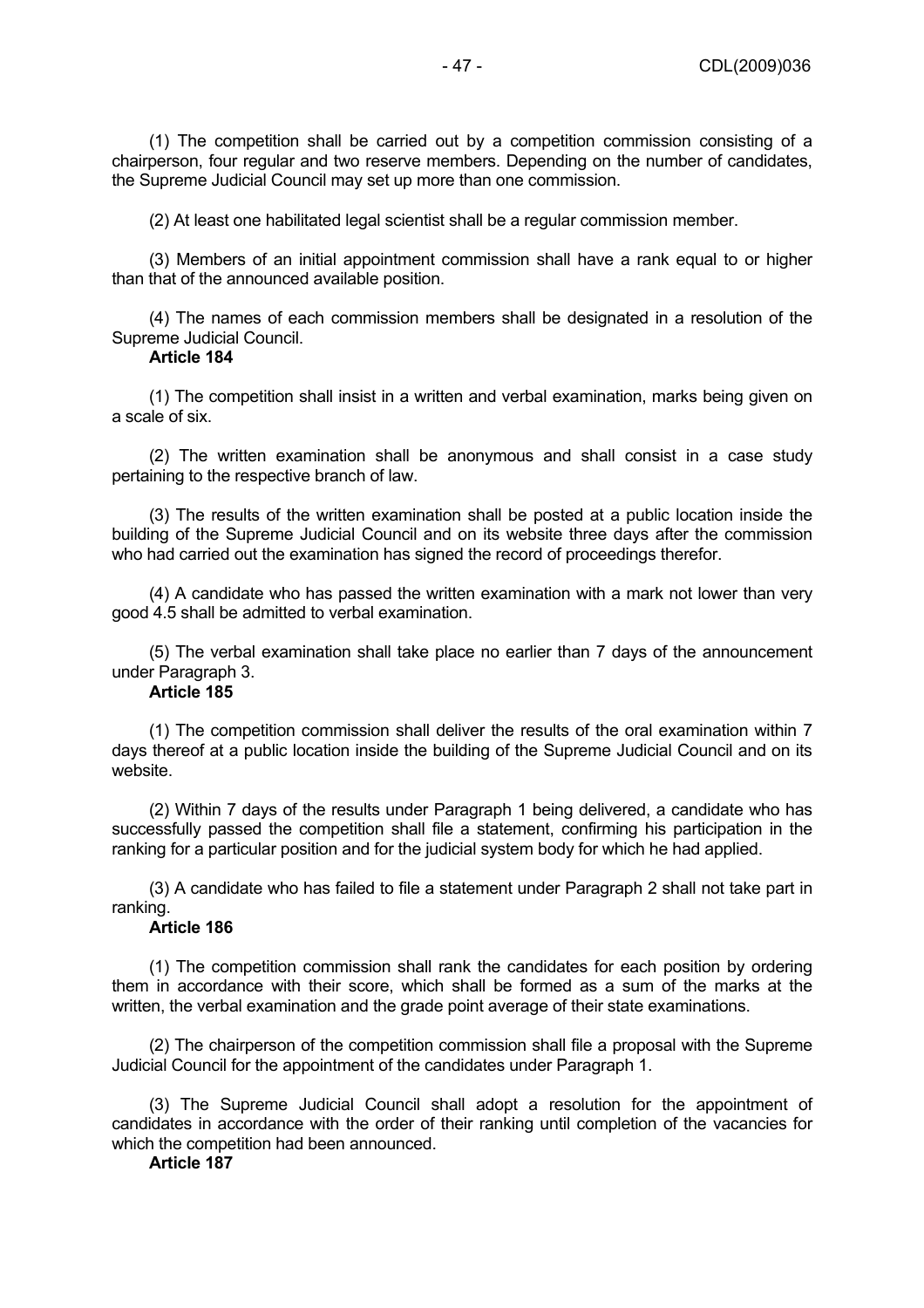(2) When an appeal under Paragraph 1 has been filed, candidates shall not enter office.

(3) The Supreme Administrative Court shall examine the appeal as a three-member panel and its judgement shall be final.

# **Article 188**

(1) Competitions shall be organised by the administration of the Supreme Judicial Council.

(2) The procedure for submission of documents for participation in the competition, the formation of commissions, the competition procedure and the procedure for evaluation of the candidates shall be specified in an Ordinance of the SJC that shall be published in the Stage Gazette.

# **Article 189**

(1) The available positions in courts, prosecution offices and investigation services, other than those under Article 178, shall be announced by the Supreme Judicial Council in accordance with the procedure under Article 179 and shall be taken after a competition based on a performance appraisal.

(2) Promotion in position shall be the act of passing to a position of a higher degree in a judicial system body.

(3) Transfer shall be the act of passing to a position of equal degree in a judicial system body.

# **Article 190**

The announcement under Article 189, Paragraph 1 shall be made at the same time as the announcement of positions available for initial appointment and it shall set out the number and type of positions, as well as the judicial system bodies to which it refers.

## **Article 191**

(1) A candidate for a position under Article 189, Paragraph 1 may be a judge, prosecutor or an investigating magistrate with the required service record under Article 164 for the available position announced.

(2) The candidate shall file documents with the Supreme Judicial Council.

(3) The Commission on proposals and the performance appraisal of judges, prosecutors and investigating magistrates shall inspect the documents of all candidates.

(4) The list of all candidates shall be announced on the website of the Supreme Judicial Council, grounds being set out for the candidates failing to satisfy the conditions.

## **Article 192**

(1) The Commission on proposals and the performance appraisal of judges, prosecutors and investigating magistrates shall appraise the performance of every candidate satisfying the occupational requirements for the available position announced, with the exception of candidates whose performance has been appraised a year before the announcement of available positions.

(2) The results of the performance appraisal under Paragraph 1 shall be announced on the website of the Supreme Judicial Council after its completion in respect to all candidates.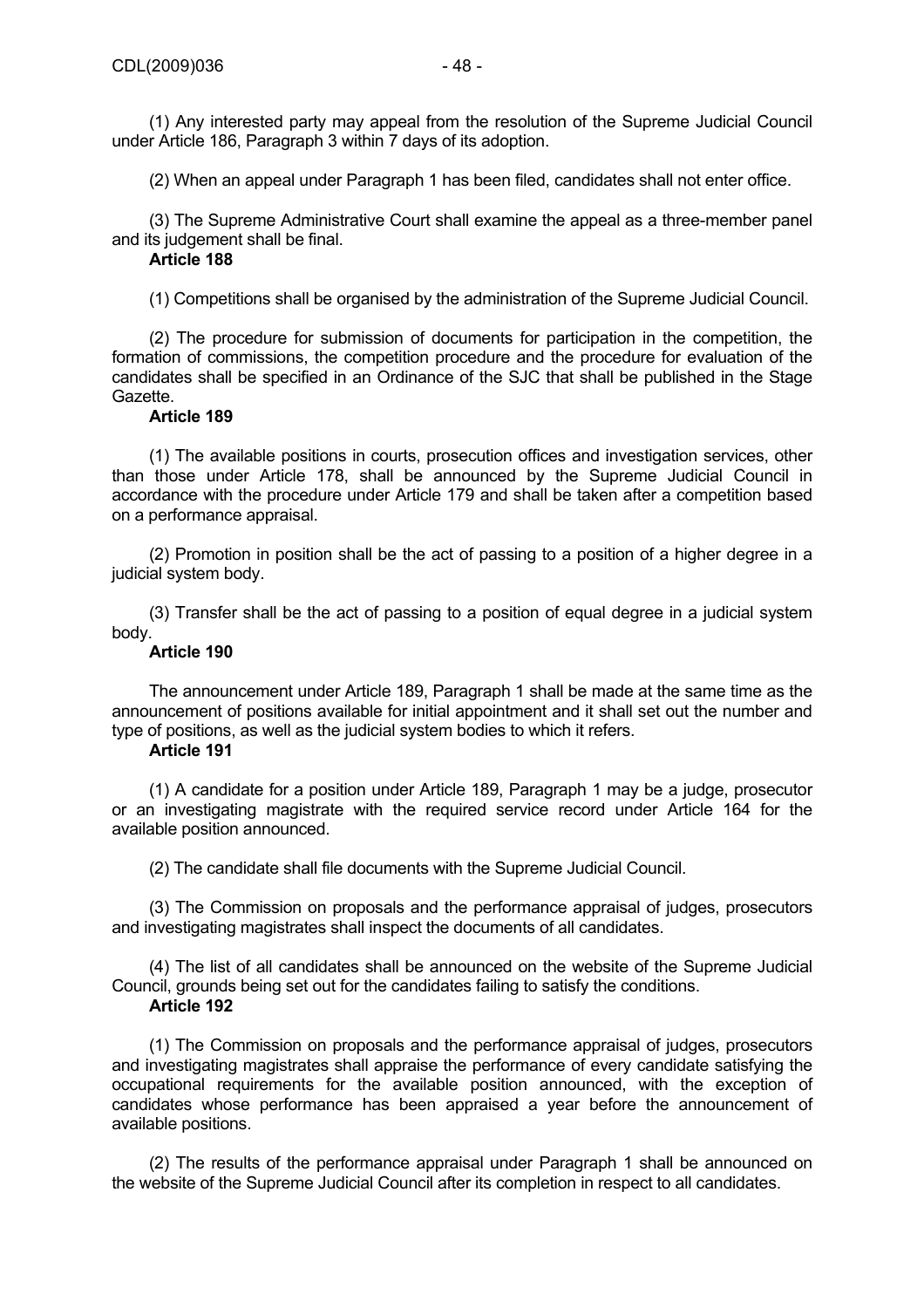(3) Within 7 days of the announcement under Paragraph 2 every judge, prosecutor or investigating magistrate with a positive integrated evaluation at the performance appraisal shall file a statement to confirm his participation in the ranking for the position and for the judicial system body for which he has applied.

(4) A candidate who has failed to file the statement under Paragraph 3 shall not be ranked. **Article 193** 

(1) The Chairperson of the Commission on proposals and the performance appraisal of judges, prosecutors and investigating magistrates shall submit to the Supreme Judicial Council a reasoned opinion, summarising the results of the performance appraisal for each candidate.

(2) The Supreme Judicial Council shall carry out ranking for every position in accordance with the results of the performance appraisal.

(3) Where several candidates for one position share the same result at the performance appraisal, the candidate with a higher rank shall be given preference. Where the candidates also are of equal rank, preference shall be given to a candidate with a longer service record in judicial system bodies.

# **Article 194**

(1) The Supreme Judicial Council shall adopt a resolution for the promotion or transfer of judges, prosecutors or investigating magistrates following the ranking order until the occupation of vacancies.

(2) A resolution under Paragraph 1 may be appealed subject to the terms and procedure under Article 187.

Section III

Incompatibility **Article 195** 

(1) A judge, prosecutor or an investigating magistrate, while in office, may not:

1. Be a member of the National Assembly, a mayor or municipal councillor,

2. Be in office in state or municipal bodies, as well as in EU institutions,

3. Exercise trade or be a partner, manager or sit on supervisory, management boards or boards of directors or on control bodies of commercial companies, cooperatives or not-for-profit moral persons carrying out profitable business, with the exception of those of professional associations of the judges, prosecutors and investigating magistrates,

4. Be remunerated for business under a contract or as part of an official legal relationship with a state, municipal or public organisation, a commercial company, cooperative, not-for-profit moral person, an individual or sole proprietor, with the exception of scientific or teaching activities, work on draft legal instruments assigned by the National Assembly or executive bodies, as well as for the exercise of copyright,

5. Exercise a liberal profession or another remunerate professional activity,

6. Be a member of political parties or coalitions, of organisations with a political goal, carry out political activity, as well as be a member of organisations or carrying out business interfering with his independence,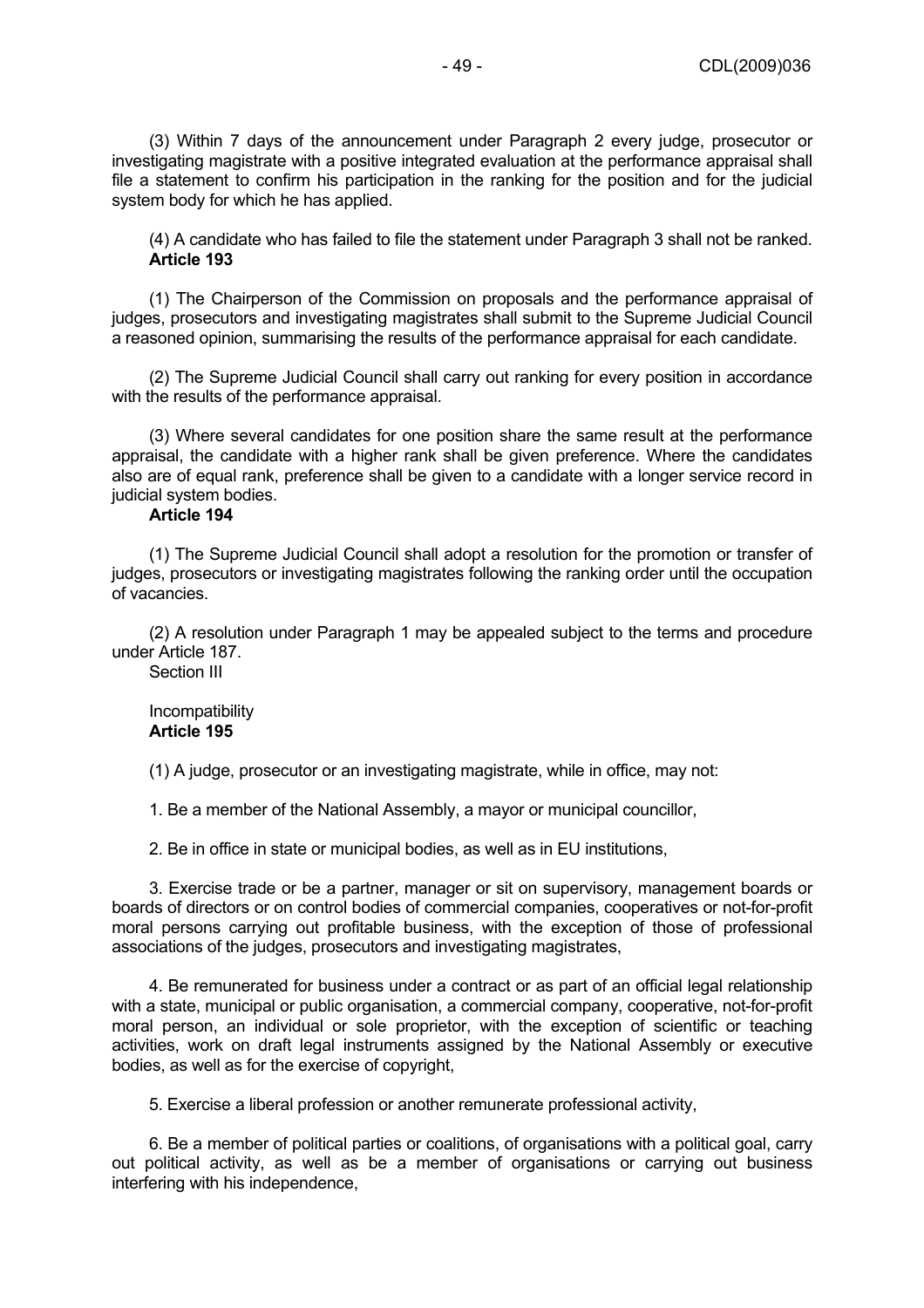7. Be a member of a trade union organisation outside the judicial system.

(2) Upon termination of office, individuals under Paragraph 1, item 1, the ministers or deputy ministers who have filed a request with the Supreme Judicial Council within 14 days of the date of their relief from office, shall be reinstated to the position previously occupied in judicial system bodies, the time spent in discharging the respective office counting toward their service record under Article 164, Paragraphs 1 - 5.

Section IV

Performance appraisal. Tenure **Article 196** 

Performance appraisal shall be carried out:

1. To the purpose of acquiring tenure,

2. To the purpose of promotion in position or of transfer,

3. To the purpose of promotion in rank,

4. On a regular basis, 5 years after a previous performance appraisal, until completion of 60 years of age,

5. To the purpose of appointment as an administrative head or a deputy of an administrative head.

# **Article 197**

The appraisal of qualifications of a judge, prosecutor or investigating magistrate shall be made on the basis of general and specific criteria.

# **Article 198**

(1) The general criteria for the performance appraisal of a judge, prosecutor or an investigating magistrate shall be:

1. The number, type and complexity of files and cases,

2. Compliance with terms,

3. The number of acts confirmed and repealed and the grounds therefor,

4. The presence of easy to understand and justified reasoning for the acts,

5. The outcomes of inspections carried out by the Inspectorate at the Supreme Judicial Council,

6. The presence of incentives and sanctions in the period to which the performance appraisal refers,

7. Observation of professional ethics rules for judges, prosecutors and investigating magistrates.

(2) The overall workload in the judicial area concerned and of the specific judicial system body, as well as the workload of the appraised judge, prosecutor or investigating magistrate, compared to that of other judges, prosecutors or investigating magistrates at the same judicial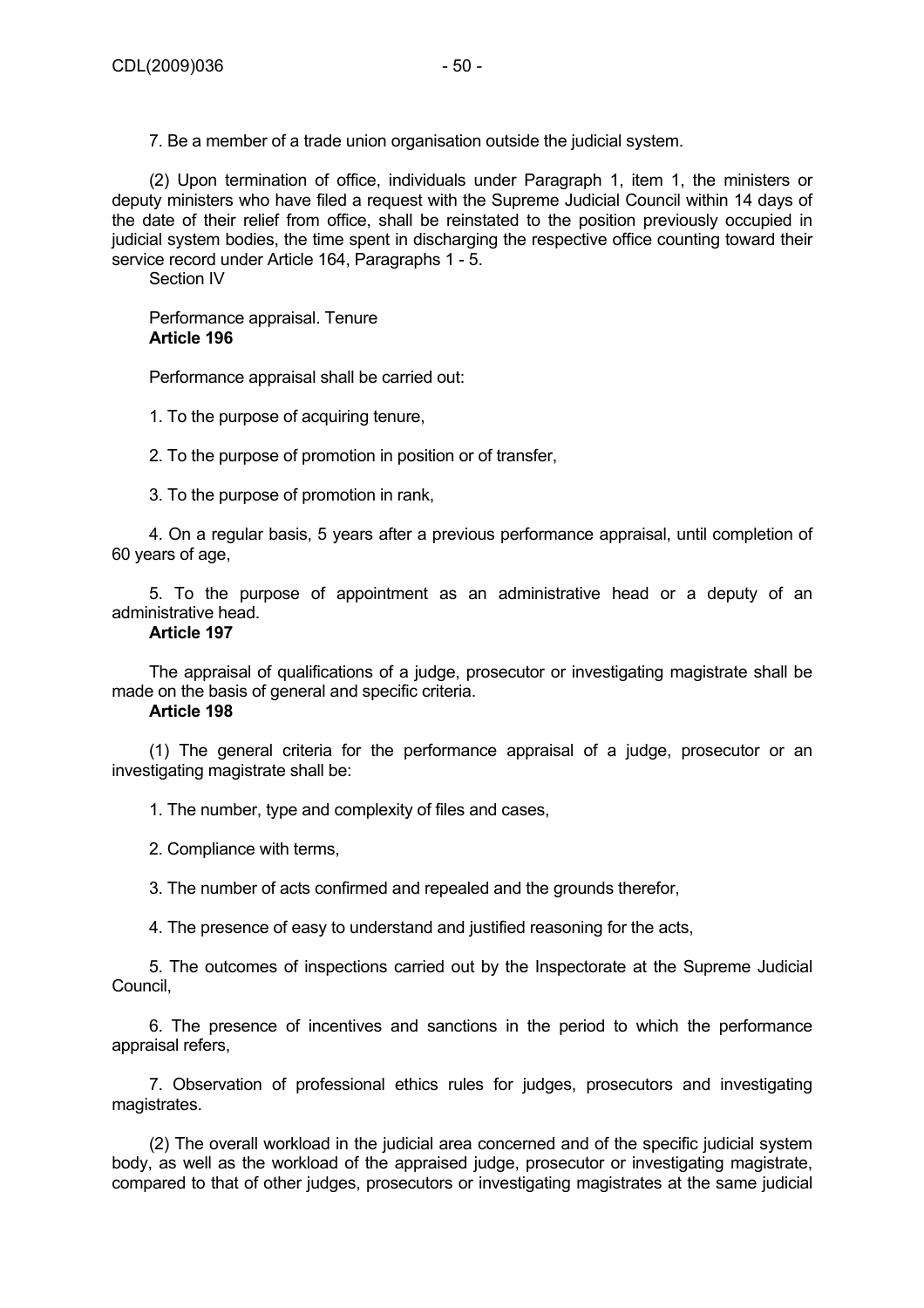system body, shall also be taken into consideration for the purposes of performance appraisal. **Article 199** 

(1) Specific criteria for the performance appraisal of judges shall be:

1. The compliance with the schedule of court hearings,

2. The skills for conducting court hearings and drawing up records of proceedings.

(2) Specific criteria for the performance appraisal of prosecutors shall be:

1. The skills for planning and adopting a structured approach at taking action in pre-trial and trial proceedings,

2. The level of implementation of written instructions and personal orders of a higherstanding prosecutor,

3. The ability to organise the work and to direct investigation bodies and teams involved in pre-trial proceedings.

(3) Specific criteria for the performance appraisal of investigating magistrates shall be:

1. The skills for planning and adopting a structured approach at taking action in pre-trial proceedings,

2. The level of implementation of written instructions and personal orders of the prosecutor.

# **Article 200**

(1) The performance appraisal of an administrative head or of a deputy of an administrative head shall cover an evaluation of his qualifications as a judge, prosecutor or an investigating magistrate and an evaluation of his fitness to occupy a leadership position.

(2) Qualifications shall be evaluated on the basis of the general and specific criteria for judges, prosecutors and investigating magistrates.

# **Article 201**

(1) The criteria for evaluation of the fitness to occupy a leadership position shall be:

1. The ability to work in a team and to distribute assignments therein,

2. The ability to make decisions,

3. Presentability.

(2) While appraising the performance of an administrative head or a deputy of an administrative head, the performance of the judicial system body he heads shall also be analysed and taken into consideration.

(3) Indicators for the evaluation of presentability shall be:

1. The presence of conduct conducive to heightening the respectability of the Judiciary,

2. Skills to communicate with other state bodies, citizens and moral persons. **Article 202**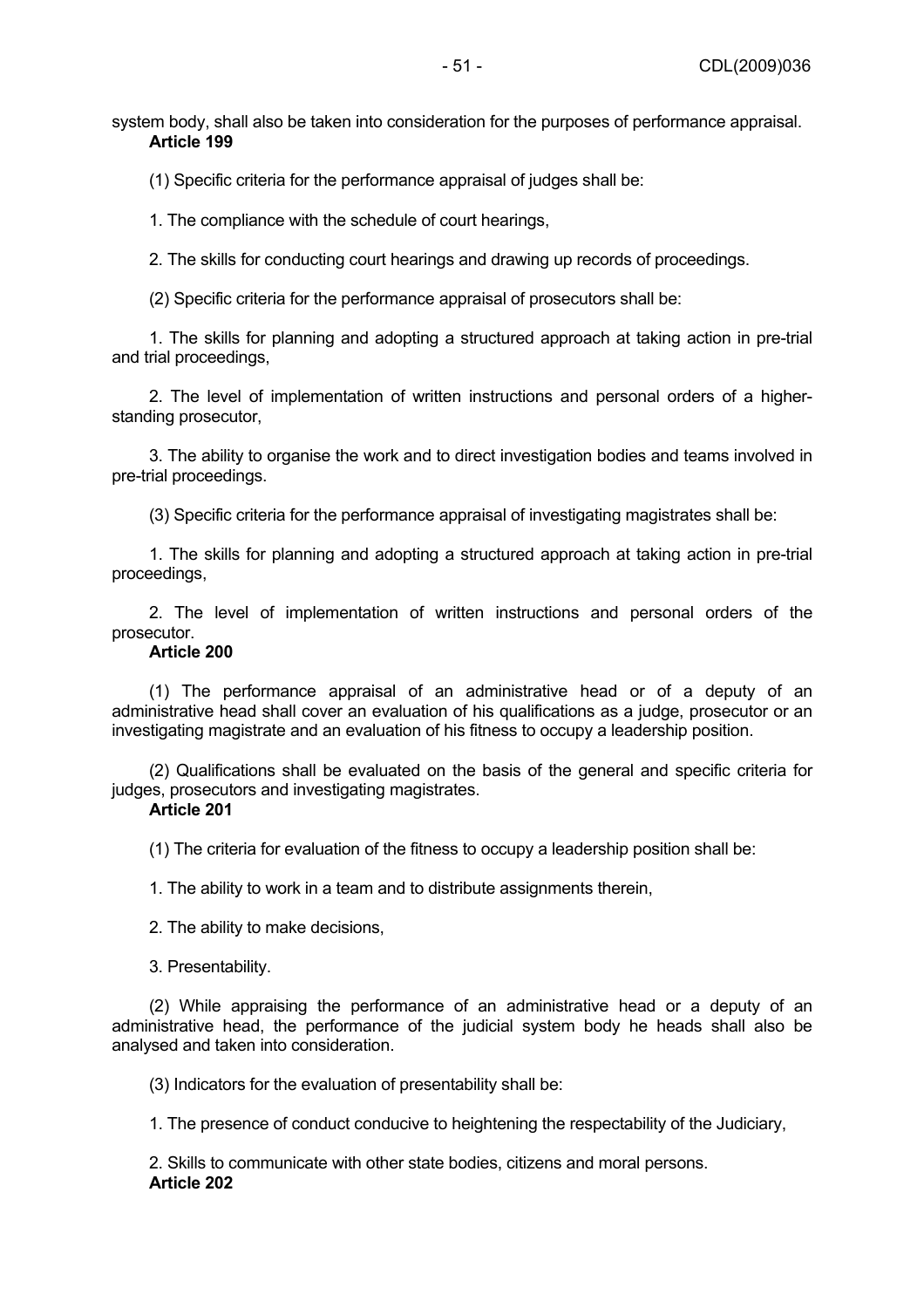(1) The integrated score from the performance appraisal may be positive or negative.

(2) The levels of a positive integrated score shall be:

1. Satisfactory,

2. Good,

3. Very good. **Article 203** 

(1) The performance appraisal of a judge, prosecutor or an investigating magistrate shall take place upon:

1. A resolution of the Commission on proposals and the performance appraisal of judges, prosecutors and investigating magistrates,

2. Proposal of a person under Article 38, Paragraph 2 or Paragraph 3.

(2) The proposal for performance appraisal to the purpose of acquiring tenure or for regular performance appraisal shall be made up to three months prior to the expiry of the fiveyear term.

(3) In cases under Article 196, item 5, the Commission on proposals and the performance appraisal of judges, prosecutors and investigating magistrates shall carry out a performance appraisal of all candidates.

## **Article 204**

(1) The Commission on proposals and the performance appraisal of judges, prosecutors and investigating magistrates may entrust with a support performance appraisal commission the inspection of business of the appraised judges, prosecutors, investigating magistrates, administrative heads or deputies of administrative heads, based on the established appraisal indicators.

(2) In cases under Paragraph 1, the support performance appraisal commission shall submit to the Commission on proposals and the performance appraisal of judges, prosecutors and investigating magistrates a summary report on the outcomes of the inspection, which shall also set out a proposed integrated score.

(3) In order to proceed with performance appraisal, the Commission on proposals and the performance appraisal of judges, prosecutors and investigating magistrates may hear the appraised judge, prosecutor, investigating magistrate, administrative head or deputy of an administrative head, as well as gather additional information, based on the established performance appraisal indicators.

## **Article 205**

(1) The Commission on proposals and the performance appraisal of judges, prosecutors and investigating magistrates shall provide the appraised with the results of the performance appraisal prior to their submission for discussion to the Supreme Judicial Council.

(2) The appraised may give objections in writing, which he shall file with the Commission on proposals and the performance appraisal of judges, prosecutors and investigating magistrates.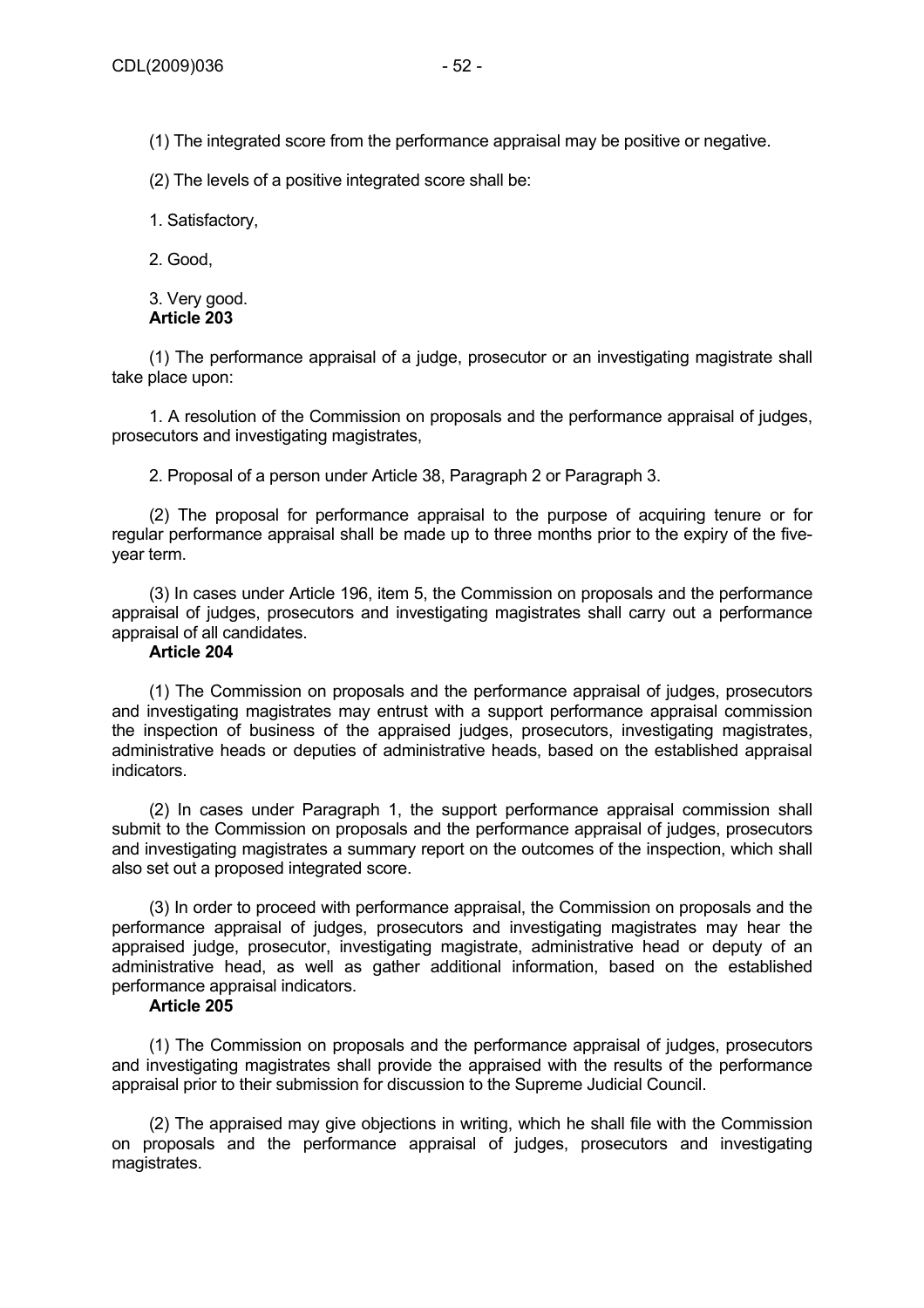(3) The Commission on proposals and the performance appraisal of judges, prosecutors and investigating magistrates shall examine the written objections and give an opinion thereon. **Article 206** 

(1) The Commission on proposals and the performance appraisal of judges, prosecutors and investigating magistrates shall submit to the Supreme Judicial Council the results of the performance appraisal, the written objections and its opinion thereon, as well as a proposal for an integrated score, within 14 days of completion of the performance appraisal.

(2) The Supreme Judicial Council shall hear the appraised, where the Commission on proposals and the performance appraisal of judges, prosecutors and investigating magistrates has proposed a negative integrated score. The appraised shall be notified at least 7 days before the session date and he shall be given the opportunity of filing objections in writing.

(3) Outside Paragraph 2 cases, the Supreme Judicial Council may hear the appraised judge, prosecutor, investigating magistrate, administrative head or deputy of an administrative head.

#### **Article 207**

(1) By resolution the Supreme Judicial Council shall determine the integrated score of the performance appraisal.

(2) The resolution under Paragraph 1 may also contain recommendations to the appraised judge, prosecutor, investigating magistrate, administrative head or deputy of an administrative head, the implementation of which shall be taken into consideration in the following performance appraisal.

(3) In cases where performance appraisal has been carried out to the purpose of acquiring tenure, promotion in rank or of appointment of an administrative head or a deputy of an administrative head and the integrated score is negative, a new performance appraisal may take place two years later, at the earliest.

# **Article 208**

(1) In the performance appraisal methodology, the indicators relating to the examination and disposal of files and cases shall be given the largest weight.

(2) The methodology for performance appraisal, the requirements to the members of support performance appraisal commissions, as well as the content and format of the act in which information about the completed performance appraisal is contained, shall be specified in a resolution of the Supreme Judicial Council.

(3) The resolution under Paragraph 2 shall be published on the website of the Supreme Judicial Council.

# **Article 209**

(1) A judge, prosecutor or investigating magistrate shall acquire tenure after completion of the service record specified in Article 129, Paragraph 3 of the Constitution of the Republic of Bulgaria, provided he has obtained a positive integrated score in his performance appraisal.

(2) The time served as junior judge, junior prosecutor or junior investigating magistrate shall also count toward the service record required for acquisition of tenure. Section V

Rights and duties **Article 210**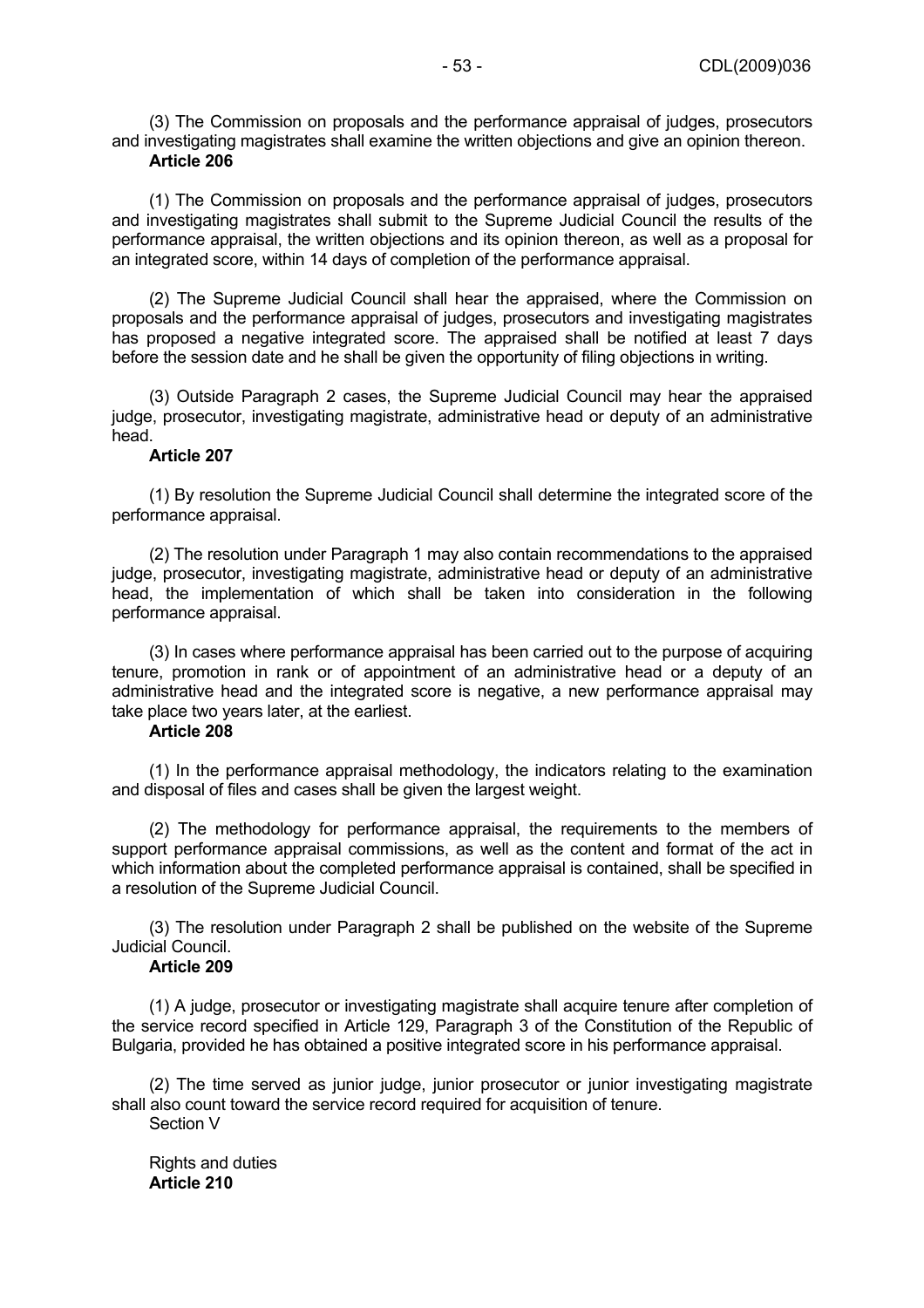Judges, prosecutors and investigating magistrates shall be obligated:

1. To dispose of the files and cases assigned to them within the imparted term,

2. Take part in sessions of the general assembly of the respective judicial system body,

3. Where necessary, to discharge their official duties outside normal business hours,

4. Discharge other office related tasks assigned by their administrative head. **Article 211** 

(1) Judges and court assessors shall be obligated to keep the secret of deliberations when disposing of cases.

(2) Judges, prosecutors and investigating magistrates shall be obligated to keep as official secret the information of which they have gained knowledge while on service and which affects the interests of citizens, moral persons and the state.

# **Article 212**

Judges, court assessors, prosecutors and investigating magistrates shall have no right to share in advance of the judgement any views on the cases assigned to them, as well as any views on cases not assigned to them.

# **Article 213**

A judge, prosecutor or an investigating magistrate shall not have the right to provide legal advice.

#### **Article 214**

A judge, prosecutor or an investigating magistrate may not be convoked to a training field event or a military exercise.

# **Article 215**

In the implementation of their functions, judges, prosecutors and investigating magistrates may ask all state bodies, officials, moral persons and citizens for assistance, which they shall be obligated to provide.

# **Article 216**

(1) The state shall protect judges, prosecutors and investigating magistrates in the discharge of their official duties and shall compensate them for damages suffered during or on the occasion of implementing their official functions. The amount of compensation shall be determined on the basis of the difference between the actual amount of damage and the amount of their mandatory insurance.

(2) Under the conditions of Paragraph 1, the state shall also compensate the damages inflicted on the spouses, ascendants or descendants of judges, prosecutors and investigating magistrates due to the discharge of their official duties.

# **Article 217**

(1) Judges, prosecutors and investigating magistrates may form and be members of organisations for the protection of their professional interests.

(2) Organisations under Paragraph 1 may not be members of federations or confederations of trade union organisations of workers and employees.

# **Article 218**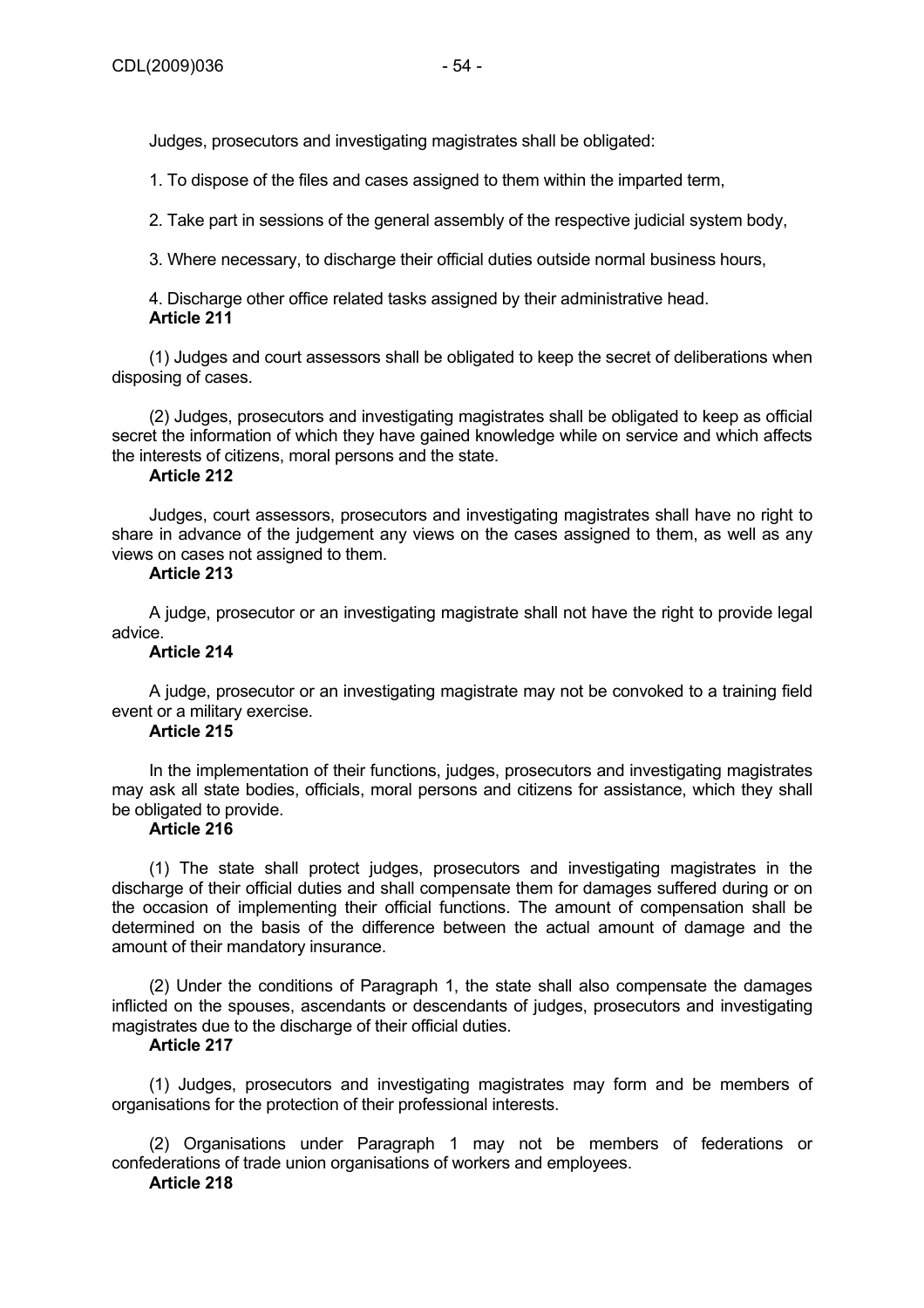(1) The chairpersons of the Supreme Court of Cassation and of the Supreme Administrative Court, the Prosecutor General and the Director of the National Investigation Service shall have a basic monthly remuneration equal to 90 percent of the remuneration of the chairperson of the Constitutional Court.

(2) The basic monthly remuneration for the lowest judicial, prosecutorial or investigating magisterial position shall be set at the double amount of the average monthly salary of budgetfunded employees, based on data of the National Institute of Statistics.

(3) Remunerations for other positions at judicial system bodies shall be set by the Supreme Judicial Council.

# **Article 219**

On top of the basic monthly remuneration, judges, prosecutors and investigating magistrates shall be paid additional remuneration for extended work as a judge, prosecutor and an investigating magistrate at the amount of 2 percent for each year of service record, not to exceed 40 percent.

# **Article 220**

Additional remuneration for extra work shall be paid to judges, prosecutors and investigating magistrates only for the discharge of their official duties on holidays and days off. **Article 221** 

# Judges, prosecutors and investigating magistrates shall receive every year funds for robes and clothing at the amount of two average monthly salaries of the budget-funded employees.

#### **Article 222**

In case of promotion or transfer of a judge, prosecutor or an investigating magistrate within judicial system bodies, no compensation shall be paid.

#### **Article 223**

While in office, judges, prosecutors and investigating magistrates may use housing belonging to the internal housing fund of the judicial system bodies.

#### **Article 224**

(1) Mandatory social security and health insurance of judges, prosecutors and investigating magistrates shall be provided at the expense of the Judiciary budget.

(2) Judges, prosecutors and investigating magistrates shall be mandatorily insured against accidents at the expense of the Judiciary budget.

## **Article 225**

(1) Upon relief from office, a judge, prosecutor or an investigating magistrate with more than 10 years in service at such position shall have the right to a one-off compensation at the number of gross monthly remunerations equalling the number of years in service with judicial system bodies, not exceeding 20.

(2) Compensation under Paragraph 1 shall not be paid in cases under Article 165, Paragraph 1, item 3, as well as where the integrated score of the last performance appraisal of the judge, prosecutor or investigating magistrate concerned has been negative.

(3) In cases where a judge, prosecutor or an investigating magistrate has been indicted of a deliberate criminal offence or disciplinary proceedings have been opened against him, compensation shall not be paid until completion of the criminal or disciplinary proceedings.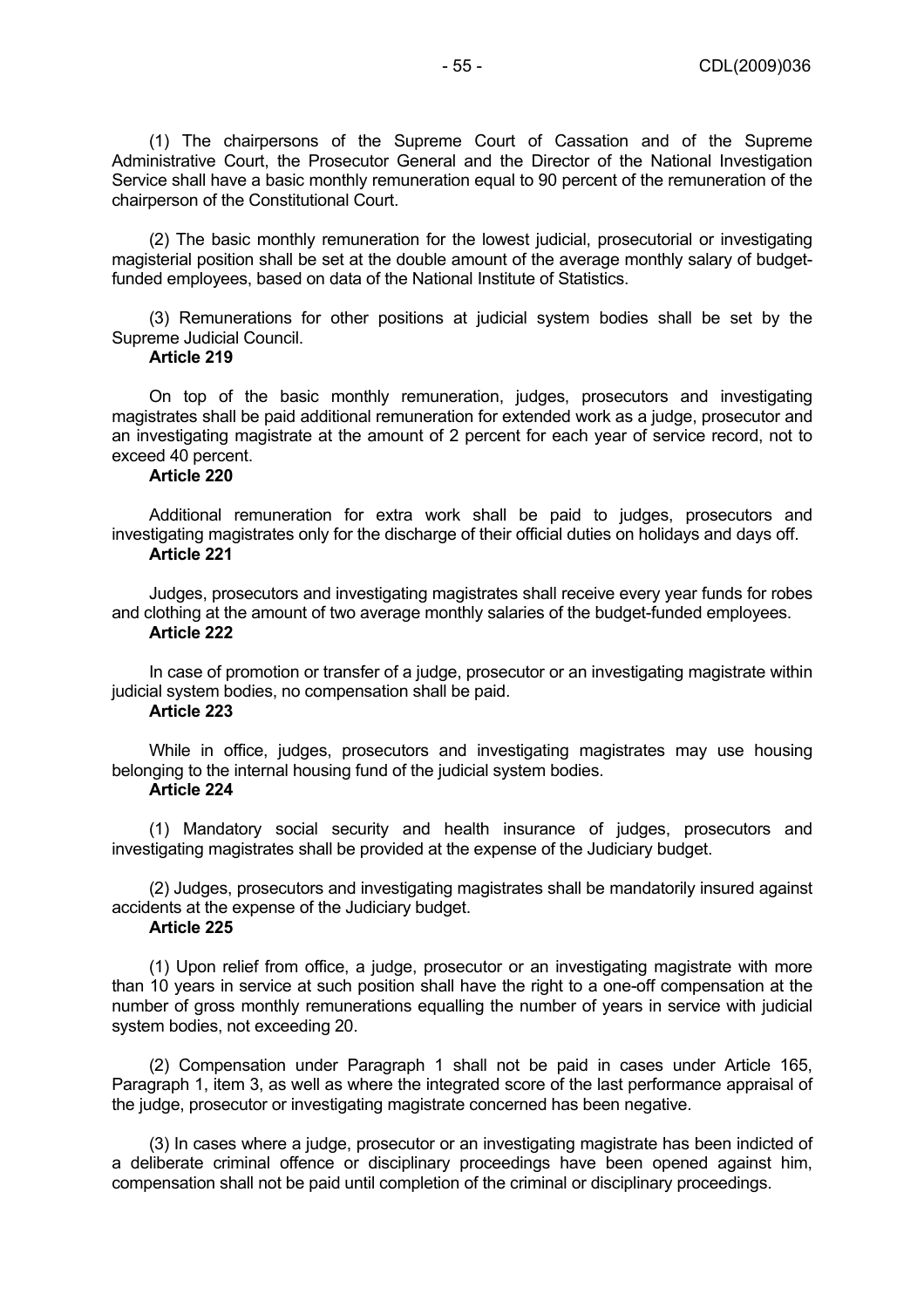(4) Upon subsequent relief from office, the compensation obtained previously on the same grounds shall be deducted from the compensation due under Paragraph 1.

(5) In the event of death of a judge, prosecutor or investigating magistrate, compensation under Paragraph 1 shall be paid out to his heirs.

#### **Article 226**

A judge, prosecutor or investigating magistrate illegally relieved from office shall have, upon reinstatement, the right to compensation at the amount of his gross remuneration for the time in which he was out of office, limited, however, to 6 months. Where he has been appointed to another position entailing a lower salary or has received remuneration for another type of work of a lower amount, he shall be entitled to the difference in salaries or to the difference between such salary and such remuneration. The gross salary on the basis of which compensation is calculated shall be the gross salary set at the moment relief from office is recognised as illegal or of his failure to appear for the purpose of entering office.

### **Article 227**

(1) A judge, prosecutor or an investigating magistrate may not be seconded for more than three months in the same calendar year without his prior written consent.

(2) Pregnant women and the mothers of children aged less than three years may not be seconded without their prior written consent.

(3) For the time in which a judge, prosecutor or an investigating magistrate is seconded for the discharge of a higher office than his own, he shall correspondingly receive higher remuneration.

## **Article 228**

(1) Judges, prosecutors and investigating magistrates shall declare their income and property before the National Audit Office subject to the terms and procedure of the Public Disclosure of Senior Public Official's Financial Interests Act.

(2) The Supreme Judicial Council shall provide the National Audit Office with information about the remunerations of individuals occupying judicial, prosecutorial or investigating magisterial positions, as well as about any changes in their official status.

# **Article 229**

The Labour Code shall apply to any matters that have not been provided for in this Section.

Section VI

Temporary removal from office **Article 230** 

(1) In cases under Article 132 of the Constitution of the Republic of Bulgaria, where a judge, prosecutor or an investigating magistrate has been indicted, the Supreme Judicial Council shall temporarily remove him from office until the completion of criminal proceedings.

(2) Where, outside cases under Paragraph 1, publicly actionable criminal proceedings have been instituted against a judge, prosecutor or an investigating magistrate, the Supreme Judicial Council may remove him from office until the completion of criminal proceedings.

(3) A request for temporary removal from office shall be made by the Prosecutor General or by no less than one-fifth of the total number of Supreme Judicial Council members - in cases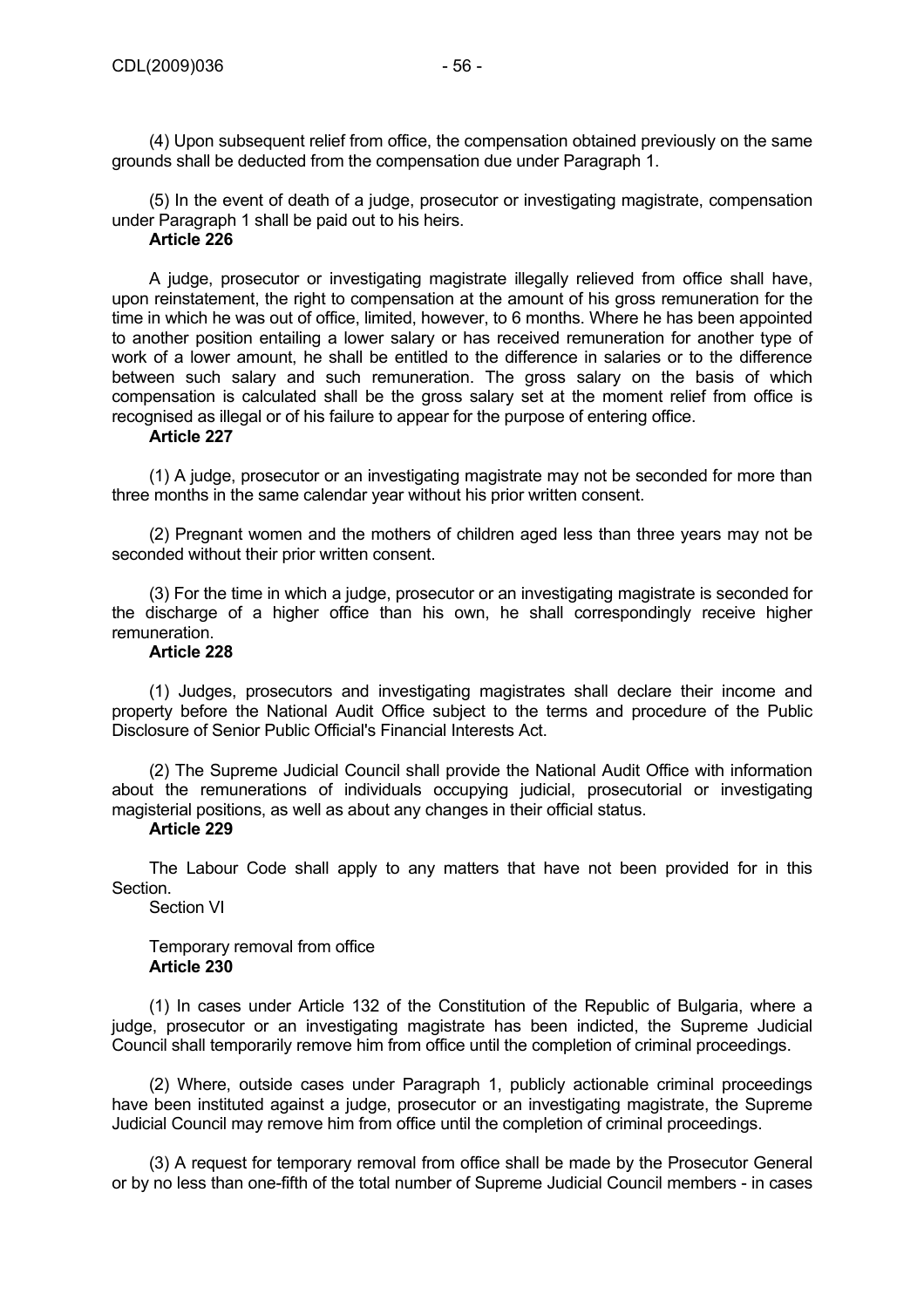#### under Paragraph 2.

(4) In cases where a judge, prosecutor or an investigating magistrate has been remanded in custody, he shall be deemed as temporarily removed from office from the date of entry into force of the judicial act for the adoption of such a measure.

# **Article 231**

Where criminal proceedings have terminated or an acquittal has been adopted, the judge, prosecutor or investigating magistrate temporarily removed from office shall be reinstated and be paid labour remuneration for the duration of such removal.

## **Article 232**

In presence of pending disciplinary proceedings entailing disciplinary relief from office as a sanction, a judge, prosecutor, administrative head or deputy of an administrative head may be removed from office for a period of up to 6 months by the Supreme Judicial Council at the proposal of its disciplinary panel.

Section VII

## Ranks. On-the-job promotion. Seniority **Article 233**

(1) The ranks of judges, prosecutors and investigating magistrates indicated in the ascending order shall be as follows:

1. A judge at a district court, a prosecutor at a district prosecution office and an investigating magistrate at a district investigation service,

2. A judge at an appellate court and a prosecutor at an appellate prosecution office,

3. A judge at the Supreme Court of Cassation and at the Supreme Administrative Court, a prosecutor at the Supreme Prosecution Office of Cassation and at the Supreme Administrative Prosecution Office and an investigating magistrate at the National Investigation Service.

(2) Judges at the city court in Sofia shall have the rank of a judge at an appellate court and judges at the regional court in Sofia shall have the rank of a judge at a district court.

(3) Prosecutors at the city prosecution office in Sofia shall have the rank of prosecutors at an appellate prosecution office and prosecutors at the regional prosecution office in Sofia shall have the tank of prosecutors at a district prosecution office.

#### **Article 234**

On-the-job promotion of a judge, prosecutor and an investigating magistrate to a higher rank and remuneration may take place against substantiated high qualifications and the exemplary discharge of official duties, where the judge, prosecutor and investigating magistrate has served at least three years at this or an assimilated position and provided he meets the requirements of Article 164.

## **Article 235**

Based on the rank for the position held and reckoning with the ranks of judges, prosecutors and investigating magistrates, on-the-job promotion shall be to no more than two higher ranks, inclusive.

# **Article 236**

A judge, prosecutor or an investigating magistrate relieved from office, other than due to the entry into force of a sentence to imprisonment for a deliberate criminal offence or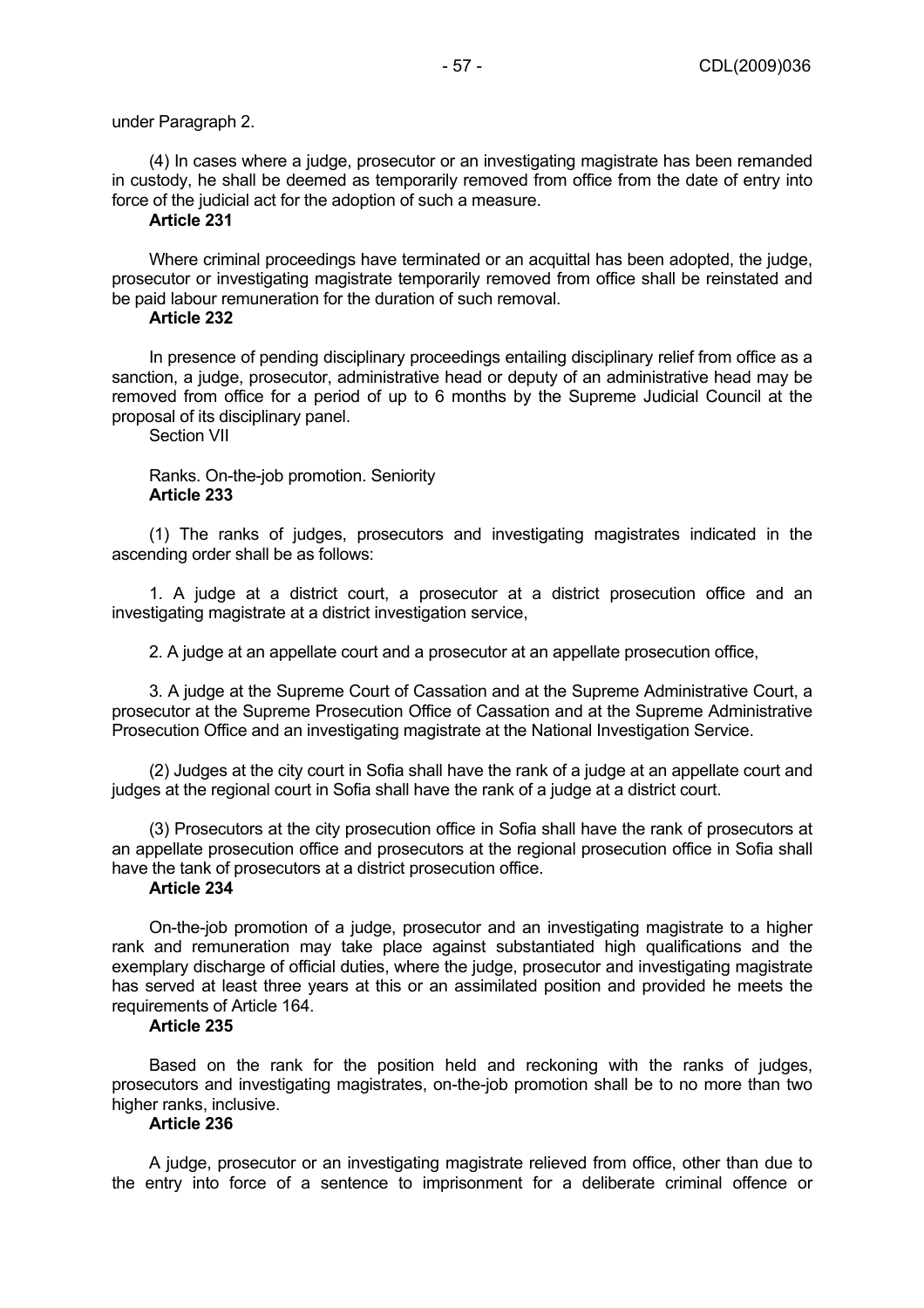disciplinary relief from office as a sanction, upon subsequent appointment shall keep the rank he had prior to such relief.

# **Article 237**

The seniority of a judge, prosecutor and an investigating magistrate shall be determined:

1. On the basis of the leadership function or administrative position he discharges at the respective court, prosecution office or investigation service,

2. Upon equality in rank - on the basis of the service record in the respective judicial system body and for those with military titles, on the basis of the latter.

3. Upon equality in position, rank and military title - on the basis of the service record under Article 164, Paragraphs 1 - 5.

Chapter ten

Junior judges, junior prosecutors and junior investigating magistrates.

Judicial assistants and prosecutorial assistants. Section I

Junior judges, junior prosecutors and junior investigating magistrates **Article 238** 

An individual meeting the requirements of Article 162 and having successfully passed the respective competition may be appointed as a junior judge, junior prosecutor and junior investigating magistrate.

## **Article 239**

(1) A junior judge shall be appointed to a district court.

(2) A junior prosecutor shall be appointed to a regional prosecution office.

(3) A junior investigating magistrate shall be appointed to a district investigation service. **Article 240** 

(1) The junior judge, junior prosecutor and junior investigating magistrate shall be appointed for a term of three years.

(2) The term under Paragraph 1 may be extended by 6 months following a resolution of the Supreme Judicial Council to this effect.

# **Article 241**

Upon entering office the junior judge, junior prosecutor and junior investigating magistrate shall correspondingly take the oath under Article 155 and Article 156.

#### **Article 242**

The administrative head of the respective court, prosecution office or district investigation service shall designate by order a judge, prosecutor and investigating magistrate as mentor who shall monitor and assist the professional development of the junior judge, junior prosecutor and junior investigating magistrate.

# **Article 243**

(1) Following expiry of the term under Article 240, the junior judge, junior prosecutor and junior investigating magistrate shall be appointed, correspondingly, to the position of a judge at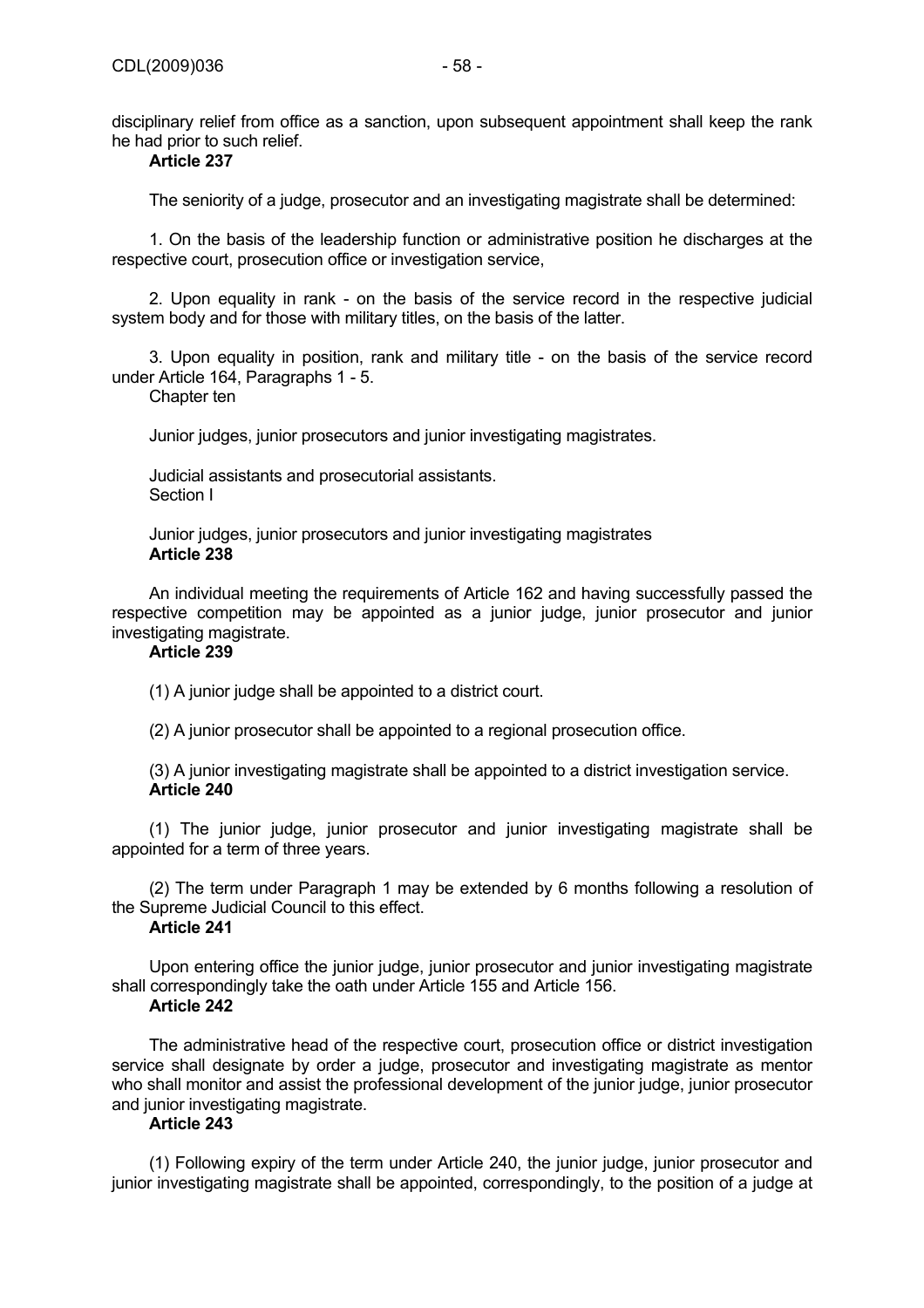a regional court, a prosecutor at a regional prosecution office or of an investigating magistrate at a district investigation service without competition.

(2) Where no position is available in the respective judicial area, the individual shall be offered a position in another judicial area.

Section II

# Judicial assistants and prosecutorial assistants **Article 244**

(1) There shall be judicial assistants at the district and the appellate courts, at the Supreme Court of Cassation and at the Supreme Administrative Court.

(2) There shall be prosecutorial assistants at district and appellate prosecution offices, at the Supreme Prosecution Office of Cassation and the Supreme Administrative Prosecution Office.

### **Article 245**

(1) An individual meeting the requirements of Article 162 and having successfully passed a competition for clerks of court shall be appointed as a judicial assistant and as a prosecutorial assistant.

(2) Candidates shall be appointed in the order of their ranking by the competition commission.

## **Article 246**

(1) Judicial assistants shall be appointed by the administrative head of the respective court.

(2) Prosecutorial assistants shall be appointed by the Prosecutor General or the administrative head of the respective prosecution office.

## **Article 247**

Judicial assistants and prosecutorial assistants shall receive basic monthly remuneration at the amount of 90 percent of the one for the lowest judicial or prosecutorial position.

# **Article 248**

The Labour Code shall apply to matters that have not been provided for in this Section. Chapter eleven

## National Institute of Justice **Article 249**

(1) The National Institute of Justice shall carry out:

1. Mandatory inception training,

2. Operations for maintaining and improving the qualifications of judges, prosecutors and investigating magistrates, of state enforcement agents, recordation judges, clerks of court, of the inspectors at the Inspectorate with the Minister of Justice and of other officers of the Ministry of Justice.

(2) A training and information centre shall be set up with the National Institute of Justice, organising distance learning, researching and studying jurisprudence, including the practice in the administration of justice, for training needs.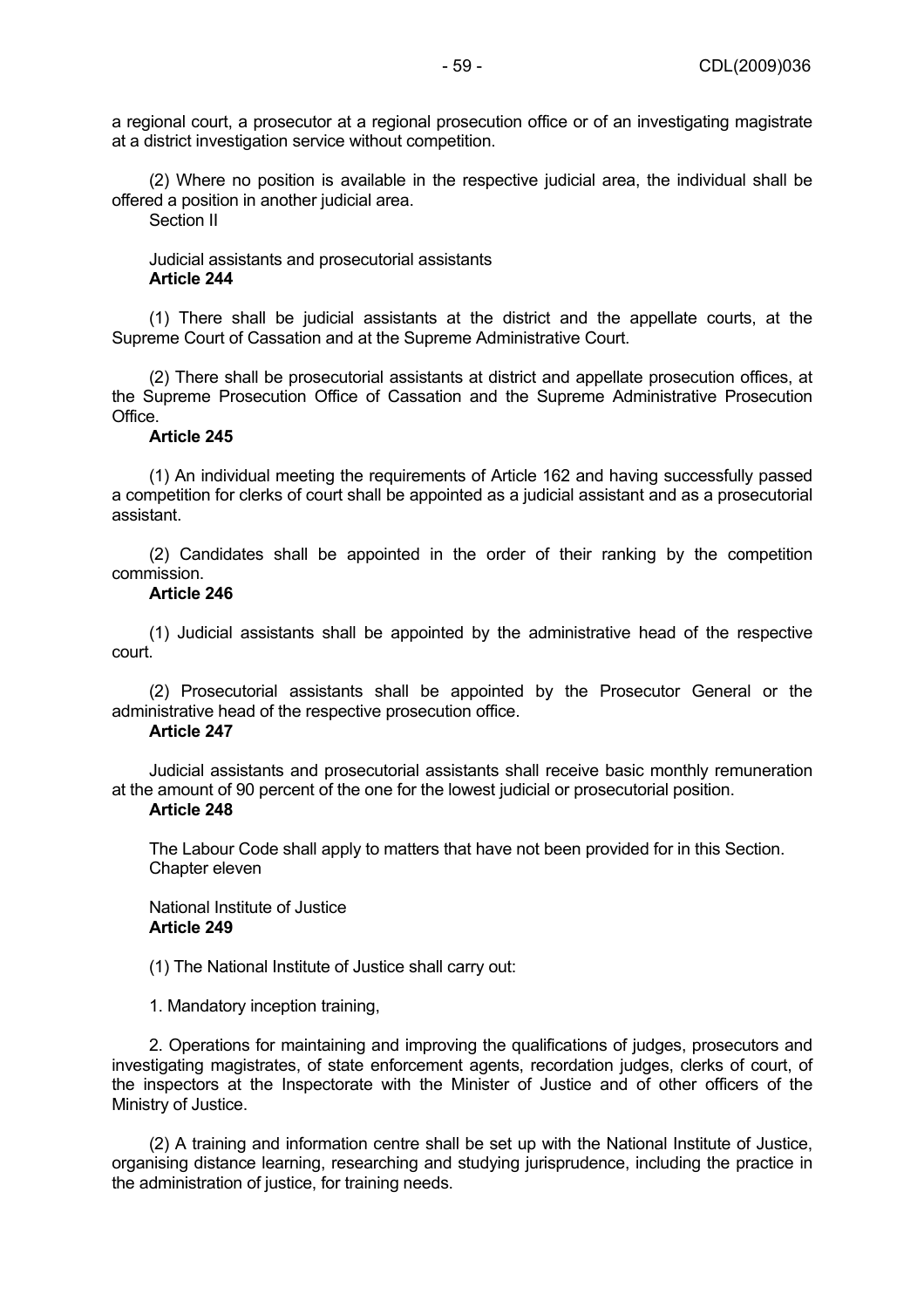# **Article 250**

The National Institute of Justice shall be a moral person seated in Sofia. **Article 251** 

(1) The National Institute of Justice shall be funded from the budget of the Judiciary, from programmes and projects, from donations and trough its own business related to training.

(2) The Supreme Judicial Council shall provide resources required for the delivery of all trainings envisaged in the law to the National Institute of Justice budget. **Article 252** 

(1) The National Institute of Justice shall be headed by a management board, including four representatives of the Supreme Judicial Council and three representatives of the Ministry of Justice.

(2) The chairperson of the Supreme Court of Cassation shall be an ex lege member of the management board from the quota of the Supreme Judicial Council and he shall be the chair of that board.

(3) The Minister of Justice shall be an ex lege member of the management board from the quota of the Ministry of Justice.

# **Article 253**

The management board of the National Institute of Justice shall:

1. Appoint and relieve from office the Director and the deputy directors,

2. Adopt the training programmes,

3. Approve the draft National Institute of Justice budget and submit it to the Supreme Judicial Council,

4. Adopt internal rules as envisaged in the Regulations under Article 263,

5. Approve the composition of the programme board of the National Institute of Justice,

6. Set the number of staff,

7. Adopt a three-year business plan,

8. Organise, direct and control the participation of the National Institute of Justice in the European Judicial Training Network.

# **Article 254**

The resolutions of the management board shall be adopted by a majority of more than half its members, with the exception of resolutions under Article 253, items 1 - 4, which shall be adopted by a majority of two-thirds of the members.

## **Article 255**

(1) The National Institute of Justice shall be managed by a Director.

(2) The Director of the National Institute of Justice shall be appointed by the management board for a term of three years with the right to reappointment after evaluation of his operations by the management board.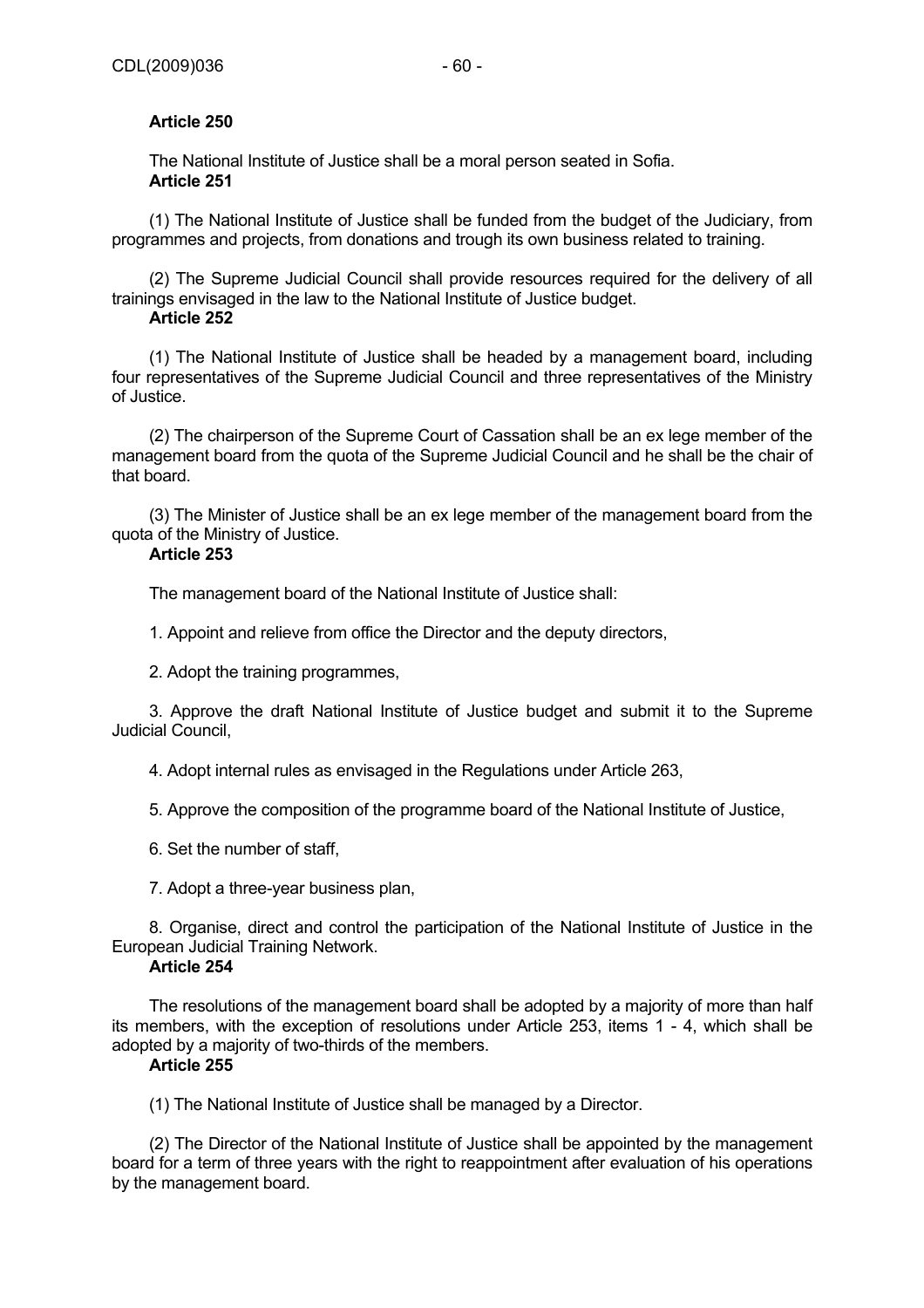(3) In the absence of the Director, his powers shall be exercised by a deputy director threby authorised in writing.

# **Article 256**

(1) The programme board shall be a support body of the National Institute of Justice with advisory functions.

(2) The composition of the programme board shall be approved by the management board and include prominent specialists of legal theory and practice.

(3) Programme board members shall be involved in the preparation and updating of training programmes.

#### **Article 257**

(1) National Institute of Justice training programmes shall be endorsed by the management board at the proposal of the Director.

(2) Programmes and operations for improvement of the qualifications of state enforcement agents, recordation judges, clerks of court, of inspectors at the Inspectorate with the Minister of Justice and of the other officers of the Ministry of Justice shall be coordinated with the Minister of Justice.

## **Article 258**

(1) Immediately after entering office junior judges, junior prosecutors and junior investigating magistrates shall undergo a mandatory inception training course at the National Institute of Justice.

(2) The training course under Paragraph 1 shall last 6 months. During that time trainees shall receive the remuneration for the position to which they have been appointed and shall be exempted from administering justice.

(3) At the end of the training under Paragraph 1, junior judges, junior prosecutors and junior investigating magistrates shall sit for an examination that shall be marked as "pass" or "fail".

(4) When marked "fail", the junior judge, junior prosecutor and junior investigating magistrate concerned shall sit again for the examination three months later. If again marked "fail", the individual shall be relieved from the occupied position.

(5) The National Institute of Justice shall provide methodological guidance to the junior judge, junior prosecutor and junior investigating magistrate following completion of the training course under Paragraph 1 until he takes the respective position.

#### **Article 259**

Upon initial appointment to a position with the judicial system bodies, during their first year following entry in office, judges, prosecutors and investigating magistrates shall undergo a mandatory course for the improvement of qualifications.

# **Article 260**

Participation of the clerks of court in the appropriate qualification course of the National Institute of Justice shall be taken into consideration for the purposes of their promotion.

#### **Article 261**

The Supreme Judicial Council may decide that particular courses are mandatory for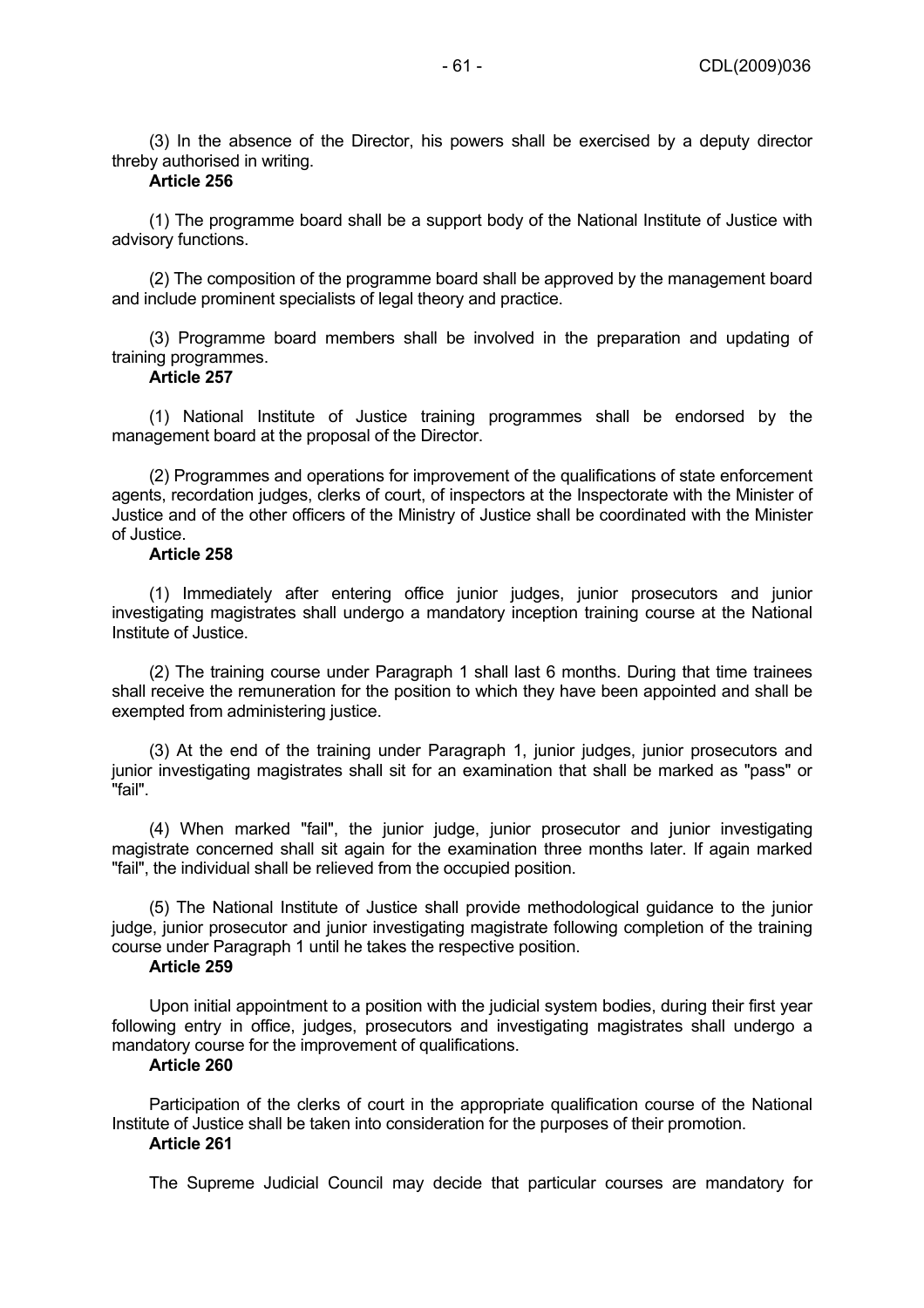judges, prosecutors, investigating magistrates and clerks of court, in the event of:

1. Promotion in position,

2. Appointment as administrative heads,

3. Specialisation.

# **Article 262**

(1) The mandatory inception training of junior judges, junior prosecutors and junior investigating magistrates shall be carried out by permanent and temporary instructors.

(2) Permanent instructors of the National Institute of Justice may be judges, prosecutors, investigating magistrates, legal science professors and research workers.

(3) Judges, prosecutors and investigating magistrates doing work as permanent instructors shall be on official leave or they may be seconded by the Supreme Judicial Council at the proposal and expenses of the National Institute of Justice for the time in which they will do teaching.

## **Article 263**

At the proposal of the management board the Supreme Judicial Council shall adopt Regulations concerning the operational organisation of the National Institute of Justice which shall be published in the State Gazette.

Chapter twelve

State enforcement agents **Article 264** 

(1) There shall be state enforcement agents at the regional courts.

(2) The number of state enforcement agents shall be set by the Minister of Justice.

(3) In regional courts with no state enforcement agents their functions shall be implemented by a regional judge designated by the chairperson of the respective court, of which the Minister of Justice shall be notified.

# **Article 265**

State enforcement agents shall be appointed by the Minister of Justice after competition. The Minister of Justice may also schedule a competition at the proposal of the chairperson of a regional court.

# **Article 266**

(1) The Minister of Justice shall schedule a competition for state enforcement agents by virtue of an order, in which the procedure for its conduct shall be stipulated.

(2) The order shall be posted at a public location inside the building of the regional court and be published in the State Gazette and in a central daily, as well as on the website of the Ministry of Justice, within a period of two months prior to the competition date.

(3) The order under Paragraph 1 shall set out:

1. The number of available positions for state enforcement agents and the areas of their operation,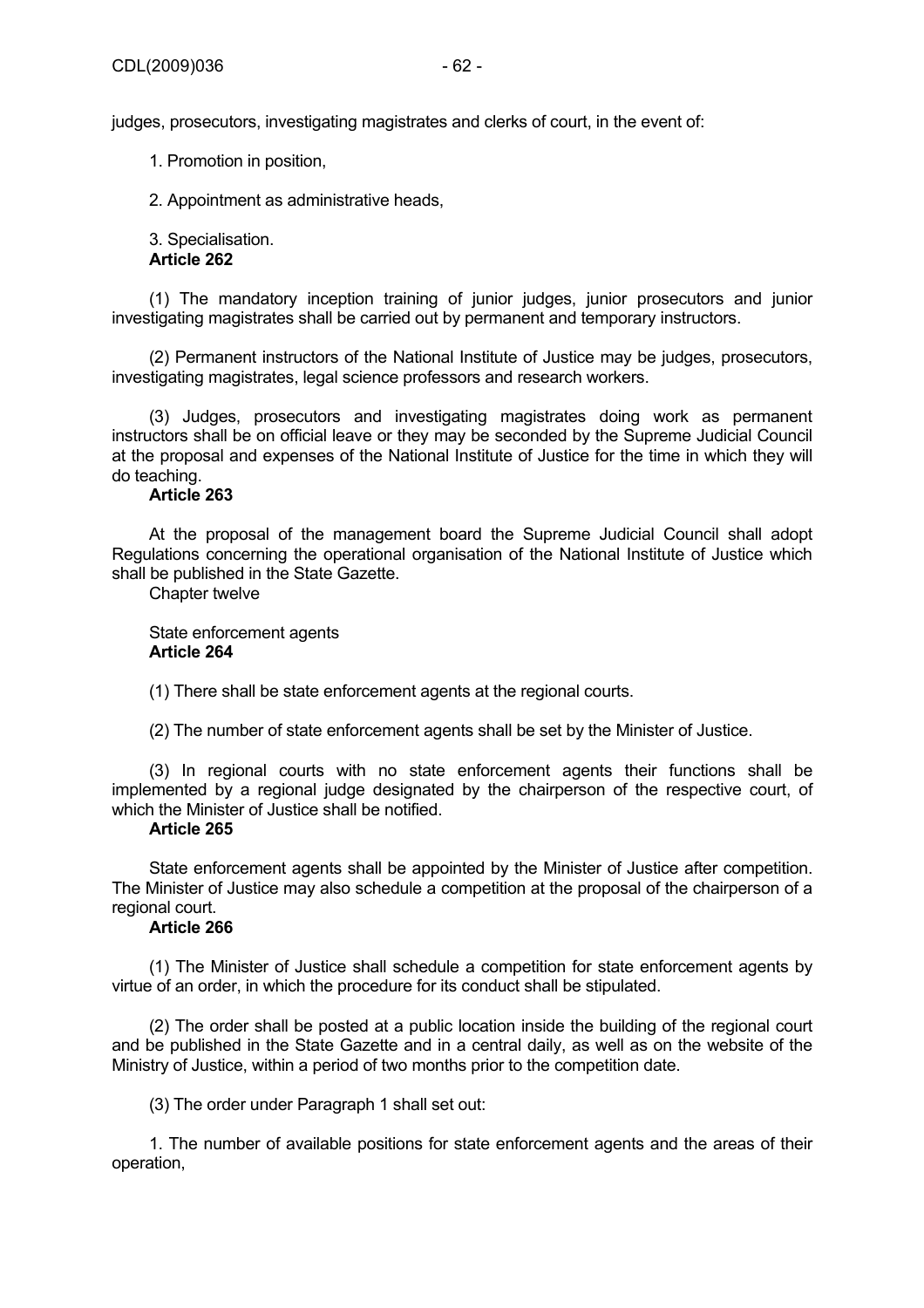2. The date, time and venue for the competition,

3. The place and deadline for submission of competition documents,

4. The state fee for participation in the competition and the account to which it must be paid.

(4) The Ministry of Justice shall collect a state fee for the competition at the amount specified in a tariff approved by the Council of Ministers.

# **Article 267**

Individuals meetings the requirements of Article 162 may apply in the competition for state enforcement agents.

## **Article 268**

(1) The competition for state enforcement agents shall consist of written and verbal examination.

(2) The competition shall be conducted by a commission composed of a chairperson and two members, designated by the Minister of Justice.

(3) The competition commission shall rank the candidates and send the ranking to the Minister of Justice within a period of 7 days.

(4) Within 14 days of receiving the ranking, the Minister of Justice shall appoint the candidates who have successfully passed the competition in the order of their ranking, until occupation of the available positions.

# **Article 269**

In the event of a single candidate having worked as state enforcement agent for more than 5 years, the latter shall be appointed to the position without competition.

## **Article 270**

At the request of a state enforcement agent who has discharged such office for no less than two years, the Minister of Justice may transfer him to another regional court after taking the opinion of the chairpersons of the regional courts concerned.

# **Article 271**

A state enforcement agent shall be relieved from office by the Minister of Justice:

- 1. Upon retirement,
- 2. At his own wish,
- 3. Upon entry into force of a sentence to imprisonment for a deliberate criminal offence,
- 4. In presence of lasting inability to discharge his duties for more than one year,

5. Upon serious breach or systematic failure to discharge his official duties. **Article 272** 

(1) The Minister of Justice may remove from office a state enforcement agent who has been indicted of a publicly actionable criminal offence.

(2) Upon termination of criminal proceedings or adoption of an acquittal, the state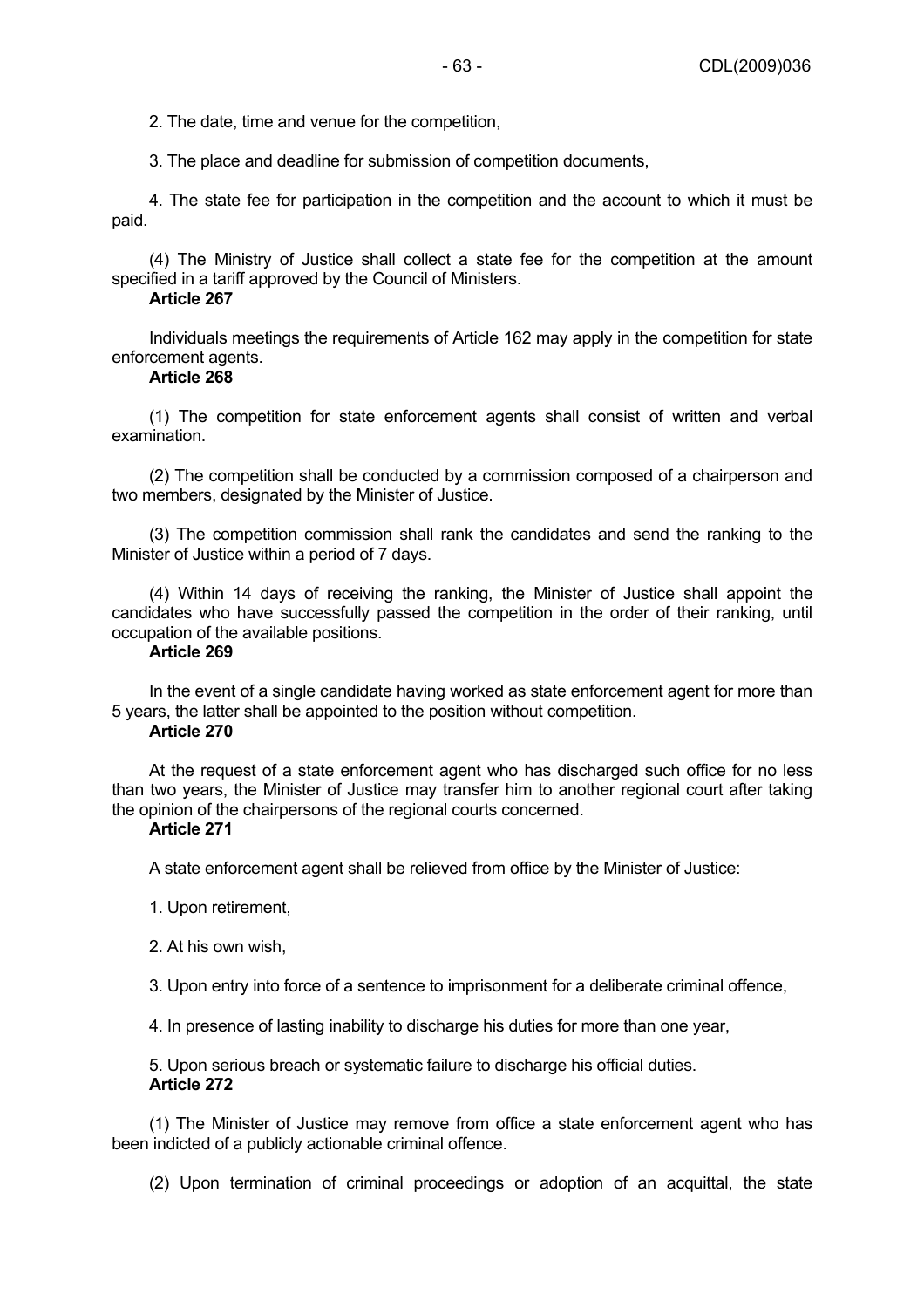# **Article 273**

(1) In judicial areas with two or more state enforcement agents, one of them, having proven his standard of professionalism, shall be appointed for a period of 5 years and with the right to reappointment as head by the Minister of Justice. The individual shall receive additional remuneration for the leadership position he discharges.

(2) In the event of absence, the head shall be replaced by a state enforcement agent designated by the chairperson of the regional court, of which the Minister of Justice shall be notified.

## **Article 274**

Where the position is unoccupied or the appointed state enforcement agent is prevented from discharging the office and may not be replaced by another state enforcement agent of the same court, the chairperson of the respective district court or the Minister of Justice may second in his stead a state enforcement agent from another judicial area.

# **Article 275**

(1) While on duty, a state enforcement agent shall carry a particular sign specified by the Minister of Justice.

(2) State bodies, officials, organisations and the citizens shall be obligated to provide assistance to the state enforcement agent in the discharge of his official duties.

(3) Where illegally obstructed in discharging his official duties, a state enforcement agent may ask for assistance, police bodies being obligated to provide it immediately.

# **Article 276**

Where a state enforcement agent has made proof of professional qualifications and exemplary discharge of his official duties after the completion of 6 years in service, the Minister of Justice may set his remuneration up at the amount of a district court judge's, following a proposal of the chairperson of the respective court.

## **Article 277**

(1) State enforcement agents shall every year be paid sums for clothing at the amount of two average monthly salaries of budget-funded employees.

(2) Mandatory social security and health insurance of state enforcement agents and their insurance against accidents during or on the occasion of discharging their official duties shall be provided at the expense of the Judiciary budget.

(3) Upon termination of their labour legal relationship, state enforcement agents shall be paid compensation subject to the terms of Article 225.

## **Article 278**

Unless otherwise provided for in this Chapter, the Labour Code shall apply. Chapter thirteen

Recordation judges **Article 279** 

(1) There shall be recordation judges at the regional courts.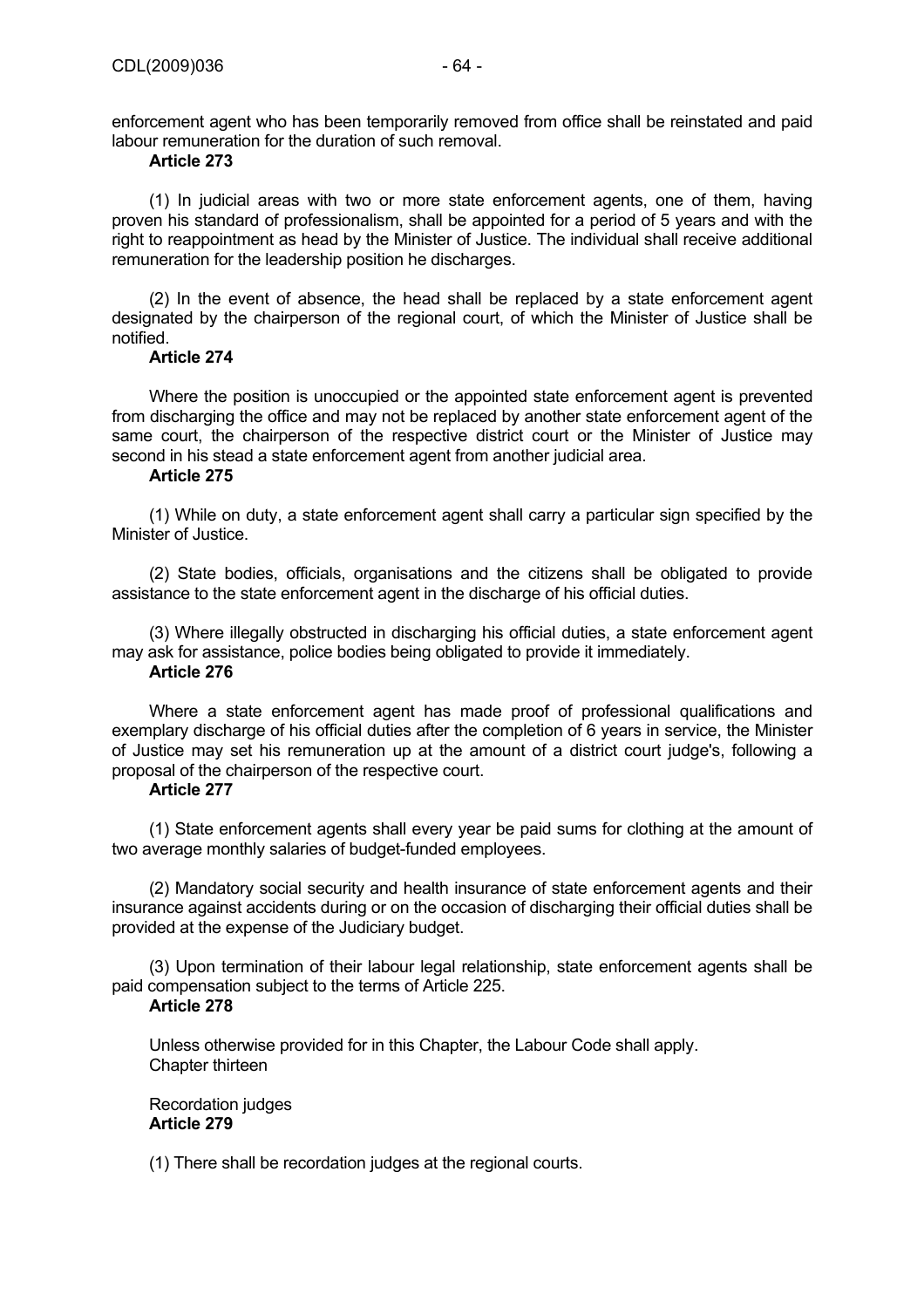(2) The number of recordation judges shall be set by the Minister of Justice.

(3) In regional courts with no recordation judge or where he is prevented from discharging functions, these shall be taken up by a regional judge, of which the Minister of Justice shall be notified.

(4) The Minister of Justice may entrust a state enforcement agent of the same court with discharging the functions of a recordation judge.

## **Article 280**

(1) A recordation judge shall:

1. Order or refuse recordations, markings or deletions on the estate register and rule on the issuance of abstracts and certificates,

2. Take notary and other action provided for by law.

(2) A recordation judge may only take action in his area. **Article 281** 

A recordation judge shall be appointed by the Minister of Justice after competition. The Minister of Justice may also schedule a competition at the proposal of the chairperson of a regional court.

# **Article 282**

(1) The Minister of Justice shall schedule a competition for recordation judges by virtue of an order, where the procedure for its conduct shall be stipulated.

(2) The order shall be posted at a public location inside the building of the regional court and be published in the State Gazette and in a central daily, as well as on the website of the Ministry of Justice, within a period of two months prior to the competition date.

(3) The order under Paragraph 1 shall set out:

1. The number of available positions for recordation judges and the areas of their operation,

2. The date, time and venue for the competition,

3. The place and deadline for submission of competition documents,

4. The state fee for participation in the competition and the account to which it must be paid.

(4) The Ministry of Justice shall collect a state fee for the competition at the amount specified in a tariff approved by the Council of Ministers.

## **Article 283**

Individuals meetings the requirements of Article 162 may apply in the competition for recordation judges.

# **Article 284**

(1) The competition for recordation judges shall consist of written and verbal examination.

(2) The competition shall be conducted by a commission composed of a chairperson and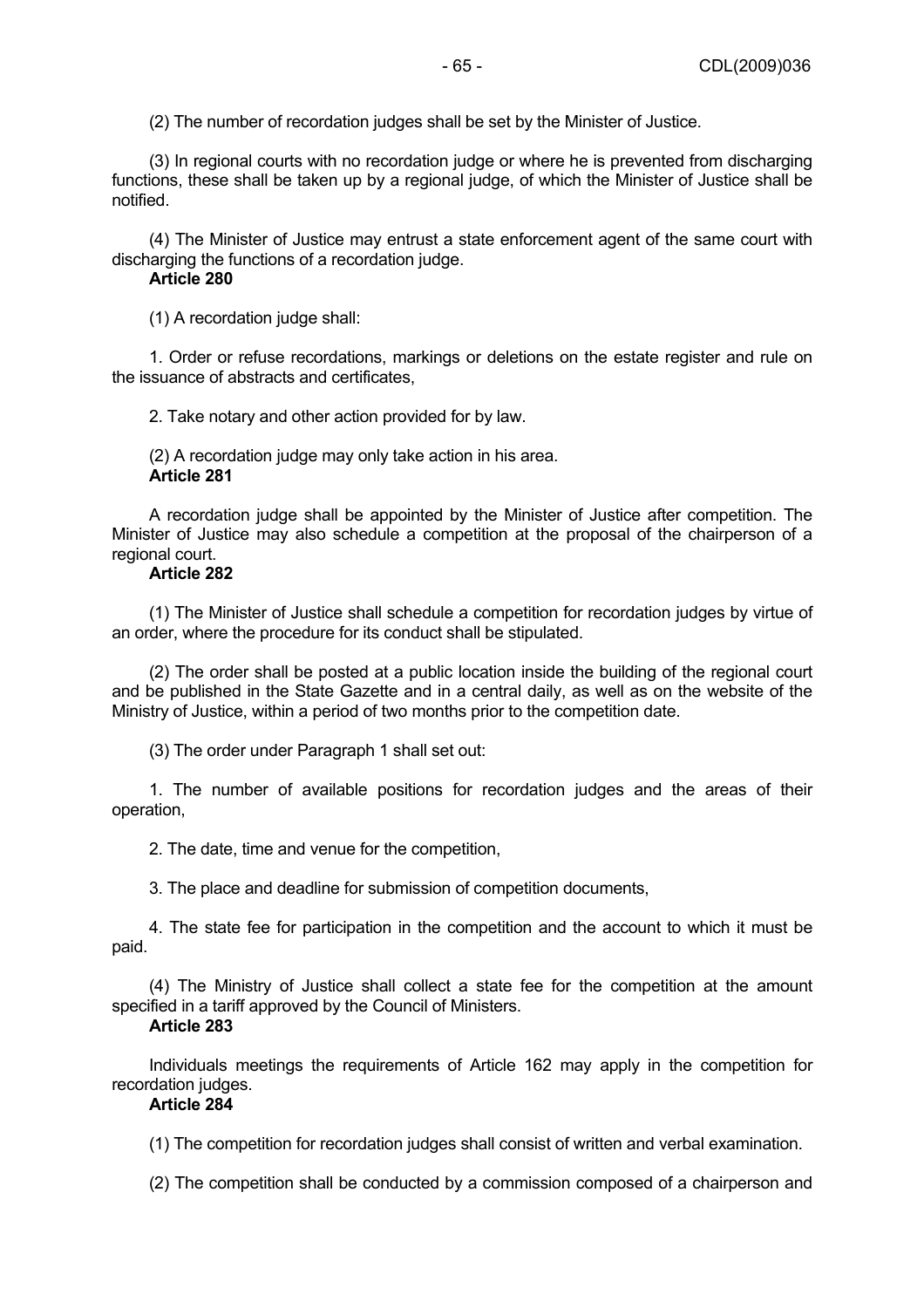two members, designated by the Minister of Justice.

(3) The competition commission shall rank the candidates and send the ranking to the Minister of Justice within a period of 7 days.

(4) Within two weeks of receiving the ranking the Minister of Justice shall appoint the candidates who have successfully passed the competition, in the order of their ranking until occupation of the available positions.

## **Article 285**

In the event of a single candidate having worked as recordation judge for more than 5 years, he shall be appointed to the position without competition.

#### **Article 286**

At the request of a recordation judge who has discharged such office for no less than two years, the Minister of Justice may transfer him to another regional court after taking the opinion of the chairpersons of the regional courts concerned.

## **Article 287**

A recordation judge shall be relieved from office by the Minister of Justice:

1. Upon retirement,

2. At his own wish,

3. Upon the entry into force of a sentence to imprisonment for a deliberate criminal offence,

4. In the presence of lasting inability to discharge his duties for more than one year,

5. Upon serious breach of or systematic failure in discharging his official duties. **Article 288** 

(1) The Minister of Justice may remove from office a recordation judge who has been indicted of a publicly actionable criminal offence.

(2) Upon termination of the criminal proceedings or adoption of an acquittal, the recordation judge who has been temporarily removed from office shall be reinstated and paid labour remuneration for the duration of such removal.

# **Article 289**

(1) In recordation services with more than one recordation judge, one of them having made proof of a high standard of professionalism shall be appointed by the Minister of Justice as head for a period of 5 years with the right to reappointment. The individual shall receive additional remuneration for the leadership position he discharges.

(2) In the event of absence, the head shall be replaced by a recordation judge designated by the chairperson of the regional court, of which the Minister of Justice shall be notified.

# **Article 290**

Where the position is unoccupied or the appointed recordation judge is prevented from discharging office and may not be replaced by another recordation judge of the same court, the chairperson of the respective district court or the Minister of Justice may second in his stead a recordation judge from another judicial area.

## **Article 291**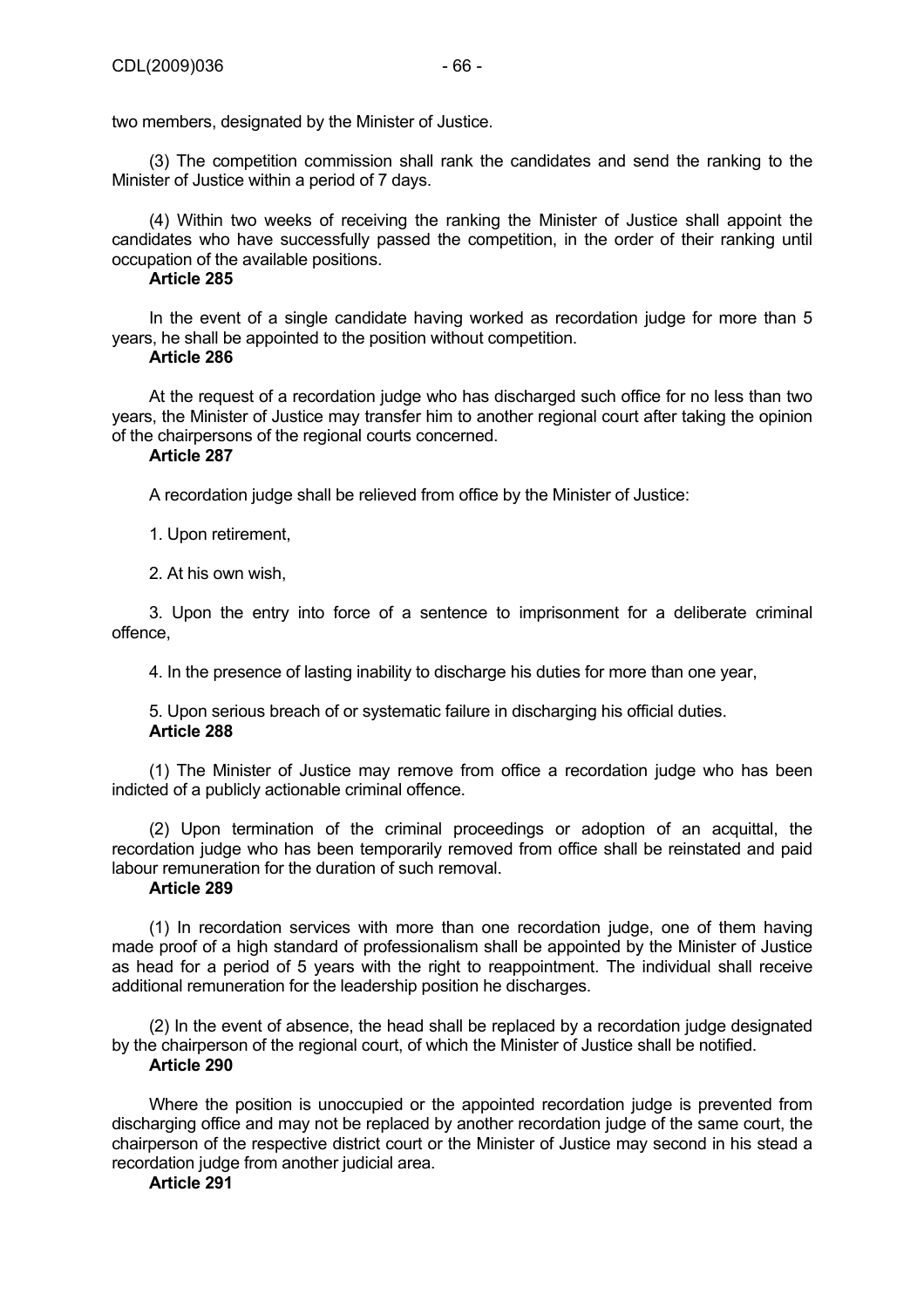Where a recordation judge has made proof of high professional qualifications and an exemplary discharge of official duties, after completion of 6 years in service the Minister of Justice may set his remuneration up to the amount for a district court judge, following a proposal of the chairperson of the respective court.

## **Article 292**

(1) Recordation judges shall every year be paid sums for clothing at the amount of two average monthly salaries of budget-funded employees.

(2) Mandatory social security and health insurance of recordation judges and their insurance against accidents during or on the occasion of discharging their official duties shall be provided at the expense of the Judiciary budget.

(3) Upon termination of their labour legal relationship, recordation judges shall be paid compensation subject to the temrs of Article 225.

# **Article 293**

Unless otherwise provided for in this Chapter, the Labour Code shall apply. Chapter fourteen

#### Obtaining competency **Article 294**

(1) Those who have completed higher education in the specialty area of law shall obtain legal competency after a 6-month internship as trainee lawyers and an examination.

(2) During their internship, trainee lawyers shall gain practical knowledge of the main functions and the organisation of operations of judicial system bodies and be involved in drafting the acts thereby adopted.

# **Article 295**

(1) A trainee lawyer may be a Bulgarian national, a national of another EU member-state or a foreign national who has completed higher education in the specialty area of law in the Republic of Bulgaria.

(2) A trainee lawyer may also be a Bulgarian national, a national of another EU memberstate or a foreign national who has completed higher education in the specialty area of law abroad, provided that the diploma acquired by him is recognised in the Republic of Bulgaria and has been legalised.

# **Article 296**

A candidate trainee lawyer shall file with the Ministry of Justice:

1. A written application stating his full name, personal identity number or foreign national personal number and his permanent address,

2. A notarised copy of his diploma or certificate of completed higher education in the specialty area of law,

3. An abstract of his criminal record,

4. A copy of an identity paper,

5. A copy of his certificate of residence, in the case of nationals of another EU member-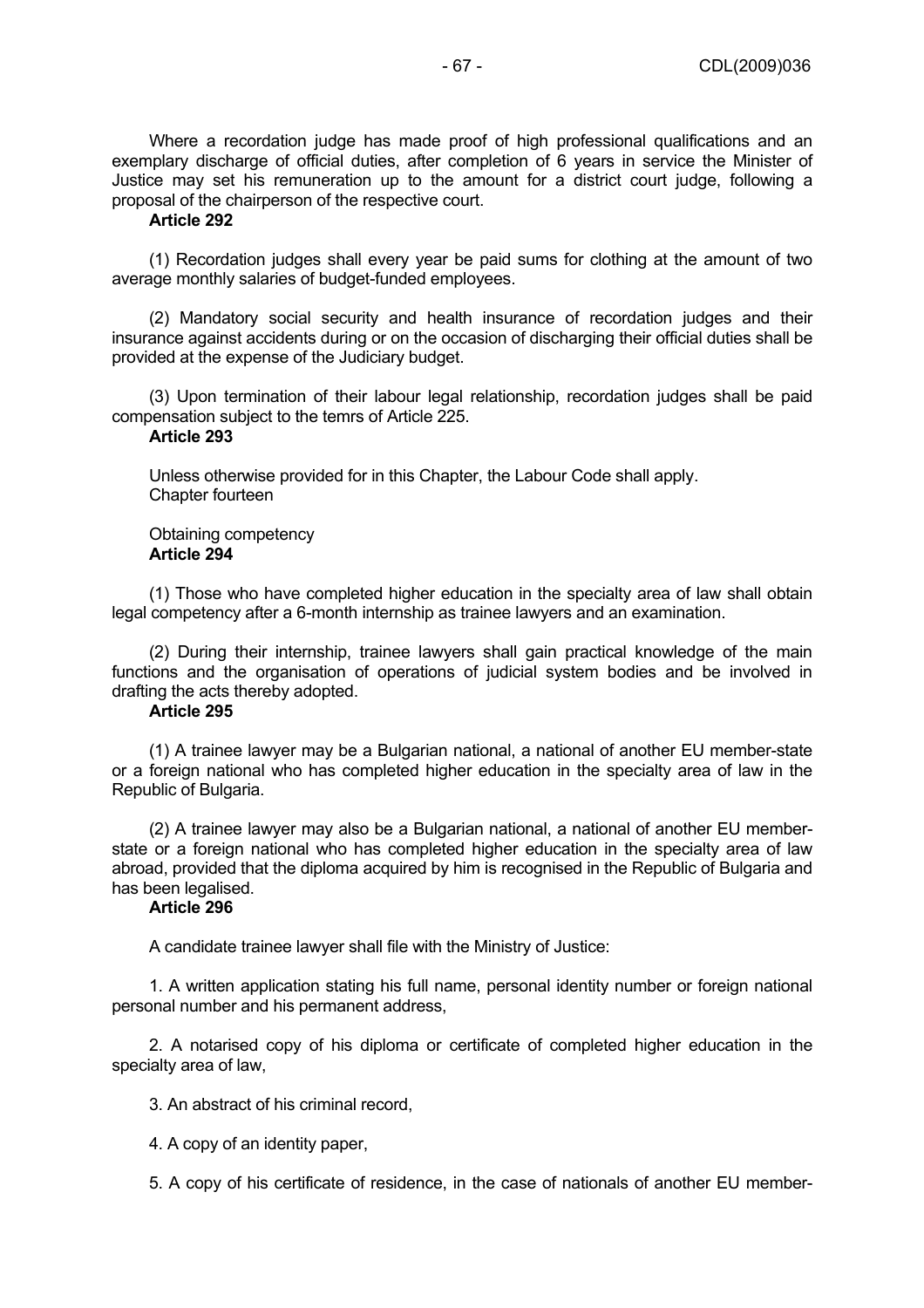state.

# **Article 297**

(1) The Minister of Justice shall assign the trainee lawyer to a district court in the judicial area of which he has his permanent address. By way of exception, where important circumstances so require, a trainee lawyer may be assigned to another judicial area.

(2) During his internship a trainee lawyer shall not receive remuneration and the term of internship shall not count toward his social security record.

(3) Internship shall take place at a regional court, at a district court, at a regional prosecution office, at a district prosecution office and at a district investigation service in accordance with a procedure stipulated by the chairperson of the district court.

(4) The internship shall commence the day on which the trainee lawyer has been admitted to the respective district court. Upon admission, the trainee lawyer shall be issued an internship booklet.

(5) Internship shall be deemed completed where the internship booklet has been duly certified in accordance with the established procedure by the respective court, prosecution office and investigation service.

## **Article 298**

(1) After completion of the internship, the trainee lawyer shall sit for an examination to the purpose of obtaining legal competency.

(2) In order to sit for the examination, the trainee lawyer shall file a written application with the Minister of Justice c/o the chairperson of the respective district court, to which his internship booklet shall be attached.

# **Article 299**

(1) By order the Minister of Justice shall set the date and time for the examination leading to the obtainment of legal competency, the composition of the examination commission, as well as the trainee lawyers admitted for examination.

(2) The date, time of and the list of trainee lawyers admitted for examination shall be announced within three days prior to the examination date at the Ministry of Justice and shall be published on its website.

(3) The examination shall take place at the Ministry of Justice on a questionnaire endorsed by the Minister.

(4) The examination shall be conducted by a three-member commission composed of a chairperson, i.e. representing the Inspectorate with the Minister of Justice, and the following members, i.e. a representative of the judicial system bodies and of the Supreme Bar Council. The judicial system bodies and those of the Supreme Bar Council shall notify the Minister of Justice of the representatives designated by them.

# **Article 300**

(1) The examination leading to the obtainment of legal competency shall be marked with "pass" or "fail". The results of this examination shall be entered on a record of proceedings that shall be signed by the members of the examination commission and stored at the Ministry of Justice.

(2) A trainee lawyer marked with "fail" shall be entitled to re-sit for the examination after an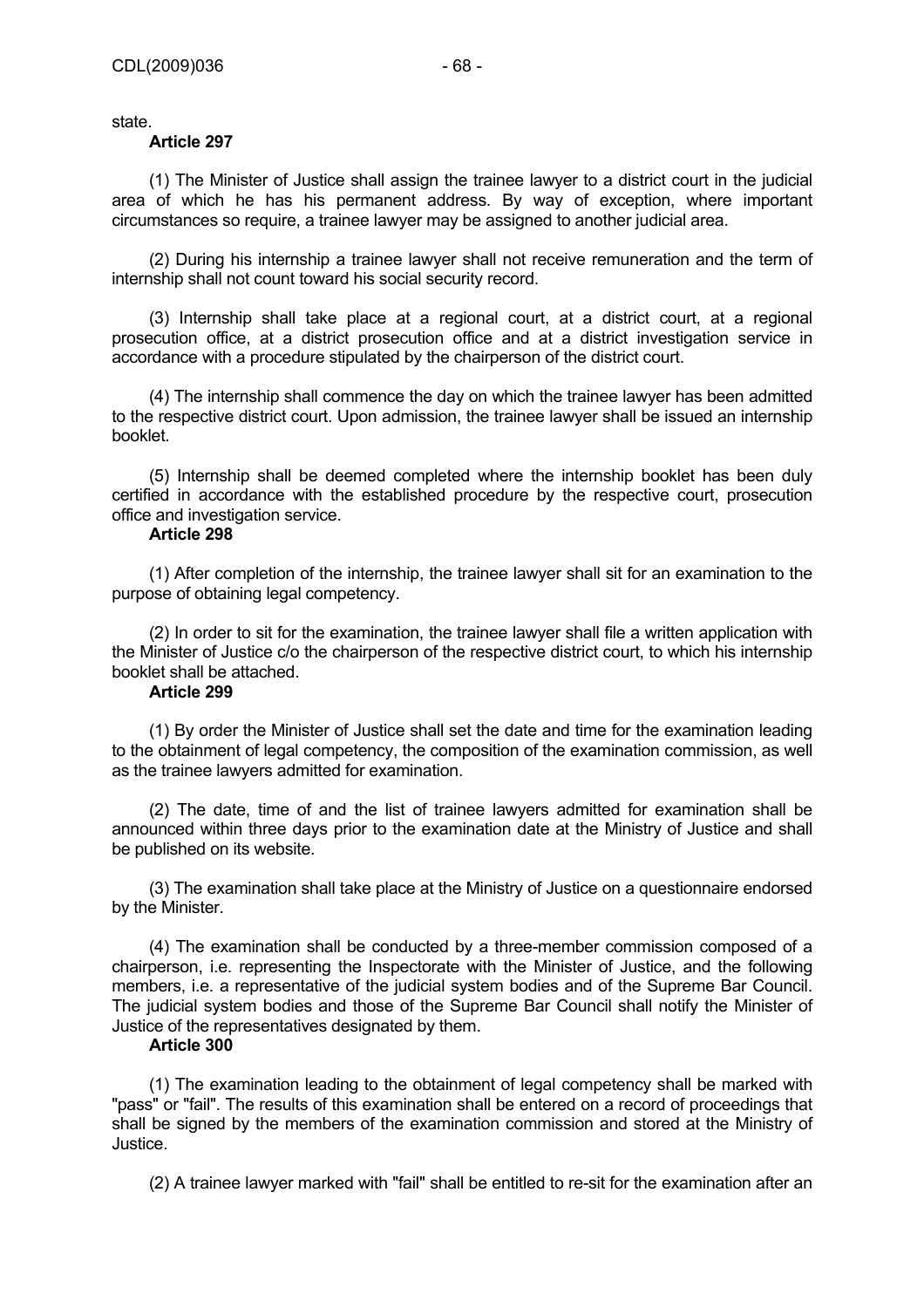additional two-month internship.

The Minister of Justice shall issue a certificate of legal competency to a trainee lawyer who has been marked with "pass".

Chapter fifteen

# **Incentives Article 302**

The Supreme Judicial Council may propose to the President of the Republic of Bulgaria the award of orders or medals to judges, prosecutors and investigating magistrates for their exceptional or significant contribution in the exercise of judicial powers.

## **Article 303**

(1) For a high standard of professionalism, exemplary discharge of the official duties and a high standard of ethics, the Supreme Judicial Council may provide incentives to a judge, prosecutor and investigating magistrate, taking the form of a token of appreciation or an award.

(2) There shall be the following tokens of appreciation:

1. Expression of official gratitude and a certificate;

2. Personal sign of honour:

- a) First degree in gold,
- b) Second degree in silver;
- 3. Early promotion in rank.

(3) The award at the amount of up to one basic monthly remuneration shall be:

- 1. Either pecuniary,
- 2. Or an item.

(4) A token of appreciation may be combined with an award. **Article 304** 

(1) The Minister of Justice, the Chairperson of the Supreme Court of Cassation, the Chairperson of the Supreme Administrative Court, the Prosecutor General, the Director of the National Investigation Service, a chairperson of an appellate, appellate military, district or administrative court, the appellate, appellate military, district and district military prosecutor, one-fifth of the members of the Supreme Judicial Council and the respective professional organisations shall make a proposal for the provision of incentives to the Supreme Judicial Council.

(2) The Inspectorate at the Supreme Judicial Council may propose the provision of incentives to the respective administrative head.

# **Article 305**

(1) The Minister of Justice may provide incentives in the form of a token of appreciation or an award to a state enforcement agent or a to a recordation judge for a high standard of professionalism, exemplary discharge of the official duties and a high standard of ethics in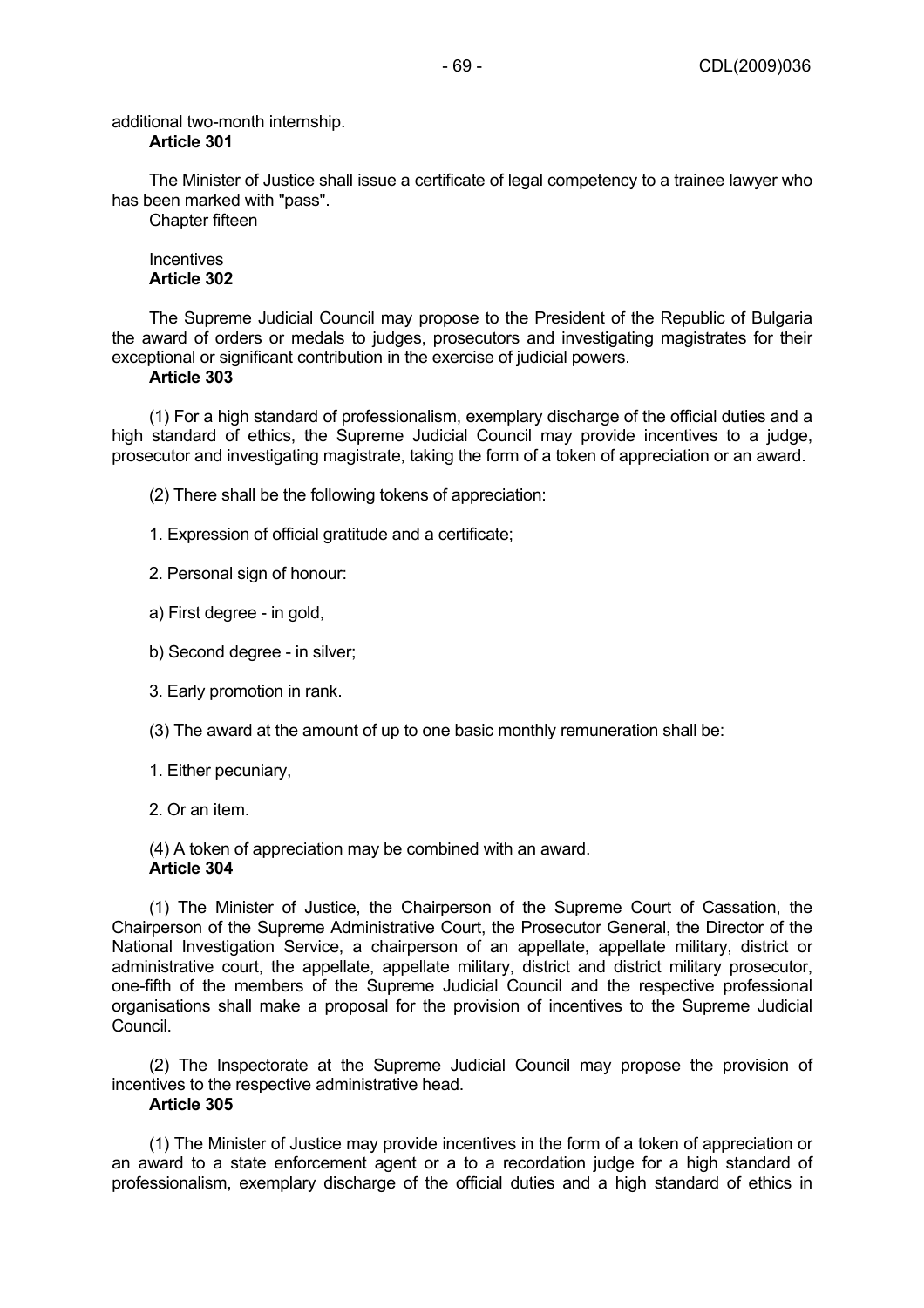public life.

(2) There shall be the following tokens of appreciation:

1. Expression of official gratitude and a certificate;

2. Personal sign of honour:

a) First degree - in gold,

b) Second degree - in silver;

(3) The award at the amount of up to one basic monthly remuneration shall be:

1. Either pecuniary,

2. Or an item.

(4) A token of appreciation may be combined with an award. **Article 306** 

The chairperson of the respective regional court or the Inspector General at the Inspectorate with the Minister of Justice shall propose the provision of incentives to the Minister of Justice.

Chapter sixteen

# **Discipline Article 307**

(1) A judge, prosecutor, investigating magistrate, state enforcement agent and a recordation judge shall be disciplined where they have committed a disciplinary offence.

(2) A disciplinary offence shall be the guilty failure of a judge, prosecutor and investigating magistrate in fulfilling their official duties.

(3)Disciplinary offences shall be:

1. The systematic failure to observe terms provided for in procedural laws,

2. Any action slowing down proceedings without justification,

3. The breaking of professional ethic rules,

4. Any action undermining the prestige of the Judiciary,

5. Failure to discharge any other official duties.

(4) Other than in cases under Paragraph 1, a military judge, military prosecutor and a military investigating magistrate shall also incur disciplinary liability for offences provided for in special laws and statutes.

(5) Disciplinary liability shall be incurred irrespective of civil, criminal or penal administrative liability, should any of the latter be envisaged.

**Article 308**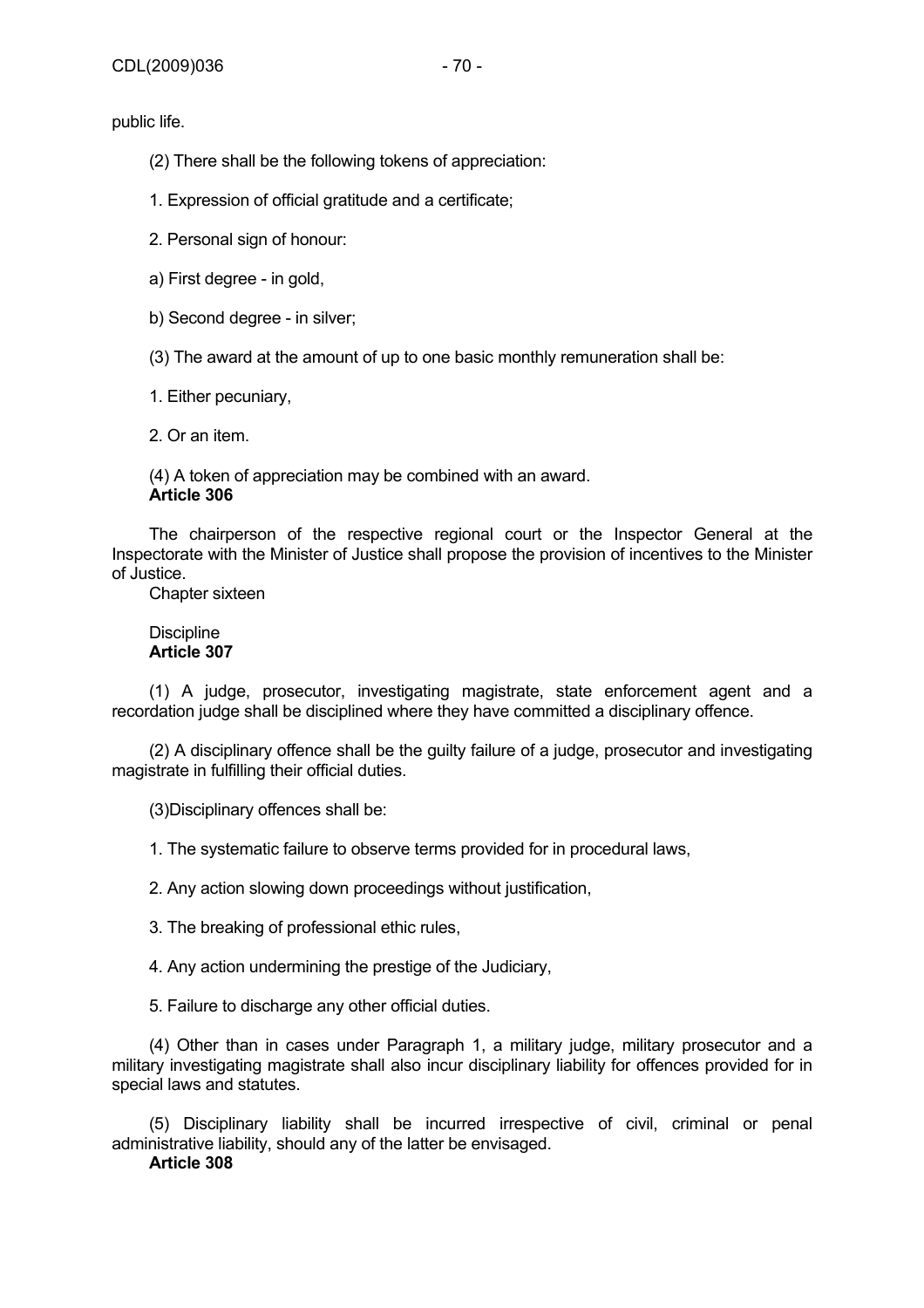(1) The disciplinary sanctions for a judge, prosecutor, investigating magistrate, administrative head and a deputy of an administrative head shall be:

1. Reprimand,

2. Censure,

3. Reduction of the basic labour remuneration by 10 to 25 percent for a term of 6 months to two years,

4. Demotion in rank or position at the same judicial system body for a term of one to three years,

5. Relief from office as administrative head or deputy of an administrative head,

6. Disciplinary relief from office.

(2) The disciplinary sanctions for state enforcement agents and for recordation judges shall be:

1. Reprimand,

2. Censure,

3. Warning of dismissal,

4. Dismissal.

(3) One disciplinary sanction shall only be imposed for one and the same disciplinary offence.

# **Article 309**

When setting the disciplinary sanction, the gravity of the offence, the form of guilt, the surrounding circumstances and the conduct of the offender shall be taken into consideration.

# **Article 310**

(1) Disciplinary proceedings shall be opened within up to three months of discovery, but not later than two years of commission of the offence.

(2) Disciplinary proceedings shall end within up to three months from being instituted, expiry of said term not constituting valid grounds for liability ceasing to exist.

(3) Where an offence takes the form of an omission to act, the terms under Paragraph 1 shall start running from the discovery thereof.

(4) In the case of a disciplinary offence which is also a crime established by virtue of an effective sentence, the terms under Paragraph 1 shall start running from the entry into force of such sentence.

(5) The terms under Paragraph 1 shall not run during legally established leave of the individual concerned.

# **Article 311**

A disciplinary sanction shall be imposed by: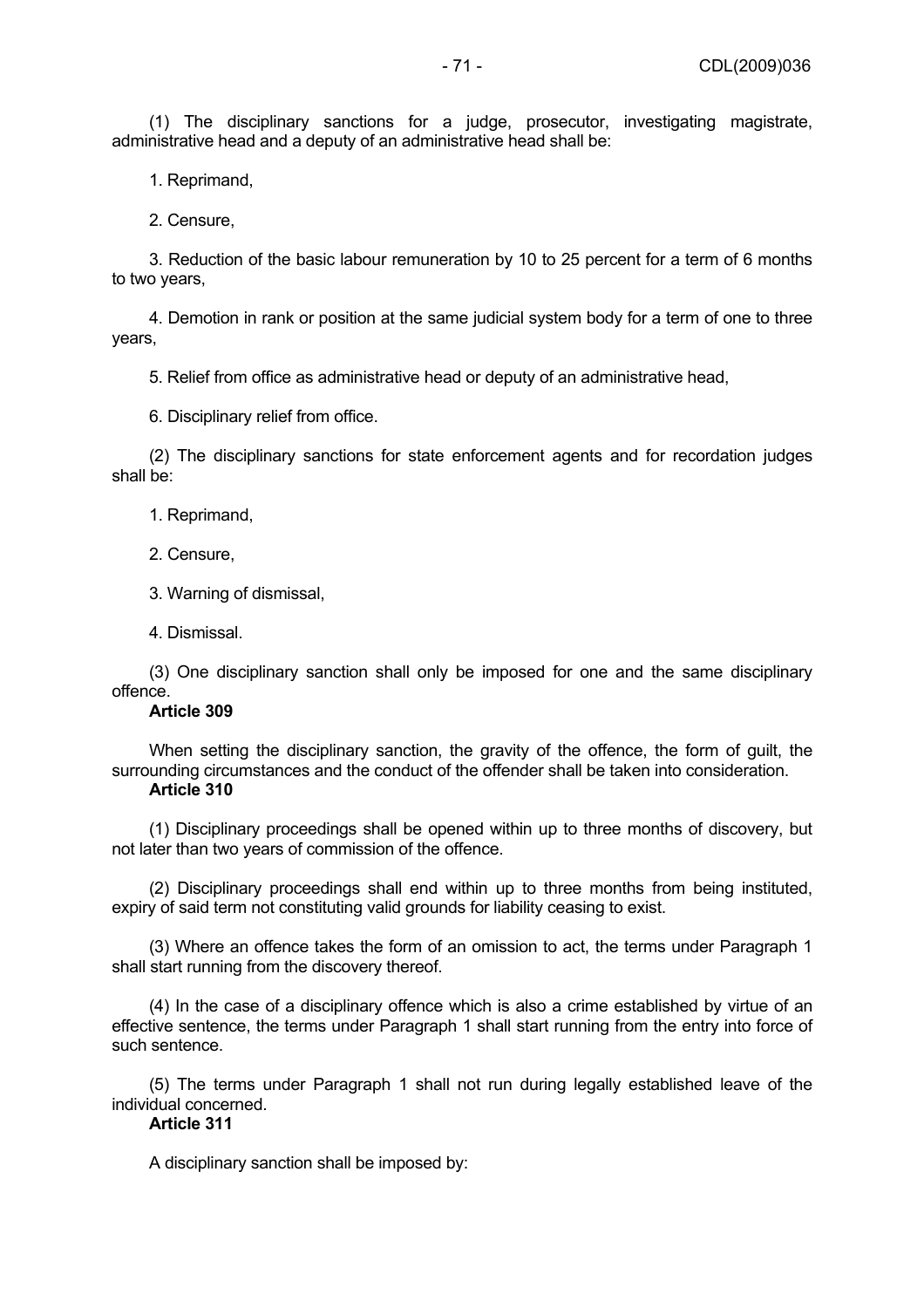1. The administrative head, as regards the sanctions under Article 308, Paragraph 1, items 1 and 2 served on a judge, prosecutor or an investigating magistrate;

2. The Supreme Judicial Council, as regards the sanctions:

a) Under Article 308, Paragraph 1, items 2, 4, and 6 served on a judge, prosecutor or an investigating magistrate,

b) Served on an administrative head or a deputy of an administrative head;

3. The Minister of Justice, in respect to the sanctions served on a state enforcement agent or a recordation judge.

# **Article 312**

(1) A proposal for the imposition of a disciplinary sanction on a judge, prosecutor, investigating magistrate, administrative head or a deputy of an administrative head can be made by:

1. The respective administrative head,

2. Any higher-standing administrative head,

3. The Inspectorate at the Supreme Judicial Council,

4. No less than one-fifth of the Supreme Judicial Council members,

5. The Minister of Justice.

(2) A proposal for the imposition of a disciplinary sanction on a state enforcement agent or a recordation judge can be made by the administrative head of the respective district or regional court or by the Inspector General of the Inspectorate with the Minister of Justice.

## **Article 313**

(1) Prior to imposing a disciplinary sanction, the sanctioning body shall hear the disciplinary defendant or take his written explanation and shall collect the evidence of relevance to the case.

(2) Where the sanctioning body has not heard the individual or has not taken his written explanation, the court shall repeal the imposed disciplinary sanction without examining the case on its merits, unless the disciplinary defendant has failed to provide explanations or has not been heard for reasons attributable to him.

(3) Until entry into force of the order or of the decision for imposition of a disciplinary sanction, no facts or circumstances concerning the disciplinary proceedings may be disclosed. **Article 314** 

(1) Disciplinary sanctions under Article 308, Paragraph 1, items 1 and 2 shall be imposed by a reasoned order of the administrative head on a judge, prosecutor or investigating magistrate who is a disciplinary defendant.

(2) The administrative head shall notify the Supreme Judicial Council of the imposed sanction, forwarding the file and the order immediately after issuance of the latter.

(3) The Supreme Judicial Council, within up to one month of receiving the order under Paragraph 2, may uphold, repeal or modify the imposed sanction in pursuance of the general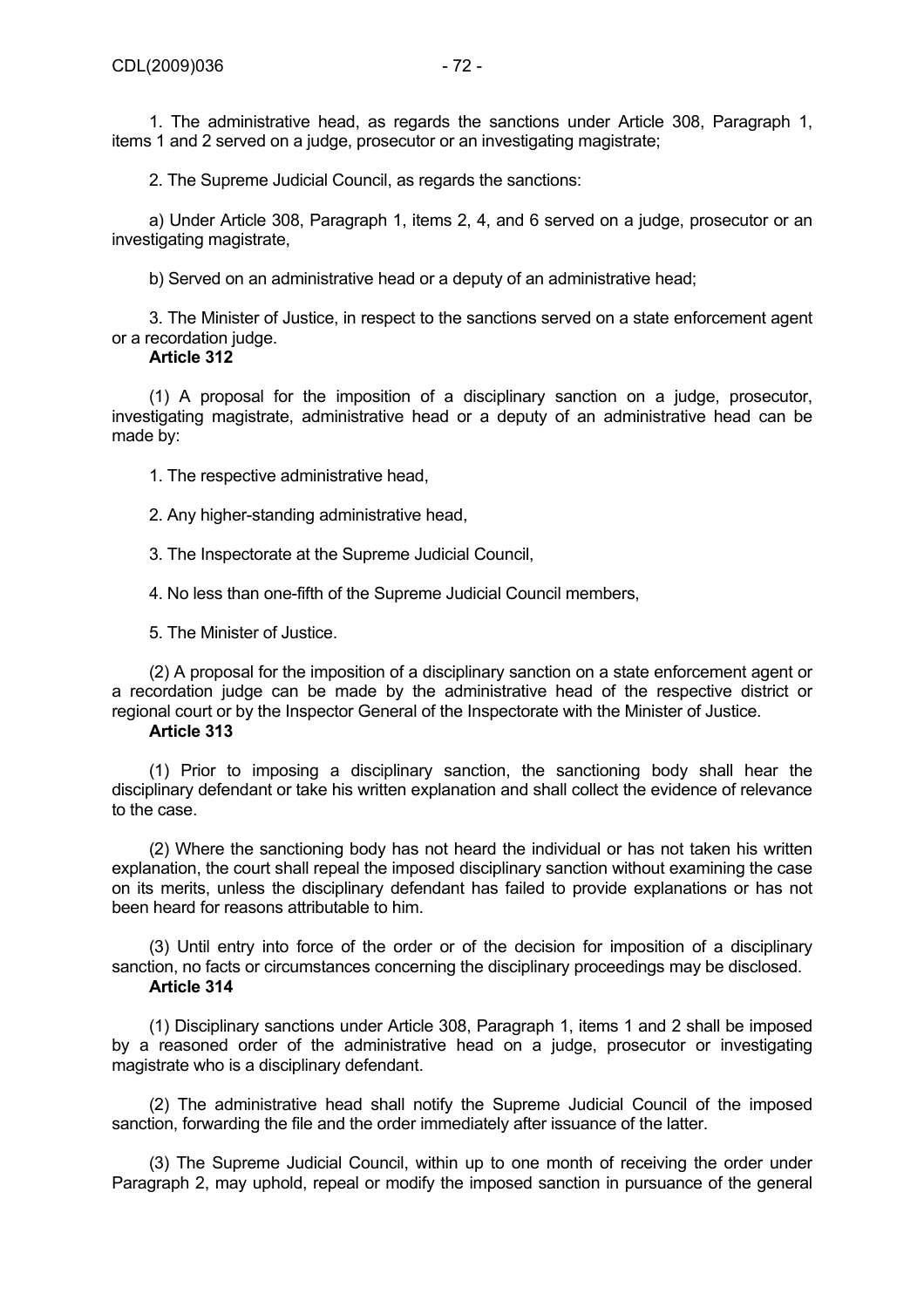procedure.

(4) The order of the administrative head for the imposition of a disciplinary sanction may not be separately appealed before court.

(5) Where in the course of disciplinary proceedings it is established that there are grounds for the imposition of a sanction under Article 308, Paragraph 1, items 3, 4, and 6, the administrative head shall suspend the disciplinary proceedings, making a proposal for the imposition of the sanction to the Supreme Judicial Council and sending the file to the latter.

# **Article 315**

Disciplinary sanctions under Article 308, Paragraph 2 shall be imposed by a reasoned order of the Minister of Justice.

#### **Article 316**

(1) Disciplinary sanctions under Article 308, Paragraph 1, items 3, 4 and 6 served on a judge, prosecutor and an investigating magistrate, as well as disciplinary sanctions served on an administrative head or a deputy of an administrative head, shall be imposed by a resolution of the Supreme Judicial Council.

(2) Disciplinary proceedings shall be instituted within 7 days of receipt of a proposal to this effect.

(3) When instituting disciplinary proceedings, the Supreme Judicial Council shall designate by a draw of lots from among its members a three-member disciplinary panel. The members of the disciplinary panel shall elect a presiding member.

(4) The presiding member of the disciplinary panel shall schedule a hearing within 7 days of the institution of disciplinary proceedings.

(5) Copies of the proposal for imposition of a disciplinary sanction and of the written evidence attached thereto shall be sent to the disciplinary defendant who, within 7 days of the notification made in pursuance of the Civil Procedure Code, may file written objections and indicate evidence.

#### **Article 317**

(1) The disciplinary defendant and the author of the proposal shall be notified of the hearing conducted by the disciplinary panel.

(2) Once disciplinary proceedings have been instituted, the author may not withdraw his proposal.

### **Article 318**

(1) Hearings conducted by the disciplinary panel shall be closed.

(2) The disciplinary defendant shall be entitled to have defence provided by an attorney-atlaw.

(3) The disciplinary panel shall elucidate the facts and circumstances surrounding the offence, being allowed to gather verbal, written and material evidence, including through the services of a delegated member, as well as to hear expert witnesses in accordance with the Civil Procedure Code.

(4) The author of the proposal or a representative thereby authorised, the disciplinary defendant and his defence counsel shall be heard by the disciplinary panel in case they attend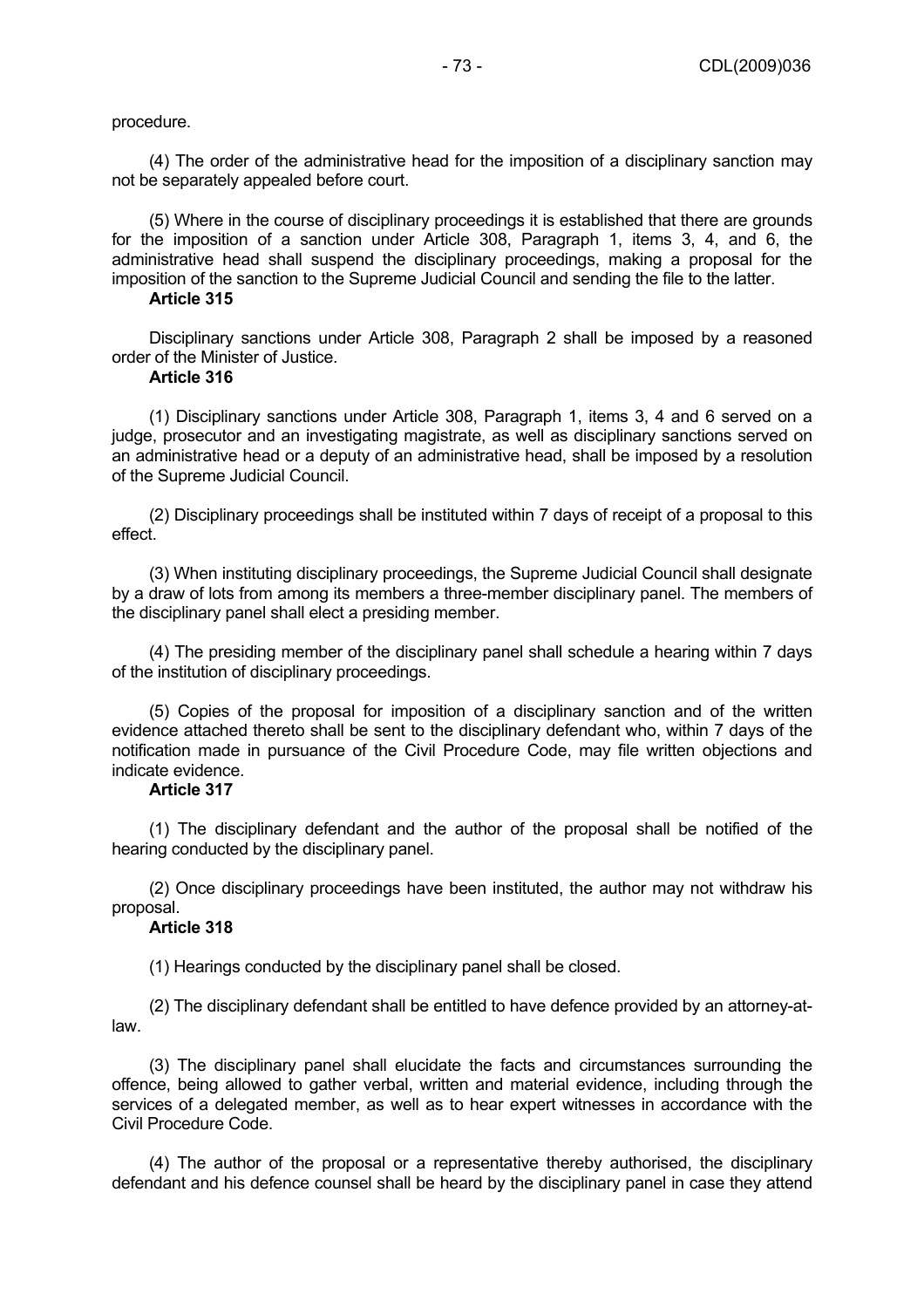# the hearing.

# **Article 319**

(1) Within 7 days of the last hearing the disciplinary panel shall adopt a resolution, establishing the facts subject to substantiation; give an opinion on the circumstances and the legal basis for the imposition of a disciplinary sanction and propose the type and amount of such sanction.

(2) The decisions of the disciplinary panel shall be adopted by a majority of more than half its members.

### **Article 320**

(1) Within 7 days of adopting a decision, the disciplinary panel shall transmit it to the acting chairperson of the Supreme Judicial Council together with the case file to the purpose of their immediate submission to the Supreme Judicial Council.

(2) The Supreme Judicial Council shall examine the proposal of the disciplinary panel for the imposition of a disciplinary sanction within 7 days of its submission.

(3) The Supreme Judicial Council may reject the proposal for the imposition of a disciplinary sanction or impose a disciplinary sanction.

(4) The resolution of the Supreme Judicial Council shall be adopted by a majority of more than half its members and it shall be reasoned. The reasoning for the decision of the disciplinary panel, as well as any considerations shared by Supreme Judicial Council members, shall count as reasoning for the resolution.

(5) The resolution of the Supreme Judicial Council shall be immediately notified in pursuance of the Civil Procedure Code to the disciplinary defendant and to the author of the proposal.

## **Article 321**

A disciplinary sanction shall be imposed on a state enforcement agent or on a recordation judge by the Minister of Justice after a hearing of the individual or presenting him with the opportunity to submit written objections against the proposal within a period of 7 days.

### **Article 322**

A disciplinary sanction shall be deemed imposed on the day of notification to the disciplinary defendant of the Supreme Judicial Council's resolution or of the order of the Minister of Justice.

# **Article 323**

(1) The resolution of the Supreme Judicial Council or the order of the Minister of Justice may be appealed before the Supreme Administrative Court within 7 days of notification, by the individual who has been imposed a disciplinary sanction.

(2) The appeal shall not suspend execution, unless the Supreme Administrative Court decides otherwise.

(3) The appeal shall be examined by a three-member panel of the Supreme Administrative Court within one month of being received in court.

(4) The judgement of the three-member panel of the Supreme Administrative Court shall be final, unless it upholds a disciplinary relief from office or dismissal.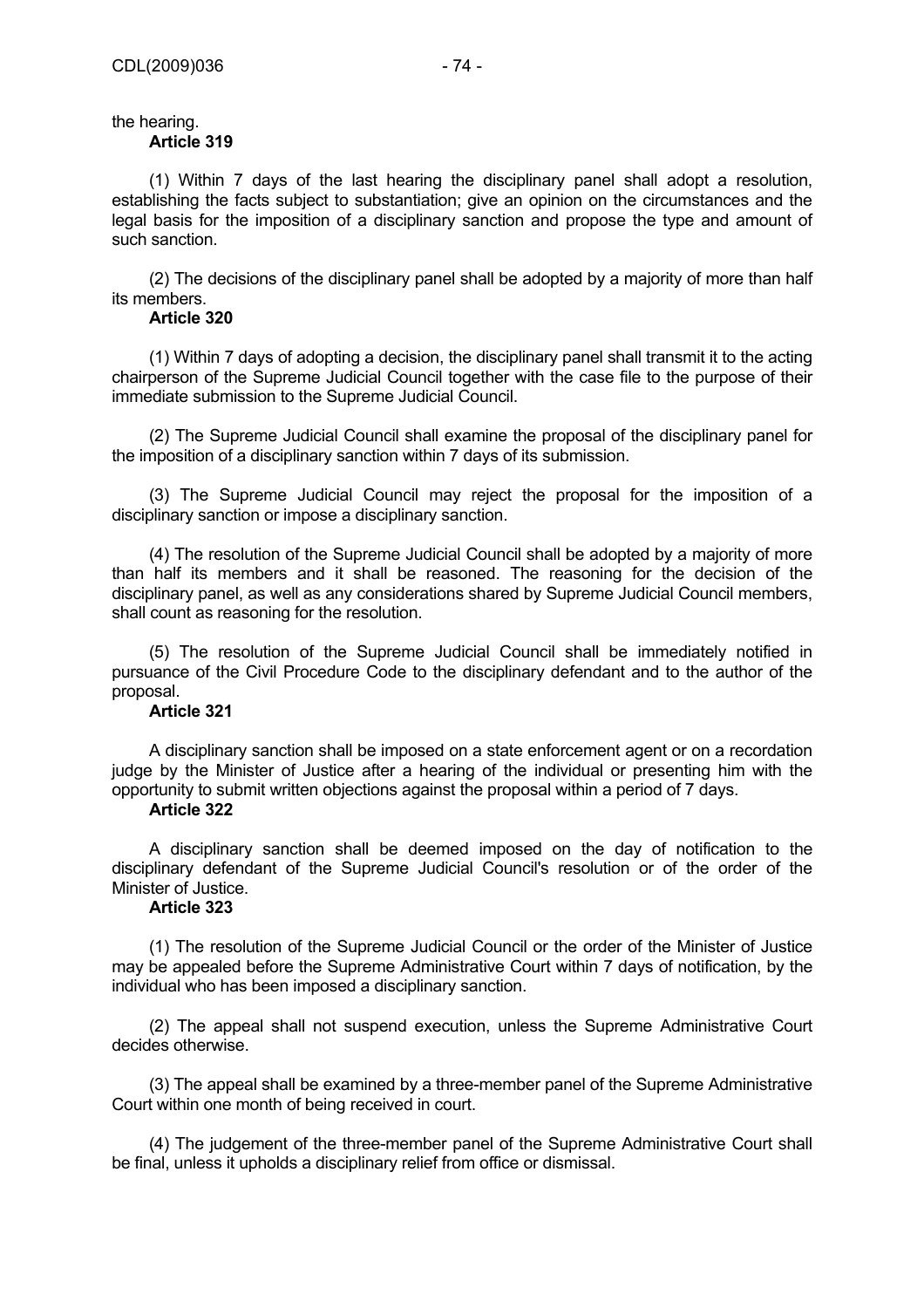(5) A judgement upholding a disciplinary relief from office or dismissal shall be subject to appeal within 7 days of notification before a five-member panel of the Supreme Administrative Court. The five-member panel shall examine the case within one month of receiving the appeal and its judgement shall be final.

## **Article 324**

The effective resolution for the imposition of a disciplinary sanction on a judge, prosecutor, investigating magistrate, an administrative head and on a deputy of an administrative head shall be posted on the website of the Supreme Judicial Council.

# **Article 325**

(1) The effective resolution of the Supreme Judicial Council for the imposition of a disciplinary sanction shall be subject to immediate execution.

(2) The effective resolution for the imposition of the disciplinary sanction of demotion in rank or position or of relief from the office of administrative head or of a deputy of an administrative head shall also be a basis for the reduction of remuneration received by the judge, prosecutor or investigating magistrate concerned in line with the lower rank or position, for the term of the sanction involved.

## **Article 326**

(1) A disciplinary sanction, with the exception of relief from office or of dismissal, shall be deleted one year after having been served.

(2) The deletion of the disciplinary sanction of relief from the office of administrative head or of a deputy of an administrative head shall not be a basis for the reinstatement of the individual to the position from which he has been relieved.

(3) A disciplinary sanction, with the exception of disciplinary relief from office or dismissal, may also be deleted prior to the expiry of the term under Paragraph 1, but no earlier than 6 months following its imposition, by the body which has imposed it, provided the individual on whom it has been served has not committed any other offence.

(4) Early deletion of a disciplinary sanction shall occur at the initiative of the administrative head or of the bodies or the persons that have made a proposal for its imposition.

(5) Deletion shall act ex nunc. **Article 327** 

An administrative head may draw the attention of judges from the regional, district, administrative and appellate court, of prosecutors from the regional, district and appellate prosecution offices, of investigating magistrates from the National Investigation Service and District Investigation Services to any breaches they have allowed to occur in the institution and progress of cases or in the organisation of their work, the Supreme Judicial Council being notified thereof.

#### **Article 328**

Insofar as this Chapter contains no special rules, those of the Civil Procedure Code shall apply.

Chapter seventeen

Court vacation. Types of leave **Article 329** 

(1) The courts shall be on vacation from 15 July until 1 September.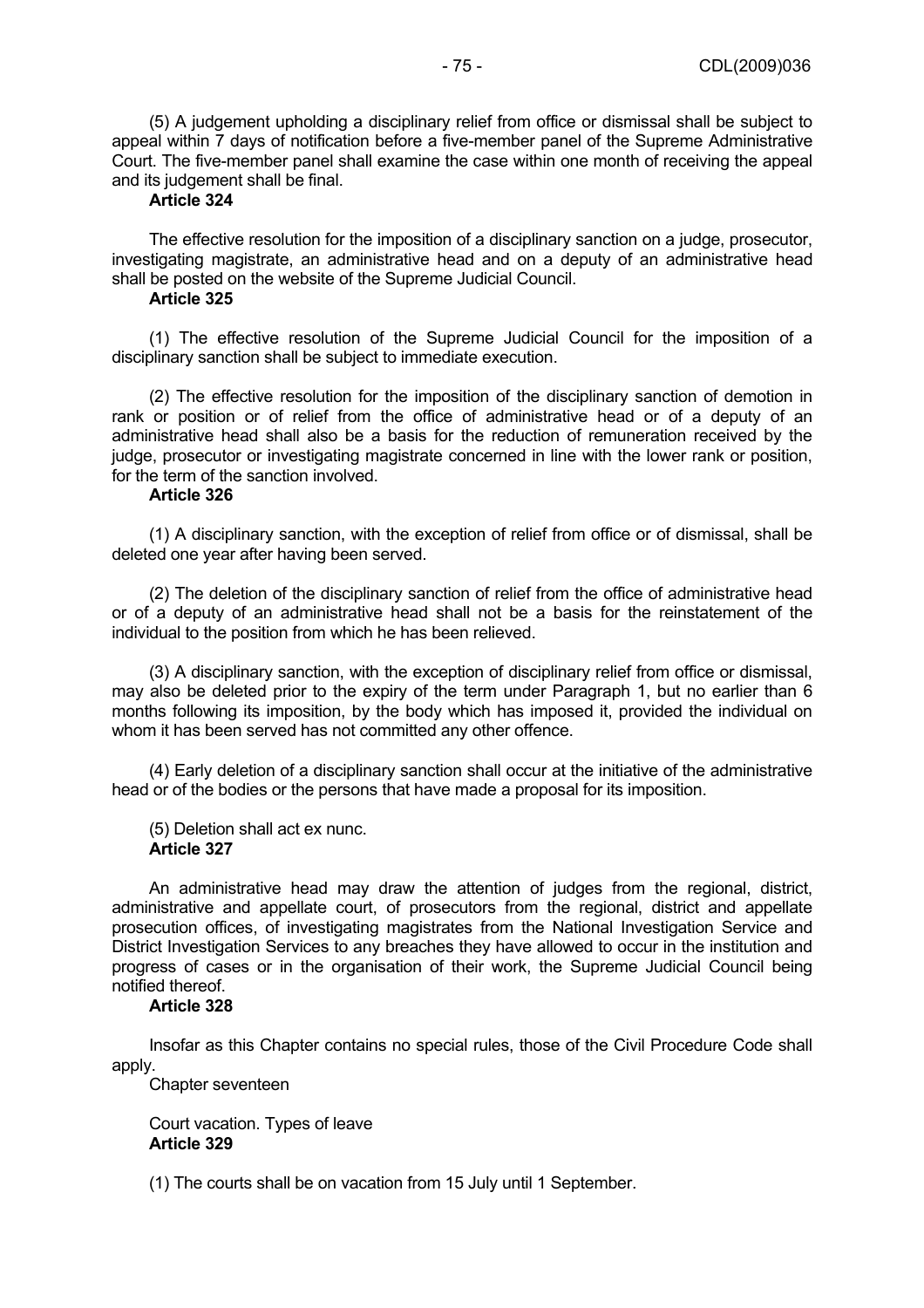(2) Prosecutors and investigating magistrates, state enforcement agents and recordation judges shall not have the benefit of court vacation.

(3) The following shall be examined during the court vacation:

1. Criminal cases in which a measure of remand in custody has been adopted;

2. Cases for alimony, parental rights of children under age and for illegal dismissal;

3. Requests for the provision of security for claims, for evidence, for the obtainment of authorisations and orders under the Family Code, for the appointment of special representatives;

4. Bankruptcy cases;

5. Cases under the Protection against Domestic Violence Act;

6. Cases the examination of which is stipulated by law within less than a month;

7. Other cases, based on the judgement of the administrative head of the court or prosecution office or of the Minister of Justice.

(4) The administrative heads of courts and prosecution offices shall ensure during court vacation a sufficient number of judicial panels and prosecutors for the examination of the above cases and requests.

## **Article 330**

(1) A judge, prosecutor, investigating magistrate, state enforcement agent and a recordation judge shall have the right to a regular paid annual leave of 30 business days and to additional leave at the amount of one business day for any two years of legal service on record.

(2) The total amount of leave under Paragraph 1 may not exceed 60 calendar days. **Article 331** 

(1) A judge, prosecutor, investigating magistrate, state enforcement agent or a recordation judge may be allowed unpaid leave.

(2) Unpaid leave of up to 30 business days in a calendar year shall count as legal service record.

# **Article 332**

(1) A judge, prosecutor, investigating magistrate, state enforcement agent or a recordation judge shall have the right to leave:

1. For contracting marriage, of two business days,

2. In the event of donating blood, on the day of the examination and blood donation and a day thereafter,

3. In the event of death of a parent, child, spouse, brother, sister or relative of the spouse, as well as of other relatives of direct lineage without limitation, of two business days.

4. Where he has been summonsed to court as a party or witness,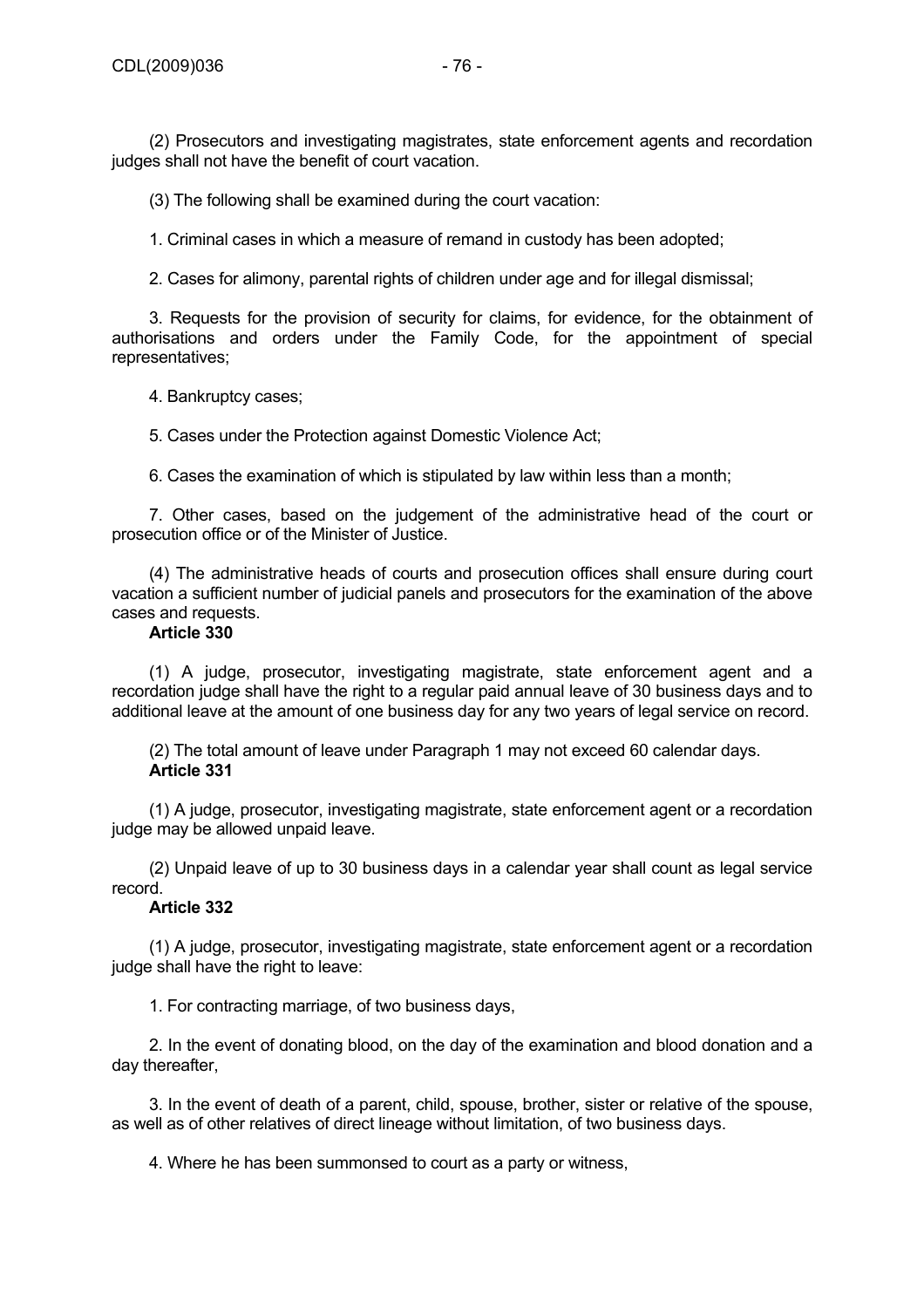5. During training and participation in voluntary formations under the Disaster Protection Act.

(2) A state enforcement agents or recordation judge shall also have the right to leave when called to a field training event, for the duration thereof, including the days of travel to and from it. Where the field training event lasts 15 or more days, the state enforcement agents and the recordation judge shall have the right to two calendar days of paid leave prior to their departure and to two days after their return.

(3) During leaves under Paragraph 1, items 1 - 3, the remuneration for the position held shall be paid, and under Paragraph 1, items 4 and 5 or under Paragraph 2 - subject to the provisions of special laws.

### **Article 333**

A judge, prosecutor, investigating magistrate, state enforcement agent or recordation judge shall have the right to leave for temporary work disability, pregnancy, birth and adoption, for raising a young child, for lactation and feeding of a young child, in the event of death or serious disease of a parent, subject to the conditions and at the amounts provided for in the Labour Code and the Social Security Code.

## **Article 334**

(1) For the duration of his participation in qualification improvement and prequalification courses, a judge, prosecutor, investigating magistrate, state enforcement agent or a recordation judge shall be on official paid leave.

(2) For the duration of an election campaign when a judge, prosecutor, investigating magistrate, state enforcement agent and a recordation judge runs for elected office at state bodies, he shall be on official paid or unpaid leave.

(3) A judge, prosecutor, investigating magistrate, state enforcement agent or a recordation judge who has been sent away to improve his qualifications by a judicial system body or the Minister of Justice for a period of more than three months, shall be obligated to work at the respective body for a period of no less than three years after his return. Where the individual terminates his legal relationship prior to the expiry of said period, he shall restitute the full amount he has received for the trip.

#### **Article 335**

A judge, prosecutor, investigating magistrate, state enforcement agent and a recordation judge shall also have the right to leave for training subject to the conditions, in pursuance of the procedure and at the amounts provided for in the Labour Code.

# **Article 336**

A judge, prosecutor or a clerk of court shall use his regular annual paid leave during the court vacation and where this is not possible - at another time throughout the year.

# **Article 337**

Based on a judgement of the administrative head, a judge, prosecutor, investigating magistrate, state enforcement agent or a recordation judge shall not be able to use leave other than in the event of temporary work disability, before he has prepared his acts and returned the cases assigned to him.

### **Article 338**

The use of leave other than for temporary work disability, shall be authorised by:

1. The chairperson of the regional court, for judges at the regional court, for state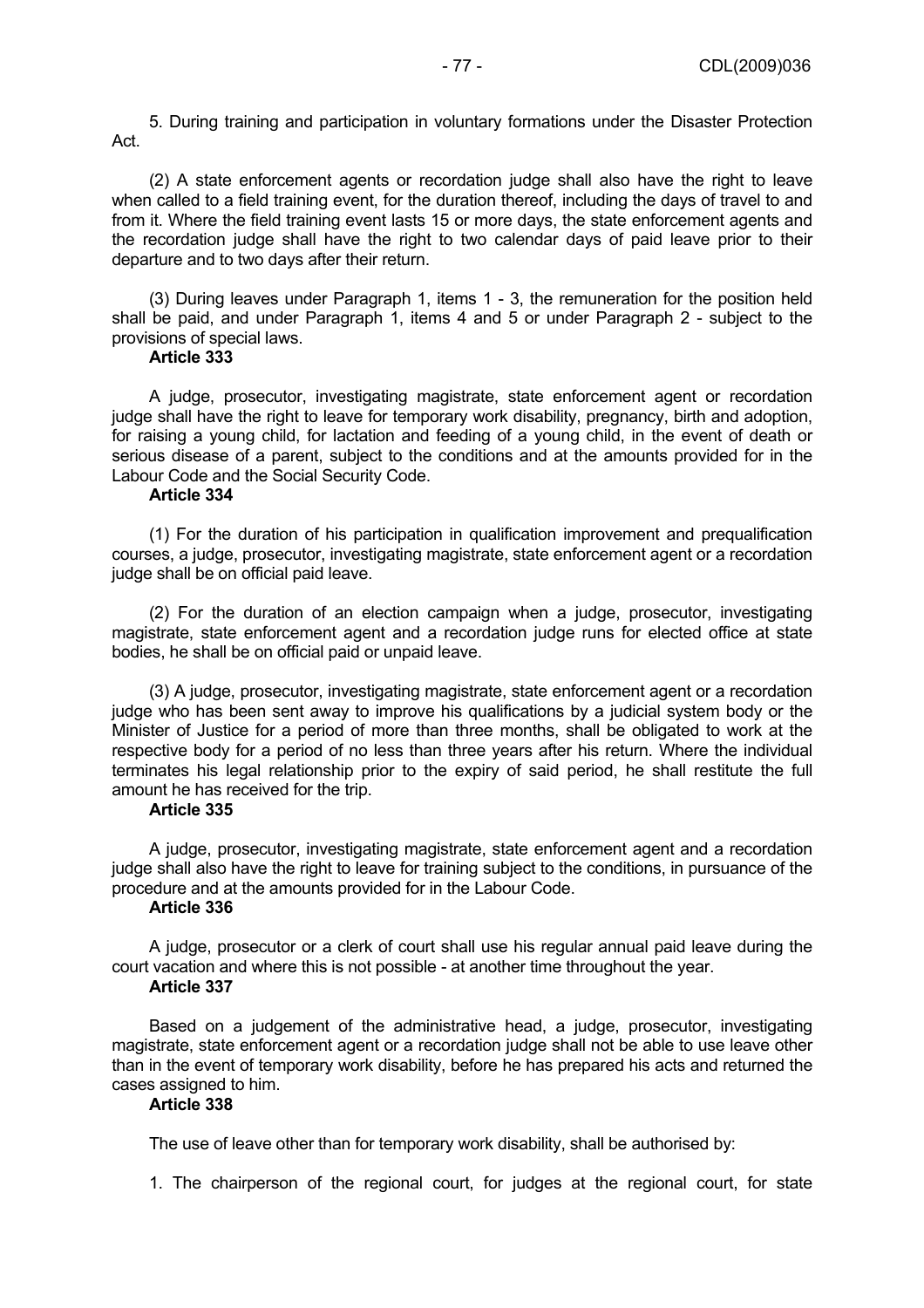2. The chairperson of the district court, for judges at the district court and for chairpersons of regional courts,

3. The chairperson of the military court, for judges at the military court,

4. The chairperson of the administrative court, for judges at the administrative court,

5. The chairperson of the appellate court, for judges at the appellate courts and for the chairpersons of district courts,

6. The chairperson of the appellate military court, for judges of the appellate military court and the chairpersons of the military courts,

7. The chairperson of the Supreme Court of Cassation, for judges at the Supreme Court of Cassation and for the chairpersons of appellate courts and of the appellate military court,

8. The chairperson of the Supreme Administrative Court, for judges at the Supreme Administrative Court and for chairpersons of administrative courts,

9. The district prosecutor, for prosecutors at the district prosecution office and at regional prosecution offices,

10. The appellate prosecutor, for prosecutors at the appellate prosecution office and for district prosecutors,

11. The district military prosecutor, for prosecutors at the district military prosecution office and for military investigating magistrates,

12. The appellate military prosecutor, for prosecutors at the appellate military prosecution office and for district military prosecutors,

13. The Prosecutor General, for the administrative heads of the Supreme Prosecution Office of Cassation and of the Supreme Administrative Prosecution Office, the prosecutors at the same prosecution offices, appellate prosecutors and the appellate military prosecutor,

14. The Director of the National Investigation Service, for all investigating magistrates. **Article 339** 

The Labour Code shall apply to matters that have not been provided for under this Chapter.

Chapter eighteen

Administration of the judicial system bodies **Article 340** 

(1) In the discharge of its powers the Supreme Judicial Council, the Inspectorate at the Supreme Judicial Council and judicial system bodies shall be assisted by their administration.

(2) The administration of judicial system bodies shall be the administration of the Supreme Court of Cassation, of the Supreme Administrative Court, of the Prosecutor General, of the Supreme Prosecution Office of Cassation, of the Supreme Administrative Prosecution Office, of the National Investigation Service, of the courts, the prosecution offices and the investigation services.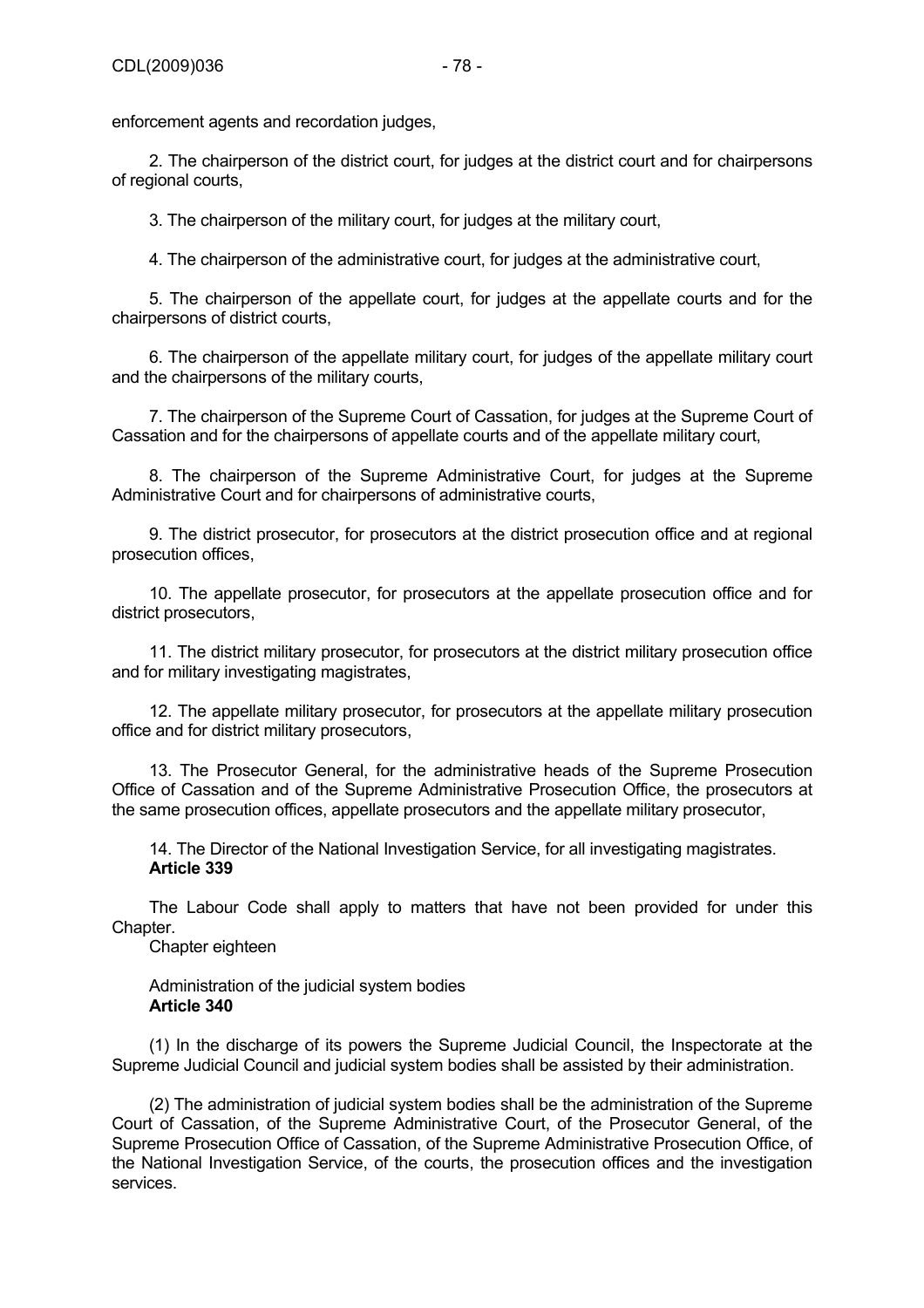(3) Officers of the administration of the Supreme Judicial Council, the Inspectorate at the Supreme Judicial Council or judicial system bodies shall be clerks of court.

#### **Article 341**

(1) The Supreme Judicial Council shall issue a classifier of the positions in the administration, specifying their names, the minimum education degree and other requirements to the respective position, the remuneration for a given position, the rank for a given position and the remuneration for a given rank.

(2) The number of clerks of court for each judicial system body shall be set by the respective administrative head in coordination with the Supreme Judicial Council.

# **Article 342**

(1) The Supreme Judicial Council, in coordination with the Minister of Justice, shall adopt Regulations for the administration of judicial system bodies.

(2) The Regulations shall specify the units of the administration, their functional characteristics, the work organisation in the administration of judicial system bodies, the plan of positions, the types of job descriptions for the clerks of court, the competition procedure for clerks of court and their appointing bodies.

(3) Regulations shall be published in the State Gazette. **Article 343** 

(1) A clerk of court whose business is associated with the discharge of the powers of bodies under Article 340, Paragraph 1, shall be appointed after competition.

(2) When a clerk of court is appointed to another position at the Supreme Judicial Council, the Inspectorate at the Supreme Judicial Council or at the same judicial system body, as well as in the event of transfer, no competition shall take place.

#### **Article 344**

The appointing body shall be held to provide the clerk of court with the conditions required for the discharge of his official duties, as well as for improvement of his qualifications or for prequalification.

#### **Article 345**

(1) A clerk of court shall be held to discharge his duties in good faith and with precision, in accordance with his job description.

(2) Additional duties may be assigned to a clerk of court temporarily - up to 45 days in a year, in the event of service need.

(3) In the event of service need, a clerk of court shall also be held to discharge his official duties outside normal business hours.

(4) For discharging his official duties on days off and during holidays at the personal order of the respective head, a clerk of court shall receive additional remuneration at the amount specified by the Supreme Judicial Council.

### **Article 346**

A clerk of court shall be held to keep as official secret the information of which he has gained knowledge as part of his office and which affects the interests of citizens, moral persons and the state.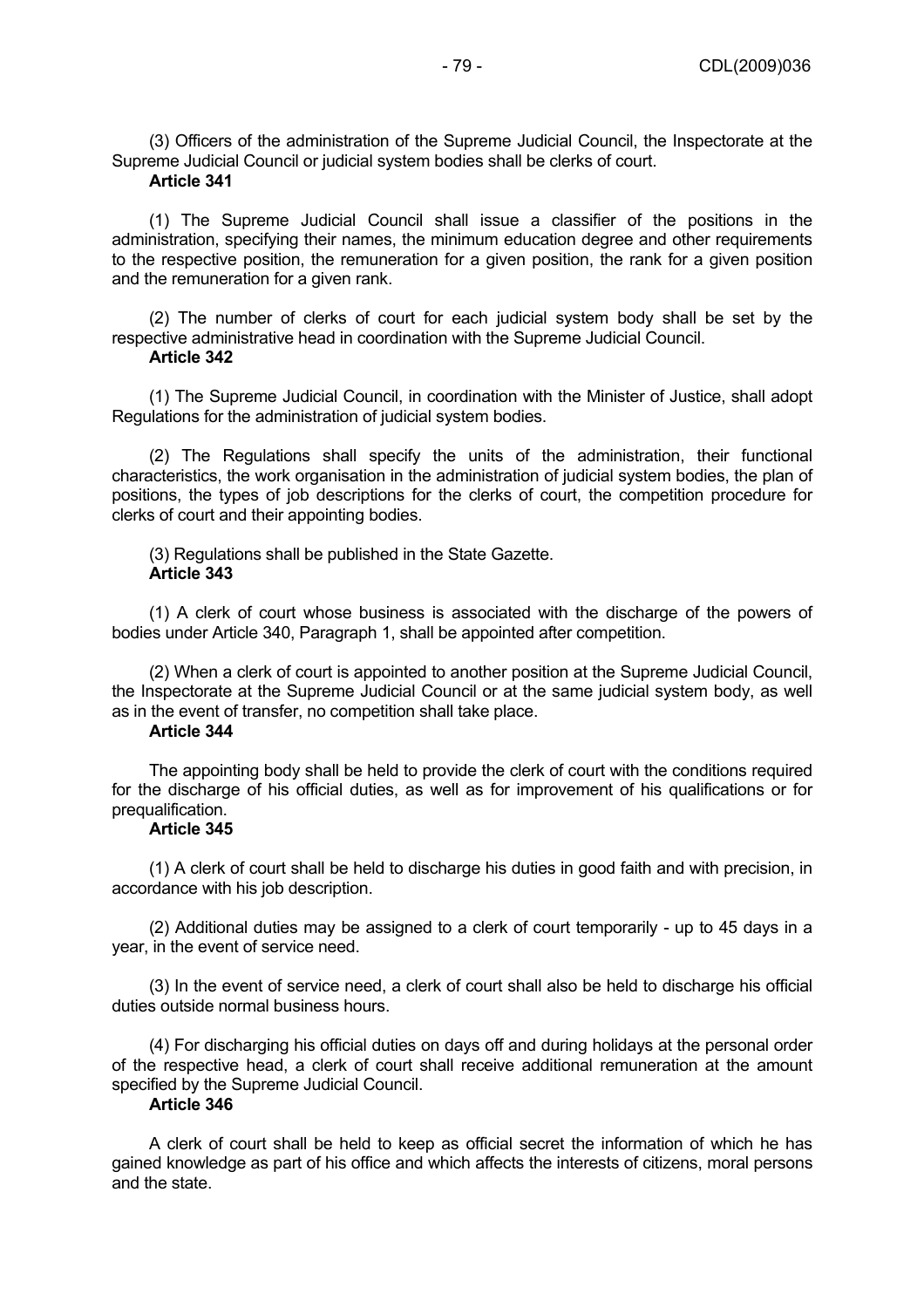# **Article 347**

While discharging his official duties and in public, a clerk of court should adopt a conduct that is not detrimental to the prestige of the Judiciary.

# **Article 348**

A clerk of court shall be entitled to a basic monthly remuneration specified for the position held at the amount of 80 percent of the remuneration of a court administrator.

# **Article 349**

(1) Rank shall be the expression of the level of professional qualifications of a clerk of court.

(2) Ranks for the clerks of court shall be from five to one, in the ascending order. Upon initial appointment to judicial system bodies a clerk of court shall be attributed the minimum rank for the respective position, as specified in the classifier under Article 341.

(3) The terms and procedure for the attribution of ranks and for promotion in rank shall be specified in Regulations under Article 342, Paragraph 1.

# **Article 350**

The Supreme Judicial Council shall specify the amount of annual leave for clerks of court and the amount of additional paid annual leave for work outside normal business hours and for the discharge of additional duties by a clerk of court.

### **Article 351**

(1) Mandatory social security and health insurance of clerks of court shall be provided at the expense of the Judiciary budget.

(2) A clerk of court shall be mandatorily insured against accident at the expense of the Judiciary budget.

# **Article 352**

Every year clerks of court shall be paid an amount for clothing equalling two average monthly salaries of budget-funded employees.

### **Article 353**

In the discharge of his official duties a clerk of court shall identify himself using an office card.

# **Article 354**

A clerk of court having obtained entitlement to a retirement pension for length of social security service record and old age, upon relief from office shall have the right to a one-off pecuniary compensation equalling the number of gross monthly remunerations for each year in service with the judicial system bodies, but not more than 10 gross monthly remunerations.

### **Article 355**

(1) The administration of the Supreme Judicial Council shall be headed by a Secretary General.

(2) An individual meeting the requirements of Article 164, Paragraph 2 may be appointed as Secretary General of the Supreme Judicial Council.

(3) A Secretary General shall be appointed by resolution of the Supreme Judicial Council after competition.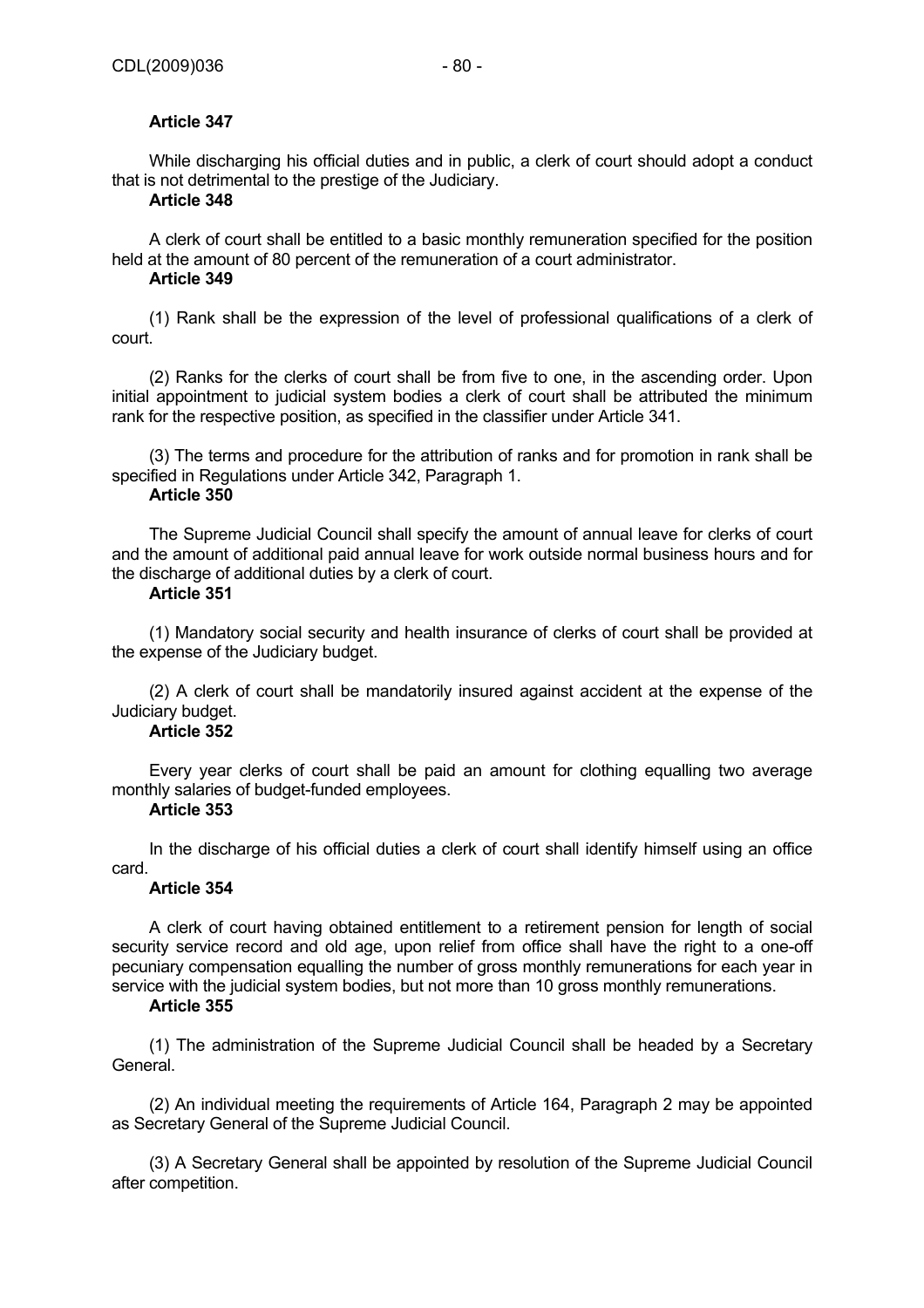(4) While in office, the Secretary General of the Supreme Judicial Council may not be a member of a political party or coalition, an organisation with a political goal, as well as exercise any political activity.

(5) The Secretary General shall:

1. Appoint and relieve from office the officers in the administration of the Supreme Judicial Council,

2. Manage human resources in the administration of the Supreme Judicial Council,

3. Provide methodological guidance to and control court administrators.

(6) The Secretary General shall receive basic monthly remuneration at the amount of 80 percent of that paid to a judge at the Supreme Court of Cassation.

(7) Time in service as Secretary General of the Supreme Judicial Council shall count as service record under Article 164, Paragraphs 1 - 5.

(8) The units in the administration of the Supreme Judicial Council, the functional characteristics, position plans, the types of job descriptions of the clerks and the work organisation of the administration shall be set out in the Regulations under Article 30, Paragraph 4.

#### **Article 356**

(1) The administration of the Inspectorate at the Supreme Judicial Council shall be headed by a Secretary General.

(2) An individual meeting the requirements of Article 164, Paragraph 2 may be appointed as Secretary General.

(3) The Secretary General shall be appointed at the order of the Inspector General after competition.

(4) While in office, the Secretary General of the Inspectorate at the Supreme Judicial Council may not be a member of a political party or coalition, an organisation with a political goal or carry out any political activity.

(5) The Secretary General shall:

1. Appoint and relieve from office the officers in the administration of the Inspectorate at the Supreme Judicial Council,

2. Manage human resources in the administration of the Inspectorate at the Supreme Judicial Council.

(6) The Secretary General shall receive basic remuneration at the amount of 80 percent of the remuneration of a judge at the Supreme Court of Cassation.

(7) Time in service as Secretary General of the Inspectorate at the Supreme Judicial Council shall count as service record under Article 164, Paragraphs 1 - 5.

(8) The units in the administration of the Inspectorate at the Supreme Judicial Council, the functional characteristics, position plans, the types of job descriptions of the clerks and the work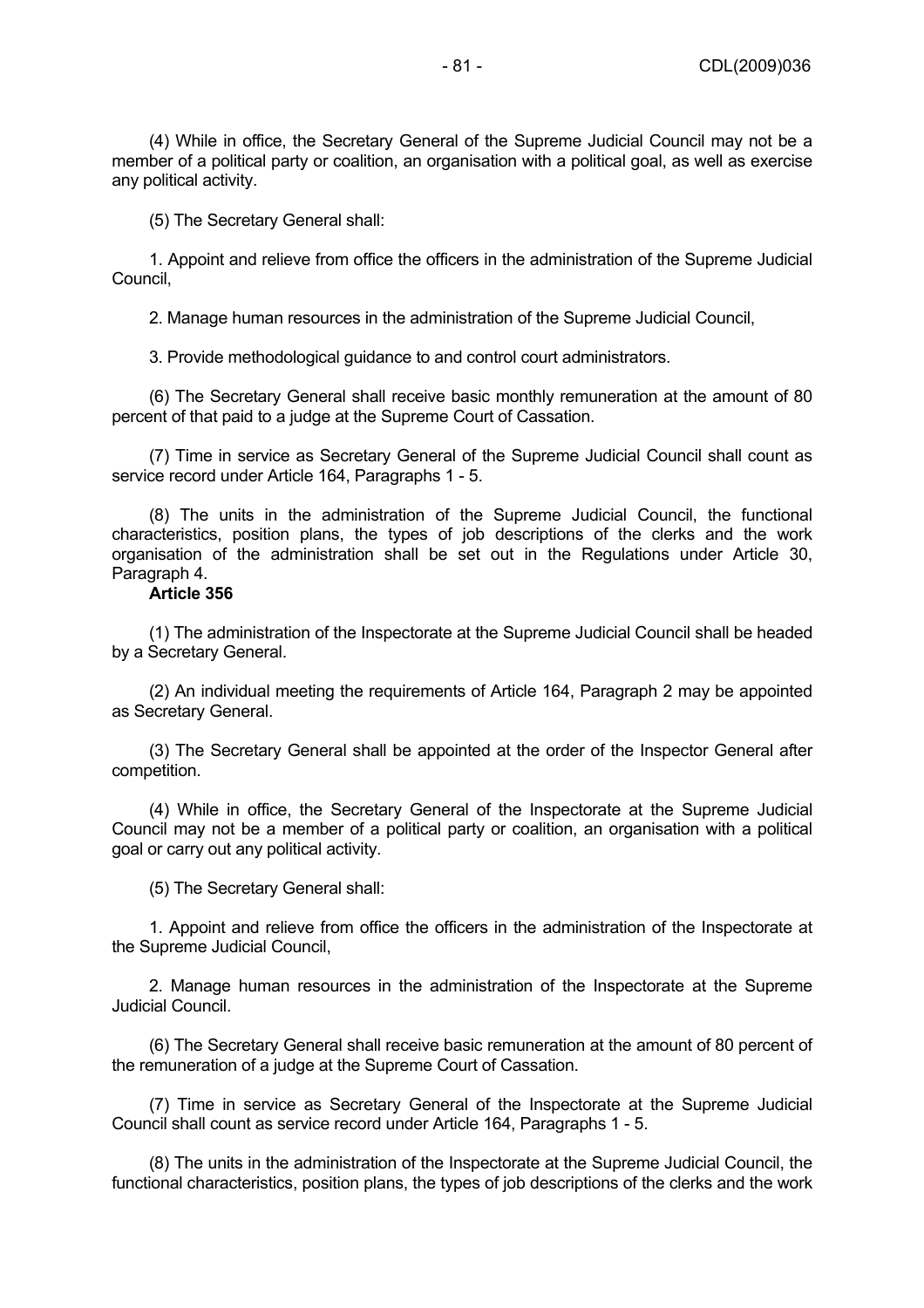organisation of the administration shall be set out in the Regulations under Article 55, Paragraph 4.

# **Article 357**

(1) The administrations of the Supreme Court of Cassation, the Supreme Administrative Court, of the Prosecutor General and of the National Investigation Service shall be headed by Secretaries General.

(2) The administrations of the courts and prosecution offices shall be headed by court administrators.

(3) The appointment of a Secretary General and of a court administrator shall take place after a competition, organised by the Secretary General of the Supreme Judicial Council.

(4) The competition shall be conducted by a standing commission including three members of the Supreme Judicial Council, a representative of the administration of the Supreme Judicial Council and the administrative head of the respective judicial system body, for which a competition for a Secretary General or a court administrator has been announced.

(5) While in office, the Secretary General and the court administrator may not be members of a political party or coalition, an organisation with a political goal and carry out political activity.

(6) Occupational requirements for the position of a secretary general and a court administrator shall be specified in the Regulations under Article 342, Paragraph 1.

(7) The Secretary General and the court administrator shall:

1. Plan, organise and manage the clerks of court,

2. Be in charge of managing administrative business at the respective court, prosecution office and investigation service,

3. Introduce programme applications for the purposes of long-term planning, budget policy, finance, automation, equipment supplies and public relations.

(8) The Secretary General shall receive a basic monthly remuneration at the amount of 80 percent of the basic remuneration of a judge at the Supreme Court of Cassation.

(9) A court administrator shall receive basic remuneration at the amount of 80 percent of the basic remuneration of a judge at the respective court.

# **Article 358**

(1) The activity of judicial system bodies for the provision of information to the public and for ensuring relations with the mass media shall be assisted by press offices.

(2) The status, rights and duties of officers at press offices shall be specified in the Regulations under Article 55, Paragraph 4 and Article 342, Paragraph 1.

# **Article 359**

The Labour Code shall apply to matters of concern to clerks of court that have not been provided for under this Chapter.

# **Article 360**

(1) In the presence of appropriate technical capabilities, all acts and documents in the cases shall also be prepared on electronic carriers.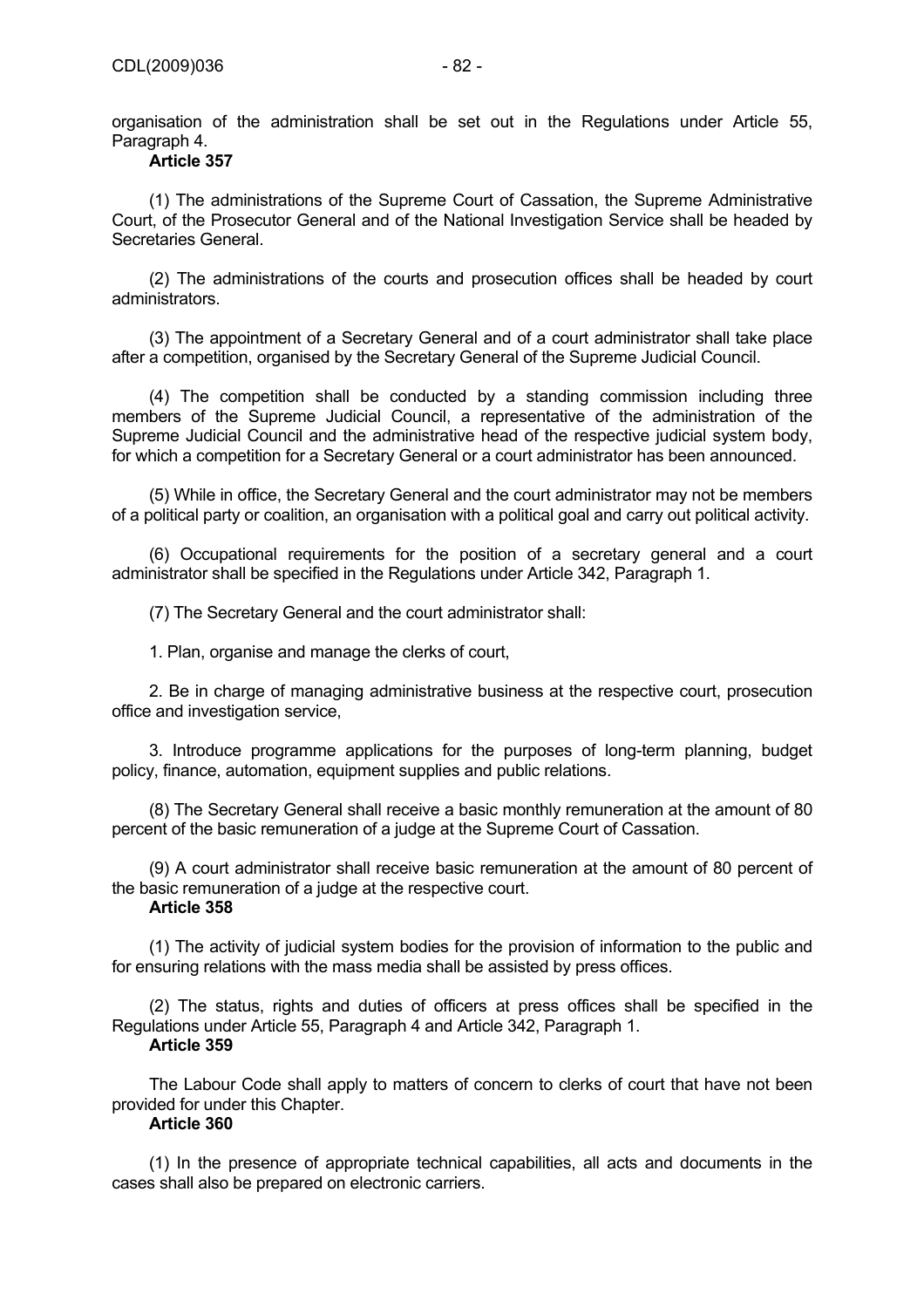(2) Where a pending case or file has to be annexed to another case, materials shall be fully copied, such copies being certified by the body before which proceedings are pending and sent to the purpose of being annexed.

Chapter nineteen

Judiciary budget **Article 361** 

(1) A separate Judiciary budget shall be part of the state budget.

(2) The Judiciary budget shall consist of the budgets of the Supreme Judicial Council, the Inspectorate at the Supreme Judicial Council, the judicial system bodies that are moral persons and of the National Institute of Justice.

(3) The Judiciary budget shall include all revenues from the operation of judicial system bodies and of the National Institute of Justice, any subsidies from the Ministry of Finance, the expenses for the support of judicial system bodies, with the exception of those that by virtue hereof have been attributed to the budget of the Ministry of Justice, as well as the transitional carryover.

#### **Article 362**

When preparing the draft Judiciary budget the Minister of Justice shall receive opinions and proposals from the administrative heads of judicial system bodies.

#### **Article 363**

The draft Judiciary budget shall be accompanied by estimates for the upcoming two years. **Article 364** 

(1) The Council of Ministers shall table to the National Assembly a draft State Budget of the Republic of Bulgaria Act for the respective year together with the draft annual Judiciary budget as proposed by the Supreme Judicial Council, with a detailed rationale.

(2) When adopting the state budget the National Assembly shall hear a report of the Supreme Judicial Council submitted by its representative, immediately after the report of the Council of Ministers.

(3) The National Assembly shall adopt the budget of the Judiciary as distributed between the Supreme Judicial Council, the Inspectorate at the Supreme Judicial Council, the judicial system bodies and the National Institute of Justice.

# **Article 365**

The Supreme Judicial Council shall organise the implementation of the Judiciary budget through the Inspectorate at the Supreme Judicial Council, the Supreme Court of Cassation, the Supreme Administrative Court, the courts, the Prosecutor General, the National Investigation Service and the National Institute of Justice.

### **Article 366**

(1) The Supreme Judicial Council shall draw up an annual report on the cash implementation of the Judiciary budget based on a full budget classification to be mandatorily included as an integral part of the summary report on the implementation of the state budget.

(2) The report under Paragraph 1 shall be included by the Ministry of Finance when drawing up the report on the implementation of the state budget.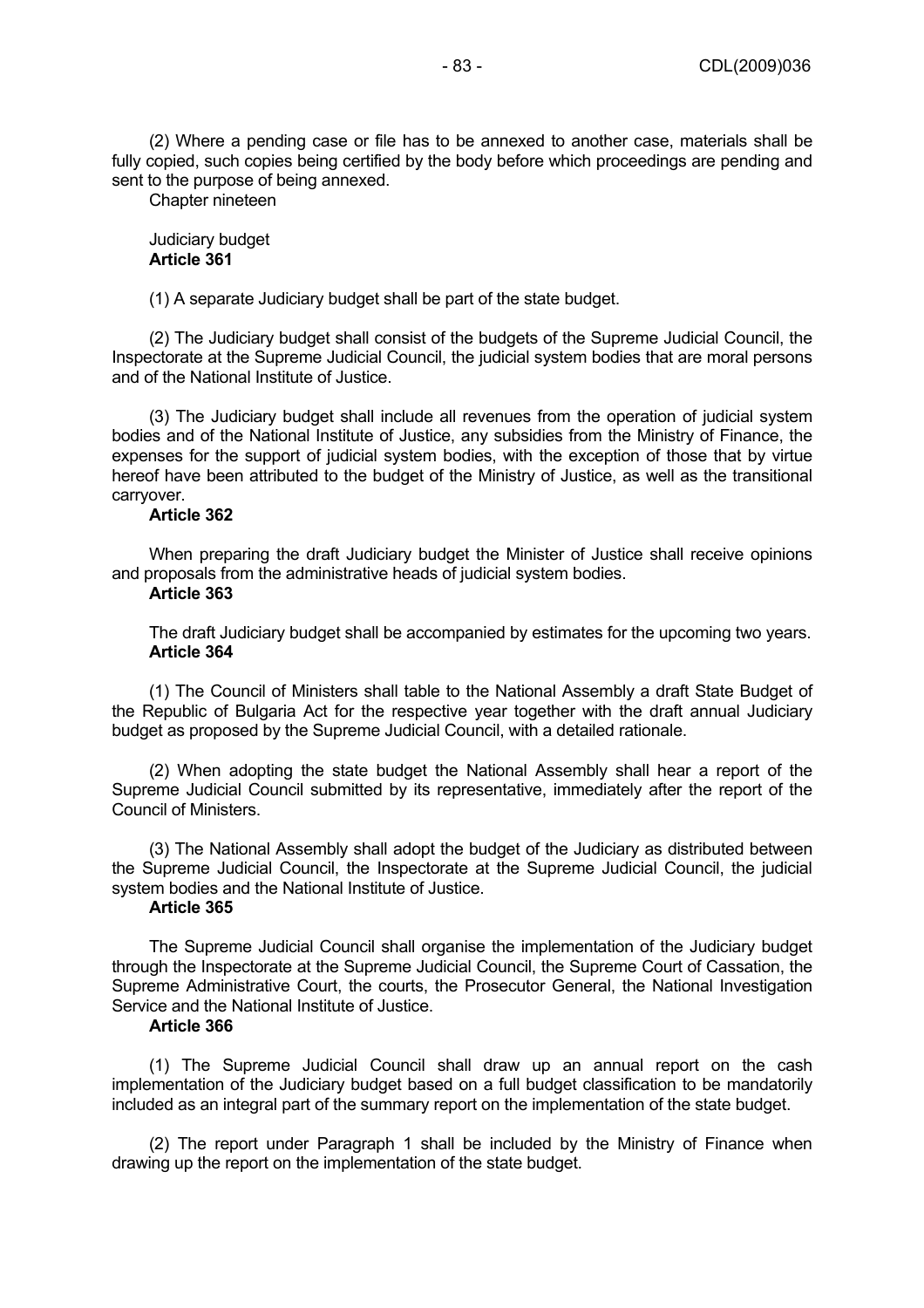(3) Every year, together with the report on the implementation of the state budget, the Council of Ministers shall table to the National Assembly the report on the implementation of the Judiciary budget adopted by the SJC, accompanied by a detailed rationale.

#### **Article 367**

The Supreme Judicial Council shall organise the development and ensure the functioning of a financial management and control system inside judicial system bodies, as well as the internal audit of the assimilation and management of budgetary resources.

Chapter twenty

Interaction between the Judiciary and the Executive Section I

General provisions **Article 368** 

The Judiciary and the Executive shall interact through the Minister of Justice and the administration of the Ministry of Justice.

## **Article 369**

The Minister of Justice shall discharge his powers stipulated in the Constitution through the activities herein provided for.

### **Article 370**

(1) Interaction of judicial system bodies and the Supreme Judicial Council with the bodies of the Executive shall be carried out along the following lines:

1. Court business,

2. Developing draft primary and secondary legal instruments of concern to the judicial system and the activities falling in the competence of the Minister of Justice,

3. Professional qualifications,

- 4. Information technologies,
- 5. Combating crime and criminological research,
- 6. Managing the property of the Judiciary,
- 7. Business associated with the preparation of the draft Judiciary budget,
- 8. Security and protection,

9. Business associated with the state and private enforcement agents, the notaries public, the recordation judges and the receivers in bankruptcy,

10. International cooperation.

(2) The functions and work organisation of the respective structural units of the Ministry of Justice shall be specified herein and in the Organic Regulations of the Ministry of Justice. **Article 371** 

Every year the Minister of Justice shall table to the National Assembly a report on the status, structure and dynamics of crime, on its causes and the underlying conditions, as well as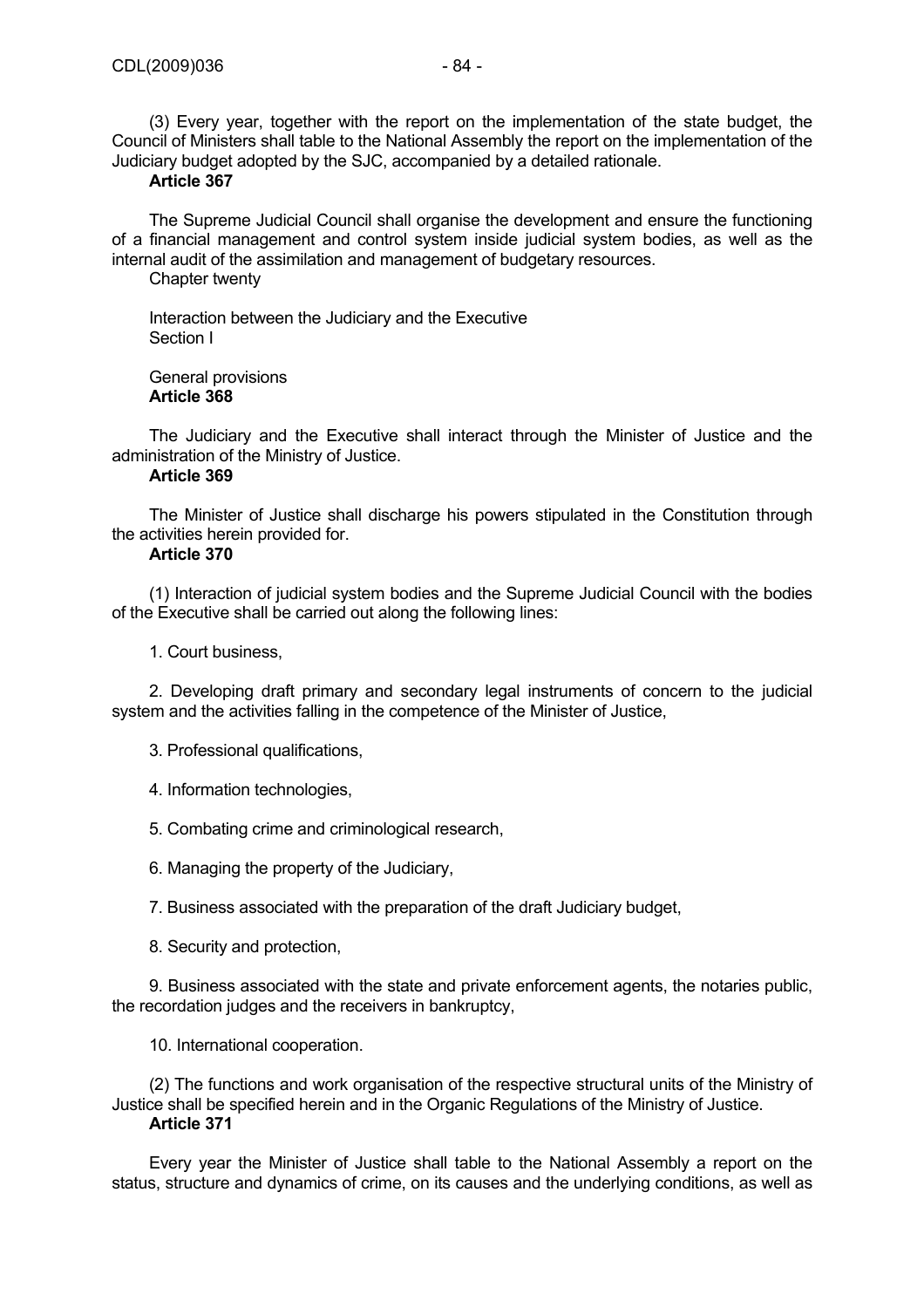on the measures taken there against.

Section II

Inspectorate with the Minister of Justice **Article 372** 

(1) There shall be an Inspectorate with the Minister of Justice that shall:

1. Store and summarise information received from judicial system bodies about the institution, progress and disposal of court, prosecutorial and investigating magisterial cases, of enforcement and recordation cases,

2. Assist the Minister of Justice in the discharge of his powers to draw up proposals for the adoption of interpretative judgements or of interpretative decrees, as well as to draw up opinions on the proposals made for the adoption of interpretative judgements or of interpretative decrees,

3. Inspect the institution, progress and disposal of: enforcement cases of the state enforcement agents, of the private enforcement agents, of recordation cases and summarise and analyse the practice in these cases,

4. Inspect the business of private enforcement agents,

5. Exercise control on a day-to-day basis, ensuring the right organisation and conduct of internships for obtaining legal competency and take part in the examination for obtaining legal competency,

6. Carry out other inspections assigned by the Minister of Justice.

(2) Inspections under Paragraph 1 shall be carried out on the basis of a plan endorsed by the Minister of Justice.

(3) The Inspectorate with the Minister of Justice shall also inspect and analyse the business of the notaries public, acting together with inspector notaries public.

#### **Article 373**

Officials shall be held to provide assistance to inspectors of the Inspectorate with the Minister of Justice in the implementation of their functions and to allow them access of the materials, subject to the requirements of the Classified Information Protection Act and the Personal Data Protection Act.

# **Article 374**

(1) The Inspectorate with the Minister of Justice shall consist of inspectors headed by an Inspector General.

(2) The Inspector General and the inspectors shall be appointed by the Minister of Justice. The Inspector General shall be appointed for a term of 5 years and the inspectors - for a term of 4 years without limitation on further reappointment.

(3) An individual with at least 12 years of legal service record may be appointed as inspector general and with at least 8 years of legal service record - as inspector.

(4) The remuneration of the inspector general shall equal that of a judge at an appellate court and that of inspectors - to the remuneration of a judge at a district court.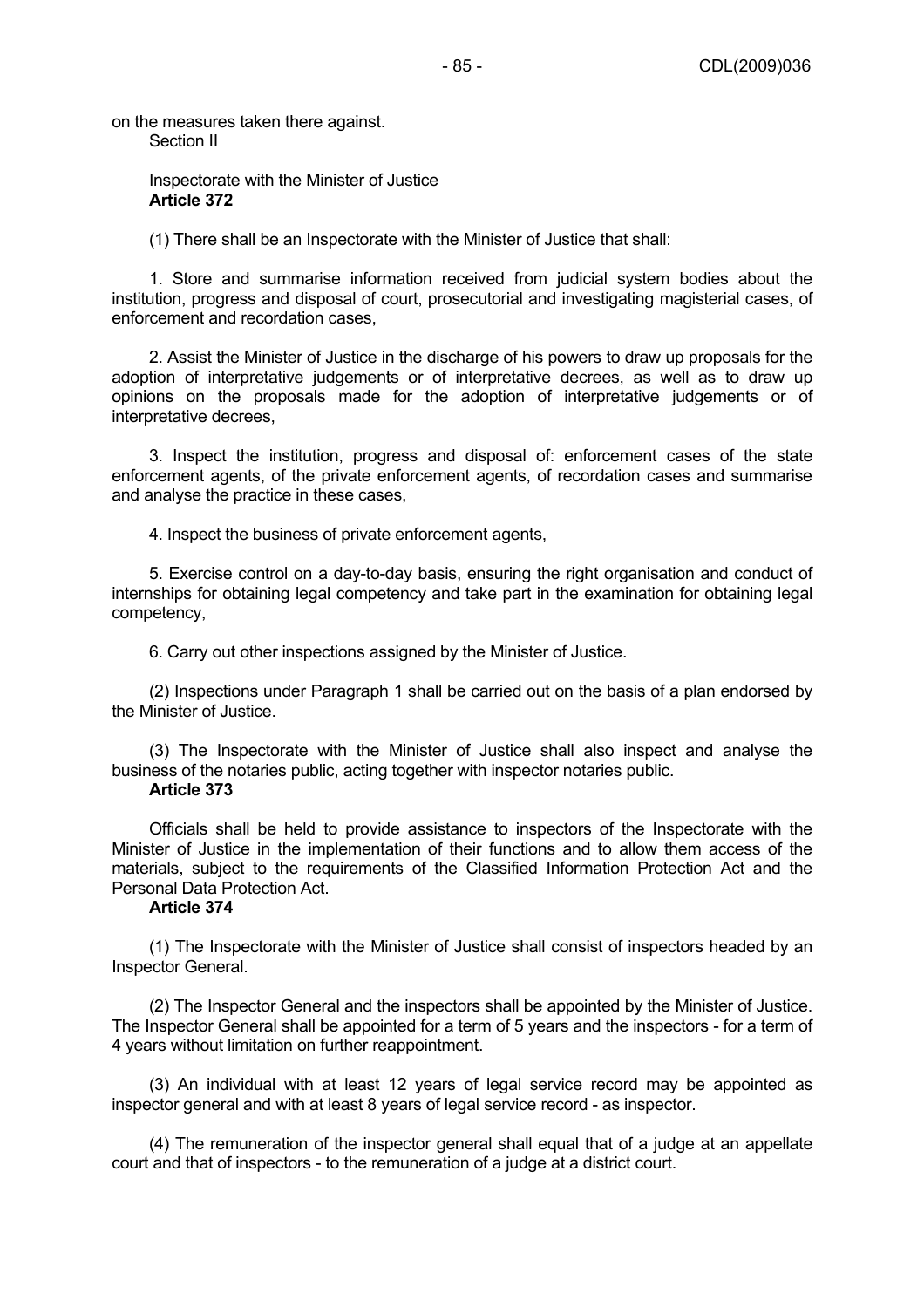(5) The initial appointment of an Inspector General or of an inspector shall take place at the outcome of a competition under the Labour Code and reappointments - following a performance appraisal.

# **Article 375**

(1) Upon relief from the office of Inspector General or of inspector, an individual shall be reinstated to the position held prior to such appointment, provided he has worked in judicial system bodies.

(2) To the purpose of reinstatement under Paragraph 1, an individual shall file, within 14 days of his relief from office, a request with the Supreme Judicial Council or with the Minister of Justice, as regards state enforcement agents or recordation judges.

(3) Time in service as Inspector General or inspector at the Inspectorate with the Minister of Justice shall count as service record under Article 164, Paragraphs 1 - 5.

# **Article 376**

The Labour Code shall apply, with reference to any matters that have not been provided for in this section, to the inspectors of the Inspectorate with the Minister of Justice. Section III

#### Court statistics. Information systems **Article 377**

In accordance with the Statistics Act, the Minister of Justice, the chairperson of the Supreme Court of Cassation, the chairperson of the Supreme Administrative Court, the Prosecutor General and the Director of the National Investigation Service shall provide the National Institute of Statistics with statistical data for publication.

#### **Article 378**

(1) The integrated information system for combating crime (IISCC) shall be a combination of automated information systems and shall consist of a central component (core) connected to the systems of the Judiciary and of the Executive, processing information about events and items in the criminal process and the enforcement of sentences and, taken as a whole, shall provide integrated information support in combating crime.

(2) Judicial system bodies, the Ministry of Interior, the Ministry of Defence and the Ministry of Justice, subject to the requirements of Paragraph 3, shall set up, maintain, use and develop internal information systems that shall be part of the IISCC and be specified in an Ordinance of the Council of Ministers.

(3) The integrated information system for combating crime shall ensure:

1. The presence of standards for information compatibility and the exchange of data within IISCC and between the automated information systems and technologies connected to the IISCC,

2. Regulated uniform use of the information about combating crime and the enforcement of sentences,

3. Monitoring of the status and trends of crime, the course of the criminal process and the enforcement of sentences taken as a whole.

### **Article 379**

(1) The Ministry of Justice shall set up, maintain, use and develop the IISCC core.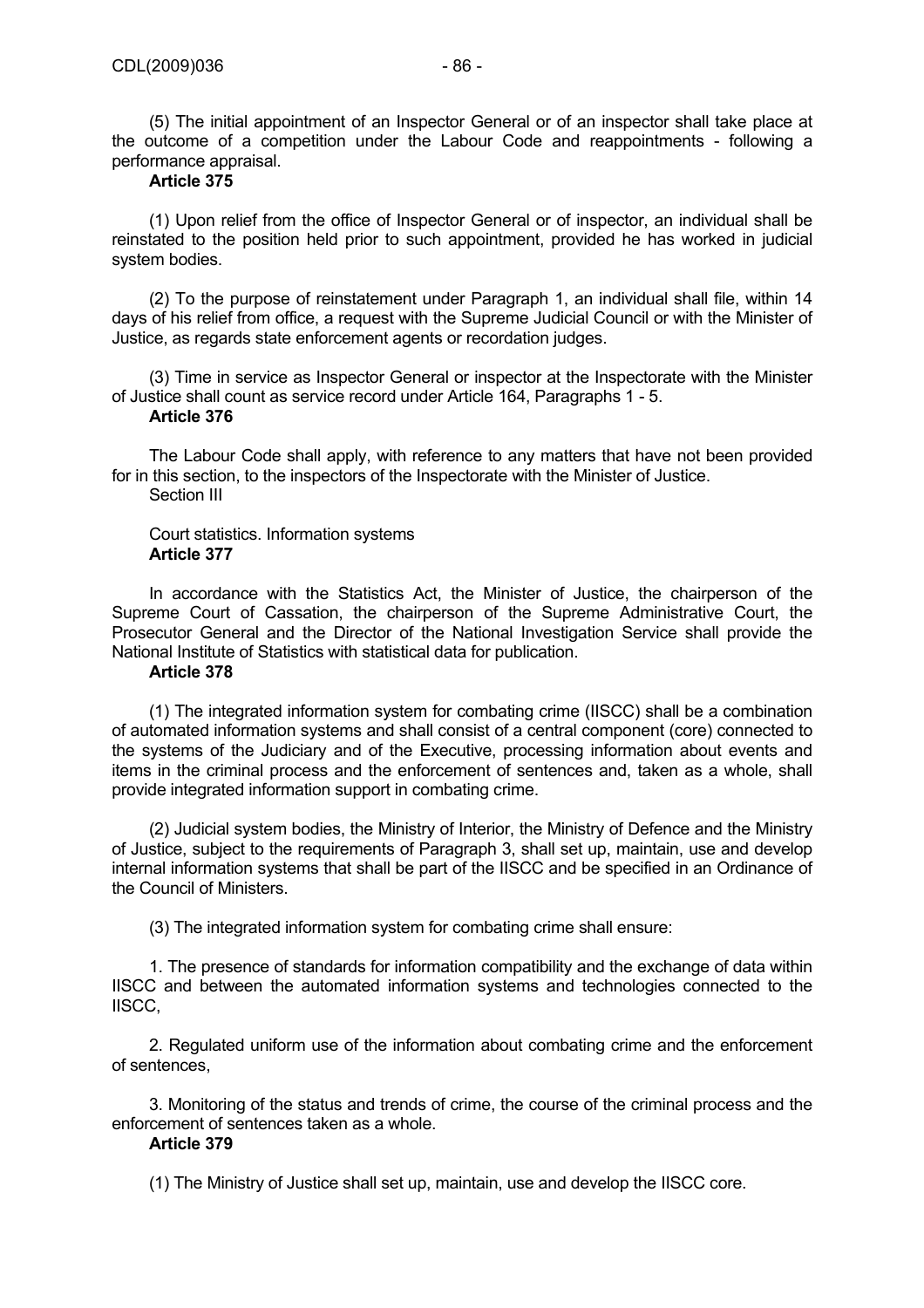(2) The Ministry of Justice shall set up and develop communication components that will connect the IISCC core to the internal systems. The communication components shall be operated and maintained by the agencies whose automated information systems are connected to the IISCC core.

(3) The institutions whose automated information systems are connected to the IISCC core shall be held to provide the information required for the operation of the IISCC.

## **Article 380**

The design, development and implementation of automated information systems in law enforcement and jurisdictional bodies shall ensure their interoperability and the compatibility to the IISCC standards.

### **Article 381**

(1) The budget of the Minister of Justice shall provide the funds for setting up, maintaining, operating and developing the IISCC core and for communication of the associated systems with the central components.

(2) The bodies under Article 378, Paragraph 2 shall provide funding from their budgets for setting up, maintaining, using and developing the IISCC internal components. **Article 382** 

(1) The Minister of Justice, together with the National Institute of Statistics, shall develop and maintain:

1. Nomenclatures and classifications ensuring the terminological, item and nomenclature compatibility of internal databases coming into the scope of the IISCC,

2. Methodology for the statistical processing of criminal process and enforcement of sentences data.

(2) Bodies under Article 378, Paragraph 2 shall make available their internal nomenclatures and classifications required for the operation of the IISCC.

(3) The National Institute of Statistics shall carry out statistical processing of data on sentenced crime at the level of the national IISCC database. The statistical information obtained shall be made available in accordance with the Statistics Act procedure.

#### **Article 383**

(1) Methodological guidance with regard to the IISCC shall be provided by an interagency board.

(2) The interagency board shall include representatives of the Chairperson of the Supreme Court of Cassation, of the Chairperson of the Supreme Administrative Court, the Prosecutor General, the Director of the National Investigation Service, the Minister of Interior, the Minister of Defence, the Minister of Justice, the Minister of Finance and of the Chairperson of the National Institute of Statistics.

(3) The chairperson of the interagency board shall be the Minister of Justice.

(4) The business organisation of the interagency board, as well as the procedure and manner of interaction of judicial system bodies and ministries, ensuring the operation of the IISCC, shall be set out in the Ordinance under Article 378, Paragraph 2.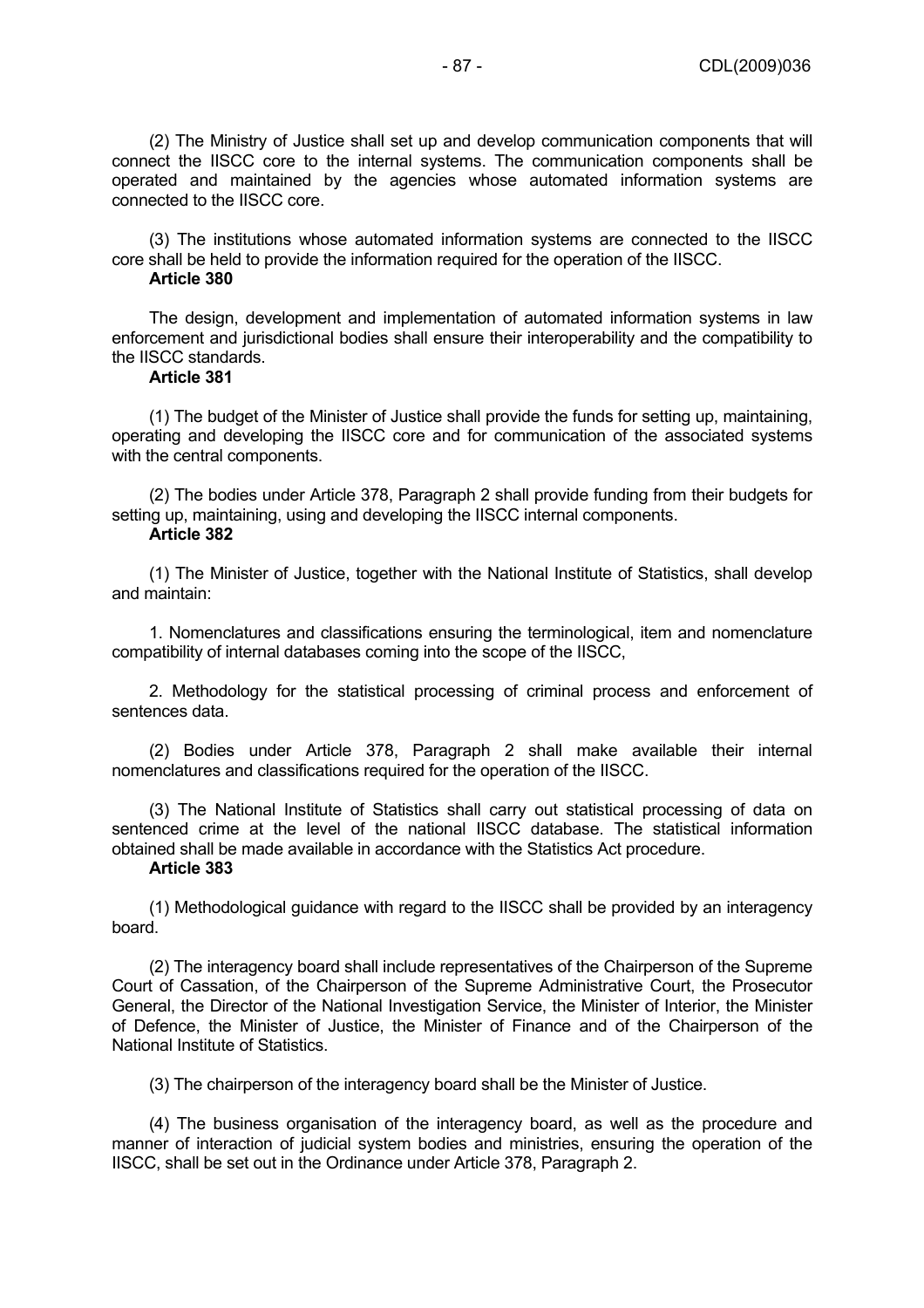(5) The implementation of resolutions of the interagency board shall be ensured by:

1. The heads of institutions represented on the board,

2. The Minister of Justice - in respect to the courts not represented on the board. **Article 384** 

(1) The following shall have access of the data contained in the IISCC:

1. Officials who exercise powers in the criminal process and in the enforcement of sentences by virtue of a law,

2. Individuals having the right of access through their belonging to judicial system bodies and to the ministries under Article 378, Paragraph 2,

3. Individuals designated in a resolution of the interagency board.

(2) Access of data contained in the IISCC shall be provided to individuals outside those under Paragraph 1 with written consent of the individual whose data are entered on the national IISCC database.

(3) A public access contour may be opened to the IISCC core to contain data specified by law.

# **Article 385**

(1) Information support for the activities of the Judiciary shall be based on the use of automated information systems approved by the Supreme Judicial Council and the Ministry of Justice.

(2) The setting up, implementation and development of Paragraph 1 systems shall be coordinated by the Minister of Justice and shall be based on:

1. Interagency technological, information and communication standards and methodologies,

2. Information security and exchange rules.

(3) The Ministry of Justice shall carry out the operation of the central system components of the courts.

(4) Paragraph 2 and 3 operations shall take place with the assistance of the Ministry of Finance, the Ministry of Regional Development and Public Works, the National Institute of Statistics and the Bulgarian Institute of Standardisation.

(5) In coordination with the Supreme Judicial Council the Minister of Justice shall issue an Ordinance on the procedure for setting up, implementing, using and developing the automated information systems inside the Judiciary.

# **Article 386**

(1) In coordination with the Supreme Judicial Council and the interagency board the Minister of Justice shall issue an Ordinance on the procedure for maintaining and disseminating the standards under Article 378, Paragraph 3, item 1 and under Article 385, Paragraph 2, item 1.

(2) The standards under Article 385, Paragraph 2, item 1 shall be coordinated with the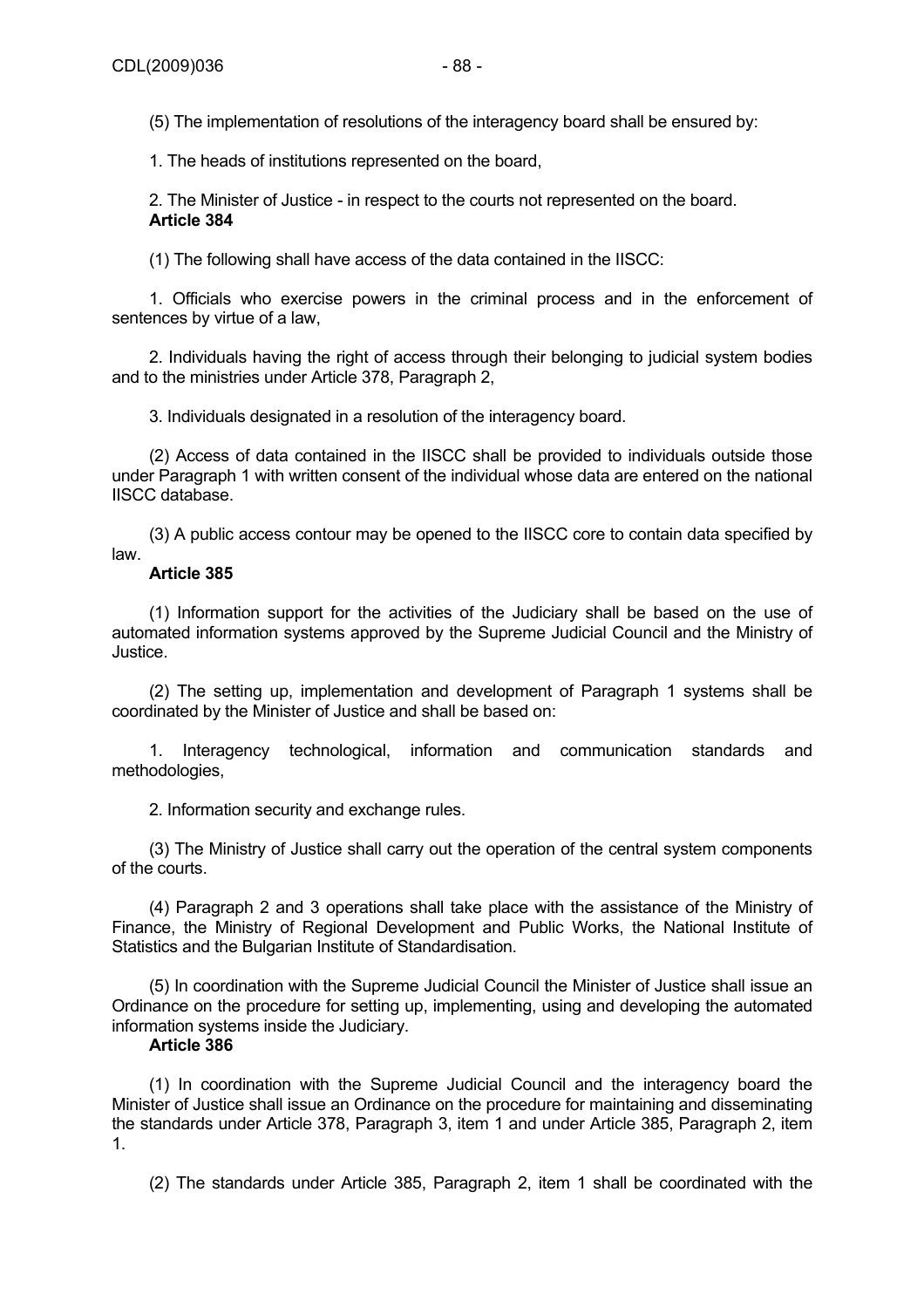standards under Article 378, Paragraph 3, item 1.

(3) The setting up and maintenance of standards shall be assisted by the National Institute of Statistics and the Bulgarian Institute of Standardisation.

(4) Standards shall be disseminated by the Ministry of Justice. Section IV

Judiciary property management **Article 387** 

The Minister of Justice shall organise Judiciary property management in respect to real estate and movable property items.

#### **Article 388**

(1) The Minister of Justice shall distribute the use of real estates attributed to the Judiciary among its separate bodies and may entrust with their exploitation the administrative heads of these bodies.

(2) Funds for construction and complete refurbishment of real estates, as well as funds for property entailed obligations, i.e. taxes, fees, rent, shall be covered from the budget of the Ministry of Justice.

# **Article 389**

The intended use of real estates attributed for the needs of the Judiciary may not change. **Article 390** 

(1) The Minister of Justice shall entrust the overall management and exploitation of movable property items with the administrative heads of judicial system bodies.

(2) Funds for Paragraph 1 business shall be provided from the budget of judicial system bodies.

(3) Subject to consent of administrative heads, the Minister of Justice may provide the management of movable property items of one judicial system body to another. Section V

#### Security and protection **Article 391**

(1) The Ministry of Justice shall provide security and protection through the Security Directorate General.

(2) The Security Directorate General shall:

1. Organise and provide for the security of court buildings;

2. Keep order inside court buildings and ensure the security of judicial system bodies in the discharge of their powers;

3. Organise and provide for the protection of judges, prosecutors, investigating magistrates and protected individuals subject to the terms and procedure set out in a law;

4. Assist judicial system bodies in summonsing persons and in the enforcement of acts;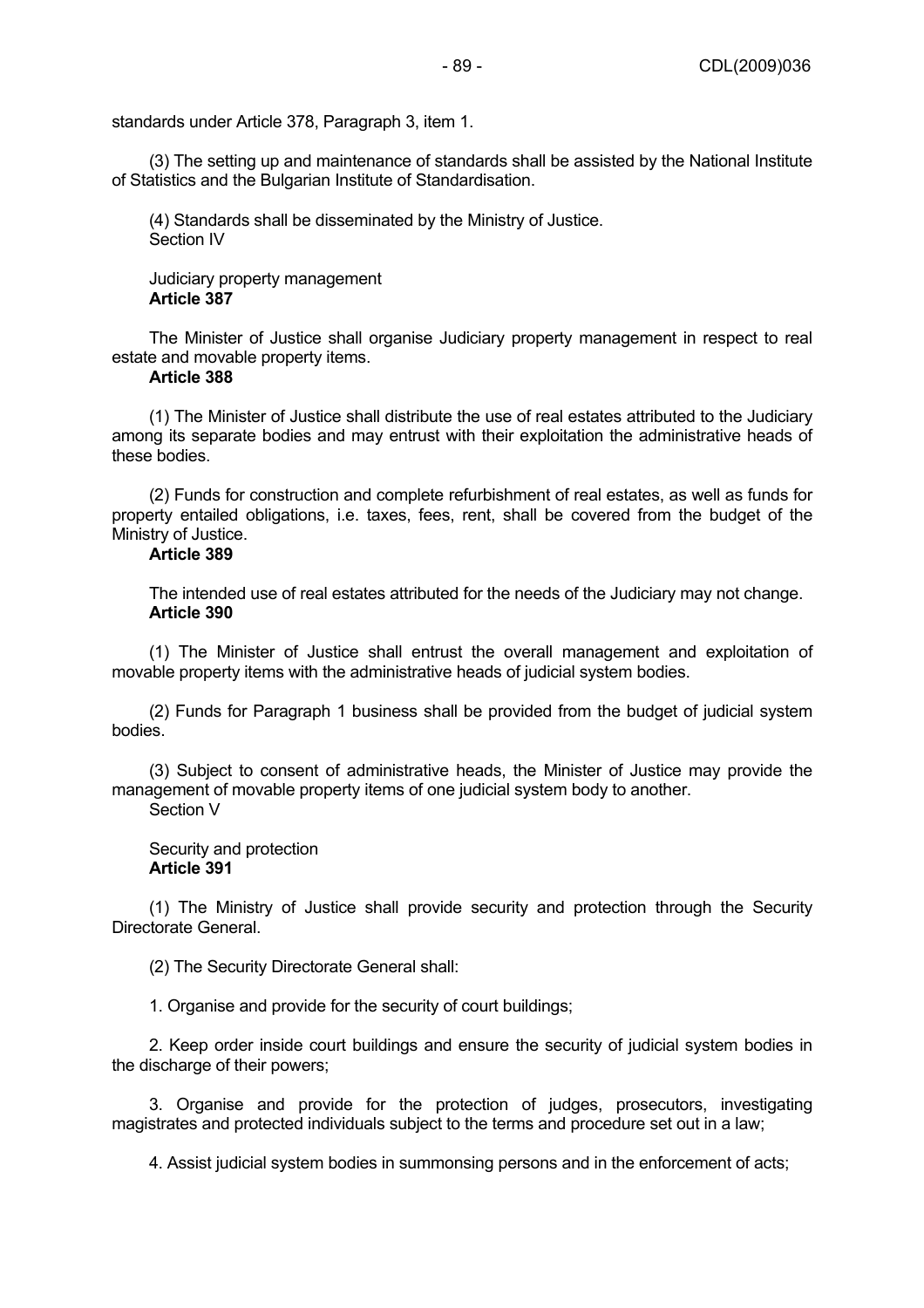5. Bring individuals by coercion when this has been ruled by a judicial system body;

6. Convoy the accused parties and defendants before court in respect of whom a measure of remand in custody has been requested or ruled, of those serving a sentence in prison to the judicial system bodies, outside the cases falling under the Ministry of Interior Act;

7. Execute the personal order of a prosecutor for the enforcement of effective sentences;

8. Inspect and control the observation of rules and standards of security and safety in the design, construction and exploitation of Judiciary buildings;

9. Coordinate projects and give opinions on the putting in operation of Judiciary buildings with reference to security and safety;

10. For the needs of its business, set up and maintain information bases where information obtained during or on the occasion of the discharge of its functions is collected, processed, stored and used;

11. Obtain information related to the implementation of its functions from the Ministry of Interior.

(3) The rules and standards of safety and security in the design, construction, reconstruction, upgrade and exploitation of Judiciary sites shall be specified in an Ordinance of the Minister of Justice coordinated with the Minister of Regional Development and Public Works.

(4) The type of information under Paragraph 2, item 11 and the procedure for its provision shall be specified in an Ordinance, issued together by the Minister of Justice and the Minister of Interior.

### **Article 392**

In the discharge of their powers, the officers at the Security Directorate General shall be held to respect the dignity of citizens, their rights and legal interests.

### **Article 393**

(1) In the discharge of its powers under Article 391, Paragraph 2 the staff of the Security Directorate General shall have the rights and duties under Articles 56, 57, 61, 63 - 67, 72, 73, and 74, Paragraphs 1 and 2 of the Ministry of Interior Act.

(2) The provisions of Article 20 - 20e of the Implementation of Penal Sanctions Act shall apply to the staff of the Security Directorate General.

# **Article 394**

Citizens and officials shall be held to provide assistance to the officers of the Security Directorate General in the discharge of their duties, providing them, among others, with information and documents, subject to keeping state, official and commercial, as well as personal information secrecy.

Chapter twenty-one

Expert witnesses **Article 395** 

(1) An expert witness shall carry out expert assessments.

(2) All state bodies, moral persons and citizens having materials required for an expert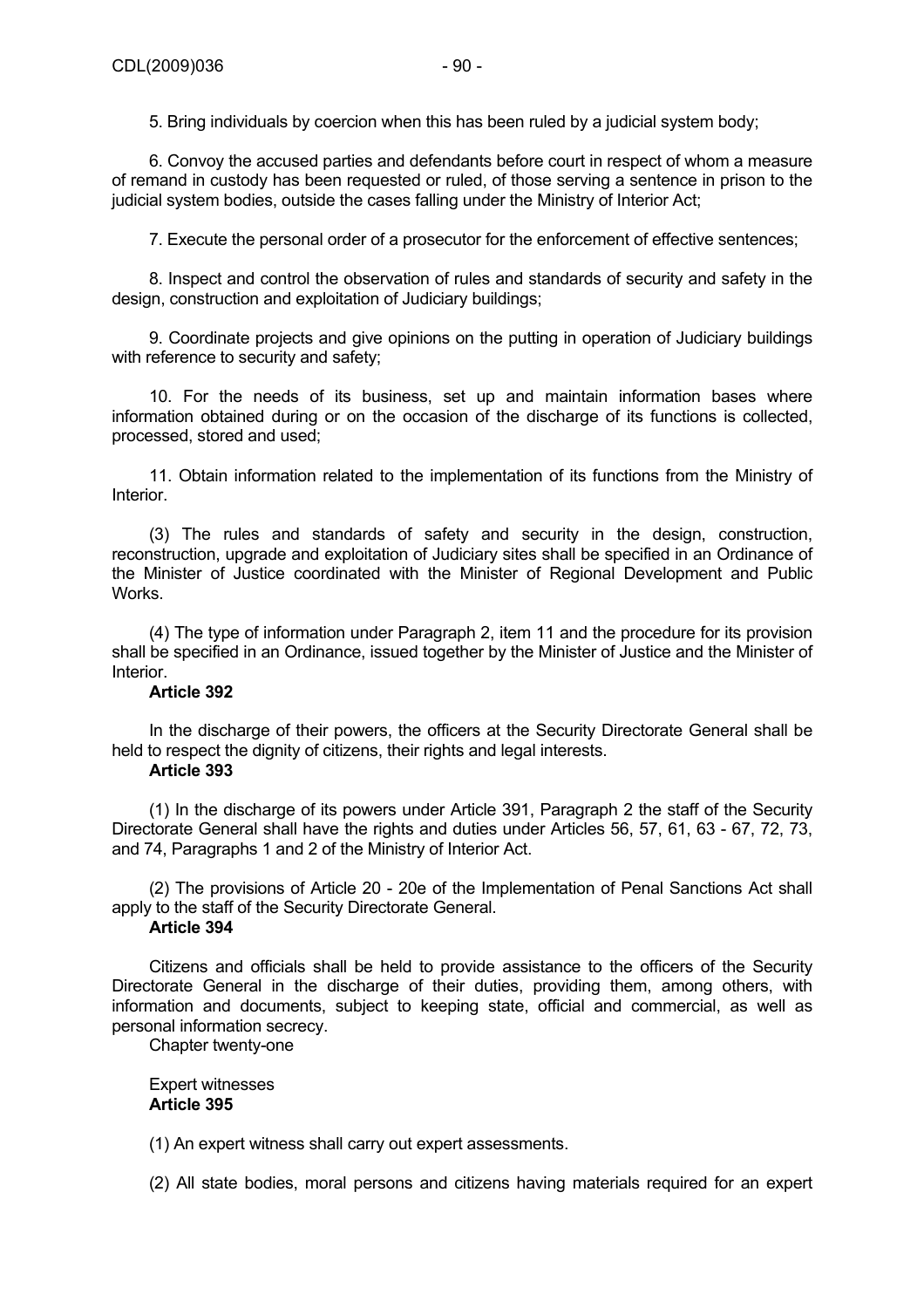assessment shall be held to provide access thereof to the expert witness concerned in accordance with the level of access to classified information of the expert witness, as well as to provide the assistance required for the attainment of the expert assessment objectives.

#### **Article 396**

(1) An expert witness shall be appointed by the body which has assigned an expert assessment, based on the principle of random selection on the respective list of specialists approved to serve as expert witnesses.

(2) Where needed, a specialist who is not on the respective list, may also be appointed as expert witness.

(3) In the event of complex or large-scale research, the body concerned may appoint more than one expert witness.

(4) In the discharge of its functions, the expert witness shall be identified by a certificate issued by the body which has assigned the expert assessment.

# **Article 397**

No expert witness who is interested in the outcome of the proceedings or has relations with any of the parties to a case that give rise to justified doubts in his impartiality may be appointed to carry out an expert assessment.

#### **Article 398**

(1) Lists of specialists approved to become expert witnesses shall be drawn up in the judicial area of each district and administrative court.

(2) The Supreme Court of Cassation, the Supreme Administrative Court, the Supreme Prosecution Office of Cassation, the Supreme Administrative Prosecution Office and the National Investigation Service shall approve separate lists for the needs of their business, if so required.

(3) Where the needs of a particular judicial system body so require, it may appoint an expert witness on a list in another judicial area.

(4) The Paragraph 1 and 2 lists shall be public. **Article 399** 

(1) Ministries, agencies, establishments, municipalities, professional and other organisations and scientific institutes shall make proposals for the inclusion of specialists on the lists of expert witnesses.

(2) Specialists themselves can also make proposals for the inclusion on the lists of expert witnesses.

(3) Proposals for inclusion on the lists under Article 398, Paragraph 1 shall be made to the chairperson of the respective district or administrative court.

(4) Proposals for inclusion on the lists under Article 398, Paragraph 2 shall be made to each administrative head of the judicial system body concerned. **Article 400** 

(1) The proposals shall set out in writing the full name of the specialist, his home address, contact phone and data about his education, work place, position held, length of service record, his record as expert witness and his additional qualifications.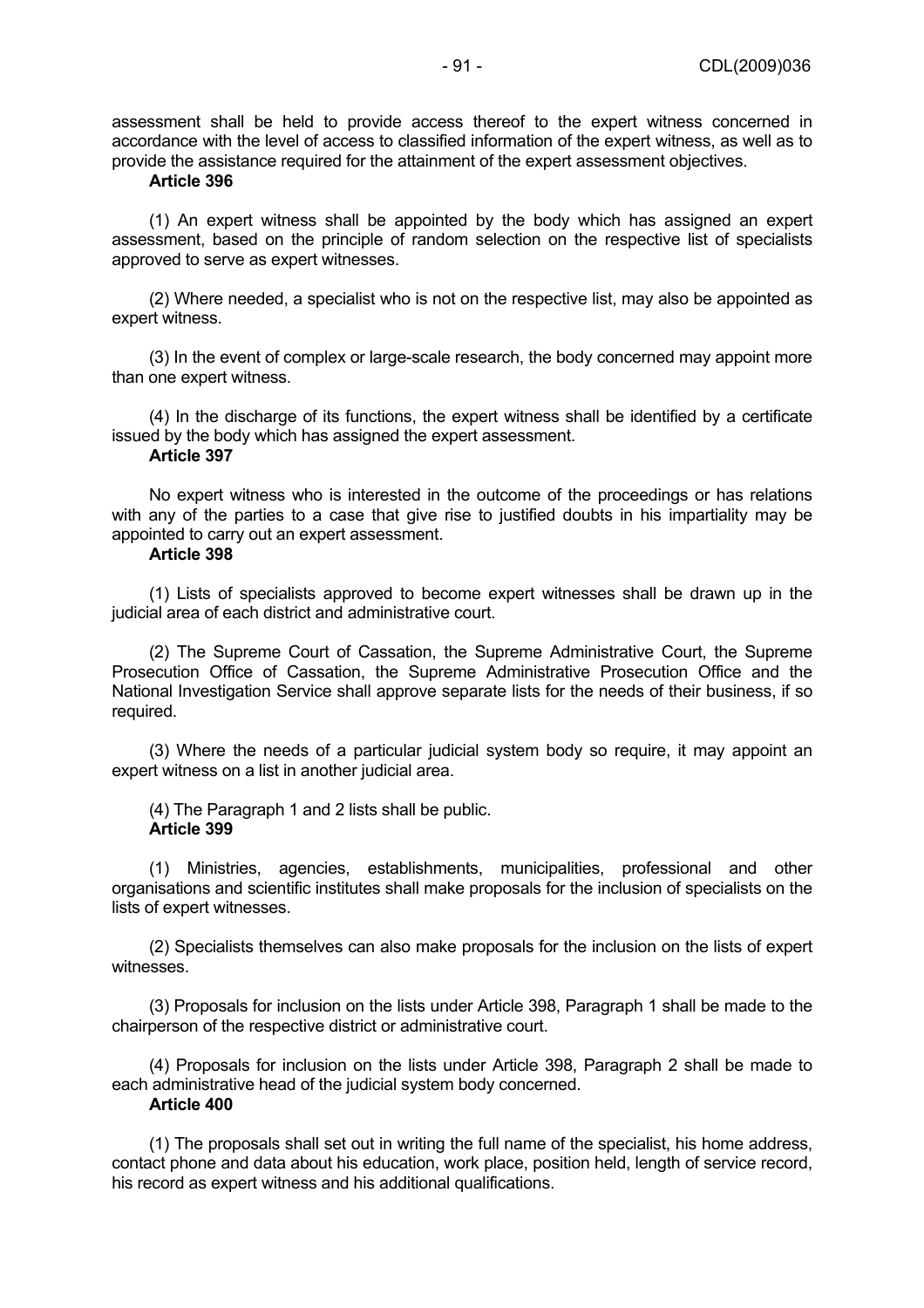(2) Circumstances under Paragraph 1 shall be verified on the basis of appropriate documentation attached to the proposal.

# **Article 401**

(1) Lists under Article 398, Paragraph 1 shall be endorsed by a commission composed of the chairperson of the appellate court or a judge thereby designated, the appellate prosecutor or a prosecutor thereby designated, the chairperson of the district court, the district prosecutor, the chairperson of the administrative court and the director of the district investigation service.

(2) Lists under Article 398, Paragraph 2 shall be endorsed by a commission composed of the Chairperson of the Supreme Court of Cassation, the Chairperson of the Supreme Administrative Court, the Prosecutor General and the Director of the National Investigation **Service** 

(3) The endorsed lists shall be sent to the Minister of Justice for publication in the State Gazette and on the Internet.

# **Article 402**

(1) Proposals for modifications and additions to the endorsed lists of expert witnesses shall be made until the end of September of the respective calendar year.

(2) By the end of October commissions under Article 401, Paragraphs 1 and 2 shall update the lists,

(3) By 15 November the lists shall be sent to the Minister of Justice for publication in the State Gazette and on the Internet.

(4) The lists may also be modified in the course of the current year. **Article 403** 

(1) The Supreme Judicial Council shall adopt an Ordinance concerning:

1. The procedure and terms for making proposals for inclusion and for modification of the lists of specialists approved to serve as expert witnesses,

2. The conditions that the specialists approved as expert witnesses must fulfil,

3. The terms and procedure for calculating the remuneration of expert witnesses.

(2) This Ordinance shall be published in the State Gazette. Chapter twenty-two

Penal administrative provisions **Article 404** 

(1) The head of a state or municipal administration, of an organisation or an employer who does not allow official leave from work to an individual summonsed to appear as a court assessor or who obstructs his appearance at court proceedings shall be sanctioned by a fine of BGN 300 to 600.

(2) The fine shall be imposed by the chairperson of the court and may be repealed in pursuance of the Civil Procedure Code.

**Article 405**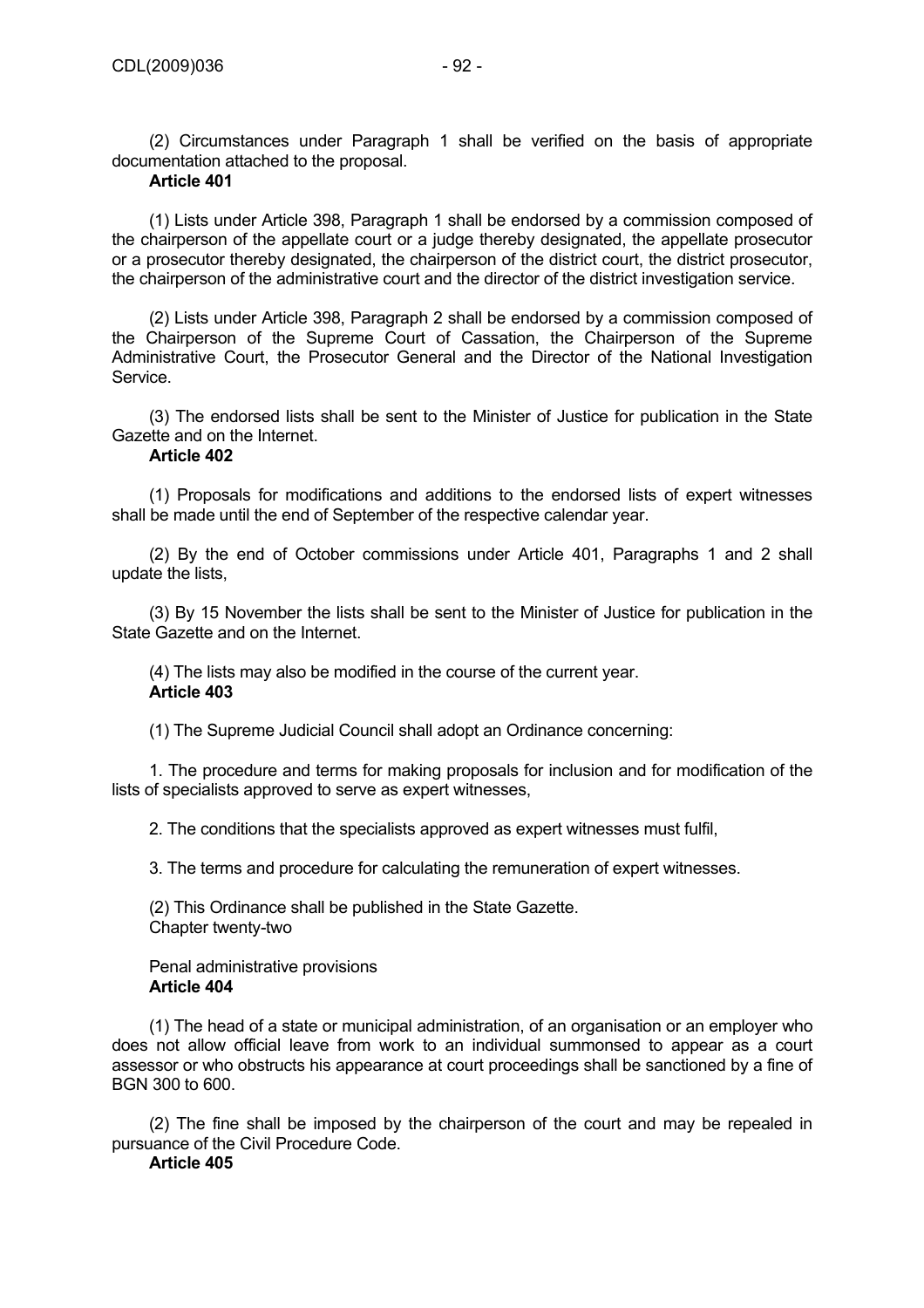(1) Anyone failing to execute the personal order of a judge, prosecutor, investigating magistrate, state enforcement agent or recordation judge issued in accordance with the procedure established hereunder, shall be sanctioned by a fine of BGN 50 to 2,000, unless subject to a more severe sanction.

(2) A fine shall be imposed by personal order or decree after the individual has been given the opportunity to provide explanations in relation to the offence.

(3) The judge, prosecutor, investigating magistrate, state enforcement agent or recordation judge who has imposed the sanction may repeal or reduce the fine following appeal by the sanctioned individual filed within 7 days of notification.

(4) The decision or decree with regard to the appeal shall not be subject to appeal. **Article 406** 

Anyone failing to execute a personal order of an officer with the Security Directorate General of the Ministry of Justice issued in implementation of the latter's functions shall be sanctioned by a fine of BGN 50 to 2,000.

#### **Article 407**

The heads of state bodies and of moral persons, as well as the citizens, who have guiltily failed to fulfil their obligations under Article 394 shall be sanctioned by a fine of BGN 200 to 3,000.

#### **Article 408**

(1) The act establishing the presence of a violation under Article 406 or 407 shall be drawn up by an officer of the Security Directorate General.

(2) The penal decree shall be issued by the Minister of Justice or an official thereby authorised.

(3) The establishment of the presence of violations, the issuance, appeal from and enforcement of penal decrees shall occur in pursuance of the procedure under the Administrative Violations and Sanctions Act.

#### **Article 409**

Revenues from fines imposed by penal decrees hereunder shall enter the Judiciary budget.

TRANSITIONAL AND FINAL PROVISIONS

**§ 1.** The Judicial System Act (Promulgated, SG, No. 59/1994, No. 78/1994 - Judgement No. 8/1994 of the Constitutional court, SG No. 87/1994 - Judgement No. 9/1994 of the Constitutional court, SG No. No. 93/1995 - Judgement No. 17/1995 of the Constitutional court; amended, No. 64/1996, No. 96/1996 - Judgement No. 19/1996 of the Constitutional court from; amended, No. 104 and 110/1996, No. 58, 122 and 124/1997, No. 11 and 133/1998, No. 6/1999 - Judgement No. 1/1999 of the Constitutional court; amended, No. 34, 38 and 84/2000, No. 25/2001, No. 74/2002, No. 110/2002 - Judgement No. 11/2002 of the Constitutional court, No. 118/2002 - Judgement No. 13/2002 of the Constitutional court; amended, No. 61 and 112/2003, No. 29, 36 and 70/2004, No. 93/2004 - Judgement No. 4/2004 of the Constitutional court, No. 37/2005 - Judgement No. 4/2005 of the Constitutional court; amended, No. 43 and 86/2005, No. 17/2006, No. 23/2006 - Judgement No. 1/2006 of the Constitutional court, No. 30 and 39/2006) shall be repealed.

**§ 2.** (1) The assemblies under Article 21 and the assembly under Article 23, Paragraph 3 shall be held no later than 5 September 2007.

(2) The assemblies under Article 21 or the assembly under Article 23, Paragraph 3, which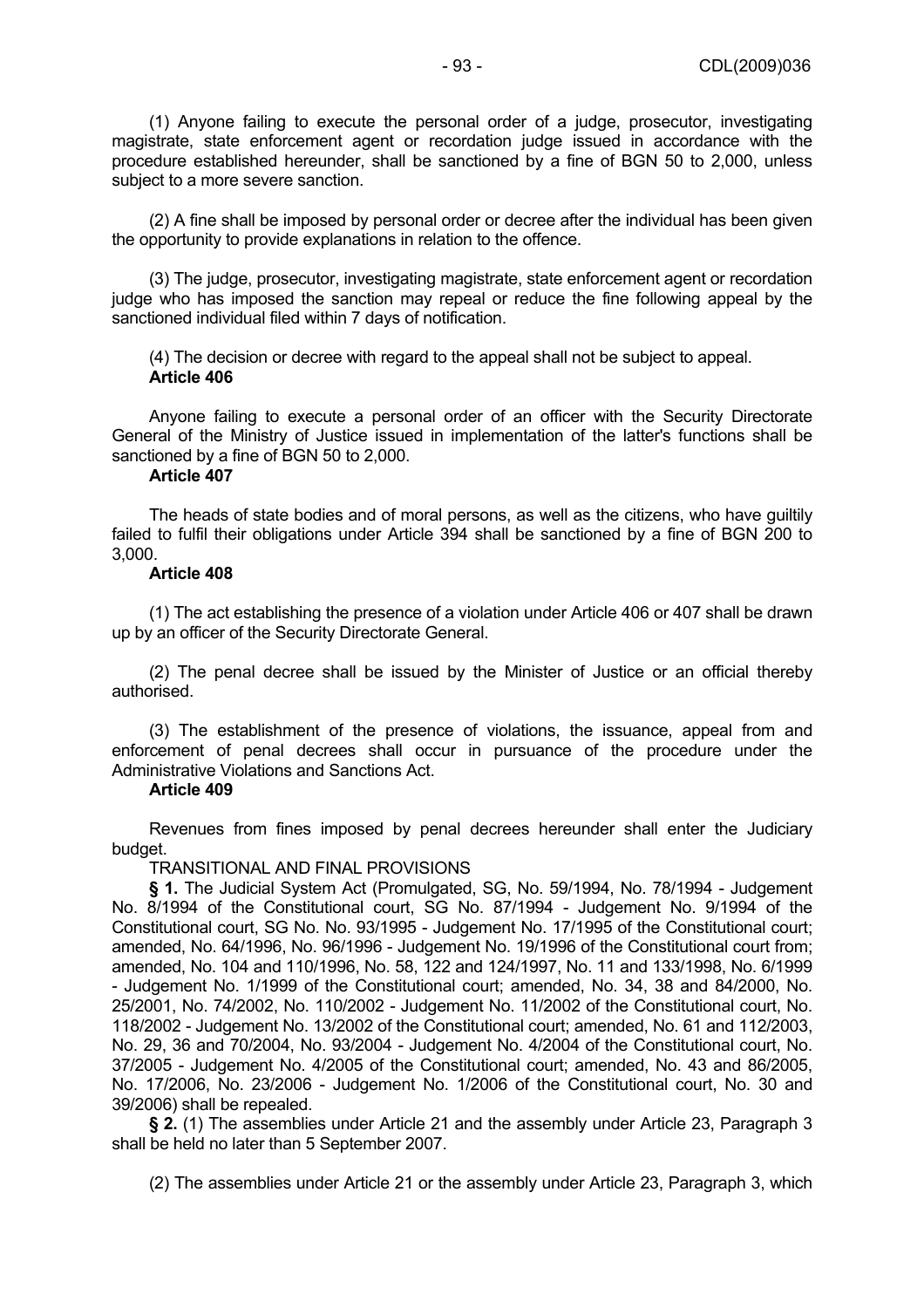have not taken place within the term under Paragraph 1, shall be convoked by the Minister of Justice and shall be held no later than 15 September 2007.

**§ 3.** (1) The assemblies under Article 23, Paragraphs 1 and 2 shall be held no later than 21 September 2007.

(2) The assemblies that have not taken place within the term under Paragraph 1, shall be convoked by the Minister of Justice and shall be held no later than 28 September 2007.

**§ 4.** The National Assembly shall elect the Supreme Judicial Council members from its quota no later than 28 September 2007.

**§ 5.** (1) The newly elected Supreme Judicial Council shall be deemed constituted once members who form two-thirds of its composition, including those ex lege, have been elected.

(2) The business of the hitherto Supreme Judicial Council shall terminate upon the constitution of the newly elected Supreme Judicial Council in pursuance of the procedure hereunder.

**§ 6.** Pending proceedings before the Supreme Administrative Court on appeals from resolutions of the Supreme Judicial Council shall be completed in accordance with the hitherto procedure.

**§ 7.** (1) Nominations for Inspector General and for inspectors of the Inspectorate at the Supreme Judicial Council shall be made until 15 October 2007.

(2) The Inspector General and inspectors shall enter office within one month of their election.

(3) The Inspector General and the inspectors shall vacate the positions held by them and cease any business under Article 18 prior to entering office, notifying thereof the Speaker of the National Assembly.

**§ 8.** Any judges in district courts, prosecutors in district prosecution offices, judges in administrative courts, judges in appellate courts and prosecutors in appellate prosecution offices, falling short of the requirements under Article 164, Paragraphs 2, 3 and 4, shall keep the positions they hold.

**§ 9.** Within three months of the entry into force hereof, the Council of Ministers shall provide work premises for the business of the Inspectorate at the Supreme Judicial Council.

**§ 10.** Chairpersons of division at the Supreme Court of Cassation and at the Supreme Administrative Court, heads of department at the Supreme Prosecution Office of Cassation and at the Supreme Administrative Prosecution Office, as well as heads of department at the National Investigation Service, shall keep the amount of remuneration they have received until the entry into force hereof.

**§ 11.** (1) Years in service as arbitrator under the repealed State Arbitration Act shall also count as service record in the capacity of judge under Article 164, Paragraphs 1 - 5.

(2) Years in service of any judges found in international courts set up on the basis of an international treaty to which the Republic of Bulgaria is a party or within the framework of an international organisation of which the Republic of Bulgaria is a member that have been designated by the Republic of Bulgaria shall also count as service record in the capacity of judge under Article 164, Paragraphs 1 - 5.

**§ 12.** Competitions for judges, prosecutors, investigating magistrates, state enforcement agents and recordation judges scheduled before the entry into force hereof shall take place in accordance with the hitherto procedure.

**§ 13.** The additional remuneration for extended work of the judges, prosecutors and investigating magistrates which before the entry into force hereof has exceeded 40 percent, shall be kept at the amount set and may not be increased.

**§ 14.** The provisions of the Republic of Bulgaria Defence and Armed Forces Act shall apply to military judges, military prosecutors and military investigating magistrates, the years in service in the system of the Ministry of Interior counting as permanent military service.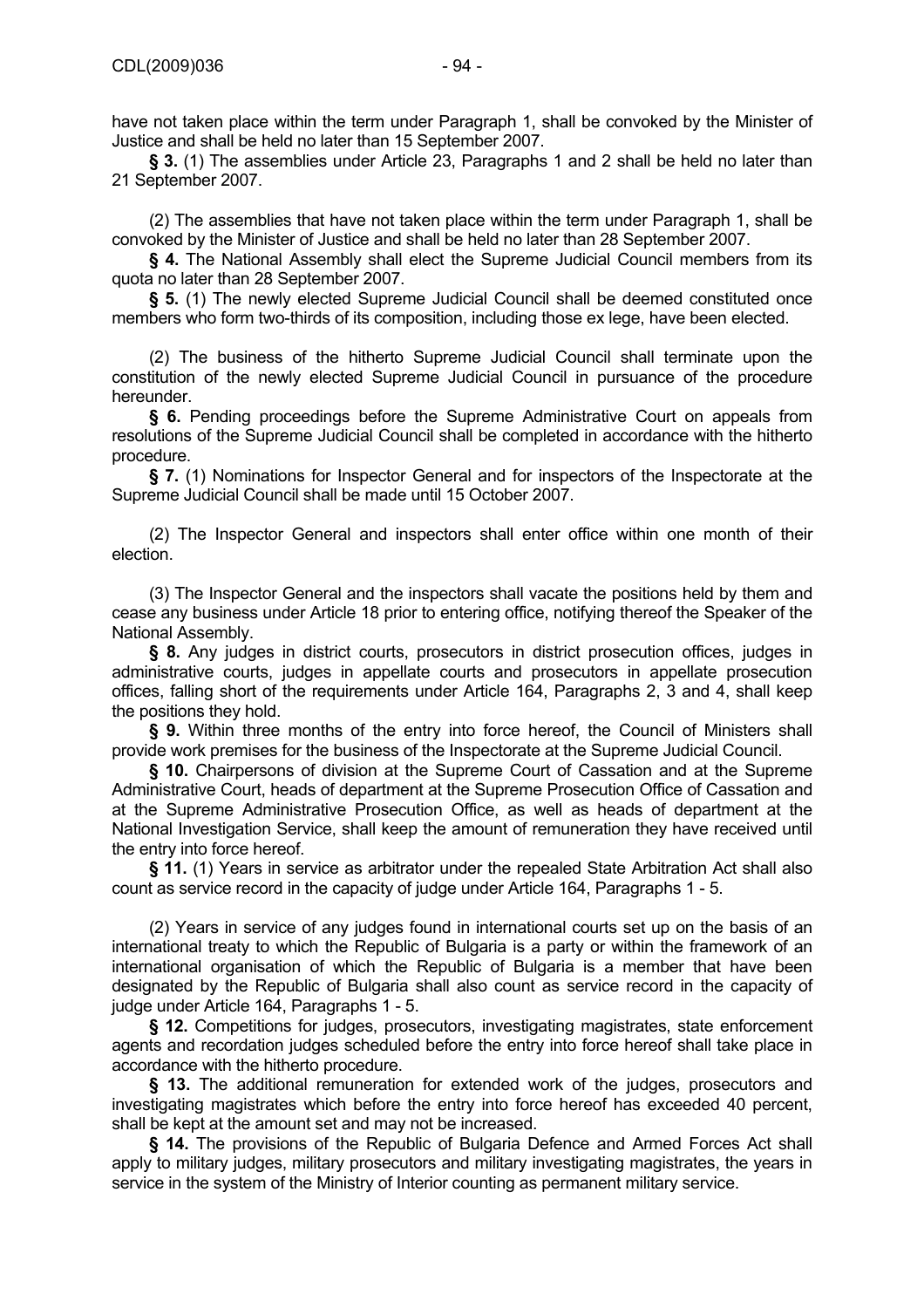**§ 15.** Pending disciplinary proceedings as of the entry into force hereof shall be examined in accordance with the hitherto procedure and shall be completed before 31 December 2007. The expiry of this term shall not constitute grounds for liability ceasing to exist.

**§ 16.** The three-year period for entry in office shall apply to any found junior judges, junior prosecutors and junior investigating magistrates.

**§ 17.** (1) The term under Article 374, Paragraph 2 shall start running for the court inspectors found from the date of their last appointment.

(2) Until election of an Inspector General and of inspectors of the Inspectorate at the Supreme Judicial Council, the Inspectorate with the Minister of Justice shall continue exercising its powers under Article 35b, Paragraph 1, items 1 and 2 of the repealed Judicial System Act.

**§ 18.** Service record as judicial candidate or trainee lawyer shall also count as labour service record, provided that service is done after the higher education state examinations in the specialty area of law.

**§ 19.** Chapter sixteen of the Administrative Procedure Code (SG, No. 30 from 2006), with Article 258 - 266, shall be repealed.

**§ 20.** In the Criminal Code (published, SG, No. 26/1968; corrected, No. 29/1968; amended, No. 92/1969, No. 26 and 27/1973, No. 89/1974, No. 95/1975, No. 3/1977, No. 54/1978, No. 89/1979, No. 28/1982; corrected, No. 31/1982; amended, No. 44/1984, No. 41 and 79/1985; corrected, No. 80/1985; amended, No. 89/1986; corrected, No. 90/1986; amended, No. 37, 91 and 99/1989, No. 10, 31 and 81/1990, No. 1 and 86/1991; corrected, No. 90/1991; amended, No. 105/1991, No. 54/1992, No. 10/1993, No. 50/1995, No. 97/1995 - Judgement No. 19/1995 of the Constitutional court; amended, No. 102/1995, No. 107/1996, No. 62 and 85/1997, No. 120/1997 - Judgement No. 19/1997 of the Constitutional court; amended, No. 83, 85, 132, 133 and 153/1998, No. 7, 51 and 81/1999, No. 21 and 51/2000, No. 98/2000 - Judgement No. 14/2000 of the Constitutional court; amended, No. 41 and 101/2001, No. 45 and 92/2002, No. 26 and 103/2004, No. 24, 43, 76, 86 and 88/2005, No. 59, 75 and 102/2006, No. 38 and 57/2007) the words "assistant enforcement agent" shall everywhere be replaced by "assistant private enforcement agent".

**§ 21.** In the Social Insurance Code (published, SG, No. 110/1999, No. 55/2000 - Judgement No. 5/2000 of the Constitutional court of the Republic of Bulgaria; amended, No. 64/2000, No. 1, 35 and 41/2001, No. 1, 10, 45, 74, 112, 119 and 120/2002 , No. 8, 42, 67, 95, 112 and 114/2003, No. 12, 38, 52, 53, 69, 70, 112 and 115/2004, No. 38, 39, 76, 102, 103, 104 and 105/2005, No. 17, 30, 34, 56, 57, 59, 68, 82, 95, 102 and 105/2006, No. 41 and 52/2007) the following amendments shall be made:

1. In Article 54b, Paragraph 3 the words "Article 131, Paragraph 1, items 2, 3 and 6 and Article 152, Paragraph 1, items 2, 3 and 4" shall be replaced by "Article 165, Paragraph 1, items 2, 3 and 5 and Article 271, items 2, 3 and 5".

2. In Article 54f, Paragraph 1 the words "Article 139e" shall be replaced by "Article 226".

3. In Article 69, Paragraph 2 the words "Article 36e" shall be replaced by "Article 391".

4. In Article 230, Paragraph 3, item 3, littera "b" the words "bailiffs" shall be replaced by "state enforcement agents".

5. In Article 262, Paragraph 1, item 3 the words "bailiffs" shall be replaced by "state enforcement agents".

6. In Article 282, Paragraph 1, item 3, littera "b" the words "bailiffs" shall be replaced by "state enforcement agents".

7. In Article 287, Paragraph 2 the words "Article 131, Paragraph 1, items 2, 3 and 6 and Article 152, Paragraph 1, items 2, 3 and 4" shall be replaced by "Article 165, Paragraph 1, items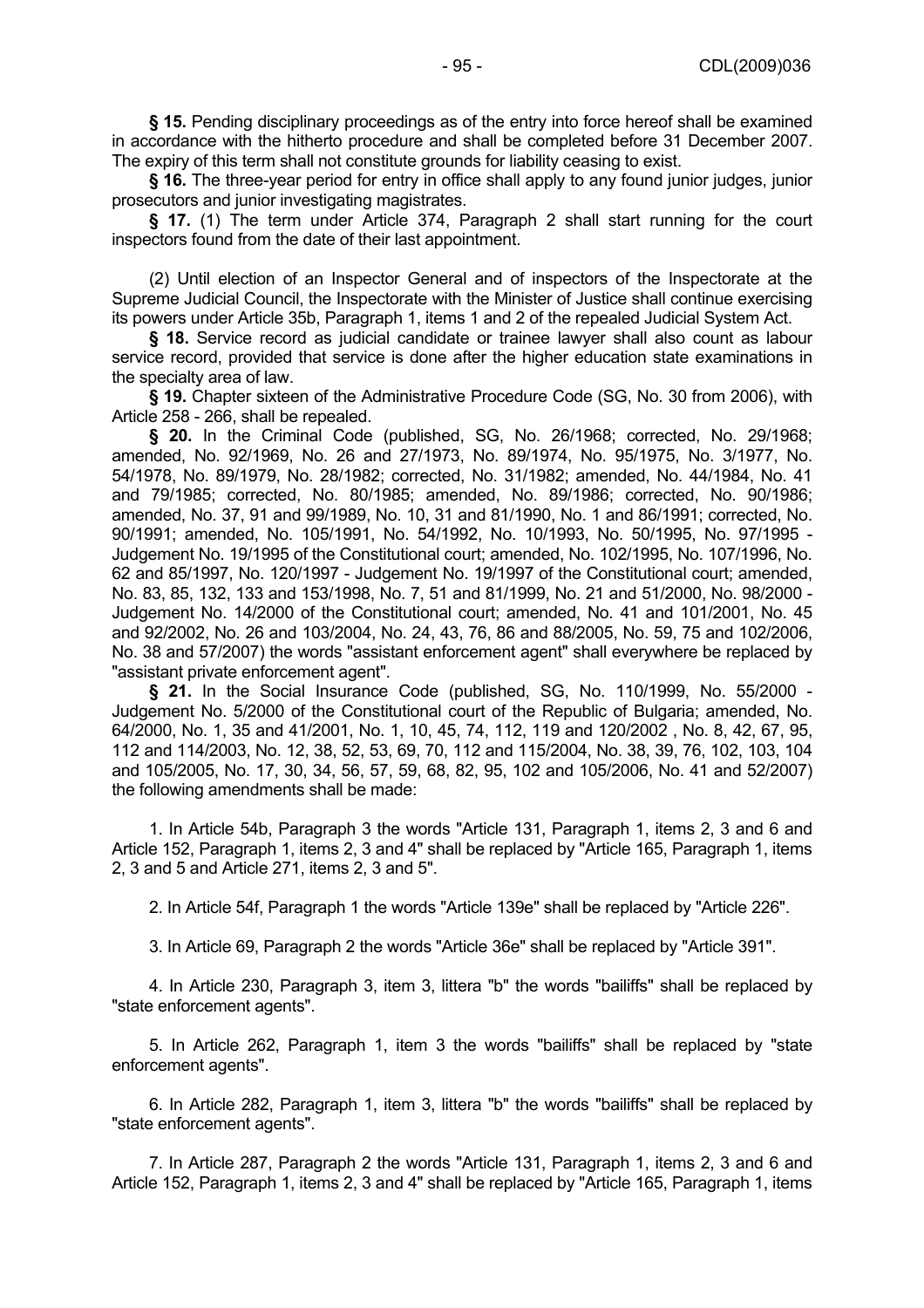2, 3 and 5 and Article 271, items 2, 3 and 5".

**§ 22.** In the Public Financial Inspection Act (published, SG, No. 33/2006; amended, No. 59/2006) in Article 5, item 5 the words "Article 119" shall be replaced by "Article 145".

**§ 23.** In the Civil Servants Act (published, SG, No. 67/1999; amended, No. 1/2000, No. 25, 99 and 110/2001, No. 45/2002, No. 95/2003, No. 70/2004, No. 19/2005, No. 24, 30 and 102/2006, No. 59/2007) in § 2, Paragraph 3 from the transitional and final provisions the words "Article 127, Paragraphs 1 - 4" shall be replaced by "Article 164, Paragraph 1 - 5".

**§ 24.** In the Consumer Protection Act (published, SG, No. 99/2005; amended, No. 30, 51, 53, 59, 105 and 108/2006, No. 31, 41 and 59/2007) in Article 226, Paragraph 2 the words "Article 201" shall be replaced by "Article 405".

**§ 25.** In the Ministry of Interior Act (published, SG, No. 17/2006; amended, No. 30, 102 and 105/2006, No. 11, 31, 41, 46 and 57/2007) the following amendments and supplements shall be made:

1. In Article 212, Paragraph 1, item 10 the words "Article 163" shall be replaced by "Article 294".

2. In Article 219, Paragraph 2 the word "regional" shall be deleted, and the words "Article 118а, Paragraph 3" shall be replaced by "Article 144, Paragraph 3".

3. In Article 220 the word "regional" shall be deleted and in the end "under Article 144, Paragraph 3 from the Judiciary System Act" shall be added.

**§ 26.** In the Notaries and Notarial Practice Act (Published, SG, No. 104/1996; amended, No. 117, 118 and 123/1997, No. 24/1998, No. 69/1999, No. 18/2003, No. 29 and 36/2004, No. 19 and 43/2005, No. 30, 39 and 41/2006, No. 59/2007) the following amendments and supplements shall be made:

1. In Article 8, Paragraph 2 the words "assistant enforcement agents" shall be replaced by "assistant private enforcement agent".

2. In Article 80b, Paragraph 1 a second sentence shall be inserted: "The Minister of Justice shall assign joint inspections to the inspectors of the Inspectorate with the Minister of Justice under the Judiciary System Act and to the inspector notaries public under Article 80c, Paragraph 4."

3. In Article 80c, Paragraph 1 shall be repealed.

**§ 27.** In the Income Taxes on Natural Persons Act (published, SG, No. 95/2006; amended, No. 52/2007) the following amendments and supplements shall be made:

1. In Article 24, Paragraph 2, item 8 the words "Article 139d, Article 139f, Paragraph 1, items 1 and 2, Article 157а, Paragraph 3 and Article 188о" shall be replaced by "Article 225, Article 277, Paragraph 3 and Article 354".

2. In the additional provisions, in § 1, item 26, littera "c", after the words "the Supreme Judicial Council", "the Inspector General and the inspectors of the Inspectorate at the Supreme Judicial Council " shall be added.

**§ 28.** In the National Audit Office Act (published, SG, No. 109/2001; amended, No. 45/2002, No. 31/2003, No. 38/2004, No. 34 and 105/2005, No. 24, 27, 33 and 37/2006) in Article 27, Paragraph 4 the words "Article 127, Paragraph 1 - 4" shall be replaced by "Article 164, Paragraphs 1 - 5".

**§ 29.** In the Private Enforcement Agents Act (published, SG, No. 43/2005; amended, No. 39/2006, No. 31 and 59/2007) the following amendments and supplements shall be made:

1. In Article 75, Paragraph 1, item 1 shall be amended as follows: